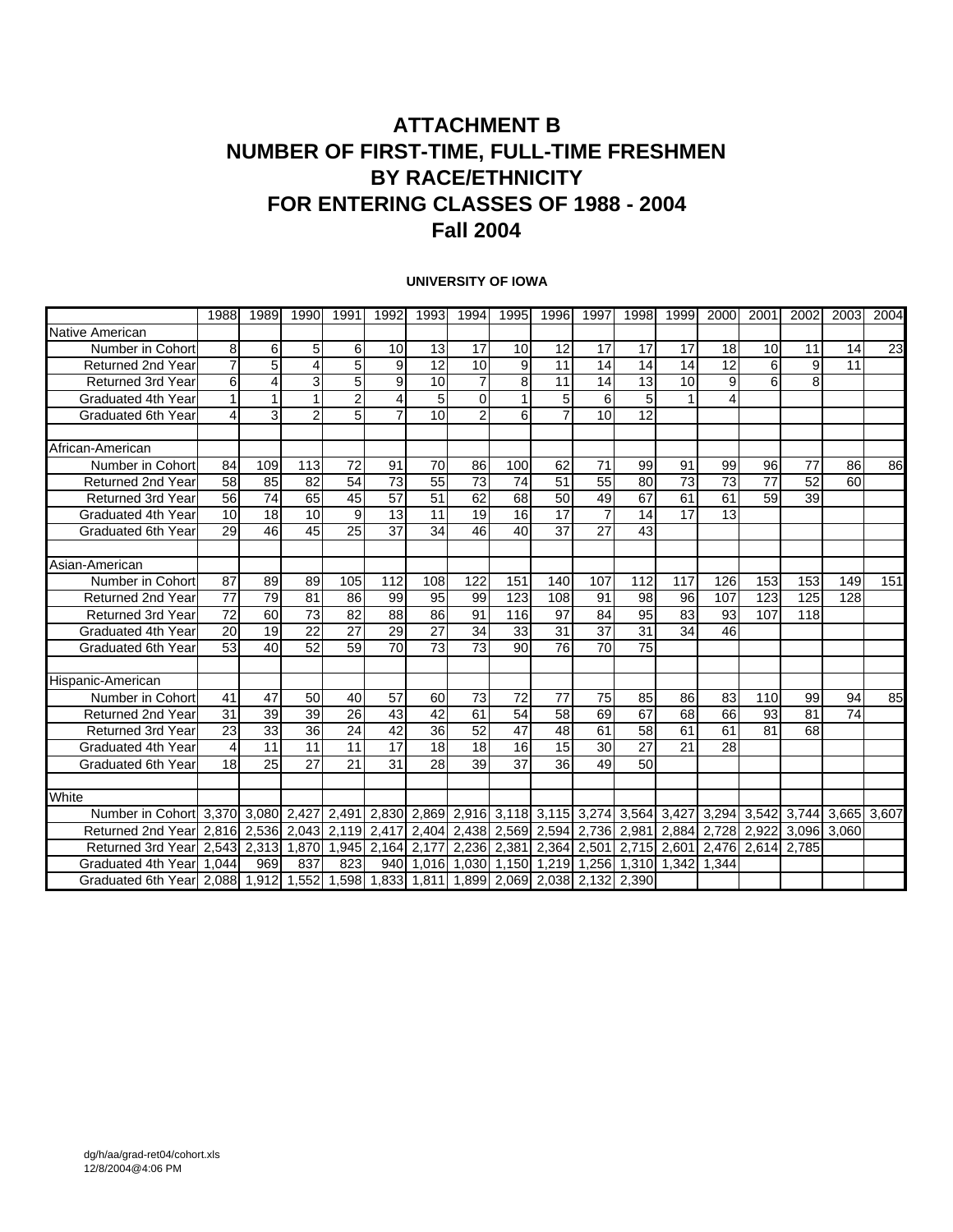### **ATTACHMENT B NUMBER OF FIRST-TIME, FULL-TIME FRESHMEN BY RACE/ETHNICITY FOR ENTERING CLASSES OF 1988 - 2004 Fall 2004**

|                                                                                      | 1988            | 1989              | 1990            | 1991            | 1992            | 1993           | 1994                                                                        | 1995            | 1996            | 1997            | 1998             | 1999            | 2000                    | 2001              | 2002 | 2003        | 2004 |
|--------------------------------------------------------------------------------------|-----------------|-------------------|-----------------|-----------------|-----------------|----------------|-----------------------------------------------------------------------------|-----------------|-----------------|-----------------|------------------|-----------------|-------------------------|-------------------|------|-------------|------|
| Native American                                                                      |                 |                   |                 |                 |                 |                |                                                                             |                 |                 |                 |                  |                 |                         |                   |      |             |      |
| Number in Cohort                                                                     | 4               | $\overline{7}$    | 5 <sub>5</sub>  |                 | 5               | $\overline{7}$ | $\overline{7}$                                                              | 8               | 14              | 11              | 10               | 16              | 10                      | 12                | 12   | 11          | 15   |
| <b>Returned 2nd Year</b>                                                             | 4               | 7                 | 3               | 4               | 3               | 4              | 5                                                                           | 7               | 9               | 6               | 8                | 12              | 4                       | 10                | 10   | 5           |      |
| <b>Returned 3rd Year</b>                                                             | 3               | 5                 | $\Omega$        | 4               | $\overline{2}$  | 3              | 5                                                                           | 6               | $\overline{7}$  | $\overline{7}$  | 7                | $\overline{9}$  | 3                       | 8                 | 9    |             |      |
| Graduated 4th Year                                                                   | 1               | 3                 | $\Omega$        | $\Omega$        | $\Omega$        |                |                                                                             | $\overline{2}$  | 3               | 3               | $\Omega$         | 3               | $\overline{2}$          |                   |      |             |      |
| <b>Graduated 6th Year</b>                                                            | $\overline{2}$  | $\overline{4}$    | $\Omega$        |                 | $\overline{2}$  | $\overline{2}$ | 5                                                                           | 4               | 6               | 6               | 6                |                 |                         |                   |      |             |      |
|                                                                                      |                 |                   |                 |                 |                 |                |                                                                             |                 |                 |                 |                  |                 |                         |                   |      |             |      |
| African-American                                                                     |                 |                   |                 |                 |                 |                |                                                                             |                 |                 |                 |                  |                 |                         |                   |      |             |      |
| Number in Cohort                                                                     | 135             | 181               | 109             | 122             | 139             | 233            | 97                                                                          | 62              | 95              | 117             | 104              | 145             | 104                     | 146               | 134  | 102         | 87   |
| <b>Returned 2nd Year</b>                                                             | 97              | 116               | 89              | 104             | 96              | 161            | 69                                                                          | 49              | 65              | 93              | 86               | 117             | 89                      | 124               | 105  | 87          |      |
| Returned 3rd Year                                                                    | $\overline{72}$ | 98                | $\overline{77}$ | 82              | $\overline{73}$ | 125            | 55                                                                          | 39              | 52              | 68              | 68               | 99              | 74                      | 94                | 91   |             |      |
| Graduated 4th Year                                                                   | 7               | 12                | 10              | 7               | 12              | 22             | $\overline{7}$                                                              | 6               | 15              | 16              | 16               | 24              | 23                      |                   |      |             |      |
| <b>Graduated 6th Year</b>                                                            | 51              | 67                | 41              | $\overline{44}$ | 38              | 78             | 33                                                                          | $\overline{27}$ | $\overline{38}$ | $\overline{51}$ | 38               |                 |                         |                   |      |             |      |
|                                                                                      |                 |                   |                 |                 |                 |                |                                                                             |                 |                 |                 |                  |                 |                         |                   |      |             |      |
| Asian-American                                                                       |                 |                   |                 |                 |                 |                |                                                                             |                 |                 |                 |                  |                 |                         |                   |      |             |      |
| Number in Cohort                                                                     | 56              | 72                | 58              | 74              | 94              | 73             | 75                                                                          | 64              | 82              | 99              | 81               | 86              | 113                     | 146               | 132  | 139         | 109  |
| Returned 2nd Year                                                                    | 45              | 62                | 48              | 53              | 74              | 59             | 66                                                                          | 58              | 68              | 89              | 71               | $\overline{77}$ | 104                     | 124               | 105  | 118         |      |
| <b>Returned 3rd Year</b>                                                             | 41              | 55                | 44              | 54              | 69              | 51             | 58                                                                          | 49              | 58              | 82              | 65               | 62              | 85                      | 107               | 92   |             |      |
| Graduated 4th Year                                                                   | 6               | 11                | 5 <sub>l</sub>  | 10              | 12              | 11             | 13                                                                          | 15              | 15              | 22              | 15               | 18              | 32                      |                   |      |             |      |
| Graduated 6th Year                                                                   | 33              | 43                | 29              | 37              | 53              | 39             | 54                                                                          | 41              | 50              | 67              | 46               |                 |                         |                   |      |             |      |
|                                                                                      |                 |                   |                 |                 |                 |                |                                                                             |                 |                 |                 |                  |                 |                         |                   |      |             |      |
| Hispanic-American                                                                    |                 |                   |                 |                 |                 |                |                                                                             |                 |                 |                 |                  |                 |                         |                   |      |             |      |
| Number in Cohort                                                                     | 45              | 55                | 28              | 52              | 52              | 56             | 55                                                                          | 45              | 60              | 51              | 53               | 75              | 103                     | 99                | 84   | 93          | 73   |
| <b>Returned 2nd Year</b>                                                             | 39              | 44                | 23              | 40              | 35              | 42             | 43                                                                          | 31              | 45              | 41              | 43               | 64              | 85                      | 79                | 73   | 82          |      |
| <b>Returned 3rd Year</b>                                                             | 28              | 34                | 17              | 27              | 31              | 37             | 35                                                                          | 25              | 37              | 38              | 39               | 55              | 74                      | $\overline{72}$   | 61   |             |      |
| Graduated 4th Year                                                                   | 5               | 10                | 5 <sub>l</sub>  | 5               | $\overline{2}$  | 8              | 12                                                                          | 4               | 12              | 9               | $6 \overline{6}$ | 18              | 28                      |                   |      |             |      |
| Graduated 6th Year                                                                   | 21              | 30                | 10              | 21              | 19              | 31             | 28                                                                          | 16              | 27              | 30              | 29               |                 |                         |                   |      |             |      |
|                                                                                      |                 |                   |                 |                 |                 |                |                                                                             |                 |                 |                 |                  |                 |                         |                   |      |             |      |
| White                                                                                |                 |                   |                 |                 |                 |                |                                                                             |                 |                 |                 |                  |                 |                         |                   |      |             |      |
| Number in Cohort 3,388 3,296 2,979 2,787                                             |                 |                   |                 |                 |                 |                | 2,833  2,893  2,965  2,937  3,170  3,500  3,348  3,494  3,703  3,915  3,557 |                 |                 |                 |                  |                 |                         |                   |      | 3,289 3,045 |      |
| Returned 2nd Yearl 2.881                                                             |                 | 2.779 2.440 2.287 |                 |                 |                 |                | 2.342 2.378 2.424 2.391 2.641                                               |                 |                 | 2.937           | 2.834            | 2.977           |                         | 3.094 3.275 3.007 |      | 2.790       |      |
| Returned 3rd Year 2,556 2,459 2,153 2,019 2,070 2,092 2,142 2,167 2,389 2,644 2,584  |                 |                   |                 |                 |                 |                |                                                                             |                 |                 |                 |                  |                 | 2,702 2,781 2,927 2,722 |                   |      |             |      |
| Graduated 4th Year                                                                   | 760             | 701               | 583             | 576             | 613             | 661            | 720                                                                         | 749             | 904             | 963             |                  | 1,015 1,125     | 1.185                   |                   |      |             |      |
| Graduated 6th Year 2,208 2,096 1,847 1,720 1,777 1,815 1,872 1,901 2,109 2,340 2,278 |                 |                   |                 |                 |                 |                |                                                                             |                 |                 |                 |                  |                 |                         |                   |      |             |      |

#### **IOWA STATE UNIVERSITY**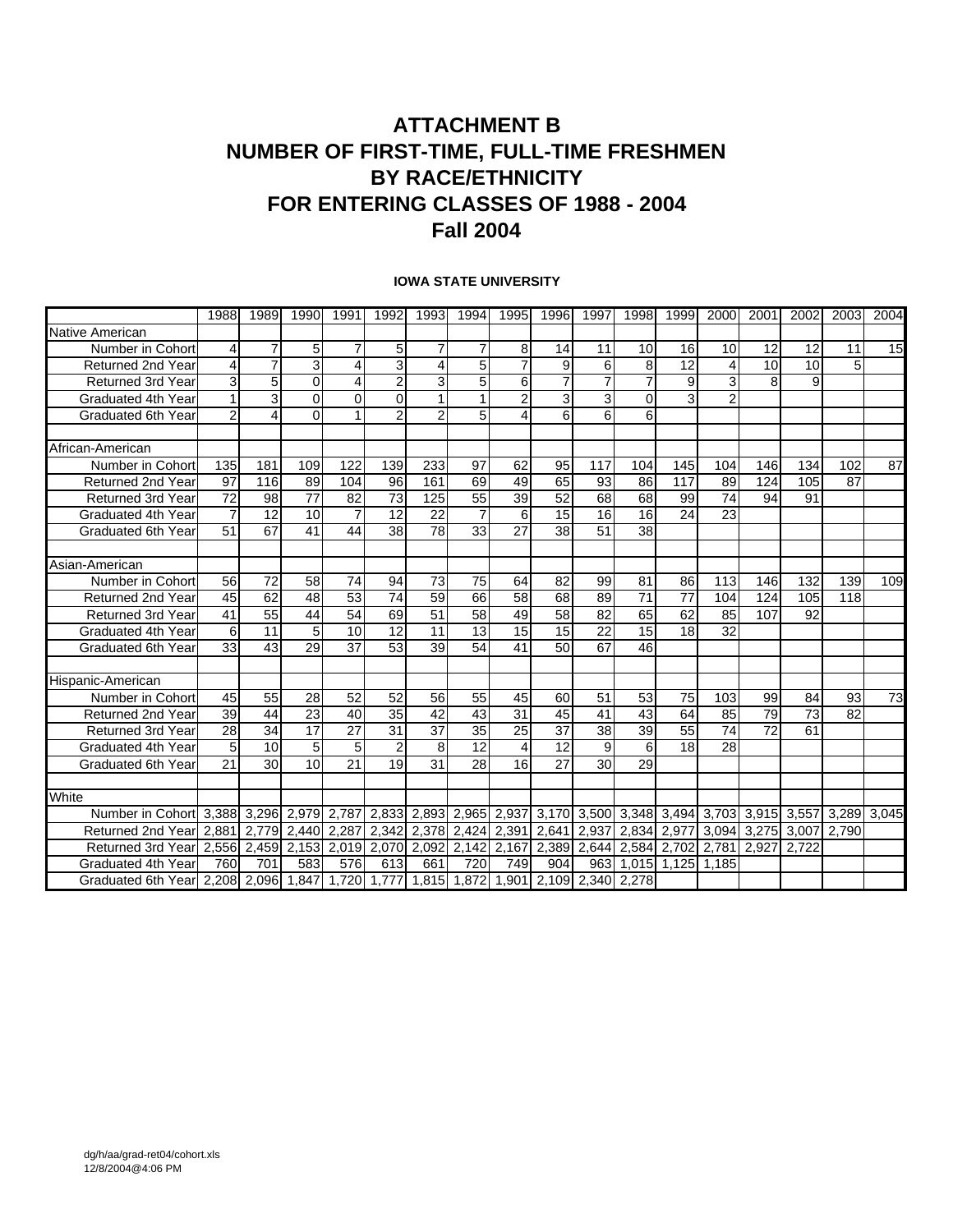### **ATTACHMENT B NUMBER OF FIRST-TIME, FULL-TIME FRESHMEN BY RACE/ETHNICITY FOR ENTERING CLASSES OF 1988 - 2004 Fall 2004**

#### **UNIVERSITY OF NORTHERN IOWA**

|                                            | 1988            | 1989            | 1990            | 1991                                | 1992            | 1993            | 1994                                    | 1995            | 1996            | 1997            | 1998             | 1999                    | 2000           | 2001            | 2002              | 2003            | 2004            |
|--------------------------------------------|-----------------|-----------------|-----------------|-------------------------------------|-----------------|-----------------|-----------------------------------------|-----------------|-----------------|-----------------|------------------|-------------------------|----------------|-----------------|-------------------|-----------------|-----------------|
| Native American                            |                 |                 |                 |                                     |                 |                 |                                         |                 |                 |                 |                  |                         |                |                 |                   |                 |                 |
| Number in Cohort                           | $\overline{4}$  | 2               | $\overline{2}$  | 5                                   | 4               | 4               | 4                                       | 5               | 4               | $\overline{2}$  | 6                | 5                       | 6              | 2               | 3                 | 4               | 7               |
| <b>Returned 2nd Year</b>                   | $\mathbf{1}$    | 0               |                 | 4                                   | $\mathbf 1$     | $\overline{3}$  | 1                                       | 3               | 3               | $\Omega$        | $\overline{4}$   | $\overline{3}$          | 6              | 1               | 3                 | 3               |                 |
| <b>Returned 3rd Year</b>                   | $\mathbf{1}$    | $\Omega$        | 1               | $\overline{2}$                      | $\mathbf 1$     | 3               | $\Omega$                                | 3               | $\overline{2}$  | $\Omega$        | 3                | $\overline{\mathbf{c}}$ | 4              | $\Omega$        | 3                 |                 |                 |
| Graduated 4th Year                         | $\mathbf 0$     | $\Omega$        | $\Omega$        | 0                                   | $\overline{0}$  | $\Omega$        | $\Omega$                                | $\mathbf{0}$    |                 | $\Omega$        | $\Omega$         |                         | $\overline{2}$ |                 |                   |                 |                 |
| Graduated 6th Year                         | $\Omega$        | $\Omega$        |                 | $\overline{2}$                      |                 | $\overline{2}$  | $\Omega$                                | $\overline{2}$  | 2               | $\Omega$        | 3                |                         |                |                 |                   |                 |                 |
| African-American                           |                 |                 |                 |                                     |                 |                 |                                         |                 |                 |                 |                  |                         |                |                 |                   |                 |                 |
| Number in Cohort                           | 36              | 45              | 49              | 43                                  | 35              | 33              | 40                                      | 29              | 28              | 38              | 42               | 50                      | 67             | 59              | 64                | 49              | 51              |
| <b>Returned 2nd Year</b>                   | $\overline{27}$ | $\overline{29}$ | $\overline{32}$ | $\overline{31}$                     | $\overline{22}$ | $\overline{21}$ | 24                                      | 19              | 19              | $\overline{25}$ | 29               | 34                      | 53             | 40              | 50                | 37              |                 |
| Returned 3rd Year                          | 18              | 28              | 29              | $\overline{25}$                     | $\overline{17}$ | 18              | 20                                      | 16              | 15              | $\overline{17}$ | $\overline{25}$  | $\overline{30}$         | 41             | $\overline{32}$ | 40                |                 |                 |
| Graduated 4th Year                         | 0               |                 | 2               | 2                                   | 3               | 3               | 1                                       | 1               |                 | 3               | 6                | 4                       | 5              |                 |                   |                 |                 |
| Graduated 6th Year                         | 6               | 14              | $\overline{19}$ | $\overline{15}$                     | $\overline{14}$ | $\overline{14}$ | $\overline{17}$                         | $\overline{13}$ | 9               | 12              | 17               |                         |                |                 |                   |                 |                 |
| Asian-American                             |                 |                 |                 |                                     |                 |                 |                                         |                 |                 |                 |                  |                         |                |                 |                   |                 |                 |
| Number in Cohort                           | 11              | 15              | 16              | 19                                  | 14              | 26              | 31                                      | 19              | 25              | 19              | 17               | 19                      | 27             | 30              | 12                | 20              | 14              |
| <b>Returned 2nd Year</b>                   | 6               | 10              | 14              | $\overline{17}$                     | $\overline{12}$ | 16              | $\overline{21}$                         | $\overline{15}$ | $\overline{18}$ | $\overline{15}$ | $\overline{12}$  | 14                      | 21             | $\overline{23}$ | 10                | $\overline{17}$ |                 |
| <b>Returned 3rd Year</b>                   | 5 <sup>1</sup>  | 12              | 10              | 15                                  | 11              | 13              | 19                                      | 15              | 15              | 13              | 10               | 13                      | 21             | 24              | 8                 |                 |                 |
| Graduated 4th Year                         | $\mathbf{1}$    | 2               | $\overline{2}$  | 4                                   | 3               | 1               | 9                                       | 6               | 6               | 3               | $\overline{4}$   | 5                       | 6              |                 |                   |                 |                 |
| Graduated 6th Year                         | 4               | 8               | 7               | 14                                  | 9               | 11              | 13                                      | 15              | 10              | 10              | $\overline{7}$   |                         |                |                 |                   |                 |                 |
| Hispanic-American                          |                 |                 |                 |                                     |                 |                 |                                         |                 |                 |                 |                  |                         |                |                 |                   |                 |                 |
| Number in Cohort                           | 10              | 12              | 8               | 14                                  | 15              | 15              | 11                                      | 22              | 14              | 10              | 16               | 14                      | 27             | 26              | 16                | 21              | $\overline{23}$ |
| <b>Returned 2nd Year</b>                   | 6               | 8               | 7               | 11                                  | 12              | 11              | 5                                       | 15              | 13              | 4               | $\boldsymbol{9}$ | 9                       | 19             | 19              | 8                 | 18              |                 |
| <b>Returned 3rd Year</b>                   | 5               | 6               | 7               | 9                                   | $\overline{7}$  | 9               | 4                                       | 13              | 11              | 4               | 8                | 6                       | 18             | 13              |                   |                 |                 |
| Graduated 4th Year                         | $\Omega$        | 1               | 3               | $\Omega$                            | $\overline{2}$  | 1               | $\Omega$                                | $\overline{2}$  | $\overline{2}$  | $\Omega$        | 3                | $\Omega$                | 3              |                 |                   |                 |                 |
| Graduated 6th Year                         | $\overline{4}$  | 5               | 6               | 5                                   | 6               | 5 <sup>1</sup>  | $\overline{4}$                          | 10              | 7               |                 | 6                |                         |                |                 |                   |                 |                 |
|                                            |                 |                 |                 |                                     |                 |                 |                                         |                 |                 |                 |                  |                         |                |                 |                   |                 |                 |
| White                                      |                 |                 |                 |                                     |                 |                 |                                         |                 |                 |                 |                  |                         |                |                 |                   |                 |                 |
| Number in Cohort                           |                 |                 |                 | 1,765 1,842 1,955 1,842 1,558 1,691 |                 |                 |                                         | 1,746 1,912     |                 | 1,899 1,790     | 1,864            | 1,979                   | 2,009 1,885    |                 | 1,675             | 1,559 1,510     |                 |
| Returned 2nd Year                          | 1,420           | 1,522           | 1,619           | 1,509 1,277                         |                 | 1,373           |                                         | 1,428 1,575     |                 | 1,560 1,487     | 1,519            | 1,624                   |                |                 | 1,692 1,548 1,359 | 1.305           |                 |
| <b>Returned 3rd Year</b>                   | 1.295           |                 | 1,371 1,455     | 1,337                               | 1.132           | 1.258           | 1.279                                   | 1,415           |                 | 1.426 1.336     | 1.388            | 1.461                   |                | 1.540 1.399     | 1.234             |                 |                 |
| Graduated 4th Year                         | 514             | 475             | 487             | 458                                 | 418             | 476             | 521                                     | 592             | 650             | 529             | 558              | 681                     | 706            |                 |                   |                 |                 |
| Graduated 6th Year 1,097 1,165 1,175 1,128 |                 |                 |                 |                                     |                 |                 | 985 1,088 1,105 1,240 1,280 1,192 1,218 |                 |                 |                 |                  |                         |                |                 |                   |                 |                 |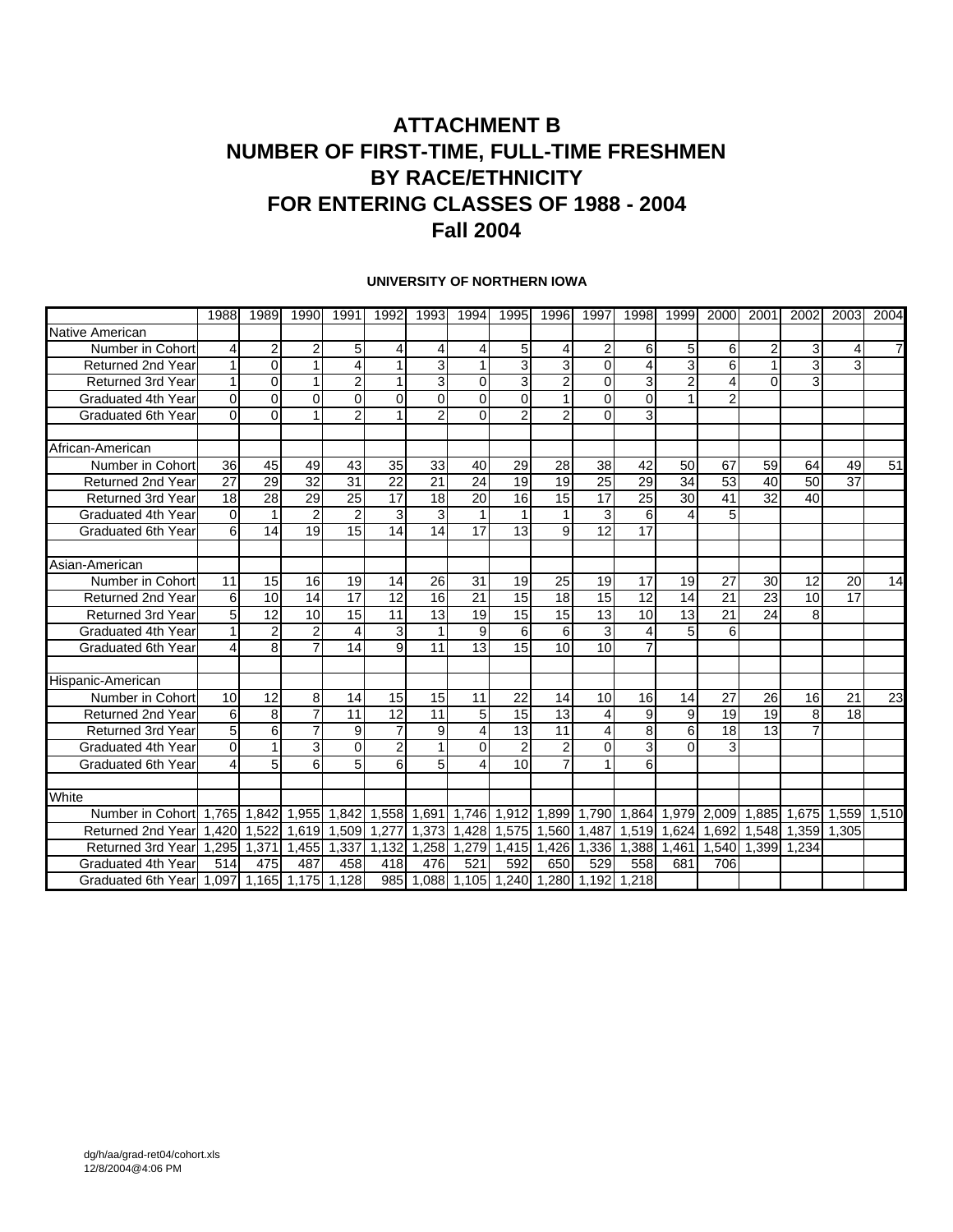### **TABLE 1ONE-YEAR RETENTION RATES BY RACE/ETHNICITY FOR ENTERING CLASSES OF 1988 - 2003**

**FALL 2004**

|                     | 1988          | 1989  | 1990          | 1991          | 1992          | 1993          | 1994          | 1995          | 1996 | 1997 | 1998          | 1999 | 2000  | 2001          | 2002          | 2003          |
|---------------------|---------------|-------|---------------|---------------|---------------|---------------|---------------|---------------|------|------|---------------|------|-------|---------------|---------------|---------------|
|                     | $\frac{0}{0}$ | $\%$  | $\frac{0}{0}$ | $\frac{0}{0}$ | $\frac{0}{0}$ | $\frac{0}{0}$ | $\frac{0}{0}$ | $\frac{1}{2}$ | $\%$ | $\%$ | $\frac{0}{0}$ | $\%$ | $\%$  | $\frac{0}{0}$ | $\frac{0}{0}$ | $\frac{0}{0}$ |
| Native Am.          |               |       |               |               |               |               |               |               |      |      |               |      |       |               |               |               |
| SUI                 | 87.5          | 83.3  | 80.0          | 83.3          | 90.0          | 92.3          | 58.8          | 90.0          | 91.7 | 82.4 | 82.4          | 82.4 | 66.7  | 60.0          | 81.8          | 78.6          |
| <b>ISU</b>          | 100.0         | 100.0 | 60.0          | 57.1          | 60.0          | 57.1          | 71.4          | 87.5          | 64.3 | 54.5 | 80.0          | 75.0 | 40.0  | 83.3          | 83.3          | 45.5          |
| <b>UNI</b>          | 25.0          | 0.0   | 50.0          | 80.0          | 25.0          | 75.0          | 25.0          | 60.0          | 75.0 | 0.0  | 66.7          | 60.0 | 100.0 | 50.0          | 100.0         | 75.0          |
| African-Am.         |               |       |               |               |               |               |               |               |      |      |               |      |       |               |               |               |
| SUI                 | 69.0          | 78.0  | 72.6          | 75.0          | 80.2          | 78.6          | 84.9          | 74.0          | 82.3 | 77.5 | 80.8          | 80.2 | 73.7  | 80.2          | 68.4          | 69.8          |
| <b>ISU</b>          | 71.9          | 64.1  | 81.7          | 85.2          | 69.1          | 69.1          | 71.1          | 79.0          | 68.4 | 79.5 | 82.7          | 80.7 | 85.6  | 84.9          | 78.4          | 85.3          |
| <b>UNI</b>          | 75.0          | 64.4  | 65.3          | 72.1          | 62.9          | 63.6          | 60.0          | 65.5          | 67.9 | 65.8 | 69.0          | 68.0 | 79.1  | 67.8          | 78.1          | 75.5          |
| Asian-Am.           |               |       |               |               |               |               |               |               |      |      |               |      |       |               |               |               |
| SUI                 | 88.5          | 88.8  | 91.0          | 81.9          | 88.4          | 88.0          | 81.1          | 81.5          | 77.1 | 85.0 | 87.5          | 82.1 | 85.0  | 80.8          | 82.5          | 85.9          |
| <b>ISU</b>          | 80.4          | 86.1  | 82.8          | 71.6          | 78.7          | 80.8          | 88.0          | 90.6          | 82.9 | 89.9 | 87.7          | 89.5 | 92.0  | 84.9          | 79.5          | 84.9          |
| <b>UNI</b>          | 54.5          | 66.7  | 87.5          | 89.5          | 85.7          | 61.5          | 67.7          | 78.9          | 72.0 | 78.9 | 70.6          | 73.7 | 77.8  | 76.7          | 83.3          | 85.0          |
| Hispanic-Am.        |               |       |               |               |               |               |               |               |      |      |               |      |       |               |               |               |
| SUI                 | 75.6          | 83.0  | 78.0          | 65.0          | 75.4          | 70.0          | 83.6          | 75.0          | 75.3 | 92.0 | 78.8          | 79.1 | 79.5  | 84.5          | 81.8          | 78.7          |
| <b>ISU</b>          | 86.7          | 80.0  | 82.1          | 76.9          | 67.3          | 75.0          | 78.2          | 68.9          | 75.0 | 80.4 | 81.1          | 85.3 | 82.5  | 79.8          | 86.9          | 88.2          |
| <b>UNI</b>          | 60.0          | 66.7  | 87.5          | 78.6          | 80.0          | 73.3          | 45.5          | 68.2          | 92.9 | 40.0 | 56.3          | 64.3 | 70.4  | 73.1          | 50.0          | 85.7          |
| Subtotal            |               |       |               |               |               |               |               |               |      |      |               |      |       |               |               |               |
| SUI                 | 78.6          | 82.9  | 80.2          | 76.7          | 83.0          | 81.3          | 81.5          | 78.1          | 78.4 | 84.8 | 82.7          | 80.7 | 79.2  | 81.2          | 79.1          | 79.6          |
| <b>ISU</b>          | 77.1          | 72.7  | 81.5          | 78.8          | 71.7          | 72.1          | 78.2          | 81.0          | 74.5 | 82.4 | 83.9          | 83.9 | 85.5  | 83.6          | 80.9          | 84.6          |
| <b>UNI</b>          | 65.6          | 63.5  | 72.0          | 77.8          | 69.1          | 65.4          | 59.3          | 69.3          | 74.6 | 63.8 | 66.7          | 68.2 | 78.0  | 70.9          | 74.7          | 79.8          |
| White               |               |       |               |               |               |               |               |               |      |      |               |      |       |               |               |               |
| <b>SUI</b>          | 83.6          | 82.3  | 84.2          | 85.1          | 85.4          | 83.8          | 83.6          | 82.4          | 83.3 | 83.6 | 83.6          | 84.2 | 83.0  | 82.7          | 82.8          | 83.5          |
| <b>ISU</b>          | 85.0          | 84.3  | 81.9          | 82.1          | 82.7          | 82.2          | 81.8          | 81.4          | 83.3 | 83.9 | 84.6          | 85.2 | 83.6  | 83.7          | 84.5          | 84.8          |
| <b>UNI</b>          | 80.5          | 82.6  | 82.8          | 81.9          | 82.0          | 81.2          | 81.8          | 82.4          | 82.1 | 83.1 | 81.5          | 82.1 | 84.2  | 82.1          | 81.1          | 81.6          |
| <b>Regent Total</b> |               |       |               |               |               |               |               |               |      |      |               |      |       |               |               |               |
| SUI                 | 83.3          | 82.4  | 83.9          | 84.4          | 85.1          | 83.6          | 83.4          | 82.0          | 82.9 | 83.7 | 83.5          | 83.9 | 82.6  | 82.5          | 82.5          | 83.2          |
| <b>ISU</b>          | 84.2          | 83.2  | 81.6          | 81.4          | 81.8          | 81.1          | 81.5          | 81.5          | 82.8 | 83.6 | 84.4          | 85.1 | 83.7  | 83.4          | 84.2          | 84.6          |
| <b>UNI</b>          | 79.8          | 81.9  | 82.5          | 81.7          | 81.4          | 80.2          | 80.7          | 81.8          | 82.0 | 82.4 | 81.0          | 81.4 | 84.0  | 81.4          | 80.6          | 81.4          |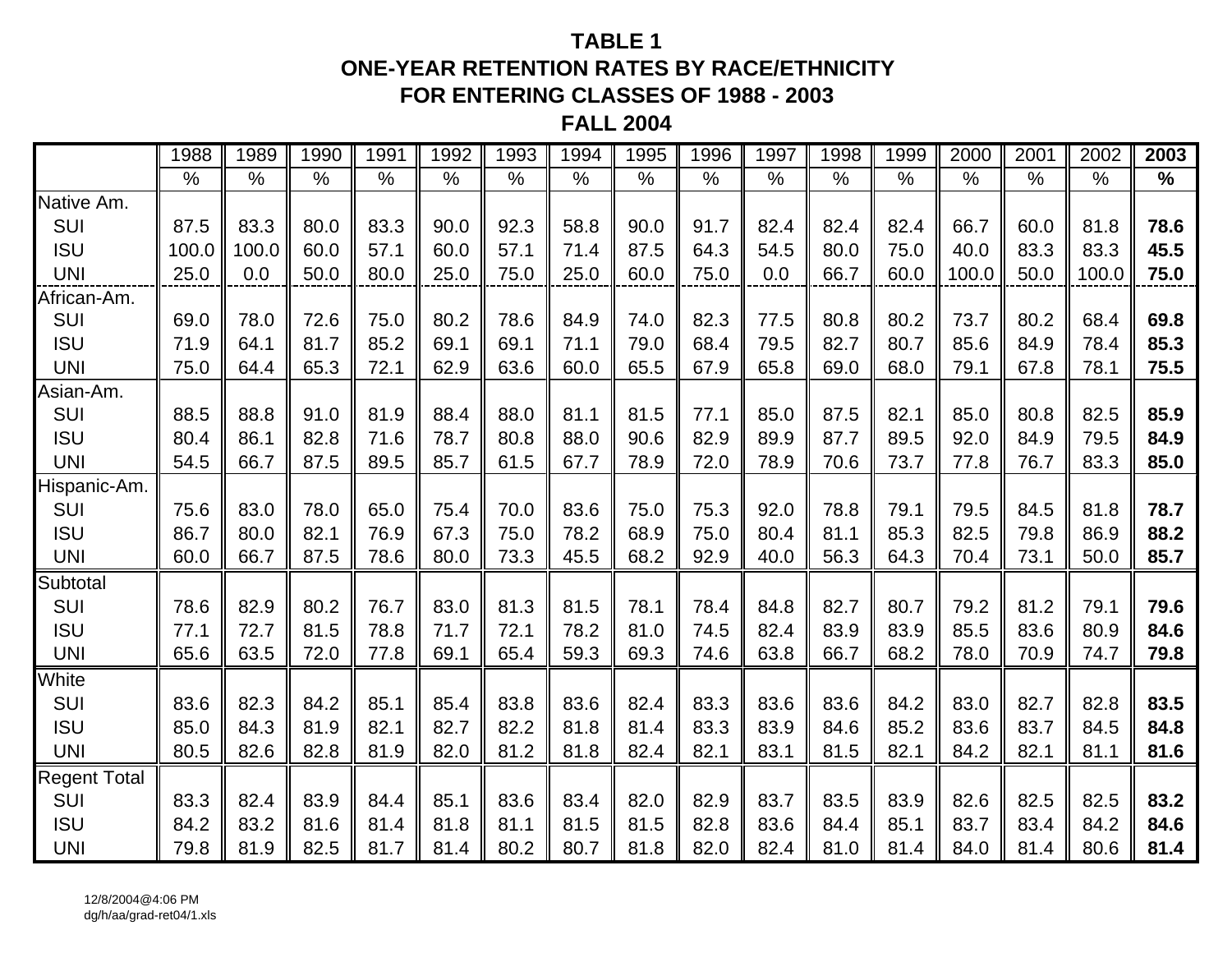## **TABLE 2ONE-YEAR RETENTION RATES BY HIGH SCHOOL RANK FOR ENTERING CLASSES OF 1988 - 2003 FALL 2004**

|             | 1988 | 1989 | 1990 | 1991 | 1992 | 1993 | 1994 | 1995 | 1996 | 1997 | 1998 | 1999 | 2000 | 2001 | 2002 | 2003 |
|-------------|------|------|------|------|------|------|------|------|------|------|------|------|------|------|------|------|
|             | %    | $\%$ | %    | %    | $\%$ | %    | %    | %    | %    | %    | %    | %    | %    | %    | %    | %    |
| 90 - 99%ile |      |      |      |      |      |      |      |      |      |      |      |      |      |      |      |      |
| SUI         | 91.0 | 89.4 | 91.1 | 91.3 | 90.9 | 89.2 | 90.4 | 90.1 | 91.3 | 92.6 | 91.7 | 91.6 | 92.3 | 92.0 | 91.1 | 92.3 |
| <b>ISU</b>  | 92.0 | 89.5 | 90.3 | 90.6 | 90.3 | 88.9 | 90.2 | 91.4 | 92.3 | 92.5 | 93.3 | 93.8 | 91.5 | 93.5 | 92.4 | 93.6 |
| UNI         | 90.7 | 90.2 | 92.9 | 90.6 | 93.1 | 91.4 | 93.0 | 92.8 | 92.5 | 91.7 | 89.5 | 90.9 | 92.1 | 93.0 | 93.0 | 90.4 |
| 80 - 89%ile |      |      |      |      |      |      |      |      |      |      |      |      |      |      |      |      |
| <b>SUI</b>  | 86.0 | 84.7 | 86.5 | 89.3 | 89.1 | 85.6 | 85.6 | 86.1 | 87.4 | 87.5 | 86.9 | 91.2 | 86.8 | 89.4 | 84.3 | 86.2 |
| <b>ISU</b>  | 88.5 | 86.3 | 84.5 | 85.8 | 86.9 | 85.1 | 86.7 | 80.7 | 86.8 | 87.5 | 86.9 | 90.2 | 87.1 | 88.3 | 87.1 | 90.4 |
| UNI         | 84.9 | 88.0 | 87.8 | 87.4 | 83.7 | 87.0 | 87.8 | 88.2 | 87.2 | 87.5 | 85.2 | 85.1 | 87.9 | 85.7 | 88.5 | 88.8 |
| 70 - 79%ile |      |      |      |      |      |      |      |      |      |      |      |      |      |      |      |      |
| SUI         | 83.6 | 83.4 | 84.9 | 87.3 | 81.5 | 81.8 | 83.1 | 80.2 | 83.7 | 83.3 | 85.5 | 84.4 | 83.4 | 81.0 | 81.5 | 83.4 |
| <b>ISU</b>  | 83.8 | 82.8 | 81.3 | 82.1 | 84.6 | 80.9 | 80.4 | 80.6 | 81.9 | 82.0 | 86.0 | 82.1 | 84.4 | 83.2 | 83.7 | 83.1 |
| <b>UNI</b>  | 80.7 | 82.2 | 81.3 | 79.4 | 86.0 | 80.2 | 84.3 | 83.2 | 81.4 | 84.3 | 85.6 | 80.8 | 87.8 | 82.7 | 79.1 | 79.3 |
| 60 - 69%ile |      |      |      |      |      |      |      |      |      |      |      |      |      |      |      |      |
| SUI         | 82.0 | 78.5 | 83.3 | 80.2 | 82.2 | 84.9 | 79.3 | 81.2 | 80.1 | 79.8 | 80.2 | 79.6 | 81.1 | 78.3 | 80.6 | 81.2 |
| <b>ISU</b>  | 79.4 | 78.2 | 77.0 | 75.7 | 76.3 | 75.8 | 77.0 | 79.6 | 80.2 | 79.2 | 83.1 | 82.0 | 79.6 | 77.7 | 79.8 | 81.5 |
| UNI         | 77.3 | 76.1 | 76.7 | 79.9 | 74.5 | 72.2 | 76.5 | 74.7 | 76.8 | 78.8 | 78.8 | 80.4 | 81.3 | 79.0 | 77.5 | 79.0 |
| 50 - 59%ile |      |      |      |      |      |      |      |      |      |      |      |      |      |      |      |      |
| SUI         | 76.8 | 74.7 | 75.5 | 77.4 | 80.6 | 77.6 | 80.6 | 78.8 | 75.5 | 79.1 | 78.3 | 78.5 | 75.6 | 74.0 | 78.5 | 76.5 |
| <b>ISU</b>  | 75.4 | 76.6 | 72.3 | 70.2 | 73.7 | 72.2 | 69.1 | 71.8 | 71.8 | 76.2 | 72.0 | 76.5 | 77.3 | 73.5 | 79.6 | 76.2 |
| <b>UNI</b>  | 75.0 | 78.1 | 77.8 | 70.8 | 77.0 | 70.9 | 70.4 | 75.9 | 75.0 | 73.9 | 73.1 | 74.0 | 71.7 | 69.0 | 71.7 | 74.3 |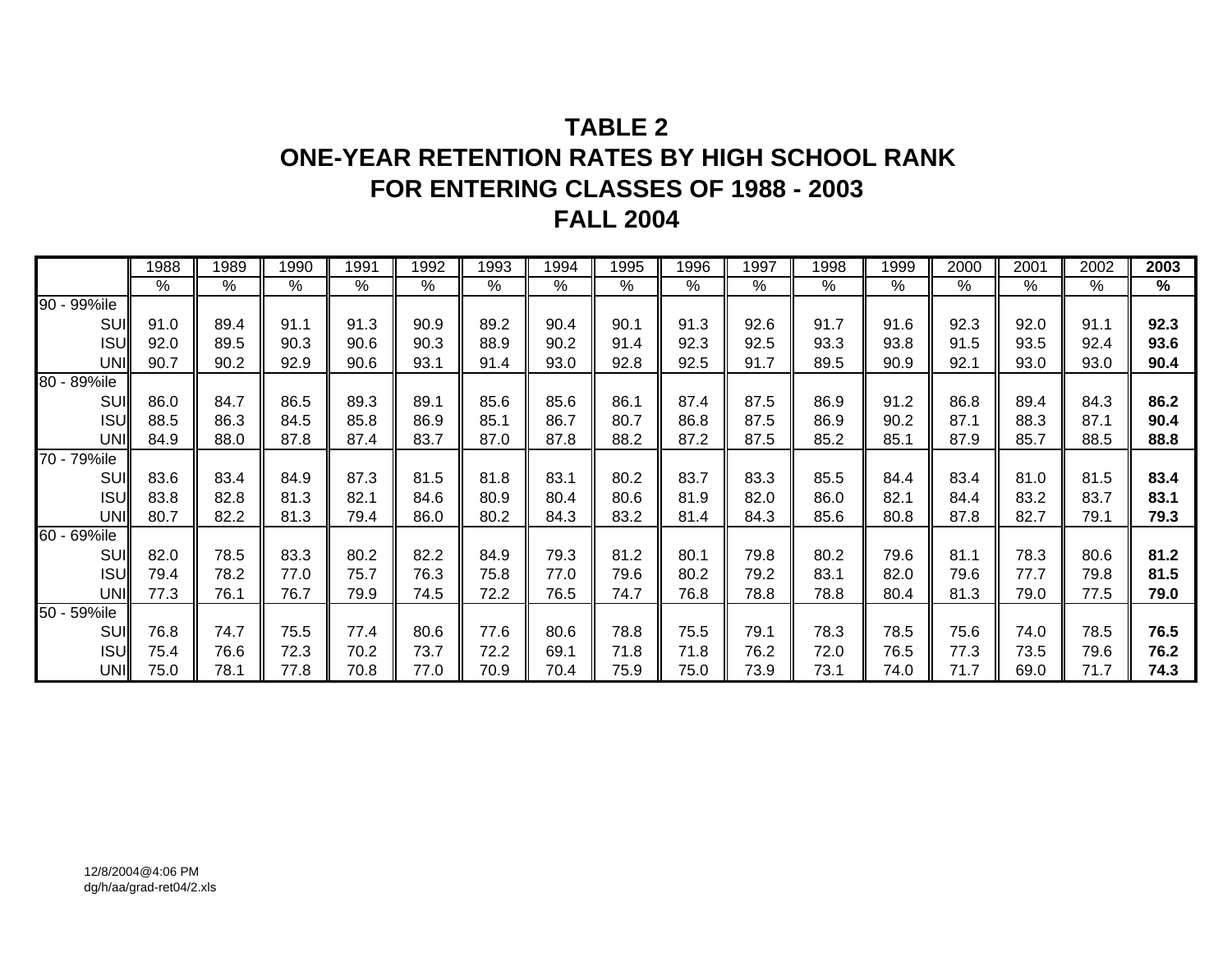## **TABLE 2ONE-YEAR RETENTION RATES BY HIGH SCHOOL RANK FOR ENTERING CLASSES OF 1988 - 2003 FALL 2004**

|              | 1988            | 1989 | 1990 | 1991          | 1992          | 1993          | 1994 | 1995 | 1996  | 1997  | 1998  | 1999 | 2000  | 2001 | 2002  | 2003 |
|--------------|-----------------|------|------|---------------|---------------|---------------|------|------|-------|-------|-------|------|-------|------|-------|------|
|              | $\overline{\%}$ | $\%$ | $\%$ | $\frac{1}{2}$ | $\frac{9}{6}$ | $\frac{9}{6}$ | $\%$ | $\%$ | $\%$  | $\%$  | $\%$  | $\%$ | $\%$  | $\%$ | $\%$  | $\%$ |
| 40 - 49%ile  |                 |      |      |               |               |               |      |      |       |       |       |      |       |      |       |      |
| SUI          | 70.8            | 74.1 | 72.7 | 74.5          | 80.0          | 79.1          | 78.3 | 70.8 | 74.9  | 76.0  | 76.1  | 73.6 | 67.7  | 74.2 | 72.8  | 71.4 |
| <b>ISU</b>   | 80.0            | 78.0 | 69.9 | 68.5          | 63.6          | 69.2          | 69.5 | 74.7 | 70.3  | 74.0  | 71.4  | 74.7 | 74.3  | 72.8 | 75.4  | 73.1 |
| UNI          | 68.6            | 71.3 | 69.4 | 74.2          | 64.7          | 67.9          | 68.8 | 73.8 | 78.0  | 73.8  | 66.7  | 72.2 | 80.0  | 73.5 | 67.8  | 70.6 |
| 30 - 39%ile  |                 |      |      |               |               |               |      |      |       |       |       |      |       |      |       |      |
| SUI          | 66.7            | 59.4 | 64.1 | 66.2          | 85.1          | 68.7          | 76.3 | 74.0 | 62.5  | 69.2  | 67.9  | 74.4 | 68.2  | 69.0 | 68.8  | 69.6 |
| <b>ISU</b>   | 66.7            | 68.4 | 77.5 | 69.0          | 65.9          | 68.0          | 81.9 | 65.4 | 63.4  | 72.7  | 62.9  | 74.7 | 66.3  | 68.8 | 70.0  | 68.7 |
| UNI          | 52.5            | 63.9 | 82.4 | 85.2          | 64.3          | 70.6          | 56.7 | 62.2 | 70.3  | 65.7  | 65.2  | 61.5 | 62.5  | 74.5 | 75.6  | 82.1 |
| 20 - 29%ile  |                 |      |      |               |               |               |      |      |       |       |       |      |       |      |       |      |
| SUI          | 59.0            | 55.8 | 60.0 | 73.1          | 70.0          | 81.3          | 62.5 | 65.7 | 77.8  | 75.0  | 85.2  | 72.4 | 69.6  | 77.8 | 72.7  | 64.7 |
| <b>ISU</b>   | 75.0            | 77.1 | 55.6 | 67.3          | 48.9          | 72.5          | 70.2 | 57.6 | 60.4  | 59.7  | 61.1  | 68.9 | 66.1  | 68.0 | 60.3  | 60.7 |
| UNI          | 47.1            | 61.5 | 46.7 | 83.3          | 16.7          | 71.4          | 40.0 | 80.0 | 50.0  | 55.6  | 50.0  | 72.7 | 62.5  | 71.4 | 66.7  | 78.6 |
| 00 - 19%ile  |                 |      |      |               |               |               |      |      |       |       |       |      |       |      |       |      |
| SUI          | 66.7            | 70.4 | 76.5 | 50.0          | 55.6          | 70.0          | 81.3 | 55.6 | 75.0  | 83.3  | 100.0 | 50.0 | 55.6  | 0.0  | 100.0 | 75.0 |
| <b>ISU</b>   | 50.0            | 73.7 | 61.5 | 58.8          | 58.3          | 57.1          | 38.5 | 70.6 | 76.9  | 52.9  | 50.0  | 40.0 | 63.6  | 35.7 | 100.0 | 57.1 |
| UNI          | 37.5            | 40.0 | 71.4 | 50.0          | 0.0           | 50.0          | 0.0  | 50.0 | 75.0  | 50.0  | 100.0 | 33.3 | 83.3  | 75.0 | 66.7  | 72.7 |
| <b>NA</b>    |                 |      |      |               |               |               |      |      |       |       |       |      |       |      |       |      |
| SUI          | 84.7            | 88.1 | 81.4 | 85.7          | 89.9          | 85.9          | 78.3 | 75.9 | 76.8  | 77.0  | 74.8  | 74.5 | 78.8  | 81.5 | 83.5  | 78.0 |
| <b>ISU</b>   | 0.0             | 0.0  | 0.0  | 0.0           | 0.0           | 0.0           | 0.0  | 0.0  | 100.0 | 100.0 | 40.0  | 66.7 | 100.0 | 50.0 | 0.0   | 0.0  |
| <b>UNI</b>   | 58.3            | 63.6 | 66.7 | 61.9          | 76.9          | 71.1          | 63.9 | 70.5 | 73.9  | 78.8  | 70.2  | 80.2 | 84.5  | 77.7 | 73.7  | 73.8 |
| <b>TOTAL</b> |                 |      |      |               |               |               |      |      |       |       |       |      |       |      |       |      |
| SUI          | 83.3            | 82.4 | 83.9 | 84.4          | 85.1          | 83.6          | 83.4 | 82.0 | 82.9  | 83.7  | 83.5  | 83.9 | 82.6  | 82.5 | 82.5  | 83.2 |
| <b>ISU</b>   | 84.2            | 83.1 | 81.6 | 81.4          | 81.7          | 81.0          | 81.5 | 81.5 | 82.8  | 83.6  | 84.4  | 85.1 | 83.7  | 83.4 | 84.2  | 84.5 |
| UNI          | 79.8            | 81.9 | 82.5 | 81.7          | 81.4          | 80.2          | 80.7 | 81.8 | 82.0  | 82.4  | 81.0  | 81.4 | 84.0  | 81.4 | 80.6  | 81.4 |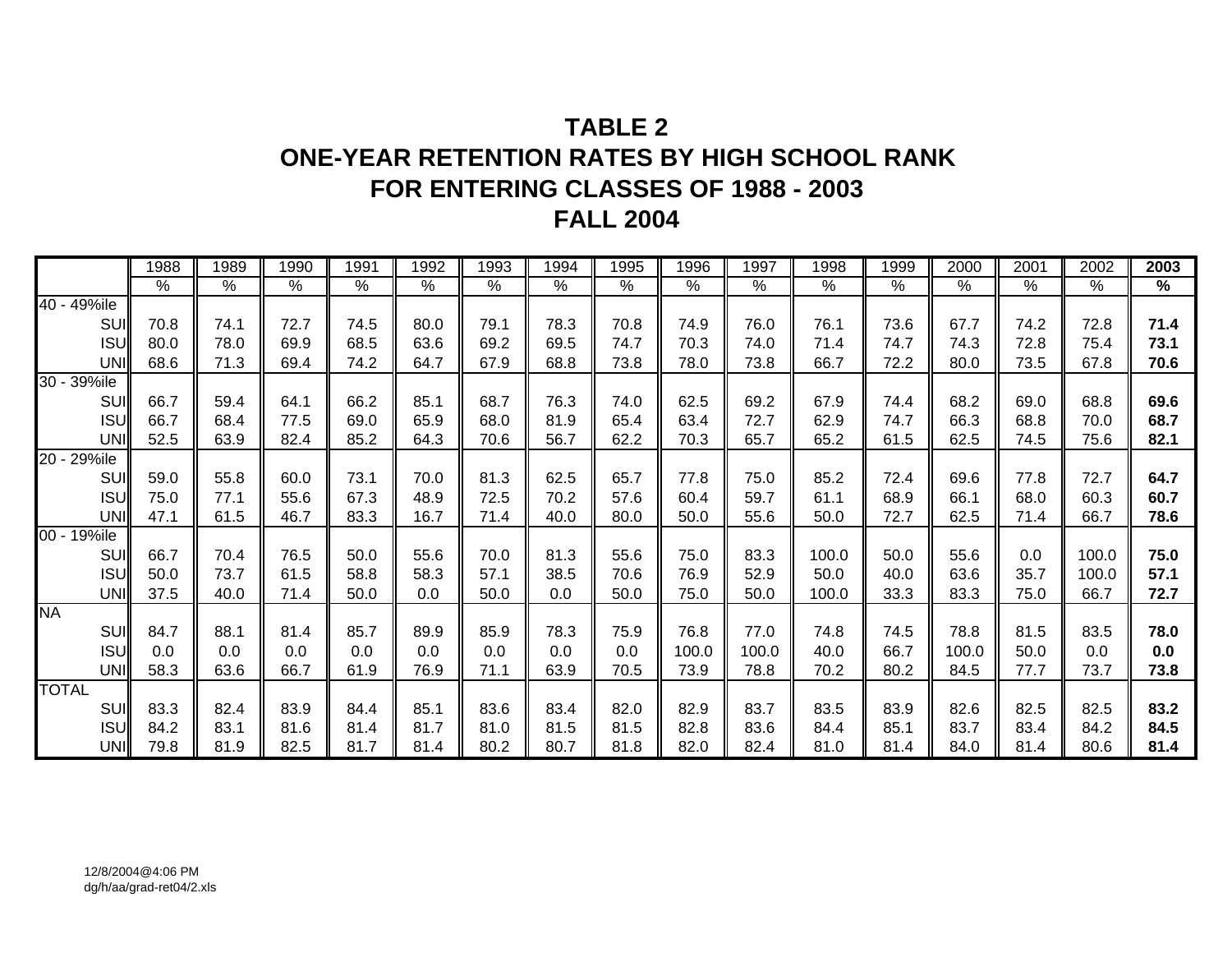### **TABLE 3**

# **ONE-YEAR RETENTION RATES BY ACT SCORE**

### **FOR ENTERING CLASSES OF 1988 - 2003**

#### **FALL 2004**

|              | 1988  | 1989  | 1990  | 1991 | 1992  | 1993  | 1994 | 1995 | 1996  | 1997  | 1998 | 1999 | 2000 | 2001 | 2002 | 2003 |
|--------------|-------|-------|-------|------|-------|-------|------|------|-------|-------|------|------|------|------|------|------|
|              | $\%$  | $\%$  | $\%$  | $\%$ | $\%$  | $\%$  | $\%$ | $\%$ | $\%$  | $\%$  | $\%$ | $\%$ | $\%$ | $\%$ | $\%$ | $\%$ |
| $32 - 36$    |       |       |       |      |       |       |      |      |       |       |      |      |      |      |      |      |
| SUI          | 81.8  | 91.3  | 90.0  | 89.7 | 92.2  | 92.9  | 89.3 | 91.4 | 92.8  | 92.6  | 88.4 | 88.6 | 90.9 | 93.7 | 93.0 | 92.9 |
| <b>ISU</b>   | 97.3  | 93.3  | 96.8  | 92.1 | 94.2  | 82.9  | 91.4 | 95.7 | 94.1  | 95.8  | 92.9 | 92.7 | 90.3 | 91.5 | 94.9 | 95.0 |
| <b>UNI</b>   | 100.0 | 100.0 | 100.0 | 92.9 | 100.0 | 100.0 | 88.2 | 91.7 | 100.0 | 100.0 | 95.2 | 83.3 | 93.3 | 92.9 | 93.3 | 87.5 |
| $27 -$<br>31 |       |       |       |      |       |       |      |      |       |       |      |      |      |      |      |      |
| SUI          | 85.7  | 87.5  | 85.4  | 88.3 | 90.2  | 84.2  | 86.9 | 86.5 | 87.0  | 87.6  | 85.7 | 88.0 | 86.1 | 86.4 | 83.6 | 87.6 |
| <b>ISU</b>   | 88.2  | 87.3  | 87.1  | 88.2 | 86.5  | 86.1  | 92.6 | 87.1 | 88.9  | 89.4  | 90.1 | 88.3 | 87.2 | 88.4 | 89.6 | 86.4 |
| <b>UNI</b>   | 88.4  | 89.1  | 88.5  | 88.8 | 88.9  | 85.2  | 88.7 | 89.7 | 84.8  | 89.3  | 87.3 | 87.0 | 92.4 | 87.7 | 88.0 | 87.2 |
| $22 -$<br>26 |       |       |       |      |       |       |      |      |       |       |      |      |      |      |      |      |
| <b>SUI</b>   | 83.9  | 82.8  | 84.8  | 85.2 | 85.1  | 83.4  | 83.4 | 82.1 | 82.3  | 83.6  | 83.9 | 84.1 | 82.7 | 83.3 | 84.2 | 83.3 |
| <b>ISU</b>   | 84.8  | 83.4  | 81.2  | 80.8 | 82.4  | 81.6  | 82.4 | 80.5 | 81.7  | 82.6  | 83.5 | 85.0 | 82.9 | 83.5 | 83.0 | 85.0 |
| <b>UNI</b>   | 80.2  | 85.2  | 84.3  | 83.7 | 83.3  | 82.4  | 82.9 | 82.8 | 84.6  | 83.4  | 80.2 | 81.4 | 84.4 | 83.9 | 81.1 | 82.6 |
| $19 - 21$    |       |       |       |      |       |       |      |      |       |       |      |      |      |      |      |      |
| SUI          | 83.0  | 79.1  | 83.3  | 81.6 | 81.1  | 84.3  | 82.3 | 77.9 | 80.1  | 80.0  | 80.7 | 81.4 | 80.4 | 77.0 | 77.2 | 77.2 |
| <b>ISU</b>   | 80.7  | 80.6  | 77.7  | 78.5 | 77.6  | 77.1  | 78.9 | 77.9 | 77.7  | 79.7  | 79.7 | 81.7 | 81.3 | 78.8 | 79.0 | 79.0 |
| <b>UNI</b>   | 76.4  | 76.5  | 78.1  | 78.1 | 77.3  | 77.5  | 76.0 | 80.2 | 78.2  | 79.8  | 79.7 | 80.9 | 81.8 | 77.9 | 81.0 | 78.9 |
| $1 - 18$     |       |       |       |      |       |       |      |      |       |       |      |      |      |      |      |      |
| <b>SUI</b>   | 77.2  | 76.0  | 77.7  | 72.2 | 76.9  | 76.2  | 73.3 | 71.3 | 71.4  | 75.7  | 74.8 | 74.7 | 73.4 | 72.6 | 68.2 | 67.6 |
| <b>ISU</b>   | 74.6  | 73.9  | 69.1  | 72.3 | 72.8  | 75.6  | 70.8 | 75.6 | 72.4  | 75.9  | 75.8 | 76.9 | 79.1 | 72.4 | 78.3 | 80.7 |
| UNI          | 71.1  | 68.3  | 74.4  | 72.2 | 72.9  | 68.6  | 66.2 | 68.8 | 69.3  | 69.5  | 73.8 | 74.2 | 72.4 | 70.2 | 67.7 | 73.9 |
| <b>NA</b>    |       |       |       |      |       |       |      |      |       |       |      |      |      |      |      |      |
| SUI          | 80.8  | 80.7  | 80.4  | 79.7 | 83.2  | 83.2  | 76.5 | 80.6 | 81.8  | 77.9  | 81.8 | 74.5 | 73.9 | 75.1 | 81.8 | 78.5 |
| <b>ISU</b>   | 72.3  | 71.7  | 73.2  | 71.2 | 77.7  | 71.8  | 70.5 | 73.3 | 77.4  | 71.3  | 72.9 | 84.0 | 78.4 | 75.6 | 77.6 | 88.6 |
| UNI          | 62.5  | 73.7  | 70.6  | 66.7 | 50.0  | 46.7  | 75.0 | 33.3 | 78.6  | 70.0  | 85.7 | 78.6 | 89.7 | 66.7 | 66.7 | 69.2 |
| <b>TOTAL</b> |       |       |       |      |       |       |      |      |       |       |      |      |      |      |      |      |
| SUI          | 83.3  | 82.4  | 83.9  | 84.4 | 85.1  | 83.6  | 83.4 | 82.0 | 82.9  | 83.7  | 83.5 | 83.9 | 82.6 | 82.5 | 82.5 | 83.2 |
| <b>ISU</b>   | 84.2  | 83.1  | 81.6  | 81.3 | 81.8  | 81.1  | 83.0 | 81.5 | 82.7  | 83.6  | 84.4 | 85.1 | 83.7 | 83.4 | 84.2 | 84.6 |
| UNI          | 79.8  | 81.9  | 82.5  | 81.7 | 81.4  | 80.2  | 80.7 | 81.8 | 82.0  | 82.4  | 81.0 | 81.4 | 84.0 | 81.4 | 80.6 | 81.4 |

12/8/2004@4:06 PM dg/h/aa/grad-ret04/3.xls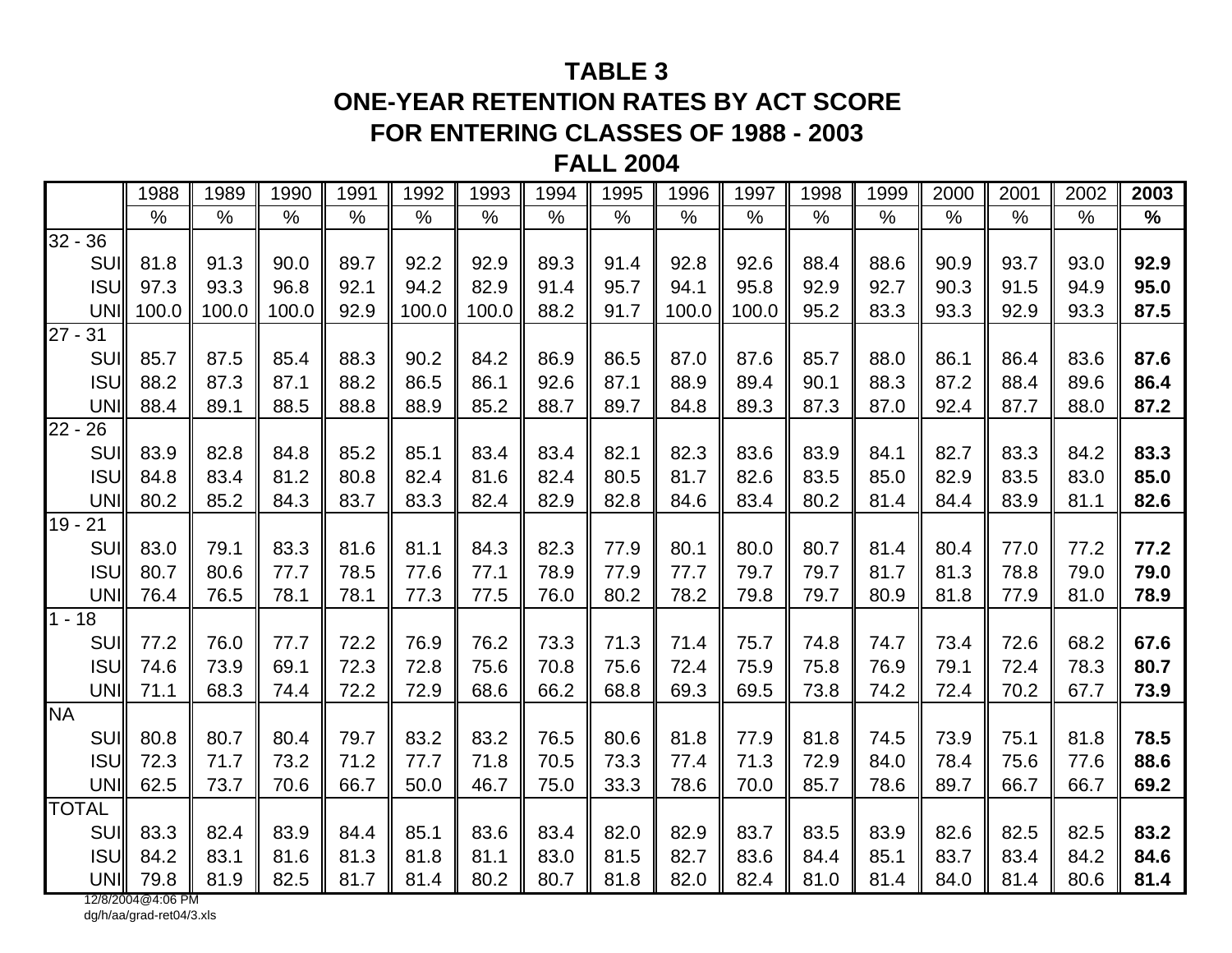# **TABLE 4ONE-YEAR RETENTION RATES BY FIRST-TERM GPA FOR ENTERING CLASSES OF 1988 - 2003 FALL 2004**

|                  | 1988 | 1989 | 1990 | 1991          | 1992 | 1993 | 1994       | 1995 | 1996 | 1997 | 1998 | 1999 | 2000       | 2001 | 2002 | 2003 |
|------------------|------|------|------|---------------|------|------|------------|------|------|------|------|------|------------|------|------|------|
|                  | %    | $\%$ | %    | $\frac{0}{0}$ | $\%$ | %    | $\sqrt{6}$ | $\%$ | %    | %    | $\%$ | %    | $\sqrt{2}$ | $\%$ | $\%$ | %    |
| $3.50 - 4.00$    |      |      |      |               |      |      |            |      |      |      |      |      |            |      |      |      |
| SUI              | 93.8 | 90.8 | 93.5 | 92.7          | 94.0 | 94.8 | 90.9       | 94.4 | 96.5 | 94.7 | 93.4 | 94.4 | 94.6       | 92.1 | 92.4 | 92.4 |
| <b>ISU</b>       | 93.6 | 94.3 | 91.0 | 91.8          | 93.7 | 90.8 | 93.3       | 94.6 | 96.2 | 92.9 | 94.8 | 93.9 | 95.3       | 94.4 | 92.7 | 92.7 |
| UNI              | 88.6 | 93.0 | 92.7 | 94.3          | 94.8 | 91.4 | 94.5       | 95.0 | 92.5 | 93.8 | 93.3 | 92.8 | 93.7       | 93.8 | 92.9 | 93.3 |
| $3.25 -$<br>3.49 |      |      |      |               |      |      |            |      |      |      |      |      |            |      |      |      |
| SUI              | 90.9 | 92.4 | 89.6 | 91.1          | 92.1 | 92.1 | 94.0       | 91.1 | 92.1 | 92.2 | 93.2 | 93.6 | 93.9       | 91.5 | 91.6 | 91.5 |
| <b>ISU</b>       | 93.2 | 91.8 | 89.5 | 91.4          | 94.8 | 91.2 | 93.4       | 92.0 | 92.8 | 93.3 | 92.5 | 93.2 | 90.6       | 91.8 | 92.3 | 91.1 |
| <b>UNI</b>       | 92.9 | 91.1 | 90.6 | 87.7          | 92.2 | 93.6 | 90.7       | 88.0 | 93.4 | 91.9 | 90.1 | 88.6 | 91.9       | 89.7 | 90.3 | 90.4 |
| $3.00 -$<br>3.24 |      |      |      |               |      |      |            |      |      |      |      |      |            |      |      |      |
| SUI              | 91.0 | 91.4 | 91.2 | 89.5          | 92.4 | 92.5 | 92.0       | 89.7 | 90.5 | 91.8 | 91.2 | 91.4 | 93.3       | 90.1 | 89.8 | 90.6 |
| <b>ISU</b>       | 92.7 | 91.7 | 92.8 | 91.7          | 90.6 | 89.9 | 92.0       | 92.0 | 90.8 | 91.8 | 91.9 | 92.5 | 88.6       | 88.9 | 90.9 | 92.2 |
| UNI              | 89.2 | 91.2 | 92.3 | 89.1          | 88.5 | 88.2 | 89.8       | 88.6 | 89.7 | 89.5 | 90.4 | 89.7 | 93.4       | 87.6 | 89.4 | 89.8 |
| $2.75 -$<br>2.99 |      |      |      |               |      |      |            |      |      |      |      |      |            |      |      |      |
| SUI              | 92.4 | 87.7 | 89.5 | 91.1          | 91.3 | 88.8 | 91.6       | 91.4 | 91.7 | 90.9 | 91.8 | 90.0 | 90.7       | 87.7 | 88.7 | 89.6 |
| <b>ISU</b>       | 92.4 | 90.4 | 89.2 | 88.5          | 89.1 | 90.8 | 89.5       | 89.3 | 90.2 | 91.7 | 90.9 | 92.9 | 91.6       | 89.6 | 91.6 | 89.6 |
| UNI              | 92.7 | 91.1 | 89.6 | 87.5          | 91.7 | 85.1 | 90.2       | 90.9 | 88.5 | 87.4 | 83.1 | 90.8 | 91.3       | 91.6 | 88.2 | 88.1 |
| $2.50 -$<br>2.74 |      |      |      |               |      |      |            |      |      |      |      |      |            |      |      |      |
| SUI              | 91.0 | 88.5 | 91.5 | 91.3          | 90.6 | 89.6 | 88.9       | 87.9 | 89.2 | 89.0 | 89.8 | 90.4 | 88.0       | 87.0 | 87.8 | 85.8 |
| <b>ISU</b>       | 89.3 | 88.8 | 85.5 | 86.9          | 89.5 | 87.6 | 88.3       | 86.8 | 88.8 | 86.6 | 90.8 | 88.4 | 90.6       | 90.2 | 89.8 | 84.8 |
| UNI              | 88.0 | 89.4 | 87.3 | 88.0          | 88.8 | 88.0 | 89.5       | 87.5 | 88.9 | 88.6 | 87.9 | 90.0 | 90.1       | 89.2 | 85.8 | 86.2 |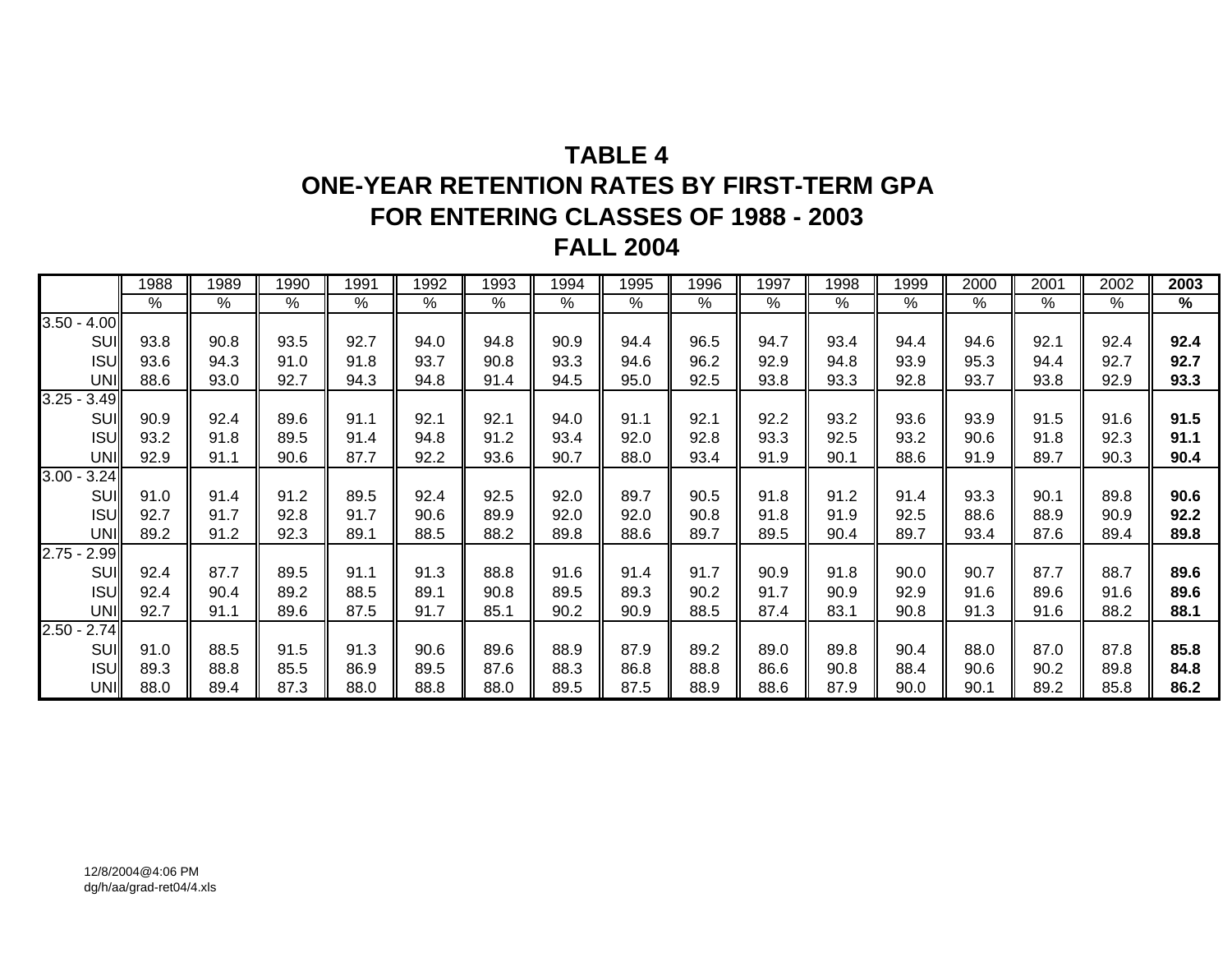# **TABLE 4ONE-YEAR RETENTION RATES BY FIRST-TERM GPA FOR ENTERING CLASSES OF 1988 - 2003 FALL 2004**

|                              | 1988          | 1989            | 1990            | 1991          | 1992          | 1993            | 1994          | 1995          | 1996          | 1997          | 1998          | 1999          | 2000          | 2001 | 2002 | 2003      |
|------------------------------|---------------|-----------------|-----------------|---------------|---------------|-----------------|---------------|---------------|---------------|---------------|---------------|---------------|---------------|------|------|-----------|
|                              | $\frac{8}{6}$ | $\overline{\%}$ | $\overline{\%}$ | $\frac{8}{6}$ | $\frac{8}{6}$ | $\overline{\%}$ | $\frac{0}{6}$ | $\frac{8}{6}$ | $\frac{8}{6}$ | $\frac{1}{6}$ | $\frac{8}{6}$ | $\frac{9}{6}$ | $\frac{9}{6}$ | %    |      |           |
| $2.25 - 2.49$                |               |                 |                 |               |               |                 |               |               |               |               |               |               |               |      |      |           |
| SUI                          | 87.8          | 85.1            | 88.8            | 88.5          | 85.3          | 85.3            | 87.2          | 88.7          | 86.8          | 87.6          | 87.2          | 85.2          | 86.7          | 84.5 | 82.4 | 81.5      |
| <b>ISU</b>                   | 87.1          | 90.8            | 87.9            | 87.3          | 87.9          | 88.0            | 84.4          | 86.7          | 85.8          | 87.4          | 88.1          | 87.8          | 89.7          | 88.4 | 84.0 | 88.7      |
| <b>UNI</b>                   | 87.0          | 85.5            | 89.1            | 89.3          | 87.0          | 83.5            | 88.3          | 87.8          | 83.7          | 89.6          | 85.4          | 81.6          | 84.3          | 84.6 | 75.4 | 82.5      |
| $2.00 -$<br>2.24             |               |                 |                 |               |               |                 |               |               |               |               |               |               |               |      |      |           |
| SUI                          | 85.3          | 86.0            | 86.3            | 83.1          | 86.0          | 85.9            | 84.4          | 83.3          | 80.6          | 84.0          | 81.3          | 85.3          | 80.4          | 81.1 | 78.2 | 79.3      |
| <b>ISU</b>                   | 84.3          | 84.4            | 82.0            | 83.8          | 83.8          | 83.0            | 83.2          | 82.9          | 83.1          | 83.7          | 86.7          | 85.9          | 84.4          | 81.9 | 86.2 | 85.1      |
| <b>UNI</b>                   | 79.1          | 78.7            | 83.0            | 87.0          | 82.6          | 79.8            | 81.0          | 85.0          | 87.9          | 84.3          | 79.4          | 80.1          | 85.7          | 78.6 | 71.4 | 82.5      |
| $1.00 -$<br>1.99 $\parallel$ |               |                 |                 |               |               |                 |               |               |               |               |               |               |               |      |      |           |
| SUI                          | 63.0          | 54.3            | 55.7            | 61.8          | 64.4          | 56.1            | 56.2          | 51.2          | 58.2          | 55.5          | 56.3          | 51.4          | 53.0          | 50.9 | 51.3 | 52.6      |
| <b>ISU</b>                   | 76.1          | 75.4            | 75.5            | 72.5          | 69.2          | 72.3            | 71.9          | 73.3          | 70.4          | 74.9          | 71.0          | 73.0          | 70.3          | 70.0 | 69.7 | 73.7      |
| <b>UNI</b>                   | 66.6          | 65.4            | 70.3            | 52.2          | 58.9          | 63.7            | 58.0          | 65.3          | 64.7          | 63.8          | 66.0          | 62.5          | 67.7          | 56.8 | 64.1 | 63.2      |
| $0.00 -$<br>0.99             |               |                 |                 |               |               |                 |               |               |               |               |               |               |               |      |      |           |
| SUI                          | 6.7           | 12.1            | 15.1            | 14.6          | 19.0          | 6.8             | 8.9           | 9.8           | 10.6          | 12.3          | 10.0          | 11.1          | 20.8          | 14.8 | 6.5  | 5.6       |
| <b>ISU</b>                   | 34.1          | 21.4            | 27.7            | 29.5          | 28.3          | 23.9            | 26.0          | 19.6          | 20.6          | 29.5          | 25.0          | 27.1          | 21.1          | 28.3 | 27.8 | 31.7      |
| UNI                          | 15.4          | 17.5            | 11.0            | 4.3           | 11.1          | 5.8             | 2.4           | 8.4           | 9.8           | 5.1           | 4.2           | 11.9          | 9.8           | 12.0 | 16.4 | 11.6      |
| <b>NA</b>                    |               |                 |                 |               |               |                 |               |               |               |               |               |               |               |      |      |           |
| SUI                          | 4.1           | 13.0            | 13.0            | 5.6           | 26.0          | 28.1            | 23.8          | 18.4          | 17.7          | 18.2          | 16.2          | 15.9          | 13.8          | 66.7 | 62.0 | 26.0      |
| <b>ISU</b>                   | 67.9          | 61.9            | 14.0            | 17.0          | 12.8          | 13.5            | 11.5          | 18.0          | 15.8          | 10.6          | 22.4          | 17.9          | 26.1          | 57.8 | 59.2 | 25.0      |
| UNI                          | 0.0           | 0.0             | 0.0             | 0.0           | 0.0           | 0.0             | 0.0           | 0.0           | 0.0           | 0.0           | 0.0           | 0.0           | 0.0           | 0.0  | 0.0  | <b>NA</b> |
| <b>TOTAL</b>                 |               |                 |                 |               |               |                 |               |               |               |               |               |               |               |      |      |           |
| SUI                          | 83.3          | 82.4            | 83.9            | 84.4          | 85.1          | 83.6            | 83.4          | 82.0          | 82.9          | 83.7          | 83.5          | 83.9          | 82.6          | 82.5 | 82.5 | 83.2      |
| <b>ISU</b>                   | 84.2          | 83.1            | 81.6            | 81.3          | 81.8          | 81.1            | 81.5          | 81.5          | 82.7          | 83.6          | 84.4          | 85.1          | 83.7          | 83.4 | 84.2 | 84.7      |
| UNI                          | 79.8          | 81.9            | 82.5            | 81.7          | 81.4          | 80.2            | 80.7          | 81.8          | 82.0          | 82.4          | 81.0          | 81.4          | 84.0          | 81.4 | 80.6 | 81.4      |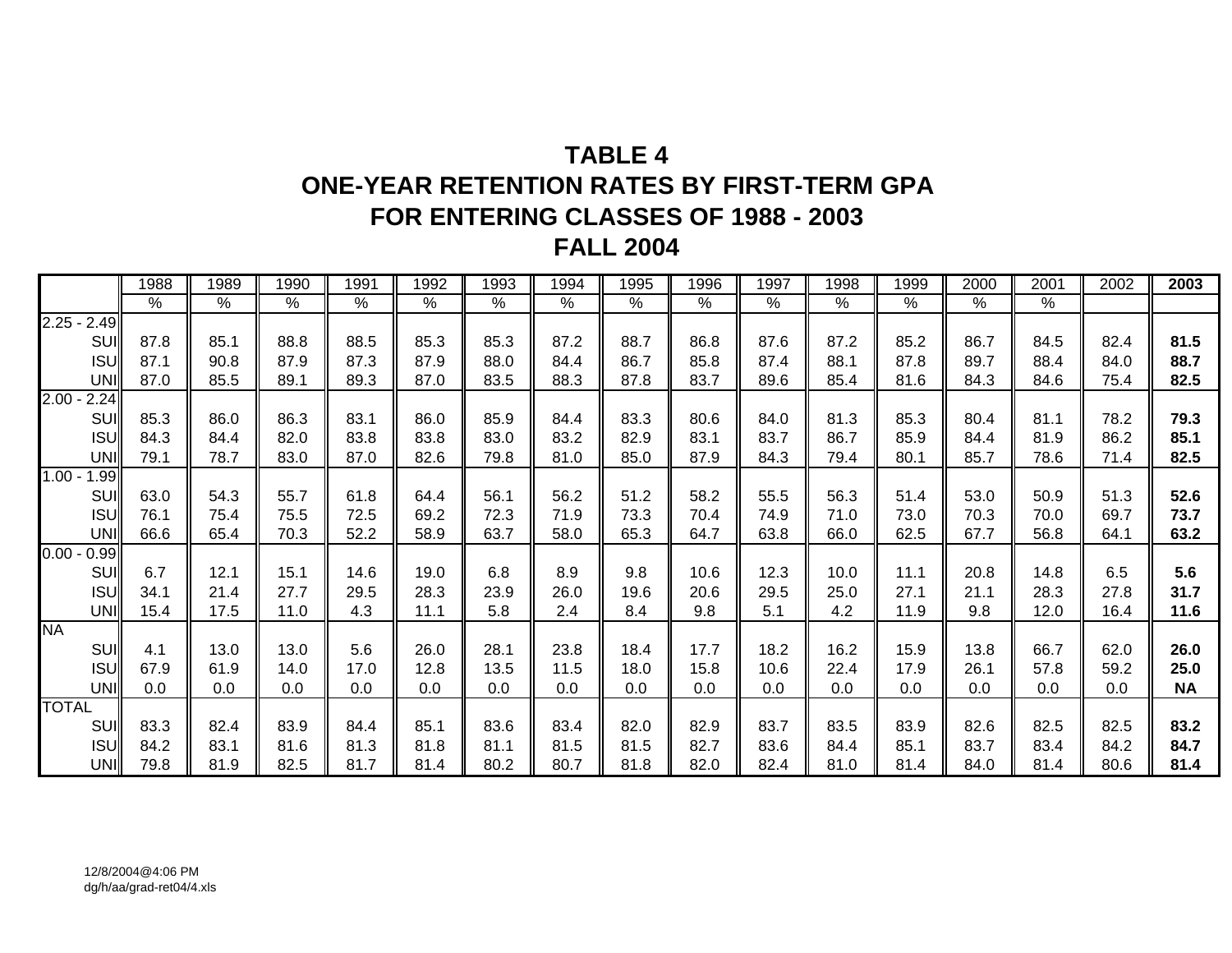# **TABLE 5ONE-YEAR RETENTION RATES BY GENDERFOR ENTERING CLASSES OF 1988 - 2003 FALL 2004**

|              | 1988 | 1989 | 990  | 1991 | 1992          | 1993 | 1994 | 1995 | 1996 | 1997 | 1998 | 1999 | 2000 | 2001 | 2002 | 2003          |
|--------------|------|------|------|------|---------------|------|------|------|------|------|------|------|------|------|------|---------------|
|              | $\%$ | %    | %    | $\%$ | $\frac{0}{0}$ | $\%$ | $\%$ | %    | %    | %    | %    | $\%$ | $\%$ | %    | %    | $\frac{1}{2}$ |
| <b>WOMEN</b> |      |      |      |      |               |      |      |      |      |      |      |      |      |      |      |               |
| <b>SUI</b>   | 83.6 | 83.6 | 84.6 | 84.4 | 85.4          | 83.8 | 83.4 | 81.8 | 81.8 | 83.7 | 84.2 | 85.4 | 82.8 | 83.6 | 82.9 | 82.3          |
| <b>ISUI</b>  | 84.9 | 82.4 | 83.1 | 83.6 | 82.5          | 82.0 | 82.5 | 82.1 | 83.4 | 83.9 | 85.5 | 85.5 | 84.6 | 84.7 | 83.9 | 86.2          |
| UNI          | 79.3 | 81.3 | 81.5 | 81.5 | 81.5          | 80.3 | 81.8 | 81.3 | 81.0 | 82.0 | 81.8 | 80.8 | 83.5 | 83.2 | 81.2 | 82.7          |
|              |      |      |      |      |               |      |      |      |      |      |      |      |      |      |      |               |
| <b>MEN</b>   |      |      |      |      |               |      |      |      |      |      |      |      |      |      |      |               |
| <b>SUI</b>   | 83.0 | 81.1 | 83.0 | 84.5 | 84.8          | 83.4 | 83.5 | 82.2 | 84.4 | 83.7 | 82.7 | 81.9 | 82.4 | 81.1 | 82.1 | 84.3          |
| <b>ISUI</b>  | 83.7 | 83.7 | 80.4 | 79.8 | 81.2          | 80.4 | 80.8 | 81.0 | 82.3 | 83.4 | 83.5 | 84.7 | 83.0 | 82.4 | 84.5 | 83.5          |
| UNI          | 80.5 | 82.9 | 83.9 | 82.1 | 81.2          | 80.0 | 78.9 | 82.6 | 83.5 | 83.1 | 79.6 | 82.3 | 84.8 | 78.5 | 79.5 | 79.3          |
|              |      |      |      |      |               |      |      |      |      |      |      |      |      |      |      |               |
| <b>TOTAL</b> |      |      |      |      |               |      |      |      |      |      |      |      |      |      |      |               |
| SUI          | 83.3 | 82.4 | 83.9 | 84.4 | 85.1          | 83.6 | 83.4 | 82.0 | 82.9 | 83.7 | 83.5 | 83.9 | 82.6 | 82.5 | 82.5 | 83.2          |
| <b>ISUI</b>  | 84.2 | 83.2 | 81.6 | 81.4 | 81.8          | 81.1 | 81.5 | 81.5 | 82.8 | 83.6 | 84.4 | 85.1 | 83.7 | 83.4 | 84.2 | 84.6          |
| <b>UNII</b>  | 79.8 | 81.9 | 82.5 | 81.7 | 81.4          | 80.2 | 80.7 | 81.8 | 82.0 | 82.4 | 81.0 | 81.4 | 84.0 | 81.4 | 80.6 | 81.4          |
|              |      |      |      |      |               |      |      |      |      |      |      |      |      |      |      |               |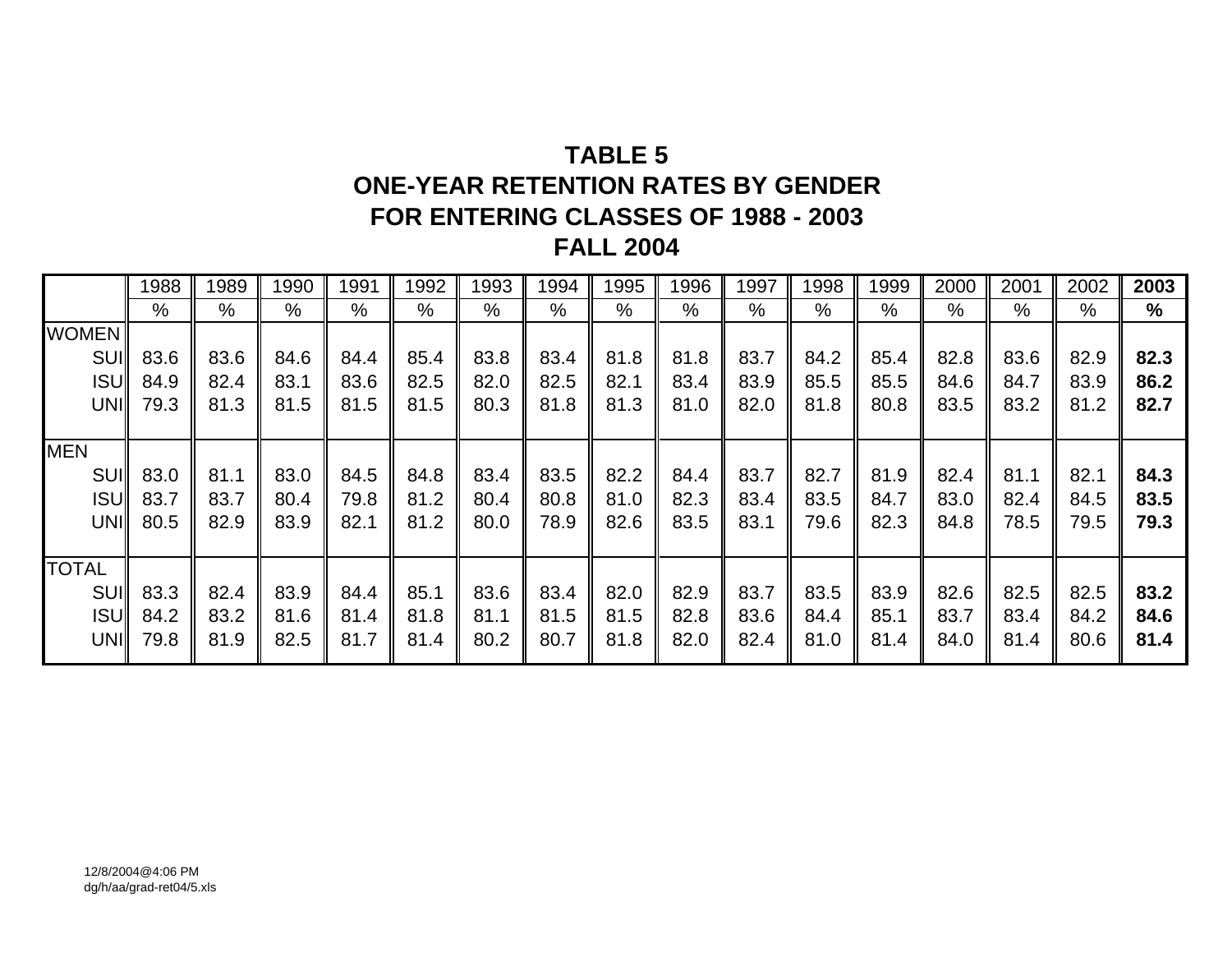# **TABLE 6ONE-YEAR RETENTION RATES BY RESIDENCE FOR ENTERING CLASSES OF 1988 - 2003 FALL 2004**

|                 | 1988          | 1989 | 1990          | 1991          | 1992 | 1993 | 1994 | 1995 | 1996 | 1997 | 1998 | 1999 | 2000 | 2001 | 2002 | 2003          |
|-----------------|---------------|------|---------------|---------------|------|------|------|------|------|------|------|------|------|------|------|---------------|
|                 | $\frac{0}{0}$ | %    | $\frac{0}{0}$ | $\frac{0}{0}$ | $\%$ | %    | %    | %    | %    | %    | %    | %    | %    | %    | $\%$ | $\frac{0}{0}$ |
| <b>RESIDENT</b> |               |      |               |               |      |      |      |      |      |      |      |      |      |      |      |               |
|                 | SUI 83.2      | 82.2 | 83.5          | 83.4          | 84.1 | 83.8 | 83.6 | 80.7 | 83.3 | 83.8 | 83.0 | 77.3 | 82.2 | 83.0 | 83.5 | 83.4          |
| <b>ISUI</b>     | 85.7          | 84.7 | 82.4          | 82.0          | 83.6 | 82.3 | 82.1 | 81.9 | 83.4 | 83.6 | 85.1 | 85.4 | 84.3 | 84.0 | 84.9 | 85.2          |
| UNII            | 79.7          | 82.3 | 82.9          | 82.0          | 81.8 | 80.4 | 81.1 | 82.0 | 82.1 | 82.7 | 81.7 | 81.8 | 84.3 | 82.4 | 81.7 | 81.5          |
|                 |               |      |               |               |      |      |      |      |      |      |      |      |      |      |      |               |
| NONRESIDENT     |               |      |               |               |      |      |      |      |      |      |      |      |      |      |      |               |
| <b>SUII</b>     | 83.4          | 82.8 | 84.6          | 86.3          | 86.9 | 83.3 | 83.2 | 84.2 | 82.2 | 83.6 | 84.6 | 88.4 | 83.3 | 81.8 | 81.1 | 82.7          |
| <b>ISUI</b>     | 79.2          | 78.3 | 78.7          | 79.8          | 77.6 | 78.4 | 80.0 | 80.3 | 81.0 | 83.6 | 82.2 | 84.3 | 82.0 | 82.1 | 82.6 | 83.2          |
| UNII            | 81.8          | 65.2 | 66.7          | 72.9          | 71.0 | 75.0 | 72.8 | 77.7 | 80.0 | 76.3 | 65.2 | 73.2 | 78.5 | 66.4 | 64.4 | 79.6          |
|                 |               |      |               |               |      |      |      |      |      |      |      |      |      |      |      |               |
| <b>TOTAL</b>    |               |      |               |               |      |      |      |      |      |      |      |      |      |      |      |               |
| <b>SUI</b>      | 83.3          | 82.4 | 83.9          | 84.4          | 85.1 | 83.6 | 83.4 | 82.0 | 82.9 | 83.7 | 83.5 | 83.9 | 82.6 | 82.5 | 82.5 | 83.2          |
| <b>ISUI</b>     | 84.2          | 83.2 | 81.6          | 81.4          | 81.8 | 81.1 | 81.5 | 81.5 | 82.8 | 83.6 | 84.4 | 85.1 | 83.7 | 83.4 | 84.2 | 84.6          |
| <b>UNII</b>     | 79.8          | 81.9 | 82.5          | 81.7          | 81.4 | 80.2 | 80.7 | 81.8 | 82.0 | 82.4 | 81.0 | 81.4 | 84.0 | 81.4 | 80.6 | 81.4          |
|                 |               |      |               |               |      |      |      |      |      |      |      |      |      |      |      |               |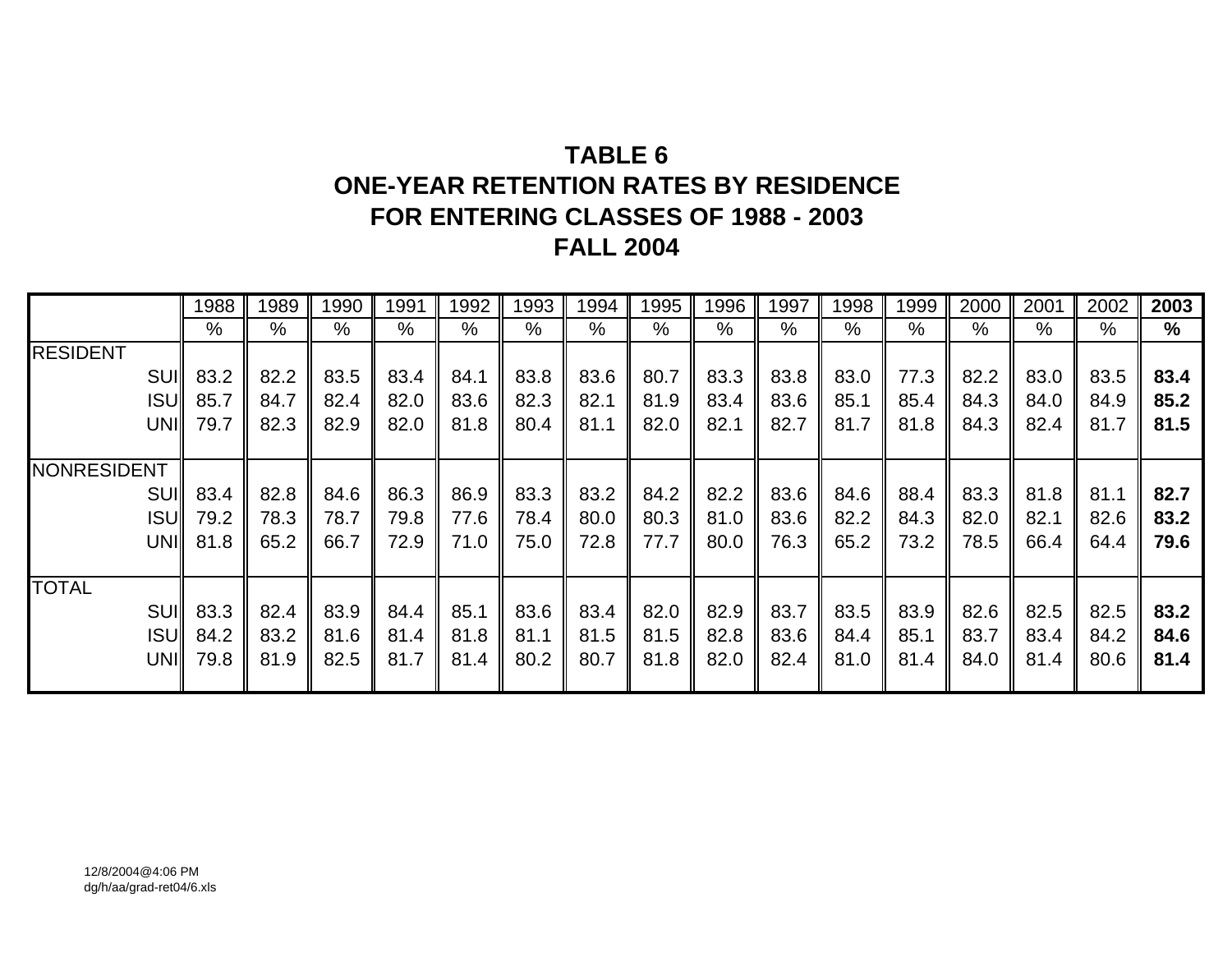#### **TABLE 7TWO-YEAR RETENTION RATES BY RACE/ETHNICITYFOR ENTERING CLASSES OF 1988 - 2002 FALL 2004**

|                        | 1988 | 1989 | 1990 | 1991          | 1992          | 1993          | 1994          | 1995          | 1996          | 1997          | 1998 | 1999 | 2000          | 2001          | 2002          |
|------------------------|------|------|------|---------------|---------------|---------------|---------------|---------------|---------------|---------------|------|------|---------------|---------------|---------------|
|                        | $\%$ | $\%$ | $\%$ | $\frac{0}{0}$ | $\frac{0}{0}$ | $\frac{0}{0}$ | $\frac{1}{2}$ | $\frac{0}{0}$ | $\frac{0}{0}$ | $\frac{0}{0}$ | $\%$ | $\%$ | $\frac{0}{0}$ | $\frac{0}{0}$ | $\frac{0}{0}$ |
| <b>Native American</b> |      |      |      |               |               |               |               |               |               |               |      |      |               |               |               |
| SUI                    | 75.0 | 66.7 | 60.0 | 83.3          | 90.0          | 76.9          | 41.2          | 80.0          | 91.7          | 82.4          | 76.5 | 58.8 | 50.0          | 60.0          | 72.7          |
| <b>ISU</b>             | 75.0 | 71.4 | 0.0  | 57.1          | 40.0          | 42.9          | 71.4          | 75.0          | 50.0          | 63.6          | 70.0 | 56.3 | 30.0          | 66.7          | 75.0          |
| <b>UNI</b>             | 25.0 | 0.0  | 50.0 | 40.0          | 25.0          | 75.0          | 0.0           | 60.0          | 50.0          | 0.0           | 50.0 | 40.0 | 66.7          | 0.0           | 100.0         |
| African-American       |      |      |      |               |               |               |               |               |               |               |      |      |               |               |               |
| SUI                    | 66.7 | 67.9 | 57.5 | 62.5          | 62.6          | 72.9          | 72.1          | 68.0          | 80.6          | 69.0          | 67.7 | 67.0 | 61.6          | 61.5          | 50.6          |
| <b>ISU</b>             | 53.3 | 54.1 | 70.6 | 67.2          | 52.5          | 53.6          | 56.7          | 62.9          | 54.7          | 58.1          | 65.4 | 68.3 | 71.2          | 64.4          | 67.9          |
| <b>UNI</b>             | 50.0 | 62.2 | 59.2 | 58.1          | 48.6          | 54.5          | 50.0          | 55.2          | 53.6          | 44.7          | 59.5 | 60.0 | 61.2          | 54.2          | 62.5          |
| Asian-American         |      |      |      |               |               |               |               |               |               |               |      |      |               |               |               |
| SUI                    | 82.8 | 67.4 | 82.0 | 78.1          | 78.6          | 79.6          | 74.6          | 76.8          | 69.3          | 78.5          | 84.8 | 70.9 | 74.0          | 69.2          | 77.1          |
| <b>ISU</b>             | 73.2 | 76.4 | 75.9 | 73.0          | 73.4          | 69.9          | 77.3          | 76.6          | 70.7          | 82.8          | 80.2 | 72.1 | 75.2          | 73.3          | 69.7          |
| <b>UNI</b>             | 45.5 | 80.0 | 62.5 | 78.9          | 78.6          | 50.0          | 61.3          | 78.9          | 60.0          | 68.4          | 58.8 | 68.4 | 77.8          | 80.0          | 66.7          |
| Hispanic-American      |      |      |      |               |               |               |               |               |               |               |      |      |               |               |               |
| SUI                    | 56.1 | 70.2 | 72.0 | 60.0          | 73.7          | 60.0          | 71.2          | 65.3          | 62.3          | 81.3          | 68.2 | 70.9 | 73.5          | 73.6          | 68.7          |
| <b>ISU</b>             | 62.2 | 61.8 | 60.7 | 51.9          | 59.6          | 66.1          | 63.6          | 55.6          | 61.7          | 74.5          | 73.6 | 73.3 | 71.8          | 72.7          | 72.6          |
| <b>UNI</b>             | 50.0 | 50.0 | 87.5 | 64.3          | 46.7          | 60.0          | 36.4          | 59.1          | 78.6          | 40.0          | 50.0 | 42.9 | 66.7          | 50.0          | 43.8          |
| Subtotal               |      |      |      |               |               |               |               |               |               |               |      |      |               |               |               |
| SUI                    | 71.4 | 68.1 | 68.9 | 70.0          | 72.6          | 72.9          | 71.1          | 71.8          | 70.8          | 77.0          | 74.4 | 69.1 | 68.8          | 68.3          | 68.5          |
| <b>ISU</b>             | 60.0 | 61.0 | 69.0 | 65.5          | 60.3          | 58.5          | 65.4          | 66.5          | 61.4          | 70.1          | 72.2 | 69.9 | 71.5          | 69.7          | 69.9          |
| <b>UNI</b>             | 47.5 | 62.2 | 62.7 | 63.0          | 52.9          | 55.1          | 50.0          | 62.7          | 60.6          | 49.3          | 56.8 | 58.0 | 66.1          | 59.0          | 61.1          |
| White                  |      |      |      |               |               |               |               |               |               |               |      |      |               |               |               |
| SUI                    | 75.5 | 75.1 | 77.0 | 78.1          | 76.5          | 75.9          | 76.7          | 76.4          | 75.9          | 76.4          | 76.2 | 75.9 | 75.5          | 73.3          | 74.4          |
| <b>ISU</b>             | 75.4 | 74.6 | 72.3 | 72.4          | 73.1          | 72.3          | 72.2          | 73.8          | 75.4          | 75.5          | 77.2 | 77.3 | 75.1          | 74.8          | 76.5          |
| <b>UNI</b>             | 73.4 | 74.4 | 74.4 | 72.6          | 72.7          | 74.4          | 73.3          | 74.0          | 75.1          | 74.6          | 74.5 | 73.8 | 76.7          | 74.2          | 73.7          |
| <b>Regent Total</b>    |      |      |      |               |               |               |               |               |               |               |      |      |               |               |               |
| SUI                    | 75.3 | 74.6 | 76.3 | 77.5          | 76.1          | 75.7          | 76.2          | 75.9          | 75.5          | 76.4          | 76.0 | 75.3 | 74.8          | 72.6          | 72.0          |
| <b>ISU</b>             | 74.3 | 73.2 | 71.7 | 71.5          | 72.1          | 70.8          | 71.8          | 73.3          | 74.4          | 75.1          | 76.5 | 76.8 | 74.7          | 74.0          | 75.7          |
| <b>UNI</b>             | 72.3 | 73.8 | 73.9 | 72.0          | 71.9          | 73.2          | 72.1          | 73.4          | 74.6          | 73.8          | 73.8 | 72.9 | 76.0          | 73.4          | 73.0          |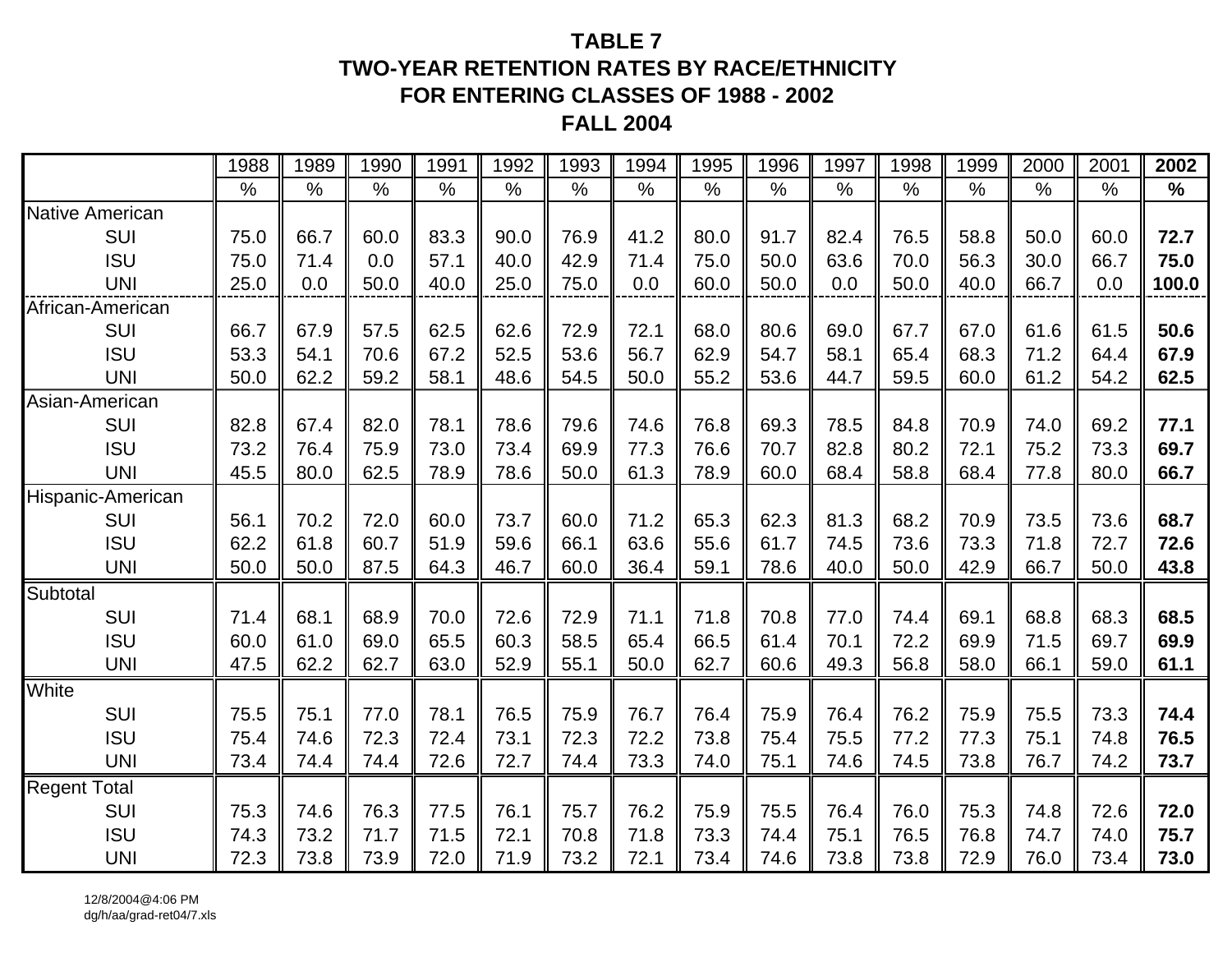### **TABLE 8 FOUR-YEAR GRADUATION RATES BY RACE/ETHNICITY FOR ENTERING CLASSES OF 1988 - 2000 FALL 2004**

|                          | 1988        | 1989         | 1990        | 1991         | 1992          | 1993        | 1994         | 1995         | 1996         | 1997         | 1998         | 1999         | 2000         |
|--------------------------|-------------|--------------|-------------|--------------|---------------|-------------|--------------|--------------|--------------|--------------|--------------|--------------|--------------|
|                          | $\%$        | %            | $\%$        | %            | $\frac{0}{0}$ | %           | $\%$         | $\%$         | $\%$         | $\%$         | %            | %            | %            |
| Native Am.               |             |              |             |              |               |             |              |              |              |              |              |              |              |
| <b>SUI</b>               | 12.5        | 16.7         | 20.0        | 33.3         | 40.0          | 38.5        | 0.0          | 10.0         | 41.7         | 35.3         | 29.4         | 5.9          | 22.2         |
| <b>ISU</b>               | 25.0        | 42.9         | 0.0         | 0.0          | 0.0           | 14.3        | 14.3         | 25.0         | 21.4         | 27.3         | 0.0          | 18.8         | 20.0         |
| <b>UNI</b>               | 0.0         | 0.0          | 0.0         | 0.0          | 0.0           | 0.0         | 0.0          | 0.0          | 25.0         | 0.0          | 0.0          | 20.0         | 33.3         |
| African-Am.              |             |              |             |              |               |             |              |              |              |              |              |              |              |
| SUI                      | 11.9        | 16.5         | 8.8         | 12.5         | 14.3          | 15.7        | 22.1         | 16.0         | 27.4         | 9.9          | 14.1         | 18.7         | 13.1         |
| <b>ISU</b>               | 5.2         | 6.6          | 9.2         | 5.7          | 8.6           | 9.4         | 7.2          | 9.7          | 15.8         | 13.7         | 15.4         | 16.6         | 22.1         |
| <b>UNI</b>               | 0.0         | 2.2          | 4.1         | 4.7          | 8.6           | 9.1         | 2.5          | 3.4          | 3.6          | 7.9          | 14.3         | 8.0          | 7.5          |
| Asian-Am.                |             |              |             |              |               |             |              |              |              |              |              |              |              |
| <b>SUI</b>               | 23.0        | 21.3         | 24.7        | 25.7         | 25.9          | 25.0        | 27.9         | 21.9         | 22.1         | 34.6         | 27.7         | 29.1<br>20.9 | 36.5         |
| <b>ISU</b><br><b>UNI</b> | 10.7<br>9.1 | 15.3<br>13.3 | 8.6<br>12.5 | 13.5<br>21.1 | 12.8<br>21.4  | 15.1<br>3.8 | 17.3<br>29.0 | 23.4<br>31.6 | 18.3<br>24.0 | 22.2<br>15.8 | 18.5<br>23.5 | 26.3         | 28.3<br>22.2 |
|                          |             |              |             |              |               |             |              |              |              |              |              |              |              |
| Hispanic-Am.             |             |              |             |              |               |             |              |              |              |              |              |              |              |
| <b>SUI</b>               | 9.8         | 23.4         | 22.0        | 27.5         | 29.8          | 30.0        | 24.7         | 22.2         | 19.5         | 40.0         | 31.8         | 24.4         | 33.7         |
| <b>ISU</b>               | 11.1        | 18.2         | 17.9        | 9.6          | 3.8           | 14.3        | 21.8         | 8.9          | 20.0         | 17.6         | 11.3         | 24.0         | 27.2         |
| <b>UNI</b>               | 0.0         | 8.3          | 37.5        | 0.0          | 13.3          | 6.7         | 0.0          | 9.1          | 14.3         | 0.0          | 18.8         | 0.0          | 11.1         |
| Subtotal                 |             |              |             |              |               |             |              |              |              |              |              |              |              |
| <b>SUI</b>               | 15.9        | 19.5         | 17.1        | 22.0         | 23.3          | 24.3        | 23.8         | 19.8         | 23.4         | 29.6         | 24.6         | 23.5         | 27.9         |
| <b>ISU</b>               | 7.9         | 11.4         | 10.0        | 8.6          | 9.0           | 11.4        | 14.1         | 15.1         | 17.9         | 18.0         | 14.9         | 19.6         | 25.8         |
| <b>UNI</b>               | 1.6         | 5.4          | 9.3         | 7.4          | 11.8          | 6.4         | 11.6         | 12.0         | 14.1         | 8.7          | 16.0         | 11.4         | 12.6         |
|                          |             |              |             |              |               |             |              |              |              |              |              |              |              |
| White                    |             |              |             |              |               |             |              |              |              |              |              |              |              |
| SUI                      | 31.0        | 31.5         | 34.5        | 33.0         | 33.2          | 35.4        | 35.3         | 36.9         | 39.1         | 38.4         | 36.8         | 39.2         | 40.8         |
| <b>ISU</b>               | 22.4        | 21.3         | 19.6        | 20.7         | 21.6          | 22.8        | 24.3         | 25.5         | 28.5         | 27.5         | 30.3         | 32.2         | 32.0         |
| <b>UNI</b>               | 29.1        | 25.8         | 24.9        | 24.9         | 26.8          | 28.1        | 29.8         | 31.0         | 34.2         | 29.6         | 29.9         | 34.4         | 35.1         |
| <b>Regent Total</b>      |             |              |             |              |               |             |              |              |              |              |              |              |              |
| <b>SUI</b>               | 30.4        | 30.7         | 32.9        | 32.3         | 32.3          | 34.6        | 34.3         | 35.3         | 37.8         | 37.6         | 35.8         | 37.7         | 39.5         |
| <b>ISU</b>               | 21.5        | 20.3         | 19.0        | 20.6         | 21.7          | 22.3        | 24.0         | 25.1         | 28.4         | 27.0         | 29.2         | 31.4         | 31.2         |
| <b>UNI</b>               | 27.8        | 24.9         | 24.3        | 24.1         | 26.2          | 27.1        | 29.0         | 30.1         | 33.4         | 28.8         | 29.5         | 33.5         | 33.9         |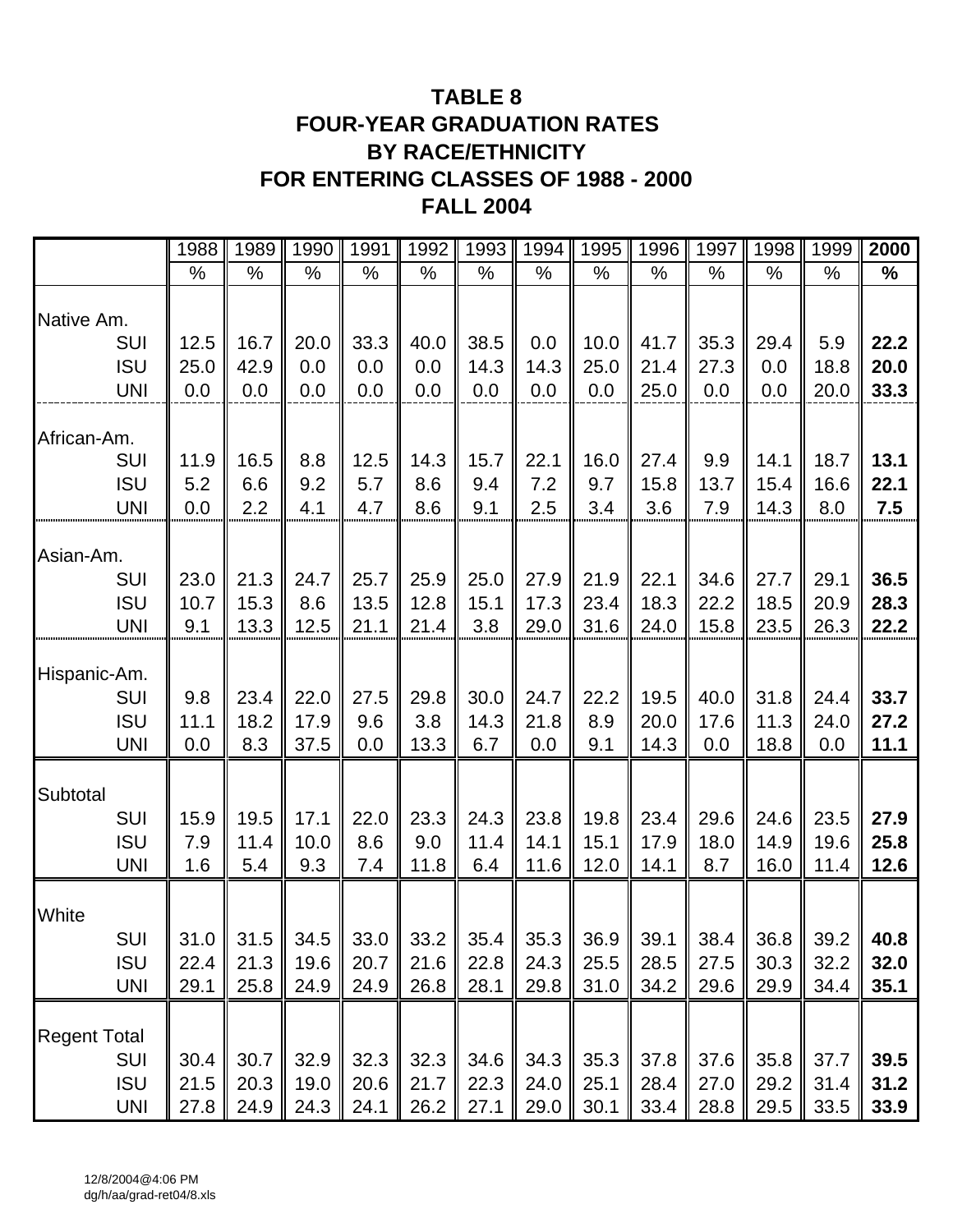### **TABLE 9 SIX-YEAR GRADUATION RATES BY RACE/ETHNICITY FOR ENTERING CLASSES OF 1988 - 1998 FALL 2004**

|                                                               | 1988                 | 1989                 | 1990                 | 1991                 | 1992                 | 1993                 | 1994                 | 1995                 | 1996                 | 1997                 | 1998                 |
|---------------------------------------------------------------|----------------------|----------------------|----------------------|----------------------|----------------------|----------------------|----------------------|----------------------|----------------------|----------------------|----------------------|
|                                                               | %                    | $\%$                 | $\%$                 | $\%$                 | %                    | %                    | $\%$                 | %                    | %                    | %                    | $\%$                 |
| Native Am.                                                    |                      |                      |                      |                      |                      |                      |                      |                      |                      |                      |                      |
| <b>SUI</b>                                                    | 50.0                 | 50.0                 | 40.0                 | 83.3                 | 70.0                 | 76.9                 | 11.8                 | 60.0                 | 58.3                 | 58.8                 | 70.6                 |
| <b>ISU</b>                                                    | 50.0                 | 57.1                 | 0.0                  | 14.3                 | 40.0                 | 28.6                 | 71.4                 | 50.0                 | 42.9                 | 54.5                 | 60.0                 |
| <b>UNI</b>                                                    | 0.0                  | 0.0                  | 50.0                 | 40.0                 | 25.0                 | 50.0                 | 0.0                  | 40.0                 | 50.0                 | 0.0                  | 50.0                 |
| African-Am.<br>SUI                                            | 34.5                 | 42.2                 | 39.8                 | 34.7                 | 40.7                 | 48.6                 | 53.5                 | 40.0                 | 59.7                 | 38.0                 | 43.4                 |
| <b>ISU</b>                                                    | 37.8                 | 37.0                 | 37.6                 | 36.1                 | 27.3                 | 33.5                 | 34.0                 | 43.5                 | 40.0                 | 43.6                 | 36.5                 |
| <b>UNI</b>                                                    | 16.7                 | 31.1                 | 38.8                 | 34.9                 | 40.0                 | 42.4                 | 42.5                 | 44.8                 | 32.1                 | 31.6                 | 40.5                 |
| Asian-Am.<br>SUI<br><b>ISU</b><br><b>UNI</b>                  | 60.9<br>58.9<br>36.4 | 44.9<br>59.7<br>53.3 | 58.4<br>50.0<br>43.8 | 56.2<br>50.0<br>73.7 | 62.5<br>56.4<br>64.3 | 67.6<br>53.4<br>42.3 | 59.8<br>72.0<br>41.9 | 59.6<br>64.1<br>78.9 | 54.3<br>61.0<br>40.0 | 65.4<br>67.7<br>52.6 | 67.0<br>56.8<br>41.2 |
| Hispanic-Am.<br>SUI<br><b>ISU</b><br><b>UNI</b>               | 43.9<br>46.7<br>40.0 | 53.2<br>54.5<br>41.7 | 54.0<br>35.7<br>75.0 | 52.5<br>40.4<br>35.7 | 54.4<br>36.5<br>40.0 | 46.7<br>55.4<br>33.3 | 53.4<br>50.9<br>36.4 | 51.4<br>35.6<br>45.5 | 46.8<br>45.0<br>50.0 | 65.3<br>58.8<br>10.0 | 58.8<br>54.7<br>37.5 |
| Subtotal<br><b>SUI</b><br><b>ISU</b><br><b>UNI</b>            | 47.3<br>44.6<br>23.0 | 45.4<br>45.7<br>36.5 | 49.0<br>40.0<br>44.0 | 49.3<br>40.4<br>44.4 | 53.7<br>38.6<br>44.1 | 57.8<br>40.7<br>41.0 | 53.7<br>51.3<br>39.5 | 52.0<br>49.2<br>53.3 | 53.6<br>48.2<br>39.4 | 57.8<br>55.4<br>33.3 | 57.5<br>48.0<br>40.7 |
| White<br>SUI<br><b>ISU</b><br><b>UNI</b>                      | 62.0<br>65.2<br>62.2 | 62.1<br>63.6<br>63.2 | 63.9<br>62.0<br>60.1 | 64.2<br>61.7<br>61.2 | 64.8<br>62.7<br>63.2 | 63.1<br>62.7<br>64.3 | 65.1<br>63.1<br>63.3 | 66.4<br>64.7<br>64.9 | 65.4<br>66.5<br>67.4 | 65.1<br>66.9<br>66.6 | 67.1<br>68.0<br>65.3 |
| <b>Regent Total</b><br><b>SUI</b><br><b>ISU</b><br><b>UNI</b> | 61.2<br>63.6<br>60.4 | 60.9<br>61.6<br>61.9 | 62.6<br>60.0<br>59.4 | 63.1<br>60.1<br>60.4 | 63.7<br>61.1<br>62.2 | 62.8<br>60.4<br>62.9 | 64.0<br>62.4<br>62.2 | 64.9<br>63.7<br>64.2 | 64.4<br>65.3<br>66.5 | 64.6<br>65.7<br>65.2 | 66.2<br>66.5<br>64.3 |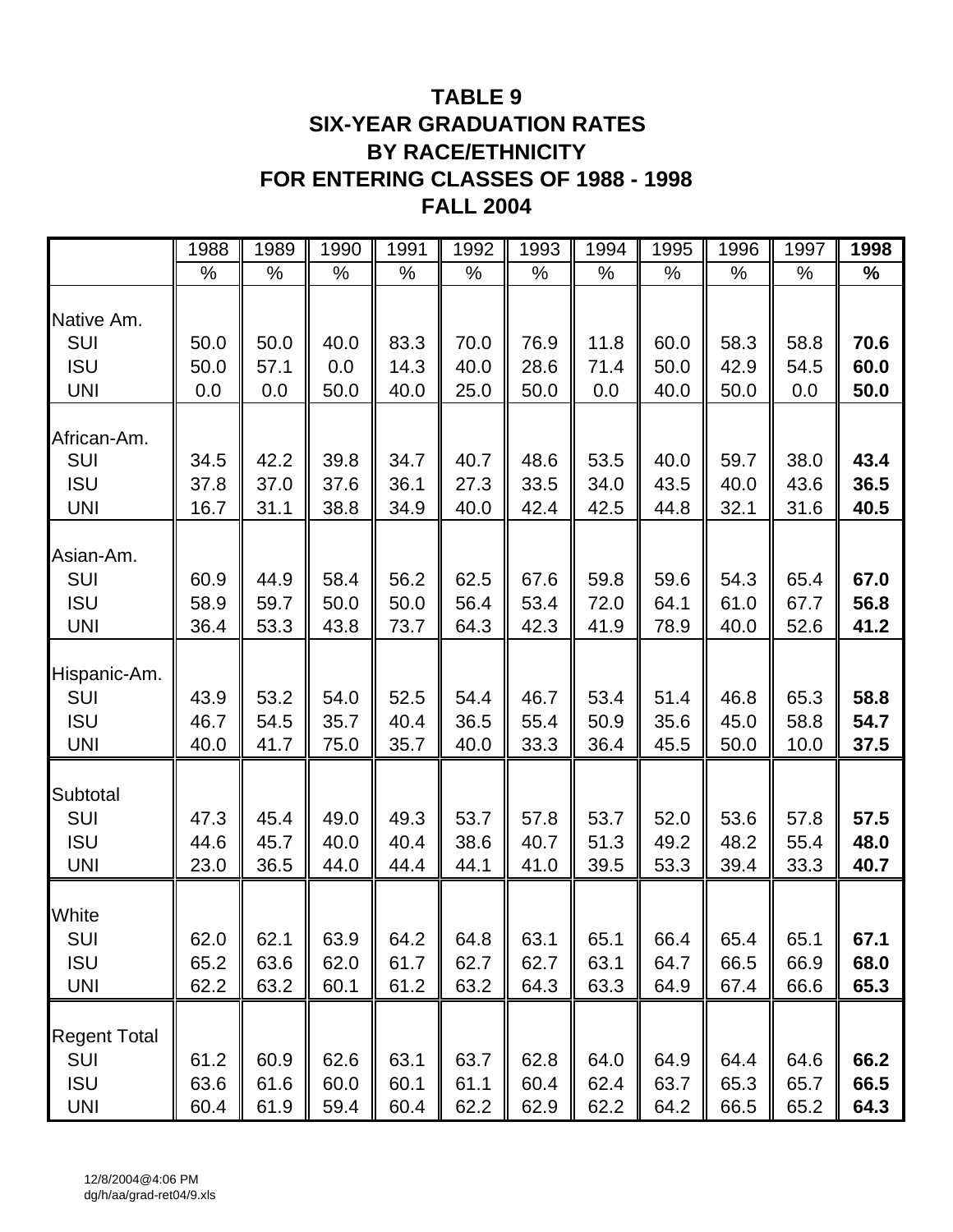# **TABLE 10 AVERAGE NUMBER OF YEARS TO COMLETE UNDERGRADUATE**

### **DEGREE FOR ENTERING CLASSES OF 1988 - 1998 Fall 2004**

|                              | 1988  | 1989 | 19901 | 1991 | 1992 | 1993 | 1994 | 1995 | 1996 | 1997 | 1998 |
|------------------------------|-------|------|-------|------|------|------|------|------|------|------|------|
|                              |       |      |       |      |      |      |      |      |      |      |      |
| University of Iowa           | 4.58l | 4.56 | 4.53  | 4.56 | 4.55 | 4.52 | 4.51 | 4.49 | 4.45 | 4.44 | 4.52 |
| <b>Iowa State University</b> | 4.78  | 4.80 | 4.83  | 4.79 | 4.77 | 4.75 | 4.73 | 4.72 | 4.66 | 4.69 | 4.65 |
| University of Northern Iowa  | 4.63  | 4.69 | 4.69  | 4.70 | 4.66 | 4.65 | 4.61 | 4.62 | 4.57 | 4.63 | 4.60 |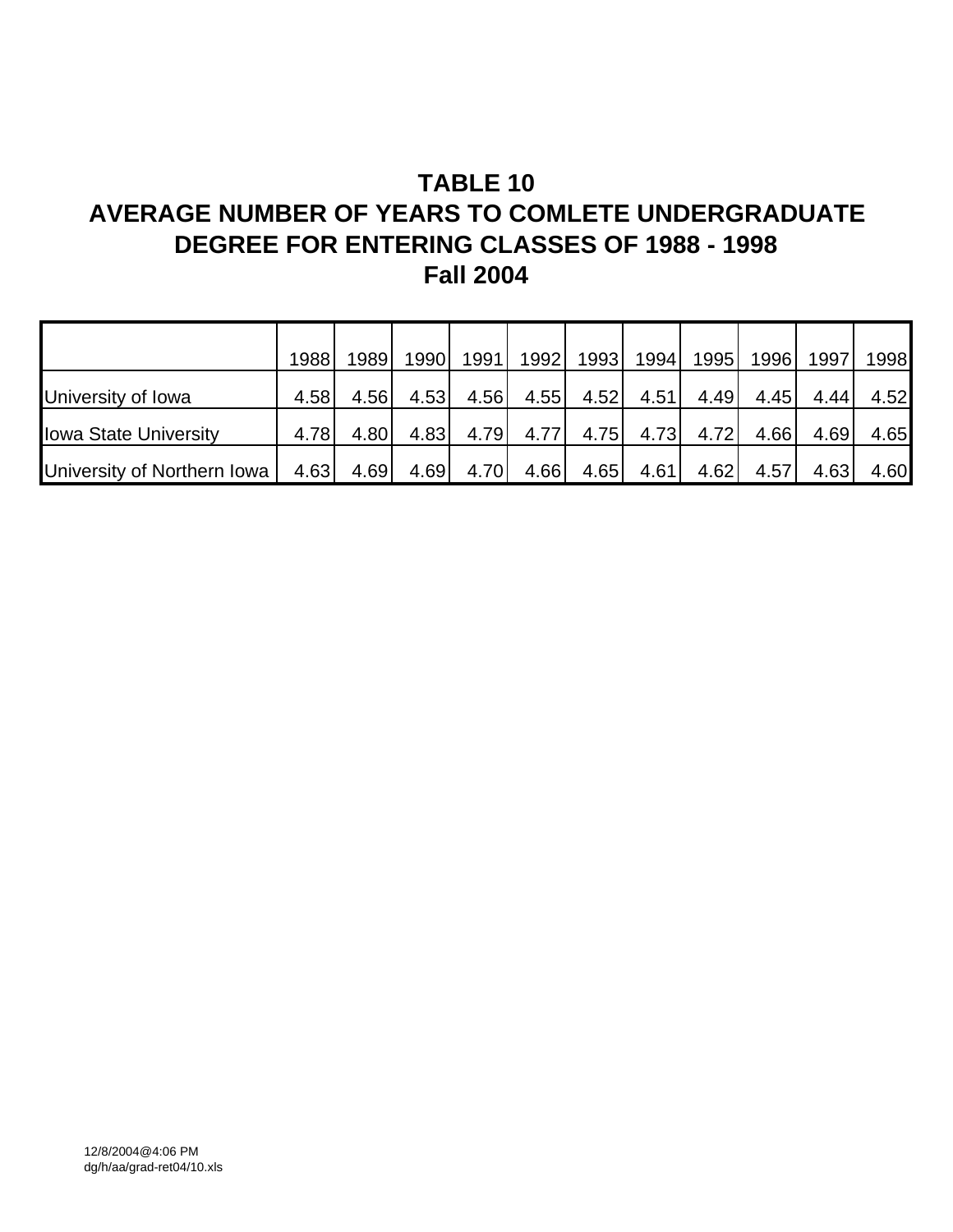# **TABLE 11PERCENT OF STUDENTS WHO GRADUATED WITHIN SIX YEARS BY YEAR FOR ENTERING CLASSES OF 1991 - 1998 FALL 2004**

|                             | <b>Entering Class of Fall</b> |       |       |       |       |       |       |       |       |       |       |  |
|-----------------------------|-------------------------------|-------|-------|-------|-------|-------|-------|-------|-------|-------|-------|--|
| <b>UNIVERSITY OF IOWA</b>   | 1988                          | 1989  | 1990  | 1991  | 1992  | 1993  | 1994  | 1995  | 1996  | 1997  | 1998  |  |
|                             |                               |       |       |       |       |       |       |       |       |       |       |  |
| <b>Males</b>                |                               |       |       |       |       |       |       |       |       |       |       |  |
| # graduated within 6 years  | 997                           | 936   | 767   | 781   | 870   | 814   | 901   | 916   | 921   | 968   | 1,073 |  |
| % graduated within 4 years  | 45.6%                         | 45.4% | 48.0% | 43.7% | 43.9% | 48.5% | 47.4% | 46.9% | 47.9% | 48.7% | 45.3% |  |
| % graduated during 5th year | 44.0%                         | 45.7% | 43.3% | 46.4% | 47.0% | 43.1% | 43.0% | 44.7% | 45.8% | 45.2% | 44.5% |  |
| % graduated during 6th year | 10.4%                         | 8.9%  | 8.7%  | 9.9%  | 9.1%  | 8.4%  | 9.6%  | 8.4%  | 6.3%  | 6.1%  | 10.2% |  |
|                             |                               |       |       |       |       |       |       |       |       |       |       |  |
| Females                     |                               |       |       |       |       |       |       |       |       |       |       |  |
| # graduated within 6 years  | 1,210                         | 1,103 | 922   | 946   | 1,113 | 1,151 | 1,167 | 1,331 | 1,281 | 1,339 | 1,508 |  |
| % graduated within 4 years  | 53.3%                         | 54.6% | 56.3% | 57.4% | 56.1% | 59.7% | 58.3% | 59.4% | 66.5% | 65.3% | 60.2% |  |
| % graduated during 5th year | 39.5%                         | 37.6% | 37.1% | 36.8% | 37.6% | 33.2% | 37.0% | 36.4% | 29.6% | 30.0% | 33.3% |  |
| % graduated during 6th year | 7.2%                          | 7.8%  | 6.6%  | 5.8%  | 6.3%  | 7.1%  | 4.7%  | 4.2%  | 3.9%  | 4.7%  | 65.0% |  |
|                             |                               |       |       |       |       |       |       |       |       |       |       |  |
| Total                       |                               |       |       |       |       |       |       |       |       |       |       |  |
| # graduated within 6 years  | 2,207                         | 2,039 | 1,689 | 1,727 | 1,983 | 1,965 | 2,068 | 2,247 | 2,202 | 2,307 | 2,581 |  |
| % graduated within 4 years  | 49.8%                         | 50.4% | 52.5% | 51.2% | 50.7% | 55.1% | 53.5% | 54.3% | 58.7% | 58.3% | 54.0% |  |
| % graduated during 5th year | 41.5%                         | 41.3% | 39.9% | 41.1% | 41.8% | 37.3% | 39.6% | 39.8% | 36.4% | 36.4% | 37.9% |  |
| % graduated during 6th year | 8.7%                          | 8.3%  | 7.6%  | 7.7%  | 7.5%  | 7.6%  | 6.9%  | 5.9%  | 4.9%  | 5.3%  | 8.1%  |  |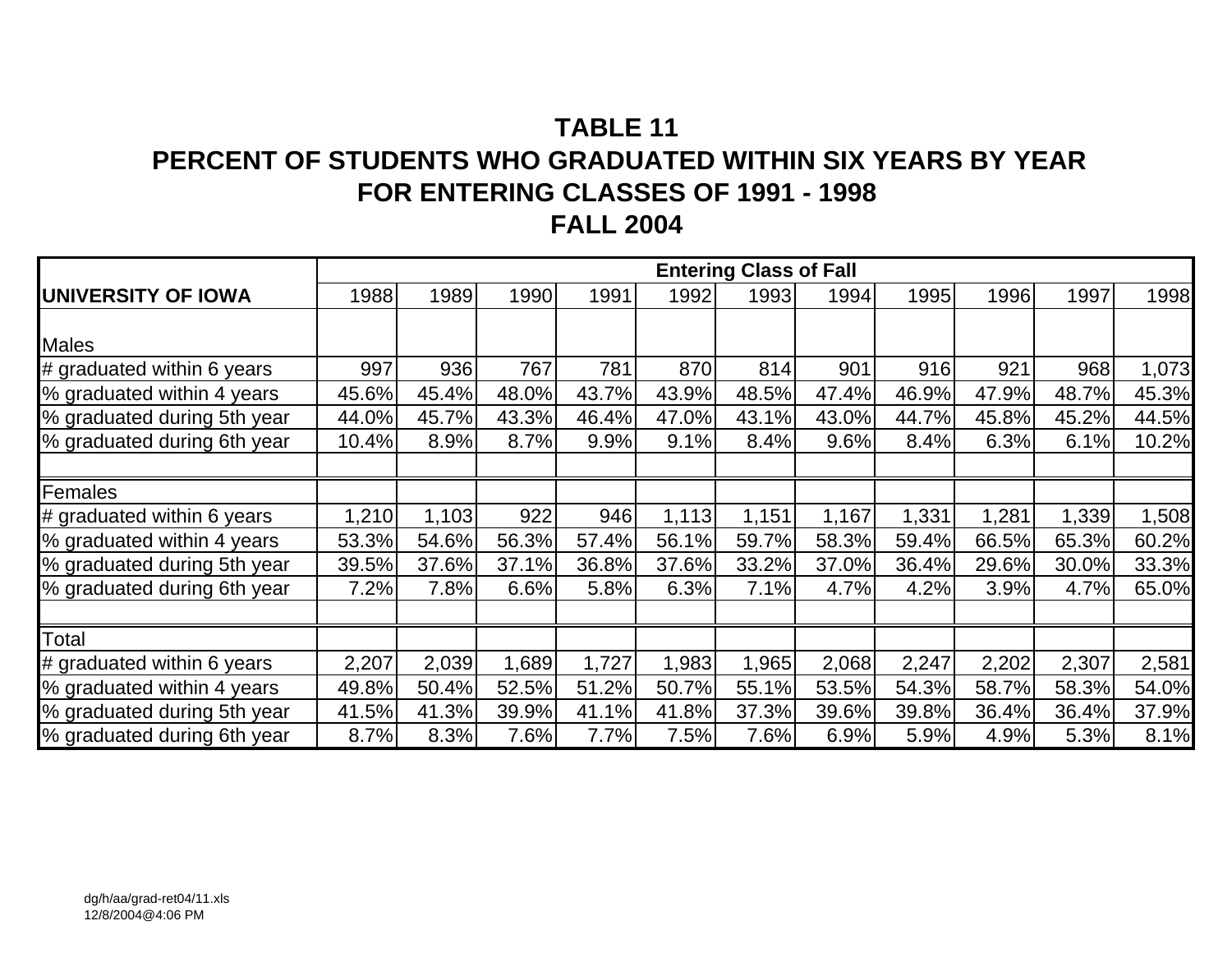# **TABLE 11PERCENT OF STUDENTS WHO GRADUATED WITHIN SIX YEARS BY YEAR FOR ENTERING CLASSES OF 1991 - 1998 FALL 2004**

|                              | <b>Entering Class of Fall</b> |       |       |       |       |       |       |       |       |       |       |  |  |
|------------------------------|-------------------------------|-------|-------|-------|-------|-------|-------|-------|-------|-------|-------|--|--|
| <b>IOWA STATE UNIVERSITY</b> | 1988                          | 1989  | 1990  | 1991  | 1992  | 1993  | 1994  | 1995  | 1996  | 1997  | 1998  |  |  |
|                              |                               |       |       |       |       |       |       |       |       |       |       |  |  |
| <b>Males</b>                 |                               |       |       |       |       |       |       |       |       |       |       |  |  |
| # graduated within 6 years   | 1,298                         | 1,285 | ,088  | 1,050 | 1,107 | 1,143 | 1,096 | 1,103 | 1,265 | 1,410 | 1,309 |  |  |
| % graduated within 4 years   | 23.7%                         | 24.6% | 23.0% | 26.7% | 27.9% | 28.6% | 27.8% | 30.9% | 36.0% | 31.0% | 33.5% |  |  |
| % graduated during 5th year  | 60.2%                         | 57.7% | 58.0% | 55.3% | 56.8% | 54.2% | 56.4% | 54.6% | 52.0% | 56.0% | 54.1% |  |  |
| % graduated during 6th year  | 16.1%                         | 17.7% | 19.0% | 18.0% | 15.3% | 17.1% | 15.8% | 14.5% | 12.0% | 13.0% | 12.4% |  |  |
|                              |                               |       |       |       |       |       |       |       |       |       |       |  |  |
| Females                      |                               |       |       |       |       |       |       |       |       |       |       |  |  |
| # graduated within 6 years   | 1,083                         | 1,027 | 897   | 889   | 928   | 919   | 979   | 983   | 1,084 | 1,224 | 1,217 |  |  |
| % graduated within 4 years   | 46.0%                         | 43.5% | 42.3% | 43.2% | 44.6% | 47.4% | 50.5% | 48.9% | 52.3% | 52.6% | 55.3% |  |  |
| % graduated during 5th year  | 46.6%                         | 49.2% | 47.7% | 48.3% | 47.2% | 46.1% | 43.3% | 44.0% | 40.9% | 41.2% | 38.5% |  |  |
| % graduated during 6th year  | 7.4%                          | 7.3%  | 10.0% | 8.5%  | 8.2%  | 6.4%  | 6.2%  | 7.0%  | 6.8%  | 6.2%  | 6.2%  |  |  |
|                              |                               |       |       |       |       |       |       |       |       |       |       |  |  |
| Total                        |                               |       |       |       |       |       |       |       |       |       |       |  |  |
| # graduated within 6 years   | 2,381                         | 2,312 | ,985  | 1,939 | 2,035 | 2,062 | 2,075 | 2,086 | 2,349 | 2,634 | 2,526 |  |  |
| % graduated within 4 years   | 33.9%                         | 33.0% | 31.7% | 34.2% | 35.5% | 37.0% | 38.5% | 39.4% | 43.5% | 41.0% | 44.0% |  |  |
| % graduated during 5th year  | 54.0%                         | 53.9% | 53.4% | 52.1% | 52.4% | 50.6% | 50.2% | 49.6% | 46.9% | 49.1% | 46.6% |  |  |
| % graduated during 6th year  | 12.1%                         | 13.1% | 15.0% | 13.7% | 12.0% | 12.4% | 11.3% | 11.0% | 9.6%  | 9.9%  | 9.4%  |  |  |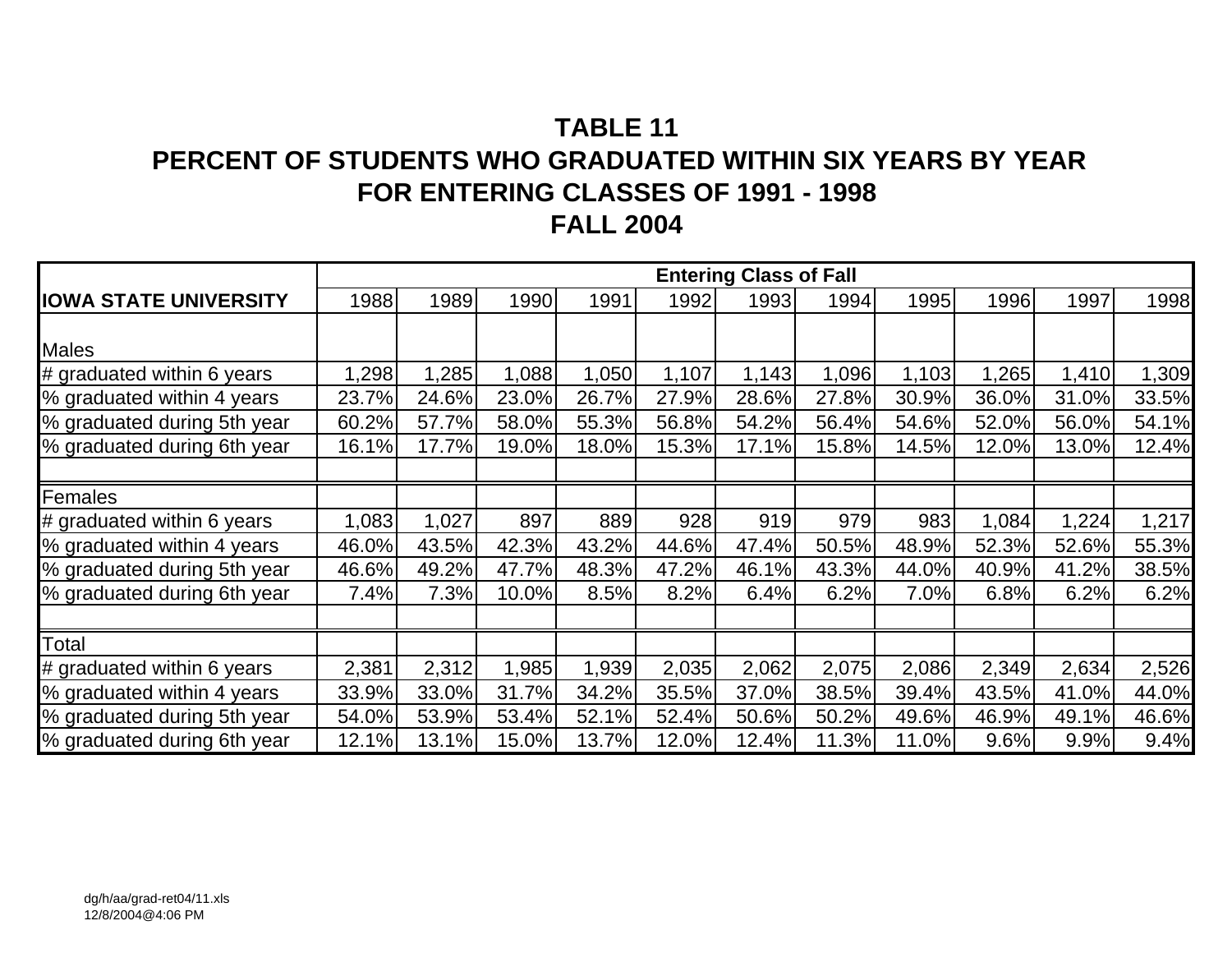# **TABLE 11PERCENT OF STUDENTS WHO GRADUATED WITHIN SIX YEARS BY YEAR FOR ENTERING CLASSES OF 1991 - 1998 FALL 2004**

|                              | <b>Entering Class of Fall</b> |       |       |       |       |       |       |       |       |       |       |  |  |
|------------------------------|-------------------------------|-------|-------|-------|-------|-------|-------|-------|-------|-------|-------|--|--|
| UNIV. OF NORTHERN IOWA       | 1988                          | 1989  | 1990  | 1991  | 1992  | 1993  | 1994  | 1995  | 1996  | 1997  | 1998  |  |  |
|                              |                               |       |       |       |       |       |       |       |       |       |       |  |  |
| <b>Males</b>                 |                               |       |       |       |       |       |       |       |       |       |       |  |  |
| # graduated within 6 years   | 463                           | 479   | 489   | 466   | 412   | 426   | 416   | 476   | 514   | 461   | 430   |  |  |
| % graduated within 4 years   | 37.2%                         | 32.4% | 31.7% | 32.4% | 34.7% | 35.4% | 41.4% | 35.7% | 43.2% | 36.4% | 20.1% |  |  |
| % graduated during 5th year  | 50.3%                         | 53.4% | 57.1% | 54.3% | 57.0% | 53.1% | 47.8% | 52.1% | 47.1% | 53.6% | 34.5% |  |  |
| % graduated during 6th year  | 12.5%                         | 14.2% | 11.2% | 13.3% | 8.3%  | 11.5% | 10.8% | 12.2% | 9.7%  | 10.0% | 4.7%  |  |  |
|                              |                               |       |       |       |       |       |       |       |       |       |       |  |  |
| Females                      |                               |       |       |       |       |       |       |       |       |       |       |  |  |
| $#$ graduated within 6 years | 683                           | 738   | 744   | 712   | 620   | 707   | 739   | 813   | 824   | 791   | 844   |  |  |
| % graduated within 4 years   | 52.0%                         | 45.3% | 47.1% | 44.8% | 47.1% | 47.8% | 49.6% | 53.4% | 54.1% | 48.5% | 34.9% |  |  |
| % graduated during 5th year  | 41.3%                         | 48.6% | 46.2% | 47.5% | 45.8% | 45.8% | 44.0% | 40.5% | 40.2% | 46.7% | 28.7% |  |  |
| % graduated during 6th year  | 6.7%                          | 6.1%  | 6.7%  | 7.7%  | 7.1%  | 6.4%  | 6.4%  | 6.1%  | 5.7%  | 4.8%  | 3.5%  |  |  |
|                              |                               |       |       |       |       |       |       |       |       |       |       |  |  |
| Total                        |                               |       |       |       |       |       |       |       |       |       |       |  |  |
| # graduated within 6 years   | 1,146                         | 1,217 | 1,233 | 1,178 | 1,032 | 1,133 | 1,155 | .289  | 1,338 | 1,252 | 1,274 |  |  |
| % graduated within 4 years   | 46.0%                         | 40.2% | 41.0% | 39.9% | 42.1% | 43.2% | 46.7% | 46.8% | 49.9% | 44.1% | 29.5% |  |  |
| % graduated during 5th year  | 44.9%                         | 50.5% | 50.5% | 50.2% | 50.3% | 48.5% | 45.4% | 44.8% | 42.8% | 49.2% | 30.8% |  |  |
| % graduated during 6th year  | 9.1%                          | 9.3%  | 8.5%  | 9.9%  | 7.6%  | 8.3%  | 7.9%  | 8.4%  | 7.3%  | 6.7%  | 4.0%  |  |  |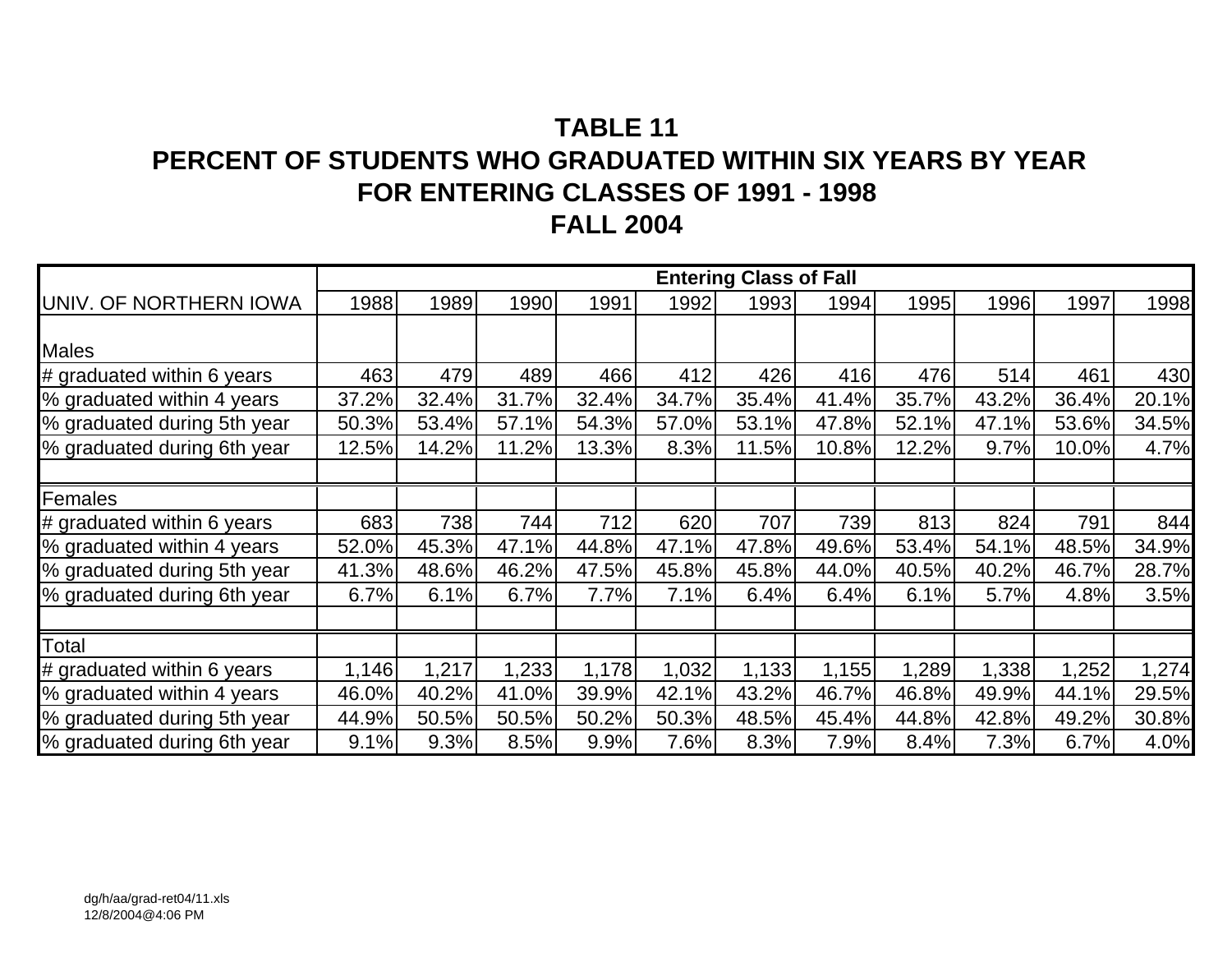### **TABLE 12 SIX-YEAR GRADUATION RATES BY HIGH SCHOOL RANK FOR ENTERING CLASSES OF 1988 - 1998 FALL 2004**

|                                                    | 1988                 | 1989                 | 1990                 | 1991                 | 1992                 | 1993                 | 1994                 | 1995                 | 1996                 | 1997                 | 1998                 |
|----------------------------------------------------|----------------------|----------------------|----------------------|----------------------|----------------------|----------------------|----------------------|----------------------|----------------------|----------------------|----------------------|
|                                                    | $\%$                 | $\%$                 | $\%$                 | $\%$                 | $\%$                 | $\%$                 | $\%$                 | $\%$                 | $\%$                 | $\%$                 | $\%$                 |
| 90 - 99%ile<br>SUI<br><b>ISU</b><br>UNI            | 80.9<br>79.0<br>81.4 | 77.5<br>76.3<br>76.8 | 77.2<br>76.4<br>79.3 | 79.2<br>76.9<br>77.3 | 78.5<br>76.8<br>81.1 | 78.2<br>77.2<br>79.3 | 79.8<br>78.5<br>82.4 | 79.8<br>80.4<br>80.3 | 78.5<br>83.7<br>81.8 | 83.1<br>83.8<br>82.7 | 80.7<br>83.2<br>82.3 |
| 80 - 89%ile<br>SUI<br><b>ISU</b><br>UNI            | 65.2<br>69.1<br>69.6 | 67.6<br>64.7<br>73.3 | 66.7<br>64.1<br>70.6 | 69.0<br>67.0<br>67.0 | 70.6<br>68.1<br>65.3 | 66.3<br>65.8<br>72.9 | 67.3<br>69.8<br>70.0 | 72.8<br>65.7<br>75.7 | 72.5<br>69.1<br>74.9 | 74.5<br>72.6<br>69.4 | 74.5<br>71.4<br>70.6 |
| 70 - 79%ile<br>SUI<br><b>ISU</b><br>UNI            | 59.0<br>62.5<br>60.8 | 61.7<br>61.0<br>63.1 | 63.5<br>57.8<br>58.6 | 63.1<br>57.2<br>60.7 | 59.1<br>62.8<br>67.0 | 63.4<br>60.7<br>62.8 | 62.8<br>59.6<br>65.1 | 63.2<br>64.0<br>67.2 | 66.0<br>63.6<br>67.6 | 63.9<br>62.2<br>68.9 | 68.4<br>67.3<br>69.5 |
| $60 - 69\%$ ile<br>SUI<br><b>ISU</b><br><b>UNI</b> | 54.5<br>54.4<br>55.8 | 48.5<br>56.0<br>51.0 | 57.1<br>52.3<br>49.1 | 57.5<br>50.3<br>54.3 | 58.1<br>51.9<br>53.8 | 60.8<br>50.8<br>53.5 | 53.8<br>56.4<br>53.0 | 60.5<br>56.1<br>55.4 | 58.0<br>57.8<br>58.7 | 53.8<br>59.0<br>60.1 | 59.3<br>58.9<br>56.3 |
| 50 - 59%ile<br>SUI<br><b>ISU</b><br>UNI            | 44.4<br>51.0<br>44.9 | 42.1<br>48.6<br>52.9 | 50.6<br>45.8<br>48.7 | 51.4<br>46.4<br>46.9 | 55.5<br>46.9<br>50.9 | 47.3<br>45.5<br>45.3 | 57.1<br>47.3<br>51.1 | 56.0<br>49.3<br>53.1 | 51.7<br>50.8<br>54.0 | 55.8<br>51.5<br>54.7 | 59.4<br>48.0<br>53.8 |
| 40 - 49%ile<br>SUI<br><b>ISU</b><br>UNI            | 39.0<br>47.5<br>42.3 | 45.1<br>43.3<br>42.6 | 37.8<br>39.8<br>33.1 | 44.4<br>36.3<br>36.6 | 46.3<br>32.9<br>43.5 | 44.2<br>38.4<br>48.2 | 56.7<br>36.2<br>46.9 | 48.9<br>44.9<br>44.0 | 51.1<br>42.9<br>57.1 | 47.1<br>42.9<br>47.6 | 51.2<br>46.2<br>44.8 |
| 30 - 39%ile<br>SUI<br><b>ISU</b><br>UNI            | 38.1<br>40.5<br>27.5 | 20.3<br>31.6<br>36.1 | 38.5<br>42.3<br>29.4 | 36.5<br>36.9<br>51.9 | 49.3<br>41.5<br>42.9 | 43.4<br>29.3<br>35.3 | 44.1<br>37.3<br>30.0 | 45.8<br>32.7<br>35.1 | 34.7<br>38.7<br>48.6 | 36.9<br>32.5<br>40.0 | 45.7<br>37.1<br>37.0 |
| 20 - 29%ile<br>SUII<br><b>ISU</b><br>UNI           | 23.1<br>36.4<br>11.8 | 23.3<br>39.6<br>7.7  | 28.6<br>28.9<br>33.3 | 46.2<br>30.9<br>33.3 | 40.0<br>22.2<br>16.7 | 43.8<br>23.5<br>28.6 | 37.5<br>40.4<br>20.0 | 37.1<br>15.2<br>0.0  | 44.4<br>37.5<br>25.0 | 30.0<br>27.4<br>33.3 | 29.6<br>36.1<br>10.0 |
| 00 - 19%ile<br><b>SUI</b><br>ISU<br>UNI            | 20.0<br>12.5<br>0.0  | 14.8<br>21.1<br>20.0 | 35.3<br>15.4<br>14.3 | 20.0<br>17.6<br>16.7 | 11.1<br>8.3<br>0.0   | 60.0<br>19.0<br>25.0 | 37.5<br>7.7<br>0.0   | 11.1<br>29.4<br>25.0 | 0.0<br>23.1<br>50.0  | 33.3<br>17.6<br>0.0  | 20.0<br>0.0<br>100.0 |
| <b>NA</b><br><b>SUI</b><br>ISU<br>UNI              | 78.0<br>0.0<br>45.8  | 72.3<br>0.0<br>36.4  | 63.9<br>0.0<br>41.7  | 67.5<br>0.0<br>33.3  | 64.3<br>0.0<br>53.8  | 61.2<br>0.0<br>57.9  | 65.1<br>0.0<br>42.6  | 59.0<br>0.0<br>50.0  | 57.7<br>66.7<br>55.9 | 51.3<br>70.0<br>54.1 | 49.5<br>0.0<br>47.6  |
| <b>TOTAL</b><br><b>SUI</b><br>ISU<br>UNI           | 61.1<br>63.6<br>60.4 | 60.9<br>61.6<br>61.9 | 62.6<br>60.0<br>59.4 | 63.1<br>60.0<br>60.4 | 63.7<br>60.9<br>62.2 | 62.8<br>60.3<br>62.9 | 64.0<br>62.4<br>62.2 | 64.9<br>63.7<br>64.2 | 64.4<br>65.3<br>66.5 | 64.6<br>65.7<br>65.2 | 66.2<br>66.5<br>64.3 |

12/8/2004@4:06 PM dg/h/aa/grad-ret04/12.xls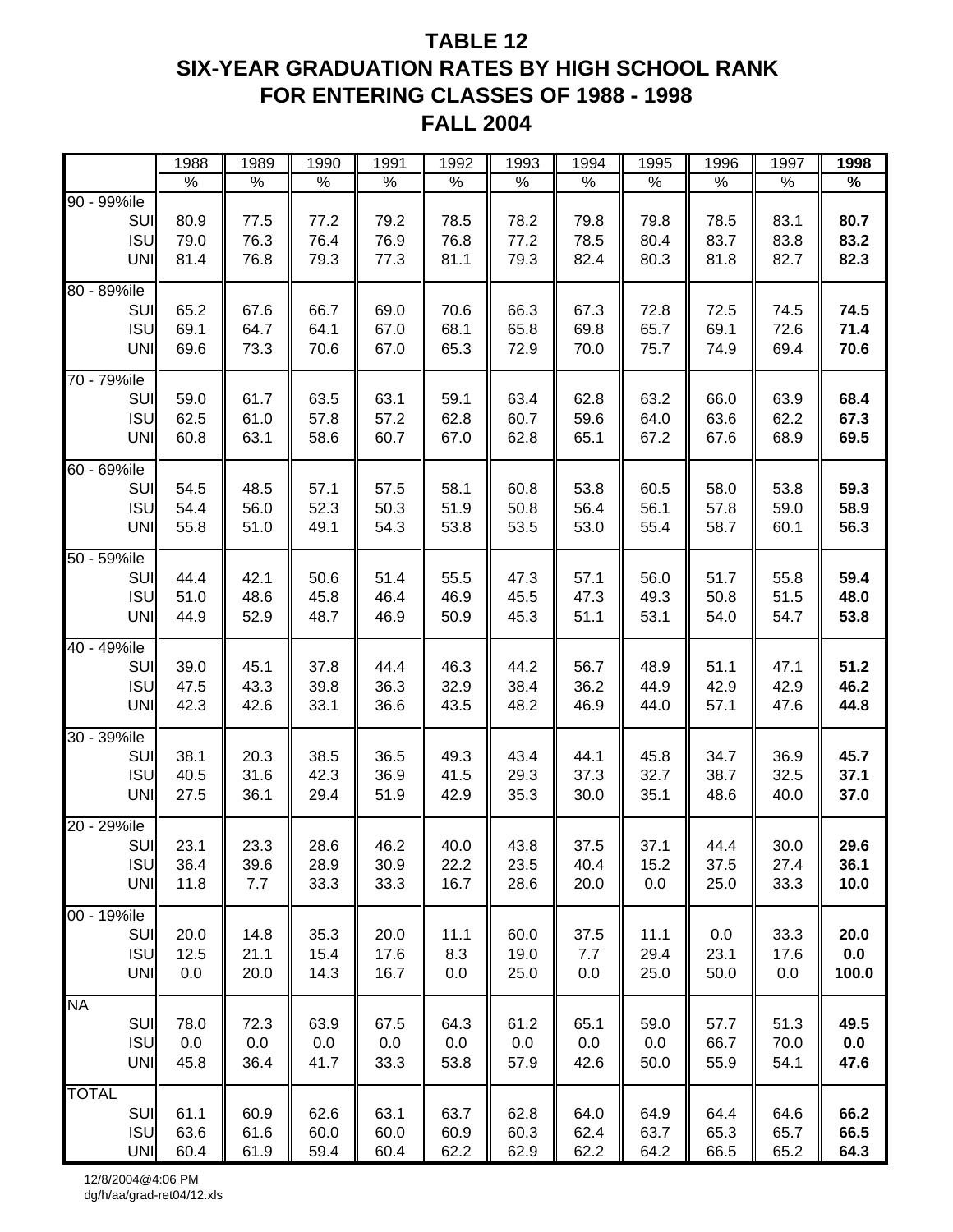# **TABLE 13 SIX-YEAR GRADUATION RATES BY ACT SCORE FOR ENTERING CLASSES OF 1988 - 1998 FALL 2004**

|              |             | 1988        | 1989  | 1990 | 1991 | 1992 | 1993                                                                     | 1994 | 1995 | 1996 | 1997 | 1998 |
|--------------|-------------|-------------|-------|------|------|------|--------------------------------------------------------------------------|------|------|------|------|------|
|              |             | $\%$        | $\%$  | %    | %    | %    | %                                                                        | $\%$ | %    | %    | %    | $\%$ |
| $32 - 36$    |             |             |       |      |      |      |                                                                          |      |      |      |      |      |
|              | <b>SUII</b> | 81.8        | 87.0  | 77.5 | 77.6 | 79.7 | 77.1                                                                     | 75.0 | 80.2 | 71.1 | 81.9 | 80.2 |
|              | <b>ISUI</b> | 83.6        | 80.0  | 82.8 | 82.0 | 84.9 | 76.6                                                                     | 75.0 | 85.1 | 82.4 | 84.3 | 80.3 |
|              | UNI         | 94.7        | 100.0 | 91.3 | 78.6 | 90.9 | 100.0                                                                    | 82.4 | 91.7 | 85.7 | 89.5 | 76.2 |
| $27 - 31$    |             |             |       |      |      |      |                                                                          |      |      |      |      |      |
|              | <b>SUII</b> | 68.9        | 71.3  | 70.9 | 70.3 | 72.3 | 68.4                                                                     | 72.1 | 73.3 | 69.7 | 71.4 | 71.7 |
|              | <b>ISUI</b> | 69.8        | 67.0  | 67.8 | 69.2 | 68.0 | 65.4                                                                     | 75.6 | 71.0 | 74.3 | 73.1 | 72.7 |
|              | UNI         | 73.2        | 70.9  | 72.3 | 69.9 | 74.7 | 69.3                                                                     | 73.7 | 73.2 | 72.8 | 73.1 | 72.0 |
| $22 - 26$    |             |             |       |      |      |      |                                                                          |      |      |      |      |      |
|              | <b>SUII</b> | 62.1        | 60.7  | 64.2 | 65.7 | 64.0 | 62.5                                                                     | 63.4 | 65.3 | 64.1 | 64.5 | 67.0 |
|              | <b>ISU</b>  | 64.5        | 62.8  | 59.6 | 58.7 | 60.5 | 60.6                                                                     | 61.9 | 62.0 | 63.8 | 63.3 | 65.9 |
|              | UNI         | 59.8        | 64.9  | 60.7 | 62.8 | 64.0 | 64.3                                                                     | 64.2 | 65.7 | 68.7 | 66.9 | 63.3 |
| $19 - 21$    |             |             |       |      |      |      |                                                                          |      |      |      |      |      |
|              | <b>SUII</b> | 55.7        | 54.5  | 55.3 | 53.3 | 59.4 | 58.2                                                                     | 58.7 | 57.4 | 61.2 | 56.8 | 60.9 |
|              | <b>ISU</b>  | 59.6        | 57.8  | 55.3 | 54.5 | 55.9 | 56.2                                                                     | 59.3 | 60.0 | 57.7 | 62.2 | 61.5 |
|              | UNI         | 56.9        | 56.8  | 52.5 | 55.8 | 55.3 | 60.7                                                                     | 57.3 | 61.9 | 59.3 | 61.6 | 63.8 |
| $1 - 18$     |             |             |       |      |      |      |                                                                          |      |      |      |      |      |
|              | <b>SUII</b> | 49.2        | 50.7  | 51.2 | 48.7 | 42.5 | 43.8                                                                     | 42.2 | 46.2 | 46.9 | 44.9 | 41.9 |
|              | <b>ISU</b>  | 44.4        | 49.8  | 37.7 | 49.6 | 48.0 | 48.4                                                                     | 51.0 | 54.5 | 49.8 | 56.1 | 52.6 |
|              | UNI         | 47.7        | 43.7  | 46.2 | 48.9 | 54.3 | 48.1                                                                     | 42.6 | 48.1 | 59.0 | 50.0 | 53.1 |
| <b>NA</b>    |             |             |       |      |      |      |                                                                          |      |      |      |      |      |
|              |             | $SUII$ 55.7 | 58.0  |      |      |      | 53.0 $\parallel$ 51.4 $\parallel$ 54.3 $\parallel$ 63.0 $\parallel$ 62.6 |      | 61.7 | 62.6 | 58.7 | 57.4 |
|              | <b>ISU</b>  | 45.5        | 37.2  | 47.7 | 54.1 | 60.1 | 53.6                                                                     | 47.4 | 54.4 | 57.0 | 54.5 | 42.9 |
|              | UNI         | 40.0        | 47.4  | 47.1 | 33.3 | 33.3 | 46.7                                                                     | 41.7 | 16.7 | 64.3 | 30.0 | 57.1 |
| <b>TOTAL</b> |             |             |       |      |      |      |                                                                          |      |      |      |      |      |
|              |             | SUI 61.1    | 60.9  | 62.6 | 63.1 | 63.7 | 62.8                                                                     | 64.0 | 64.9 | 64.4 | 64.6 | 66.2 |
|              | <b>ISUI</b> | 63.5        | 61.6  | 60.0 | 59.9 | 61.0 | 60.4                                                                     | 63.6 | 63.7 | 65.3 | 65.7 | 66.5 |
|              | UNI         | 60.4        | 61.9  | 59.4 | 60.4 | 62.2 | 62.9                                                                     | 62.2 | 64.2 | 66.5 | 65.2 | 64.3 |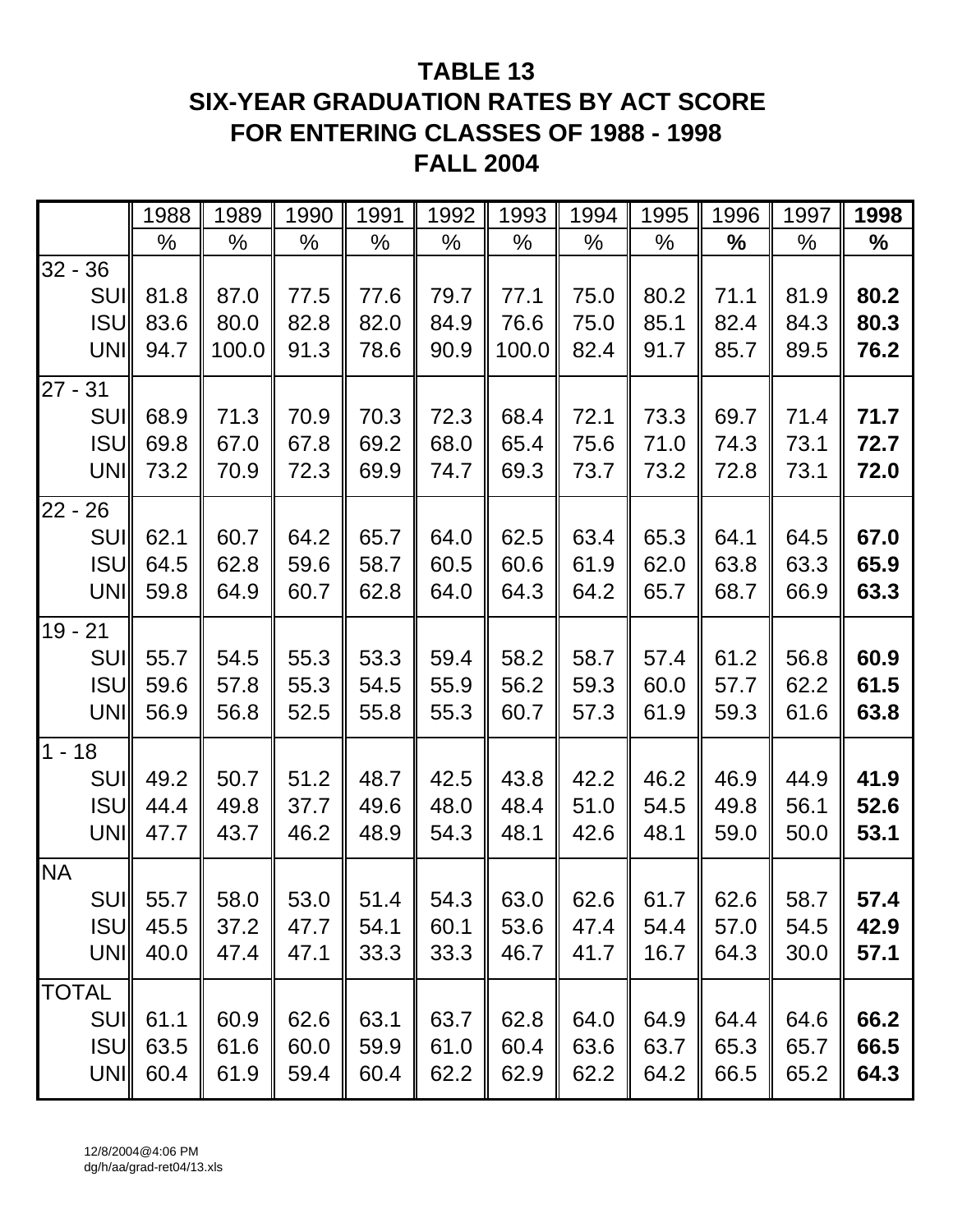### **TABLE 14 SIX-YEAR GRADUATION RATES BY FIRST-TERM GPA FOR ENTERING CLASSES OF 1988 - 1998 FALL 2004**

|                                                     | 1988                 | 1989                 | 1990                 | 1991                 | 1992                 | 1993                 | 1994                 | 1995                 | 1996                 | 1997                 | 1998                     |
|-----------------------------------------------------|----------------------|----------------------|----------------------|----------------------|----------------------|----------------------|----------------------|----------------------|----------------------|----------------------|--------------------------|
|                                                     | $\%$                 | $\%$                 | $\%$                 | $\%$                 | $\%$                 | $\%$                 | $\%$                 | $\%$                 | $\%$                 | $\%$                 | %                        |
| $3.50 - 4.00$<br>SUI<br><b>ISU</b><br><b>UNI</b>    | 88.1<br>82.6<br>84.6 | 83.0<br>84.2<br>83.4 | 86.7<br>83.9<br>84.2 | 83.7<br>81.9<br>82.1 | 84.3<br>83.9<br>85.4 | 85.9<br>82.8<br>82.0 | 83.4<br>84.8<br>84.9 | 89.7<br>87.9<br>87.1 | 87.7<br>88.3<br>83.1 | 87.4<br>86.4<br>85.5 | 86.7<br>88.5<br>85.5     |
| $3.25 - 3.49$<br>SUI<br>ISU<br><b>UNI</b>           | 81.4<br>82.5<br>81.4 | 77.5<br>79.6<br>82.7 | 79.3<br>76.4<br>76.2 | 80.6<br>78.6<br>75.4 | 79.9<br>75.9<br>82.5 | 81.1<br>78.2<br>77.2 | 85.4<br>84.6<br>78.9 | 82.8<br>84.4<br>75.4 | 79.6<br>84.3<br>87.8 | 80.3<br>86.3<br>80.0 | 81.5<br>80.9<br>78.3     |
| $3.00 - 3.24$<br>SUI<br>ISU<br><b>UNI</b>           | 76.4<br>80.3<br>76.9 | 80.9<br>73.2<br>69.4 | 77.1<br>75.7<br>70.6 | 75.1<br>81.4<br>71.2 | 77.0<br>77.2<br>76.4 | 79.9<br>76.0<br>75.0 | 78.7<br>81.0<br>72.0 | 76.5<br>81.7<br>72.9 | 79.0<br>78.3<br>77.7 | 79.8<br>79.4<br>76.8 | 81.2<br>80.9<br>76.2     |
| $2.75 - 2.99$<br>SUI<br><b>ISU</b><br>UNI           | 73.1<br>76.0<br>73.2 | 69.1<br>71.8<br>74.7 | 72.2<br>72.4<br>69.5 | 73.8<br>73.5<br>65.1 | 72.0<br>71.9<br>69.3 | 71.1<br>71.9<br>68.4 | 70.7<br>73.7<br>73.5 | 74.7<br>74.0<br>74.8 | 78.1<br>77.0<br>72.2 | 76.1<br>78.2<br>68.4 | 75.3<br>76.0<br>64.7     |
| $2.50 - 2.74$<br><b>SUI</b><br>ISU<br><b>UNI</b>    | 67.4<br>72.3<br>66.9 | 63.1<br>67.5<br>65.5 | 66.2<br>66.6<br>63.0 | 68.7<br>67.3<br>72.1 | 68.1<br>71.5<br>68.0 | 68.3<br>66.8<br>71.4 | 64.7<br>70.2<br>69.4 | 67.7<br>71.6<br>68.8 | 71.2<br>71.9<br>74.6 | 64.6<br>67.9<br>67.9 | 68.0<br>70.6<br>68.8     |
| $2.25 - 2.49$<br>SUI<br><b>ISU</b><br>UNI           | 59.8<br>64.3<br>66.8 | 58.1<br>68.1<br>63.7 | 63.0<br>62.7<br>63.0 | 52.3<br>62.0<br>55.1 | 56.9<br>64.6<br>65.2 | 53.1<br>61.5<br>60.4 | 59.4<br>60.9<br>59.9 | 63.7<br>65.5<br>67.1 | 59.1<br>68.5<br>63.2 | 59.7<br>65.8<br>64.2 | 59.1<br>62.2<br>61.1     |
| $2.00 - 2.24$<br><b>SUI</b><br>ISU<br><b>UNI</b>    | 50.1<br>57.5<br>52.0 | 48.4<br>60.2<br>50.7 | 47.2<br>54.6<br>51.1 | 54.9<br>56.4<br>54.3 | 52.3<br>56.0<br>48.8 | 51.8<br>55.2<br>60.7 | 53.6<br>55.2<br>54.8 | 51.2<br>61.2<br>63.5 | 49.1<br>55.4<br>63.6 | 48.8<br>57.0<br>57.0 | 49.7<br>56.0<br>51.0     |
| $1.00 - 1.99$<br>SUI<br><b>ISU</b><br><b>UNI</b>    | 27.0<br>42.6<br>38.1 | 23.0<br>41.9<br>37.5 | 23.5<br>40.3<br>34.7 | 29.3<br>35.0<br>22.6 | 29.3<br>39.5<br>34.5 | 23.7<br>38.7<br>38.3 | 30.4<br>39.0<br>35.3 | 27.3<br>38.1<br>37.2 | 28.3<br>36.6<br>41.5 | 25.5<br>39.4<br>40.8 | 9.1<br>38.1<br>42.5      |
| $0.00 - 0.99$<br><b>SUI</b><br>ISU<br>UNI           | 0.0<br>12.3<br>7.7   | 0.0<br>7.0<br>8.8    | 3.8<br>8.7<br>4.4    | 2.1<br>5.2<br>2.9    | 7.1<br>6.2<br>3.2    | 4.5<br>7.6<br>1.4    | 2.2<br>9.8<br>1.2    | 0.0<br>6.7<br>3.6    | 4.3<br>3.8<br>4.9    | 0.0<br>11.6<br>3.8   | 0.0<br>9.1<br>1.0        |
| <b>NA</b><br><b>SUI</b><br><b>ISU</b><br><b>UNI</b> | 0.0<br>28.6<br>0.0   | 0.0<br>33.3<br>0.0   | 4.3<br>2.3<br>0.0    | 0.0<br>7.5<br>0.0    | 8.2<br>0.0<br>0.0    | 7.0<br>3.8<br>0.0    | 8.3<br>7.7<br>0.0    | 9.2<br>2.0<br>0.0    | 5.3<br>8.8<br>0.0    | 11.4<br>7.6<br>0.0   | 8.1<br>16.4<br><b>NA</b> |
| <b>TOTAL</b><br><b>SUI</b><br>ISU<br>UNI            | 61.1<br>63.5<br>60.4 | 60.9<br>61.6<br>61.9 | 62.6<br>60.0<br>59.4 | 63.1<br>59.9<br>60.4 | 63.7<br>61.0<br>62.2 | 62.8<br>60.4<br>62.9 | 64.0<br>62.4<br>62.2 | 64.9<br>63.7<br>64.2 | 64.4<br>65.3<br>66.5 | 64.6<br>65.7<br>65.2 | 63.7<br>66.5<br>64.3     |

12/8/2004@4:06 PM dg/h/aa/grad-ret04/14.xls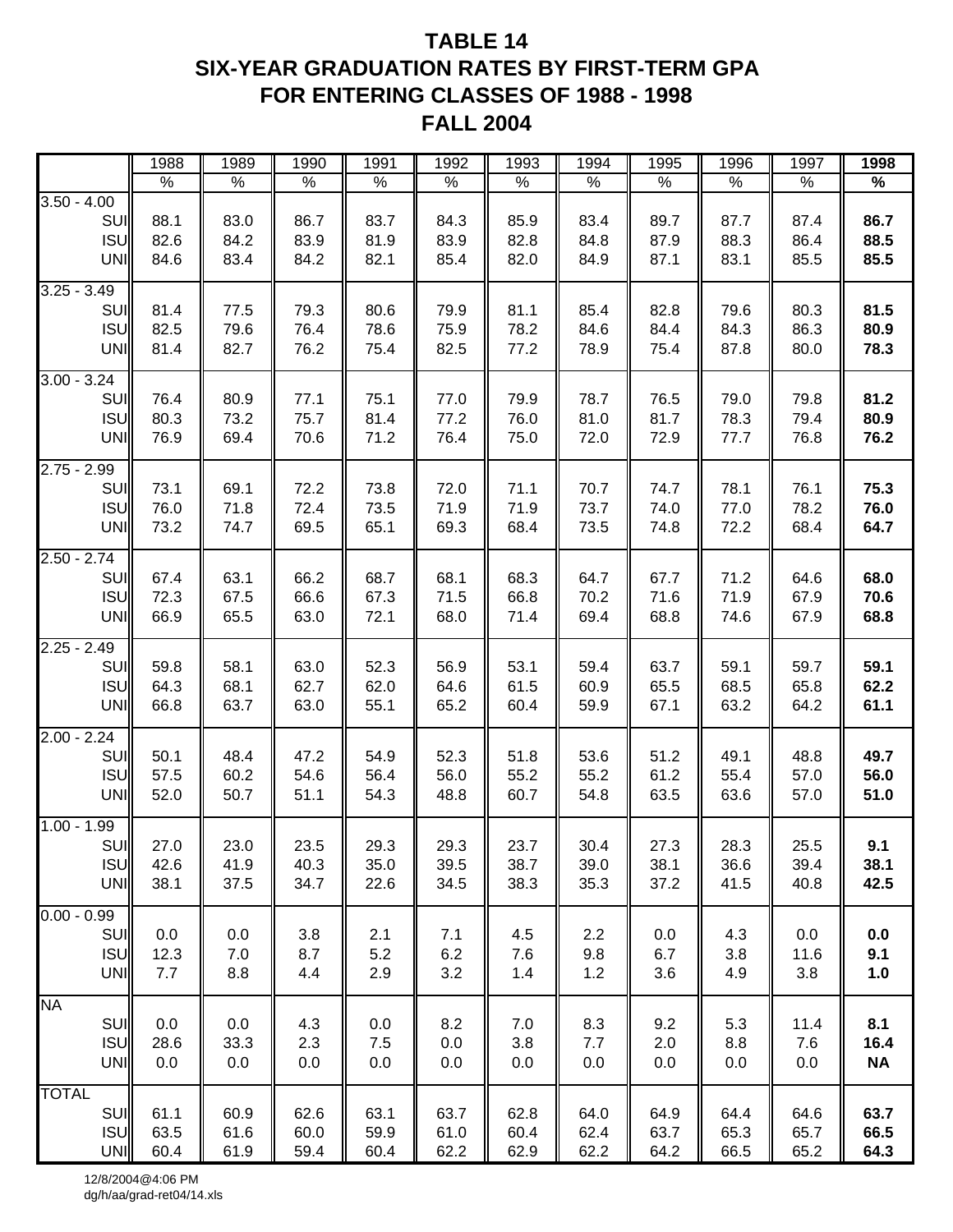# **TABLE 15 SIX-YEAR GRADUATION RATES BY GENDER FOR ENTERING CLASSES OF 1988 - 1998 FALL 2004**

|              | 1988 | 1989          | 1990          | 1991          | 1992          | 1993          | 1994          | 1995 | 1996          | 1997 | 1998 |
|--------------|------|---------------|---------------|---------------|---------------|---------------|---------------|------|---------------|------|------|
|              | %    | $\frac{0}{0}$ | $\frac{0}{0}$ | $\frac{0}{0}$ | $\frac{0}{0}$ | $\frac{0}{0}$ | $\frac{0}{0}$ | $\%$ | $\frac{0}{0}$ | $\%$ | $\%$ |
| <b>WOMEN</b> |      |               |               |               |               |               |               |      |               |      |      |
| <b>SUII</b>  | 62.3 | 64.3          | 63.9          | 63.9          | 66.0          | 65.8          | 65.4          | 66.3 | 65.4          | 66.3 | 68.2 |
| <b>ISUI</b>  | 67.3 | 64.6          | 63.0          | 65.0          | 64.8          | 64.0          | 66.2          | 66.0 | 68.1          | 68.4 | 68.6 |
| UNII         | 61.0 | 61.7          | 58.5          | 60.2          | 63.0          | 63.6          | 64.8          | 65.4 | 66.8          | 66.4 | 67.1 |
|              |      |               |               |               |               |               |               |      |               |      |      |
| <b>MEN</b>   |      |               |               |               |               |               |               |      |               |      |      |
| <b>SUI</b>   | 59.8 | 57.3          | 61.0          | 62.1          | 61.1          | 58.9          | 62.4          | 63.0 | 63.2          | 62.3 | 63.7 |
| <b>ISUI</b>  | 60.8 | 59.5          | 57.7          | 56.5          | 58.2          | 57.7          | 59.3          | 61.8 | 63.0          | 63.6 | 64.6 |
| UNII         | 59.5 | 62.2          | 60.9          | 60.6          | 61.0          | 61.3          | 58.1          | 62.4 | 66.1          | 63.4 | 59.3 |
|              |      |               |               |               |               |               |               |      |               |      |      |
| <b>TOTAL</b> |      |               |               |               |               |               |               |      |               |      |      |
| <b>SUII</b>  | 61.1 | 60.9          | 62.6          | 63.1          | 63.7          | 62.8          | 64.0          | 64.9 | 64.4          | 64.6 | 66.2 |
| <b>ISUI</b>  | 63.6 | 61.6          | 60.0          | 60.1          | 61.1          | 60.4          | 62.4          | 63.7 | 65.3          | 65.7 | 66.5 |
| <b>UNII</b>  | 60.4 | 61.9          | 59.4          | 60.4          | 62.2          | 62.7          | 62.2          | 64.2 | 66.5          | 65.2 | 64.3 |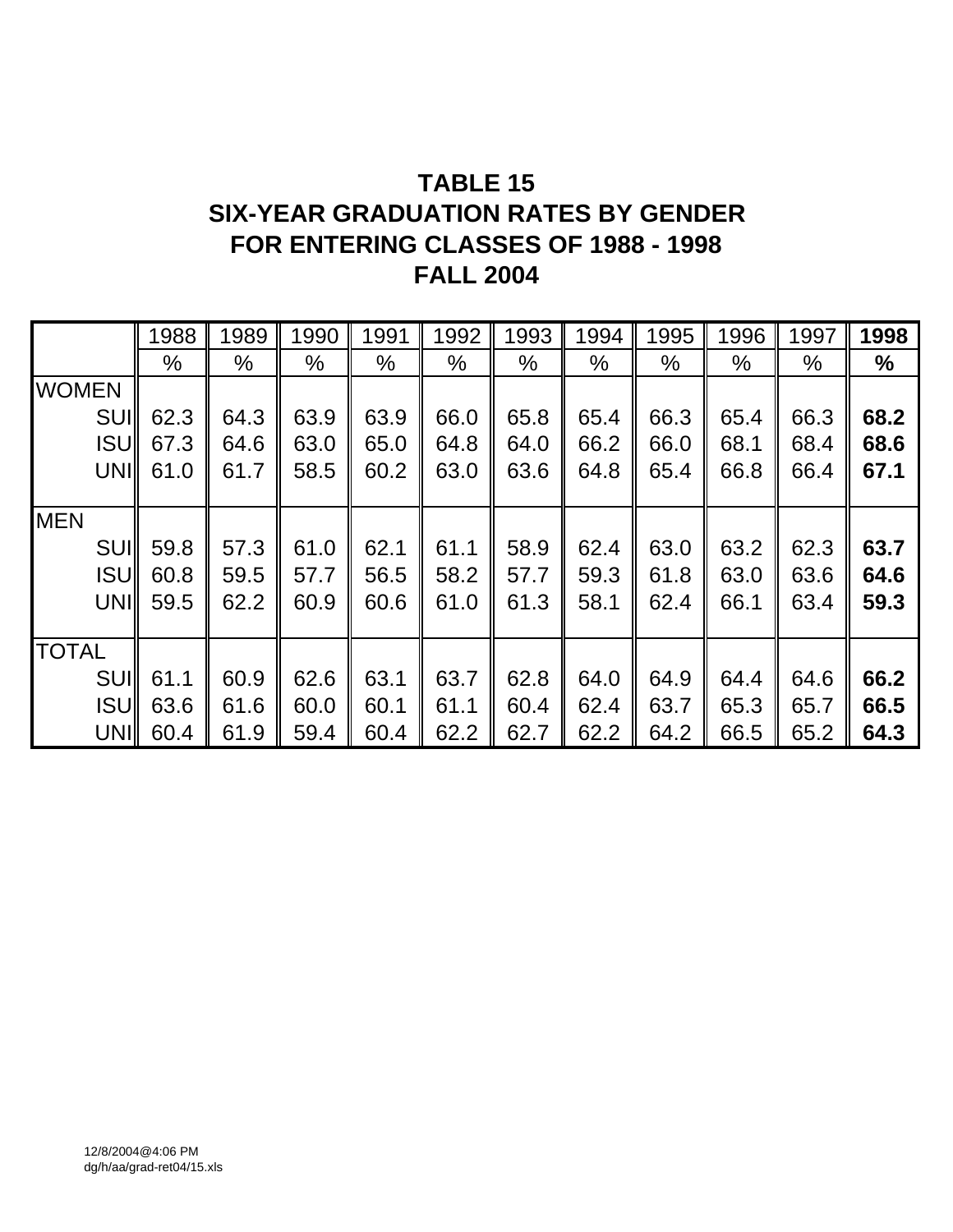# **TABLE 16**

## **SIX-YEAR GRADUATION RATES BY RESIDENCE FOR ENTERING CLASSES OF 1988 - 1998 FALL 2004**

|                    | 1988 | 1989 | 1990          | 1991 | 1992          | 1993 | 1994 | 1995 | 1996 | 1997 | 1998 |
|--------------------|------|------|---------------|------|---------------|------|------|------|------|------|------|
|                    | $\%$ | $\%$ | $\frac{0}{0}$ | $\%$ | $\frac{0}{0}$ | $\%$ | $\%$ | $\%$ | $\%$ | $\%$ | $\%$ |
| <b>RESIDENT</b>    |      |      |               |      |               |      |      |      |      |      |      |
| <b>SUI</b>         | 60.3 | 59.7 | 62.0          | 61.4 | 61.9          | 62.0 | 64.3 | 64.1 | 64.3 | 64.1 | 65.0 |
| <b>ISU</b>         | 65.9 | 64.0 | 61.9          | 61.9 | 62.9          | 63.1 | 63.1 | 65.3 | 65.9 | 66.5 | 68.0 |
| <b>UNI</b>         | 60.7 | 62.5 | 59.8          | 60.9 | 62.5          | 63.2 | 62.7 | 65.0 | 66.4 | 65.9 | 65.2 |
|                    |      |      |               |      |               |      |      |      |      |      |      |
| <b>NONRESIDENT</b> |      |      |               |      |               |      |      |      |      |      |      |
| <b>SUI</b>         | 62.9 | 63.4 | 63.6          | 66.1 | 66.6          | 64.1 | 63.6 | 66.3 | 64.6 | 65.3 | 68.6 |
| <b>ISU</b>         | 55.8 | 54.3 | 53.3          | 55.0 | 56.8          | 54.4 | 60.5 | 58.7 | 63.3 | 63.3 | 62.0 |
| <b>UNI</b>         | 51.5 | 34.8 | 45.6          | 45.7 | 55.1          | 56.3 | 51.9 | 48.9 | 68.0 | 51.6 | 45.7 |
|                    |      |      |               |      |               |      |      |      |      |      |      |
| <b>TOTAL</b>       |      |      |               |      |               |      |      |      |      |      |      |
| SUI                | 61.1 | 60.9 | 62.6          | 63.1 | 63.7          | 62.8 | 64.0 | 64.9 | 64.4 | 64.6 | 66.2 |
| <b>ISU</b>         | 63.6 | 61.6 | 60.0          | 60.1 | 61.1          | 60.4 | 62.4 | 63.7 | 65.3 | 65.7 | 66.5 |
| <b>UNI</b>         | 60.4 | 61.9 | 59.4          | 60.4 | 62.2          | 62.9 | 62.2 | 64.2 | 66.5 | 65.2 | 64.3 |
|                    |      |      |               |      |               |      |      |      |      |      |      |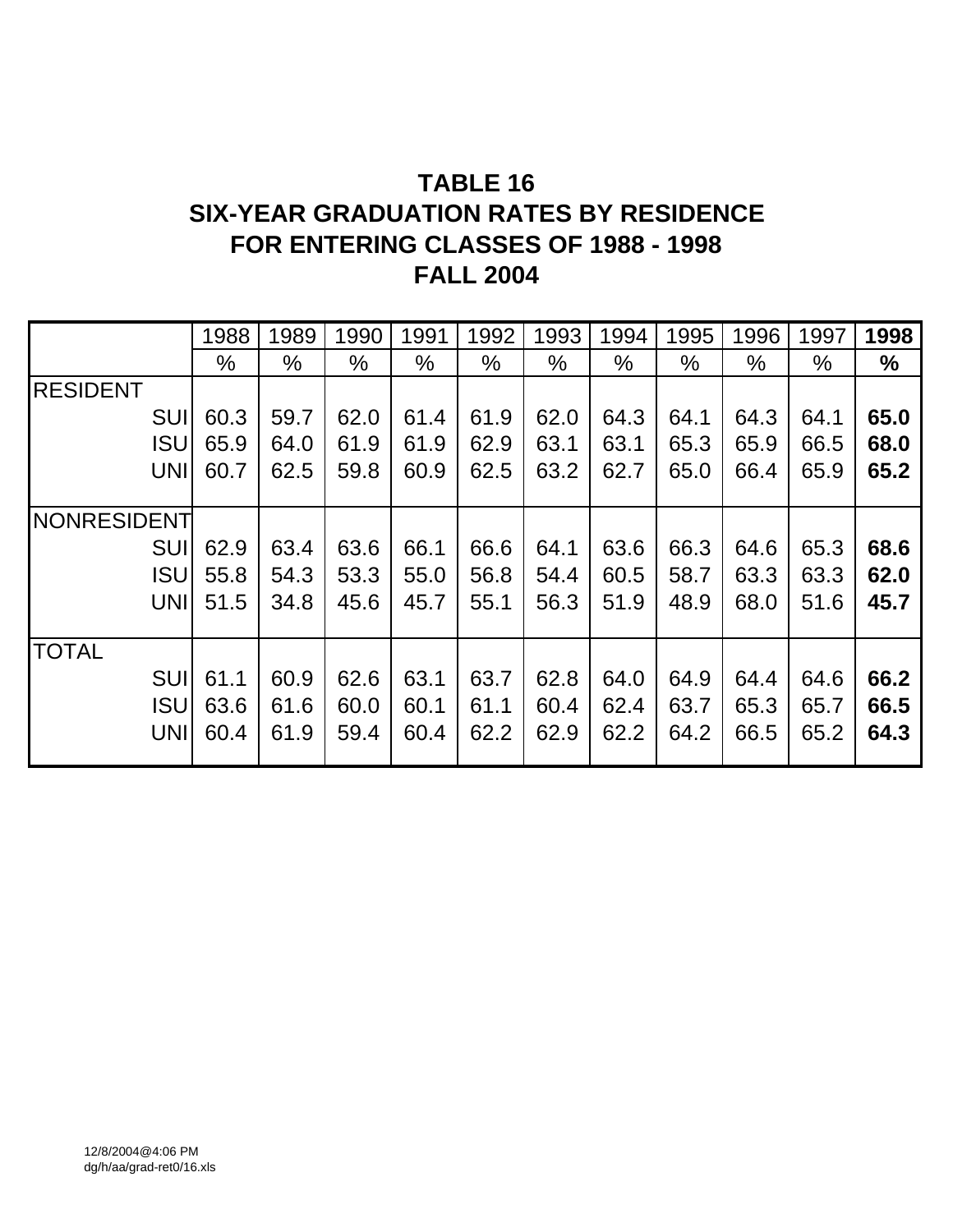# **TABLE 17ONE-YEAR RETENTION RATES BY TYPE OF TRANSFER COLLEGE FOR ENTERING CLASSES OF 1991 - 2003: FALL 2004**

|                                | 1991 | 1992  | 1993          | 1994          | 1995 | 1996 | 1997 | 1998 | 1999          | 2000 | 2001 | 2002          | 2003          |
|--------------------------------|------|-------|---------------|---------------|------|------|------|------|---------------|------|------|---------------|---------------|
|                                | $\%$ | $\%$  | $\frac{0}{0}$ | $\frac{1}{2}$ | $\%$ | $\%$ | $\%$ | $\%$ | $\frac{0}{0}$ | %    | $\%$ | $\frac{0}{0}$ | $\frac{0}{0}$ |
| Iowa 2-yr Public, AA Degree    |      |       |               |               |      |      |      |      |               |      |      |               |               |
| SUI                            | 79.5 | 79.0  | 77.1          | 75.2          | 72.1 | 78.2 | 79.2 | 78.4 | 79.3          | 74.0 | 80.6 | 80.9          | 75.6          |
| <b>ISU</b>                     | 83.2 | 82.0  | 80.5          | 79.8          | 83.6 | 82.4 | 81.2 | 82.0 | 84.7          | 85.4 | 81.7 | 83.5          | 80.5          |
| <b>UNI</b>                     | 86.7 | 86.1  | 84.1          | 84.0          | 83.8 | 81.9 | 82.1 | 83.9 | 87.4          | 85.8 | 86.2 | 85.1          | 82.3          |
| lowa 2-yr Public, No AA Degree |      |       |               |               |      |      |      |      |               |      |      |               |               |
| SUI                            | 72.6 | 71.4  | 70.2          | 69.2          | 74.4 | 76.8 | 73.5 | 72.4 | 69.6          | 73.8 | 69.5 | 74.6          | 76.6          |
| <b>ISU</b>                     | 77.2 | 78.0  | 78.5          | 75.8          | 75.0 | 76.9 | 77.2 | 78.2 | 80.6          | 79.4 | 78.6 | 76.7          | 75.1          |
| <b>UNI</b>                     | 82.0 | 76.8  | 80.0          | 75.1          | 73.0 | 74.8 | 74.4 | 79.2 | 73.7          | 78.5 | 73.0 | 72.1          | 73.8          |
| All Iowa 2-yr Public           |      |       |               |               |      |      |      |      |               |      |      |               |               |
| SUI                            | 76.3 | 75.5  | 73.8          | 72.2          | 73.0 | 77.5 | 76.4 | 75.1 | 74.2          | 73.2 | 73.0 | 79.9          | 76.1          |
| <b>ISU</b>                     | 78.3 | 79.0  | 78.9          | 76.6          | 76.9 | 78.5 | 78.2 | 79.4 | 81.8          | 80.9 | 79.4 | 78.7          | 76.6          |
| <b>UNI</b>                     | 85.2 | 83.4  | 82.7          | 80.4          | 79.8 | 78.9 | 79.4 | 81.8 | 82.0          | 82.9 | 80.9 | 79.8          | 78.8          |
| Iowa Private 2-yr              |      |       |               |               |      |      |      |      |               |      |      |               |               |
| SUI                            | 62.5 | 100.0 | 83.3          | 40.0          | 88.9 | 50.0 | 25.0 | 41.2 | 66.7          | 66.7 | 75.0 | 50.0          | 0.0           |
| <b>ISU</b>                     | 70.8 | 69.6  | 71.4          | 74.1          | 66.7 | 73.1 | 68.0 | 60.0 | 91.7          | 87.5 | 76.9 | 50.0          | 50.0          |
| <b>UNI</b>                     | 86.8 | 80.6  | 72.2          | 78.3          | 65.1 | 73.7 | 83.3 | 69.2 | 78.6          | 70.0 | 66.7 | 75.0          | 70.6          |
| Iowa Private 4-yr              |      |       |               |               |      |      |      |      |               |      |      |               |               |
| SUI                            | 73.3 | 82.3  | 68.8          | 74.3          | 73.4 | 80.2 | 74.7 | 71.6 | 78.1          | 83.7 | 71.1 | 81.6          | 75.3          |
| <b>ISU</b>                     | 73.7 | 82.8  | 82.2          | 71.6          | 81.4 | 74.0 | 78.7 | 73.8 | 81.7          | 81.3 | 79.5 | 75.5          | 74.5          |
| <b>UNI</b>                     | 79.4 | 81.7  | 72.5          | 85.0          | 73.6 | 83.5 | 81.0 | 83.5 | 77.8          | 78.8 | 81.4 | 76.1          | 73.2          |
| Iowa Public 4-yr               |      |       |               |               |      |      |      |      |               |      |      |               |               |
| SUI                            | 86.6 | 86.1  | 86.1          | 84.4          | 84.8 | 85.5 | 83.6 | 81.5 | 83.9          | 89.5 | 81.3 | 82.8          | 78.9          |
| <b>ISU</b>                     | 83.5 | 73.1  | 84.0          | 77.9          | 76.5 | 80.4 | 81.4 | 76.4 | 79.5          | 85.6 | 77.0 | 81.9          | 77.5          |
| <b>UNI</b>                     | 84.9 | 78.3  | 87.5          | 76.9          | 81.4 | 82.1 | 83.3 | 91.4 | 79.3          | 81.7 | 71.6 | 81.4          | 80.6          |
| Colleges Outside Iowa<br>SUI   | 80.6 | 79.5  | 74.7          | 74.0          | 78.5 | 82.8 | 81.9 | 80.7 | 77.3          | 78.5 | 79.2 | 73.7          | 78.5          |
| <b>ISU</b>                     | 73.6 | 74.4  | 77.2          | 76.0          | 75.3 | 75.6 | 76.0 | 75.6 | 78.6          | 78.9 | 73.5 | 76.9          | 77.4          |
| <b>UNI</b>                     | 76.9 | 78.4  | 75.8          | 75.7          | 78.6 | 80.6 | 79.0 | 74.4 | 78.4          | 75.8 | 80.6 | 85.7          | 80.0          |
| <b>TOTAL TRANSFERS</b>         |      |       |               |               |      |      |      |      |               |      |      |               |               |
| SUI                            | 79.2 | 79.3  | 75.2          | 74.5          | 76.8 | 80.5 | 78.6 | 76.9 | 76.6          | 77.7 | 76.6 | 76.7          | 76.9          |
| <b>ISU</b>                     | 76.6 | 77.5  | 78.9          | 75.9          | 76.5 | 77.2 | 77.6 | 77.3 | 80.9          | 80.8 | 77.7 | 78.1          | 76.6          |
| <b>UNI</b>                     | 83.7 | 82.1  | 80.5          | 80.2          | 78.5 | 79.8 | 79.9 | 81.4 | 81.0          | 81.3 | 80.2 | 80.1          | 78.5          |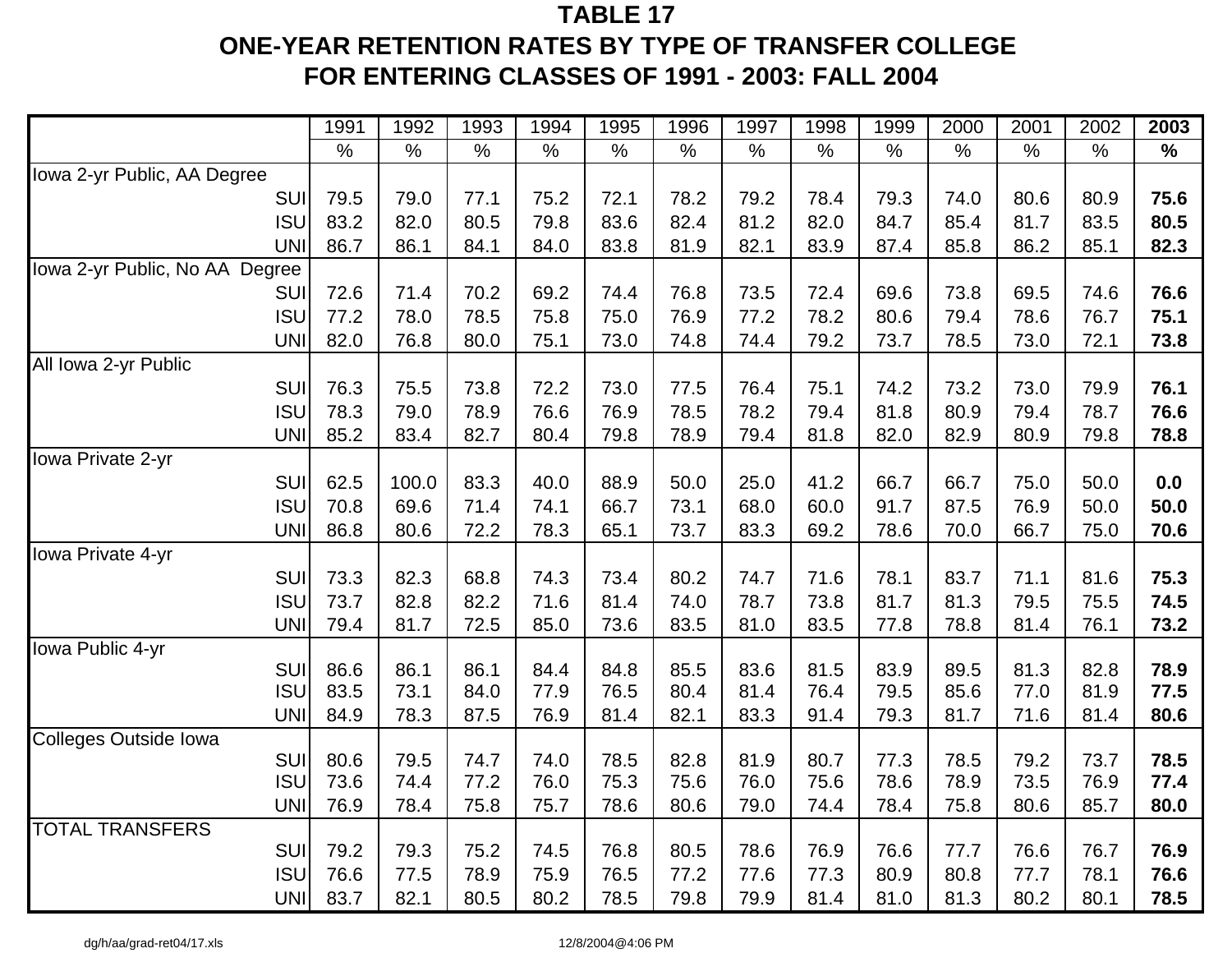### **TABLE 18 FOUR-YEAR GRADUATION RATES BY TYPE OF TRANSFER COLLEGE FOR ENTERING CLASSES OF 1991 - 2000: FALL 2004**

|                                | 1991 | 1992  | 1993 | 1994 | 1995 | 1996 | 1997 | 1998 | 1999 | 2000 |
|--------------------------------|------|-------|------|------|------|------|------|------|------|------|
|                                | %    | $\%$  | $\%$ | $\%$ | $\%$ | $\%$ | %    | $\%$ | $\%$ | %    |
| Iowa 2-yr Public, AA Degree    |      |       |      |      |      |      |      |      |      |      |
| <b>SUI</b>                     | 58.6 | 56.8  | 55.8 | 56.6 | 54.9 | 60.7 | 59.5 | 61.2 | 62.1 | 57.5 |
| <b>ISU</b>                     | 76.8 | 75.3  | 66.7 | 60.1 | 72.1 | 63.3 | 68.8 | 72.2 | 70.3 | 79.0 |
| <b>UNI</b>                     | 71.6 | 73.0  | 72.9 | 72.3 | 72.5 | 69.9 | 71.7 | 73.5 | 75.8 | 75.0 |
|                                |      |       |      |      |      |      |      |      |      |      |
| lowa 2-yr Public, No AA Degree |      |       |      |      |      |      |      |      |      |      |
| <b>SUI</b>                     | 40.3 | 39.4  | 36.6 | 40.9 | 47.7 | 45.3 | 42.3 | 46.3 | 47.9 | 48.3 |
| <b>ISU</b>                     | 50.8 | 49.7  | 48.2 | 50.6 | 50.4 | 55.8 | 55.7 | 53.0 | 59.0 | 59.1 |
| <b>UNI</b>                     | 44.5 | 48.8  | 53.5 | 44.7 | 51.4 | 52.3 | 50.8 | 54.4 | 55.2 | 49.8 |
|                                |      |       |      |      |      |      |      |      |      |      |
| All Iowa 2-yr Public           |      |       |      |      |      |      |      |      |      |      |
| SUI                            | 50.0 | 49.0  | 46.2 | 48.5 | 50.9 | 52.7 | 50.7 | 53.5 | 54.7 | 52.0 |
| <b>ISU</b>                     | 55.6 | 56.1  | 52.5 | 52.7 | 55.2 | 57.9 | 59.0 | 58.8 | 62.4 | 65.1 |
| <b>UNI</b>                     | 63.0 | 65.8  | 66.2 | 61.2 | 64.6 | 62.4 | 64.2 | 64.9 | 67.8 | 64.8 |
| Iowa Private 2-yr              |      |       |      |      |      |      |      |      |      |      |
| <b>SUI</b>                     | 37.5 | 100.0 | 66.7 | 40.0 | 77.8 | 25.0 | 50.0 | 29.4 | 0.0  | 57.1 |
| <b>ISU</b>                     | 50.0 | 65.2  | 33.3 | 48.1 | 47.6 | 46.2 | 52.0 | 40.0 | 70.8 | 66.7 |
| <b>UNI</b>                     | 68.4 | 67.7  | 50.0 | 60.9 | 53.5 | 47.4 | 73.3 | 50.0 | 64.3 | 50.0 |
|                                |      |       |      |      |      |      |      |      |      |      |
| Iowa Private 4-yr              |      |       |      |      |      |      |      |      |      |      |
| <b>SUI</b>                     | 52.7 | 53.1  | 50.9 | 60.6 | 58.1 | 57.3 | 59.6 | 53.7 | 58.1 | 65.1 |
| <b>ISU</b>                     | 56.3 | 58.9  | 63.7 | 46.3 | 63.6 | 56.9 | 58.8 | 62.3 | 66.7 | 65.3 |
| <b>UNI</b>                     | 55.0 | 58.1  | 49.5 | 59.8 | 54.5 | 69.1 | 59.5 | 56.3 | 62.2 | 64.4 |
|                                |      |       |      |      |      |      |      |      |      |      |
| Iowa Public 4-yr               |      |       |      |      |      |      |      |      |      |      |
| <b>SUI</b>                     | 72.2 | 70.5  | 72.8 | 70.0 | 70.1 | 77.7 | 69.0 | 73.4 | 65.2 | 71.4 |
| <b>ISU</b>                     | 64.5 | 58.3  | 67.9 | 64.0 | 57.6 | 69.1 | 62.8 | 62.7 | 74.1 | 76.9 |
| <b>UNII</b>                    | 75.3 | 69.6  | 75.0 | 60.0 | 72.9 | 64.1 | 72.7 | 80.0 | 65.9 | 73.2 |
| <b>Colleges Outside Iowa</b>   |      |       |      |      |      |      |      |      |      |      |
| <b>SUI</b>                     | 57.0 | 56.8  | 53.3 | 59.4 | 60.6 | 65.3 | 64.4 | 63.0 | 61.1 | 61.1 |
| <b>ISU</b>                     | 53.0 | 51.0  | 56.5 | 57.7 | 56.3 | 59.7 | 58.3 | 61.6 | 60.4 | 61.0 |
| <b>UNI</b>                     | 45.1 | 53.9  | 60.0 | 53.4 | 64.1 | 58.1 | 63.0 | 55.6 | 58.8 | 58.1 |
|                                |      |       |      |      |      |      |      |      |      |      |
| <b>TOTAL TRANSFERS</b>         |      |       |      |      |      |      |      |      |      |      |
| <b>SUI</b>                     | 56.5 | 55.6  | 52.8 | 56.4 | 57.9 | 60.7 | 57.9 | 58.4 | 58.1 | 58.2 |
| <b>ISU</b>                     | 55.5 | 55.3  | 55.6 | 54.2 | 56.4 | 59.0 | 58.9 | 59.8 | 63.2 | 64.9 |
| <b>UNI</b>                     | 61.4 | 64.0  | 63.4 | 60.1 | 63.6 | 62.4 | 64.5 | 63.6 | 66.2 | 64.3 |
|                                |      |       |      |      |      |      |      |      |      |      |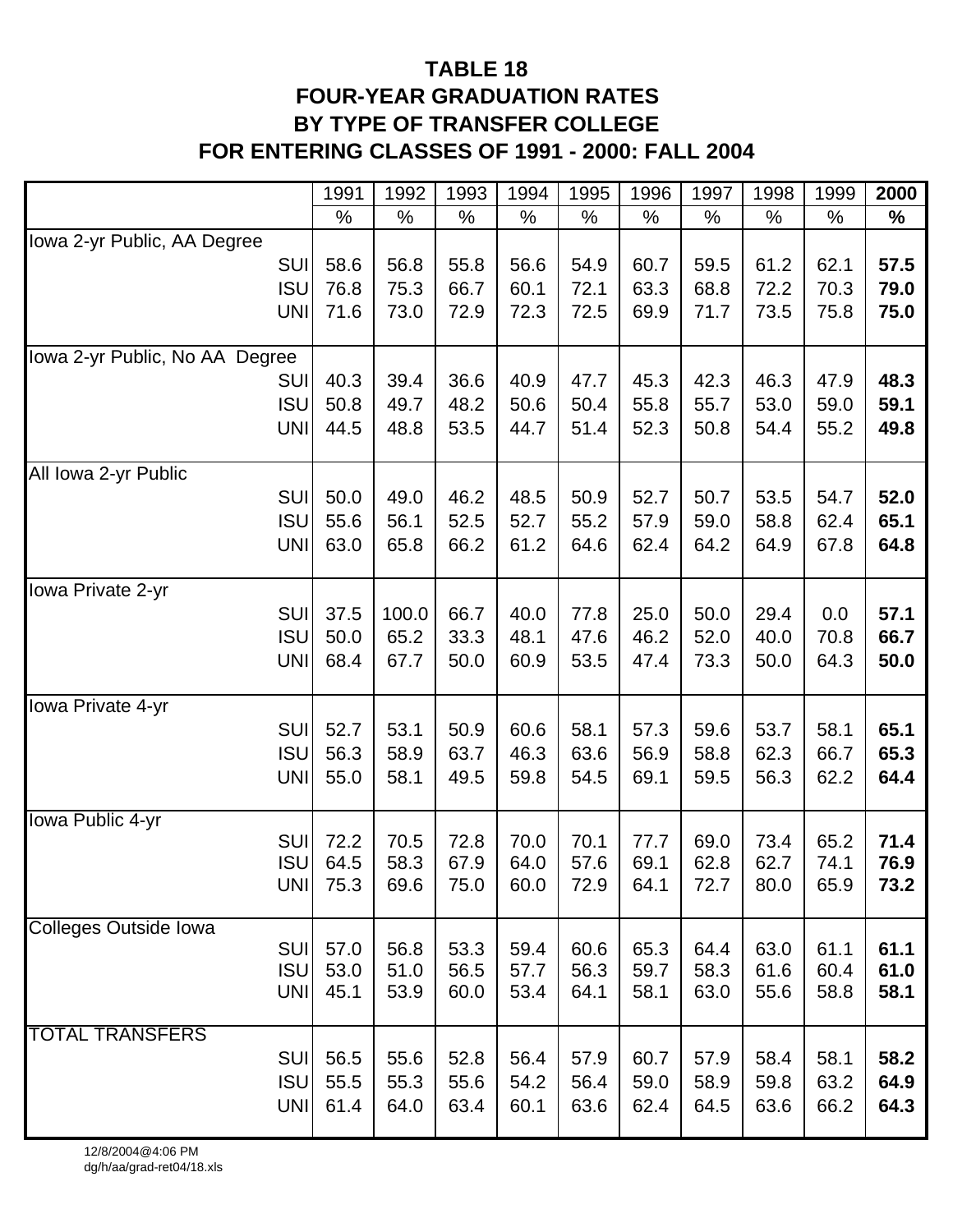#### **TABLE 19**

### **ONE-YEAR RETENTION RATES FOR TRANSFER STUDENTS BY TRANSFER GPA FOR ENTERING CLASSES OF 1991 - 2003 FALL 2004**

|               |            | 1991          | 1992      | 1993      | 1994      | 1995      | 1996      | 1997      | 1998      | 1999      | 2000      | 2001      | 2002      | 2003      |
|---------------|------------|---------------|-----------|-----------|-----------|-----------|-----------|-----------|-----------|-----------|-----------|-----------|-----------|-----------|
|               |            | $\frac{9}{6}$ | $\%$      | $\%$      | $\%$      | $\%$      | $\%$      | $\%$      | $\%$      | $\%$      | $\%$      | $\%$      | $\%$      | $\%$      |
| $3.50 - 4.00$ |            |               |           |           |           |           |           |           |           |           |           |           |           |           |
|               | SUI        | 87.2          | 89.6      | 82.2      | 80.4      | 83.0      | 86.4      | 86.2      | 84.3      | 79.7      | 89.8      | 82.7      | 85.0      | 89.2      |
|               | <b>ISU</b> | 84.1          | 84.6      | 86.7      | 84.2      | 83.9      | 87.7      | 86.0      | 84.9      | 89.4      | 86.5      | 80.9      | 83.3      | 88.1      |
|               | <b>UNI</b> | 94.0          | 90.7      | 89.6      | 84.8      | 91.0      | 87.9      | 88.7      | 90.0      | 92.3      | 88.7      | 91.7      | 93.8      | 88.7      |
| $3.25 -$      | 3.49       |               |           |           |           |           |           |           |           |           |           |           |           |           |
|               | SUI        | 84.7          | 78.8      | 78.3      | 78.6      | 82.7      | 87.3      | 84.9      | 80.8      | 79.9      | 84.1      | 83.4      | 77.6      | 78.6      |
|               | <b>ISU</b> | 83.2          | 87.2      | 88.5      | 82.4      | 83.3      | 85.3      | 81.8      | 78.4      | 85.6      | 85.4      | 83.9      | 85.8      | 78.5      |
|               | <b>UNI</b> | 86.7          | 84.5      | 91.6      | 84.5      | 79.8      | 85.5      | 82.9      | 88.2      | 87.9      | 89.9      | 86.9      | 83.6      | 88.3      |
| $3.00 - 3.24$ |            |               |           |           |           |           |           |           |           |           |           |           |           |           |
|               | SUI        | 87.5          | 85.6      | 77.8      | 80.5      | 78.8      | 80.5      | 82.3      | 81.7      | 82.4      | 79.0      | 76.1      | 79.3      | 81.8      |
|               | <b>ISU</b> | 86.7          | 83.6      | 84.0      | 76.8      | 83.3      | 80.5      | 83.2      | 76.6      | 82.8      | 82.7      | 78.0      | 81.9      | 74.7      |
|               | <b>UNI</b> | 92.4          | 90.2      | 83.2      | 84.7      | 82.4      | 85.6      | 84.9      | 80.0      | 82.4      | 87.2      | 86.7      | 82.5      | 77.2      |
| $2.75 -$      | 2.99       |               |           |           |           |           |           |           |           |           |           |           |           |           |
|               | SUI        | 77.7          | 80.1      | 79.6      | 75.2      | 72.8      | 82.4      | 81.4      | 73.5      | 76.6      | 72.8      | 83.0      | 75.2      | 71.8      |
|               | <b>ISU</b> | 75.4          | 69.8      | 75.9      | 81.4      | 78.4      | 77.2      | 80.1      | 81.5      | 84.4      | 87.1      | 86.5      | 80.9      | 77.8      |
|               | <b>UNI</b> | 84.4          | 83.6      | 73.3      | 80.9      | 78.3      | 85.0      | 75.3      | 84.7      | 82.8      | 91.3      | 81.4      | 79.6      | 81.4      |
| $2.50 - 2.74$ |            |               |           |           |           |           |           |           |           |           |           |           |           |           |
|               | SUI        | 72.4          | 73.7      | 76.5      | 66.0      | 75.8      | 79.2      | 70.9      | 71.7      | 75.3      | 73.4      | 68.4      | 77.3      | 69.3      |
|               | <b>ISU</b> | 75.2          | 77.8      | 81.8      | 76.5      | 76.5      | 78.7      | 76.7      | 77.6      | 79.7      | 74.0      | 72.2      | 74.4      | 72.2      |
|               | <b>UNI</b> | 82.1          | 80.6      | 80.8      | 77.9      | 78.8      | 74.1      | 82.5      | 80.7      | 78.7      | 75.6      | 71.1      | 80.4      | 72.1      |
| $2.25 -$      | 2.49       |               |           |           |           |           |           |           |           |           |           |           |           |           |
|               | SUI        | 66.7          | 68.8      | 62.5      | 70.3      | 66.1      | 72.9      | 67.3      | 75.2      | 66.9      | 69.3      | 65.3      | 62.6      | 59.3      |
|               | <b>ISU</b> | 72.8          | 79.2      | 75.6      | 72.1      | 72.6      | 68.3      | 66.8      | 74.2      | 75.2      | 74.7      | 66.3      | 71.8      | 73.3      |
|               | <b>UNI</b> | 74.8          | 74.1      | 76.2      | 75.0      | 67.7      | 67.7      | 70.7      | 76.0      | 68.5      | 61.6      | 68.7      | 67.7      | 66.7      |
| $2.00 - 2.24$ |            |               |           |           |           |           |           |           |           |           |           |           |           |           |
|               | SUI        | 82.3          | 74.4      | 63.2      | 59.6      | 68.9      | 66.1      | 70.4      | 54.8      | 57.5      | 61.0      | 62.9      | 67.5      | 73.3      |
|               | <b>ISU</b> | 70.4          | 69.3      | 70.5      | 67.3      | 63.4      | 71.5      | 70.6      | 67.1      | 71.8      | 79.6      | 72.2      | 62.3      | 66.0      |
|               | <b>UNI</b> | 71.4          | 63.6      | 62.1      | 67.9      | 69.1      | 64.6      | 58.5      | 53.8      | 57.7      | 68.0      | 51.6      | 51.9      | 51.4      |
| $1.00 - 1.99$ |            |               |           |           |           |           |           |           |           |           |           |           |           |           |
|               | SUI        | 78.3          | 75.0      | 57.1      | 50.0      | 88.9      | 66.7      | 66.7      | 57.1      | 57.1      | 41.7      | 66.7      | 72.7      | 33.3      |
|               | <b>ISU</b> | 62.1          | 71.9      | 72.7      | 70.5      | 53.5      | 58.3      | 71.4      | 63.6      | 81.0      | 45.5      | 52.2      | 63.6      | 43.8      |
|               | <b>UNI</b> | 66.7          | 100.0     | 100.0     | 66.7      | 100.0     | 100.0     | 75.0      | 66.7      | 57.1      | 37.5      | 70.0      | 25.0      | 50.0      |
| $0.00 - 0.99$ |            |               |           |           |           |           |           |           |           |           |           |           |           |           |
|               | SUI        | 73.2          | 77.8      | 53.3      | 91.7      | 82.4      | 63.6      | 86.7      | 66.7      | 63.6      | 81.0      | 69.7      | <b>NA</b> | 100.0     |
|               | <b>ISU</b> | 93.3          | 62.5      | 88.9      | 54.5      | 71.4      | 100.0     | 50.0      | 50.0      | 35.7      | 87.5      | 75.0      | 71.4      | 66.7      |
|               | <b>UNI</b> | 53.8          | 87.5      | 90.9      | 40.0      | 0.0       | 75.0      | 60.0      | 62.5      | 50.0      | 77.8      | 88.2      | 44.4      | 70.0      |
| <b>NA</b>     |            |               |           |           |           |           |           |           |           |           |           |           |           |           |
|               | SUI        | 75.9          | 100.0     | 100.0     | 100.0     | 100.0     | 100.0     | 100.0     | 80.0      | 100.0     | 50.0      | <b>NA</b> | 71.4      | 90.9      |
|               | <b>ISU</b> | 40.0          | 26.3      | 9.5       | 10.0      | 16.7      | 0.0       | 20.0      | 16.7      | 0.0       | 12.5      | <b>NA</b> | 100.0     | <b>NA</b> |
|               | UNI        | <b>NA</b>     | <b>NA</b> | <b>NA</b> | <b>NA</b> | <b>NA</b> | <b>NA</b> | <b>NA</b> | <b>NA</b> | <b>NA</b> | <b>NA</b> | <b>NA</b> | <b>NA</b> | <b>NA</b> |
| <b>TOTAL</b>  |            |               |           |           |           |           |           |           |           |           |           |           |           |           |
|               | SUI        | 79.2          | 79.4      | 75.2      | 74.6      | 76.8      | 80.5      | 78.7      | 76.9      | 76.6      | 77.7      | 76.7      | 76.7      | 76.9      |
|               | <b>ISU</b> | 76.6          | 77.5      | 78.9      | 75.9      | 76.5      | 77.2      | 77.6      | 77.3      | 81.5      | 80.8      | 77.4      | 78.1      | 76.6      |
|               | UNI        | 83.7          | 82.1      | 80.5      | 80.2      | 78.5      | 79.8      | 79.9      | 81.4      | 81.0      | 81.3      | 80.2      | 80.1      | 78.5      |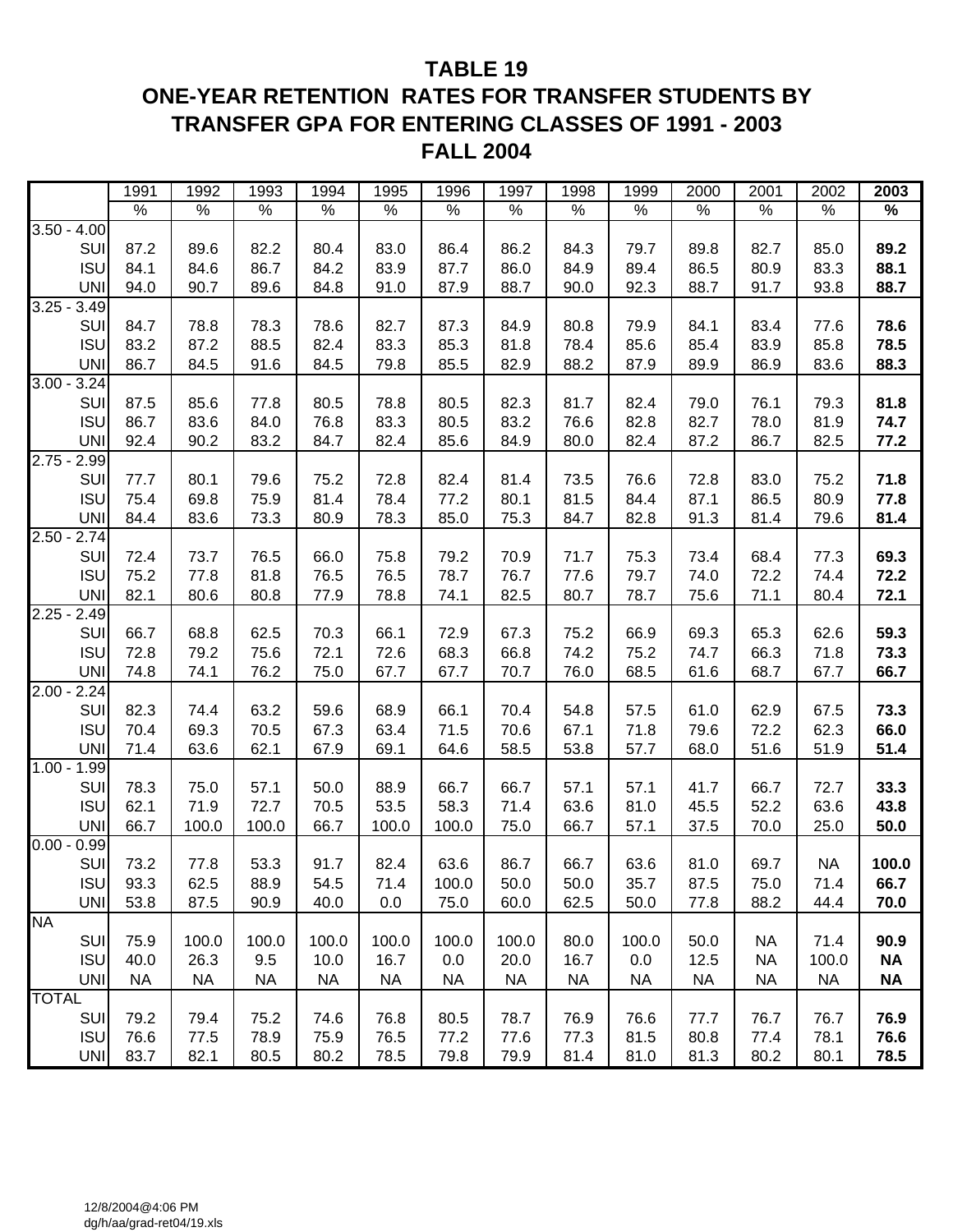#### **TABLE 20**

### **FOUR-YEAR GRADUATION RATES FOR TRANSFER STUDENTS BY TRANSFER GPA FOR ENTERING CLASSES OF 1991 - 2000 FALL 2004**

|                                                                                                                                                                                                                                                                                                   | 1991                                                                                                                                              | 1992                                                                                                                                        | 1993                                                                                                                                             | 1994                                                                                                                                            | 1995                                                                                                                                              | 1996                                                                                                                                           | 1997                                                                                                                                      | 1998                                                                                                                                             | 1999                                                                                                                                       | 2000                                                                                                                           |
|---------------------------------------------------------------------------------------------------------------------------------------------------------------------------------------------------------------------------------------------------------------------------------------------------|---------------------------------------------------------------------------------------------------------------------------------------------------|---------------------------------------------------------------------------------------------------------------------------------------------|--------------------------------------------------------------------------------------------------------------------------------------------------|-------------------------------------------------------------------------------------------------------------------------------------------------|---------------------------------------------------------------------------------------------------------------------------------------------------|------------------------------------------------------------------------------------------------------------------------------------------------|-------------------------------------------------------------------------------------------------------------------------------------------|--------------------------------------------------------------------------------------------------------------------------------------------------|--------------------------------------------------------------------------------------------------------------------------------------------|--------------------------------------------------------------------------------------------------------------------------------|
|                                                                                                                                                                                                                                                                                                   | $\%$                                                                                                                                              | $\%$                                                                                                                                        | $\%$                                                                                                                                             | $\%$                                                                                                                                            | $\%$                                                                                                                                              | $\%$                                                                                                                                           | $\%$                                                                                                                                      | %                                                                                                                                                | $\%$                                                                                                                                       | $\%$                                                                                                                           |
| $3.50 - 4.00$                                                                                                                                                                                                                                                                                     |                                                                                                                                                   |                                                                                                                                             |                                                                                                                                                  |                                                                                                                                                 |                                                                                                                                                   |                                                                                                                                                |                                                                                                                                           |                                                                                                                                                  |                                                                                                                                            |                                                                                                                                |
| SUI                                                                                                                                                                                                                                                                                               | 77.7                                                                                                                                              | 71.6                                                                                                                                        | 69.1                                                                                                                                             | 72.7                                                                                                                                            | 74.9                                                                                                                                              | 74.2                                                                                                                                           | 72.8                                                                                                                                      | 76.5                                                                                                                                             | 70.3                                                                                                                                       | 78.1                                                                                                                           |
| <b>ISU</b>                                                                                                                                                                                                                                                                                        | 71.4                                                                                                                                              | 69.7                                                                                                                                        | 75.0                                                                                                                                             | 69.5                                                                                                                                            | 71.1                                                                                                                                              | 74.1                                                                                                                                           | 79.2                                                                                                                                      | 73.8                                                                                                                                             | 77.3                                                                                                                                       | 77.5                                                                                                                           |
| <b>UNI</b>                                                                                                                                                                                                                                                                                        | 82.0                                                                                                                                              | 82.6                                                                                                                                        | 79.2                                                                                                                                             | 72.0                                                                                                                                            | 82.0                                                                                                                                              | 82.9                                                                                                                                           | 81.1                                                                                                                                      | 86.4                                                                                                                                             | 82.5                                                                                                                                       | 75.7                                                                                                                           |
| $3.25 - 3.49$                                                                                                                                                                                                                                                                                     |                                                                                                                                                   |                                                                                                                                             |                                                                                                                                                  |                                                                                                                                                 |                                                                                                                                                   |                                                                                                                                                |                                                                                                                                           |                                                                                                                                                  |                                                                                                                                            |                                                                                                                                |
| SUI                                                                                                                                                                                                                                                                                               | 71.3                                                                                                                                              | 66.3                                                                                                                                        | 63.1                                                                                                                                             | 66.2                                                                                                                                            | 66.0                                                                                                                                              | 68.8                                                                                                                                           | 65.5                                                                                                                                      | 67.7                                                                                                                                             | 67.9                                                                                                                                       | 67.7                                                                                                                           |
| <b>ISU</b>                                                                                                                                                                                                                                                                                        | 68.8                                                                                                                                              | 70.3                                                                                                                                        | 71.2                                                                                                                                             | 67.9                                                                                                                                            | 70.8                                                                                                                                              | 69.2                                                                                                                                           | 66.7                                                                                                                                      | 62.6                                                                                                                                             | 74.9                                                                                                                                       | 70.4                                                                                                                           |
| <b>UNI</b>                                                                                                                                                                                                                                                                                        | 75.5                                                                                                                                              | 75.9                                                                                                                                        | 78.9                                                                                                                                             | 70.9                                                                                                                                            | 70.5                                                                                                                                              | 72.7                                                                                                                                           | 72.6                                                                                                                                      | 75.6                                                                                                                                             | 79.0                                                                                                                                       | 76.8                                                                                                                           |
| $3.00 - 3.24$                                                                                                                                                                                                                                                                                     |                                                                                                                                                   |                                                                                                                                             |                                                                                                                                                  |                                                                                                                                                 |                                                                                                                                                   |                                                                                                                                                |                                                                                                                                           |                                                                                                                                                  |                                                                                                                                            |                                                                                                                                |
| SUI                                                                                                                                                                                                                                                                                               | 69.0                                                                                                                                              | 61.4                                                                                                                                        | 57.7                                                                                                                                             | 60.5                                                                                                                                            | 64.6                                                                                                                                              | 62.4                                                                                                                                           | 62.4                                                                                                                                      | 69.6                                                                                                                                             | 65.4                                                                                                                                       | 63.1                                                                                                                           |
| <b>ISU</b>                                                                                                                                                                                                                                                                                        | 69.2                                                                                                                                              | 65.5                                                                                                                                        | 59.7                                                                                                                                             | 58.6                                                                                                                                            | 68.8                                                                                                                                              | 66.8                                                                                                                                           | 67.8                                                                                                                                      | 65.1                                                                                                                                             | 68.1                                                                                                                                       | 72.0                                                                                                                           |
| <b>UNI</b>                                                                                                                                                                                                                                                                                        | 70.8                                                                                                                                              | 76.5                                                                                                                                        | 69.3                                                                                                                                             | 68.2                                                                                                                                            | 65.3                                                                                                                                              | 72.5                                                                                                                                           | 72.7                                                                                                                                      | 64.1                                                                                                                                             | 67.3                                                                                                                                       | 75.0                                                                                                                           |
| $2.75 - 2.99$                                                                                                                                                                                                                                                                                     |                                                                                                                                                   |                                                                                                                                             |                                                                                                                                                  |                                                                                                                                                 |                                                                                                                                                   |                                                                                                                                                |                                                                                                                                           |                                                                                                                                                  |                                                                                                                                            |                                                                                                                                |
| SUI                                                                                                                                                                                                                                                                                               | 53.9                                                                                                                                              | 56.1                                                                                                                                        | 56.2                                                                                                                                             | 54.9                                                                                                                                            | 52.5                                                                                                                                              | 61.8                                                                                                                                           | 57.4                                                                                                                                      | 54.5                                                                                                                                             | 55.6                                                                                                                                       | 53.2                                                                                                                           |
| <b>ISU</b>                                                                                                                                                                                                                                                                                        | 55.5                                                                                                                                              | 55.9                                                                                                                                        | 58.0                                                                                                                                             | 61.8                                                                                                                                            | 64.3                                                                                                                                              | 63.4                                                                                                                                           | 59.3                                                                                                                                      | 63.8                                                                                                                                             | 67.9                                                                                                                                       | 70.7                                                                                                                           |
| <b>UNI</b>                                                                                                                                                                                                                                                                                        | 60.9                                                                                                                                              | 62.0                                                                                                                                        | 61.0                                                                                                                                             | 63.6                                                                                                                                            | 64.4                                                                                                                                              | 62.9                                                                                                                                           | 62.7                                                                                                                                      | 65.6                                                                                                                                             | 69.0                                                                                                                                       | 79.9                                                                                                                           |
| $2.50 - 2.74$                                                                                                                                                                                                                                                                                     |                                                                                                                                                   |                                                                                                                                             |                                                                                                                                                  |                                                                                                                                                 |                                                                                                                                                   |                                                                                                                                                |                                                                                                                                           |                                                                                                                                                  |                                                                                                                                            |                                                                                                                                |
| SUI                                                                                                                                                                                                                                                                                               | 47.7                                                                                                                                              | 42.3                                                                                                                                        | 47.5                                                                                                                                             | 47.4                                                                                                                                            | 53.1                                                                                                                                              | 58.9                                                                                                                                           | 55.6                                                                                                                                      | 45.5                                                                                                                                             | 49.4                                                                                                                                       | 50.0                                                                                                                           |
| <b>ISU</b>                                                                                                                                                                                                                                                                                        | 55.2                                                                                                                                              | 58.7                                                                                                                                        | 59.9                                                                                                                                             | 57.3                                                                                                                                            | 52.6                                                                                                                                              | 56.5                                                                                                                                           | 53.3                                                                                                                                      | 61.4                                                                                                                                             | 54.7                                                                                                                                       | 57.3                                                                                                                           |
| <b>UNI</b>                                                                                                                                                                                                                                                                                        | 54.7                                                                                                                                              | 61.2                                                                                                                                        | 59.6                                                                                                                                             | 50.0                                                                                                                                            | 63.6                                                                                                                                              | 54.5                                                                                                                                           | 61.0                                                                                                                                      | 56.9                                                                                                                                             | 59.2                                                                                                                                       | 51.2                                                                                                                           |
|                                                                                                                                                                                                                                                                                                   |                                                                                                                                                   |                                                                                                                                             |                                                                                                                                                  |                                                                                                                                                 |                                                                                                                                                   |                                                                                                                                                |                                                                                                                                           |                                                                                                                                                  |                                                                                                                                            |                                                                                                                                |
|                                                                                                                                                                                                                                                                                                   |                                                                                                                                                   |                                                                                                                                             |                                                                                                                                                  |                                                                                                                                                 |                                                                                                                                                   |                                                                                                                                                |                                                                                                                                           |                                                                                                                                                  |                                                                                                                                            |                                                                                                                                |
|                                                                                                                                                                                                                                                                                                   |                                                                                                                                                   |                                                                                                                                             |                                                                                                                                                  |                                                                                                                                                 |                                                                                                                                                   |                                                                                                                                                |                                                                                                                                           |                                                                                                                                                  |                                                                                                                                            |                                                                                                                                |
|                                                                                                                                                                                                                                                                                                   |                                                                                                                                                   |                                                                                                                                             |                                                                                                                                                  |                                                                                                                                                 |                                                                                                                                                   |                                                                                                                                                |                                                                                                                                           |                                                                                                                                                  |                                                                                                                                            |                                                                                                                                |
|                                                                                                                                                                                                                                                                                                   |                                                                                                                                                   |                                                                                                                                             |                                                                                                                                                  |                                                                                                                                                 |                                                                                                                                                   |                                                                                                                                                |                                                                                                                                           |                                                                                                                                                  |                                                                                                                                            |                                                                                                                                |
|                                                                                                                                                                                                                                                                                                   |                                                                                                                                                   |                                                                                                                                             |                                                                                                                                                  |                                                                                                                                                 |                                                                                                                                                   |                                                                                                                                                |                                                                                                                                           |                                                                                                                                                  |                                                                                                                                            |                                                                                                                                |
|                                                                                                                                                                                                                                                                                                   |                                                                                                                                                   |                                                                                                                                             |                                                                                                                                                  |                                                                                                                                                 |                                                                                                                                                   |                                                                                                                                                |                                                                                                                                           |                                                                                                                                                  |                                                                                                                                            |                                                                                                                                |
|                                                                                                                                                                                                                                                                                                   |                                                                                                                                                   |                                                                                                                                             |                                                                                                                                                  |                                                                                                                                                 |                                                                                                                                                   |                                                                                                                                                |                                                                                                                                           |                                                                                                                                                  |                                                                                                                                            |                                                                                                                                |
|                                                                                                                                                                                                                                                                                                   |                                                                                                                                                   |                                                                                                                                             |                                                                                                                                                  |                                                                                                                                                 |                                                                                                                                                   |                                                                                                                                                |                                                                                                                                           |                                                                                                                                                  |                                                                                                                                            |                                                                                                                                |
|                                                                                                                                                                                                                                                                                                   |                                                                                                                                                   |                                                                                                                                             |                                                                                                                                                  |                                                                                                                                                 |                                                                                                                                                   |                                                                                                                                                |                                                                                                                                           |                                                                                                                                                  |                                                                                                                                            |                                                                                                                                |
|                                                                                                                                                                                                                                                                                                   |                                                                                                                                                   |                                                                                                                                             |                                                                                                                                                  |                                                                                                                                                 |                                                                                                                                                   |                                                                                                                                                |                                                                                                                                           |                                                                                                                                                  |                                                                                                                                            |                                                                                                                                |
|                                                                                                                                                                                                                                                                                                   |                                                                                                                                                   |                                                                                                                                             |                                                                                                                                                  |                                                                                                                                                 |                                                                                                                                                   |                                                                                                                                                |                                                                                                                                           |                                                                                                                                                  |                                                                                                                                            |                                                                                                                                |
|                                                                                                                                                                                                                                                                                                   |                                                                                                                                                   |                                                                                                                                             |                                                                                                                                                  |                                                                                                                                                 |                                                                                                                                                   |                                                                                                                                                |                                                                                                                                           |                                                                                                                                                  |                                                                                                                                            |                                                                                                                                |
|                                                                                                                                                                                                                                                                                                   |                                                                                                                                                   |                                                                                                                                             |                                                                                                                                                  |                                                                                                                                                 |                                                                                                                                                   |                                                                                                                                                |                                                                                                                                           |                                                                                                                                                  |                                                                                                                                            |                                                                                                                                |
|                                                                                                                                                                                                                                                                                                   |                                                                                                                                                   |                                                                                                                                             |                                                                                                                                                  |                                                                                                                                                 |                                                                                                                                                   |                                                                                                                                                |                                                                                                                                           |                                                                                                                                                  |                                                                                                                                            |                                                                                                                                |
|                                                                                                                                                                                                                                                                                                   |                                                                                                                                                   |                                                                                                                                             |                                                                                                                                                  |                                                                                                                                                 |                                                                                                                                                   |                                                                                                                                                |                                                                                                                                           |                                                                                                                                                  |                                                                                                                                            |                                                                                                                                |
|                                                                                                                                                                                                                                                                                                   |                                                                                                                                                   |                                                                                                                                             |                                                                                                                                                  |                                                                                                                                                 |                                                                                                                                                   |                                                                                                                                                |                                                                                                                                           |                                                                                                                                                  |                                                                                                                                            |                                                                                                                                |
|                                                                                                                                                                                                                                                                                                   |                                                                                                                                                   |                                                                                                                                             |                                                                                                                                                  |                                                                                                                                                 |                                                                                                                                                   |                                                                                                                                                |                                                                                                                                           |                                                                                                                                                  |                                                                                                                                            |                                                                                                                                |
|                                                                                                                                                                                                                                                                                                   |                                                                                                                                                   |                                                                                                                                             |                                                                                                                                                  |                                                                                                                                                 |                                                                                                                                                   |                                                                                                                                                |                                                                                                                                           |                                                                                                                                                  |                                                                                                                                            |                                                                                                                                |
|                                                                                                                                                                                                                                                                                                   |                                                                                                                                                   |                                                                                                                                             |                                                                                                                                                  |                                                                                                                                                 |                                                                                                                                                   |                                                                                                                                                |                                                                                                                                           |                                                                                                                                                  |                                                                                                                                            |                                                                                                                                |
|                                                                                                                                                                                                                                                                                                   |                                                                                                                                                   |                                                                                                                                             |                                                                                                                                                  |                                                                                                                                                 |                                                                                                                                                   |                                                                                                                                                |                                                                                                                                           |                                                                                                                                                  |                                                                                                                                            |                                                                                                                                |
|                                                                                                                                                                                                                                                                                                   |                                                                                                                                                   |                                                                                                                                             |                                                                                                                                                  |                                                                                                                                                 |                                                                                                                                                   |                                                                                                                                                |                                                                                                                                           |                                                                                                                                                  |                                                                                                                                            | 58.4                                                                                                                           |
|                                                                                                                                                                                                                                                                                                   |                                                                                                                                                   |                                                                                                                                             |                                                                                                                                                  |                                                                                                                                                 |                                                                                                                                                   |                                                                                                                                                |                                                                                                                                           |                                                                                                                                                  |                                                                                                                                            |                                                                                                                                |
| <b>UNI</b>                                                                                                                                                                                                                                                                                        |                                                                                                                                                   | 64.0                                                                                                                                        |                                                                                                                                                  |                                                                                                                                                 |                                                                                                                                                   |                                                                                                                                                | 64.5                                                                                                                                      |                                                                                                                                                  |                                                                                                                                            | 64.3                                                                                                                           |
| $2.25 - 2.49$<br>SUI<br><b>ISU</b><br><b>UNI</b><br>$2.00 - 2.24$<br>SUI<br><b>ISU</b><br><b>UNI</b><br>$1.00 - 1.99$<br>SUI<br><b>ISU</b><br><b>UNI</b><br>$0.00 - 0.99$<br>SUI<br><b>ISU</b><br><b>UNI</b><br><b>NA</b><br>SUI<br><b>ISU</b><br><b>UNI</b><br><b>TOTAL</b><br>SUI<br><b>ISU</b> | 33.9<br>48.2<br>51.0<br>40.3<br>39.1<br>36.4<br>26.1<br>27.6<br>33.3<br>46.3<br>26.7<br>23.1<br>41.4<br>33.3<br><b>NA</b><br>56.5<br>55.5<br>61.4 | 40.6<br>49.8<br>49.1<br>37.2<br>33.7<br>36.4<br>37.5<br>26.3<br>100.0<br>55.6<br>18.8<br>25.0<br>100.0<br>26.3<br><b>NA</b><br>55.7<br>55.3 | 31.3<br>45.1<br>48.4<br>26.3<br>38.6<br>43.1<br>28.6<br>21.8<br>50.0<br>53.3<br>66.7<br>63.6<br>66.7<br>9.5<br><b>NA</b><br>52.8<br>55.6<br>63.4 | 40.7<br>44.2<br>45.5<br>31.9<br>34.5<br>43.4<br>40.0<br>29.5<br>50.0<br>91.7<br>18.2<br>20.0<br>0.0<br>5.0<br><b>NA</b><br>56.6<br>54.2<br>60.1 | 37.4<br>41.1<br>47.6<br>42.2<br>36.6<br>50.9<br>22.2<br>23.3<br>40.0<br>41.2<br>14.3<br>0.0<br>100.0<br>16.7<br><b>NA</b><br>57.9<br>56.4<br>63.6 | 45.1<br>43.7<br>38.7<br>44.1<br>44.7<br>46.2<br>22.2<br>30.6<br>0.0<br>27.3<br>33.3<br>50.0<br>0.0<br>0.0<br><b>NA</b><br>60.7<br>59.0<br>62.4 | 36.5<br>48.1<br>46.6<br>38.9<br>40.0<br>32.1<br>44.4<br>38.1<br>50.0<br>46.7<br>0.0<br>40.0<br>100.0<br>20.0<br><b>NA</b><br>57.9<br>58.9 | 39.0<br>52.5<br>45.6<br>35.7<br>35.0<br>32.7<br>14.3<br>36.4<br>66.7<br>27.8<br>16.7<br>62.5<br>80.0<br>0.0<br><b>NA</b><br>58.4<br>59.8<br>63.6 | 40.7<br>51.4<br>50.8<br>22.5<br>40.2<br>34.6<br>14.3<br>52.4<br>14.3<br>40.9<br>21.4<br>25.0<br>80.0<br>0.0<br>NA.<br>58.1<br>63.2<br>66.2 | 42.5<br>53.1<br>38.4<br>31.7<br>50.4<br>44.0<br>25.0<br>18.2<br>0.0<br>38.1<br>50.0<br>55.6<br>0.0<br>0.0<br><b>NA</b><br>64.9 |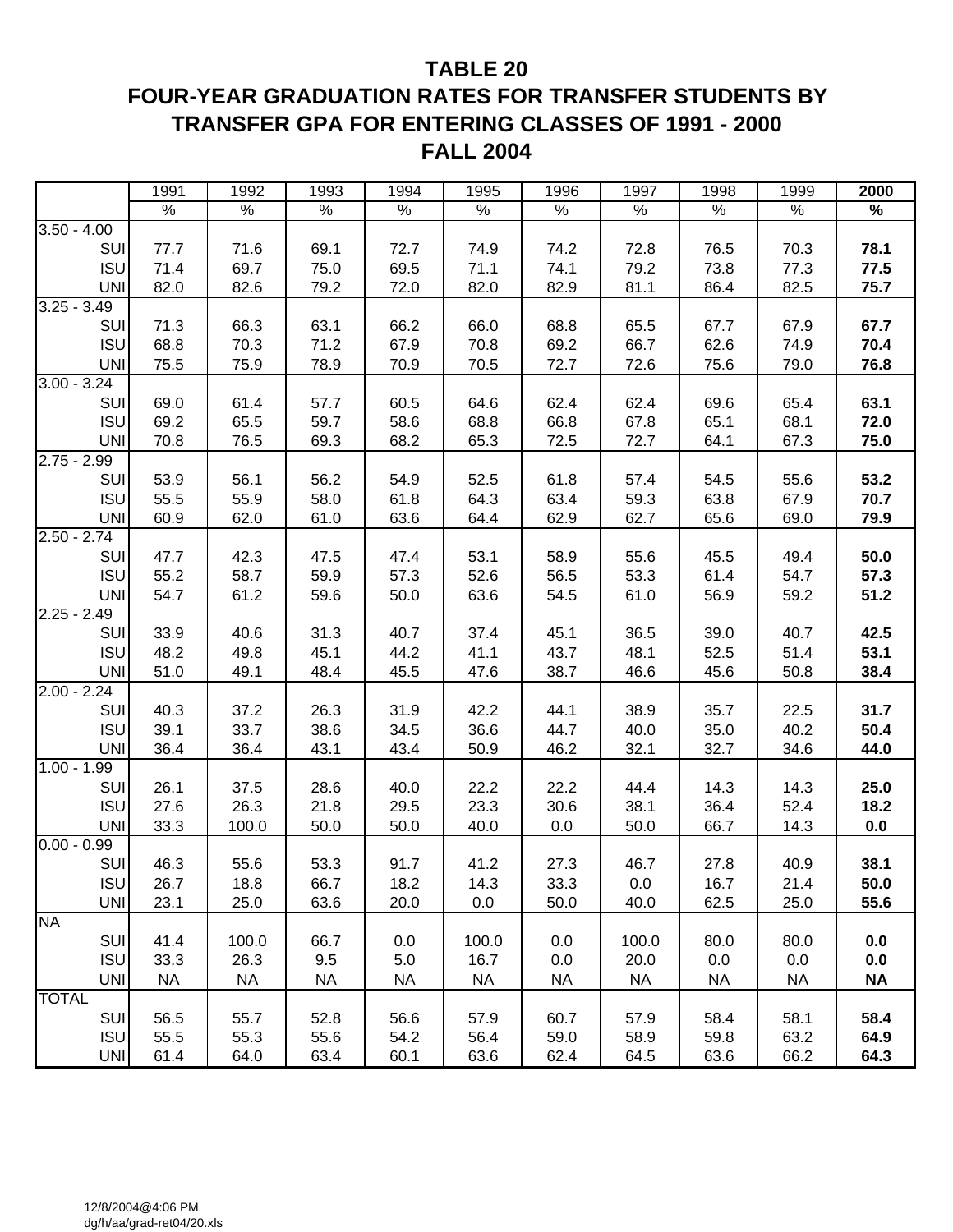### **TABLE 24 STUDENTS IN THE ENTERING CLASS OF FALL 2002 WHO TRANSFERRED OUT OF A REGENT UNIVERSITY FALL 2004**

|                                                       | <b>SUI</b> | $\overline{ISU}$ | <b>UNI</b>      |
|-------------------------------------------------------|------------|------------------|-----------------|
| Number of freshmen in entering class of Fall 2002     | 4,181      | 4,170            | 1,822           |
| Number who did not return in Fall 2003                | 738        | 657              | 354             |
|                                                       | 17.7%      | 15.8%            | 19.4%           |
| Number who transferred to another institution         | 416        | 495              | 230             |
|                                                       | 56.4%      | 75.3%            | 65.0%           |
| Number who transferred to an lowa community college   | 133        | 239              | 151             |
|                                                       | 32.0%      | 48.3%            | 65.7%           |
| Number who transferred to another Regent university   | 39         | 45               | 34              |
|                                                       | 9.4%       | 9.1%             | 14.8%           |
| Number who transferred to an lowa independent college | 13         | 30               | 10 <sup>1</sup> |
|                                                       | 3.1%       | 6.1%             | 4.3%            |
| Number who transferred to an out-of-state institution | 231        | 181              | 35              |
|                                                       | 55.5%      | 36.6%            | 15.2%           |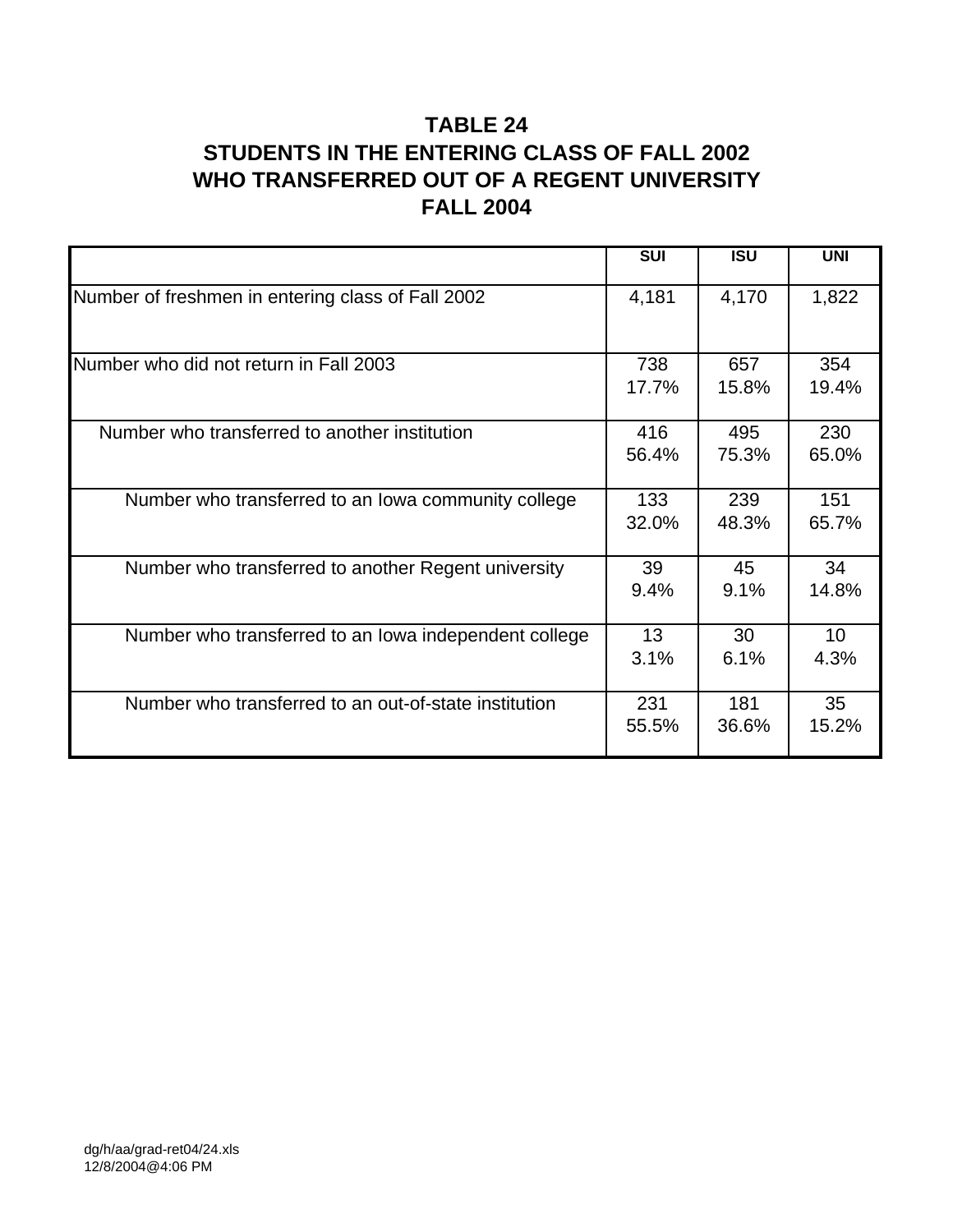#### **TABLE 1 - NPS UNDUPLICATED RESPONSES BY CATEGORY REGENT TOTAL FALL 2004**

| <b>Academic Reasons - Student</b> |            |                  |                 |      |                                                                                    |
|-----------------------------------|------------|------------------|-----------------|------|------------------------------------------------------------------------------------|
|                                   |            |                  |                 |      | Major Reason   Minor Reason   Not a Reason   Grand Total   Percent of Major Reason |
| Nonresident - not probation       | <b>261</b> | 45               | 104             | 175I | 14.9%l                                                                             |
| Nonresident - on probation        | 10         |                  |                 | 12   | 83.3%                                                                              |
| Resident - not probation          | 83         | 100              | 364             | 547  | 15.2%                                                                              |
| Resident - on probation           | 35 l       | 18               | 35 <sub>l</sub> | 88   | <b>39.8%</b>                                                                       |
| <b>Grand Total</b>                | 154        | 164 <sub>1</sub> | 504             | 822  | 18.7%                                                                              |

| <b>Academic Reasons - Institutional</b> |                 |      |      |     |                                                                                    |
|-----------------------------------------|-----------------|------|------|-----|------------------------------------------------------------------------------------|
|                                         |                 |      |      |     | Major Reason   Minor Reason   Not a Reason   Grand Total   Percent of Major Reason |
| Nonresident - not probation             | 52              | 26I  | 105I | 183 | 28.4%                                                                              |
| Nonresident - on probation              |                 |      |      | 12  | 33.3%                                                                              |
| Resident - not probation                | 126             | 94   | 418  | 638 | 19.7%                                                                              |
| Resident - on probation                 | 34 <sub>1</sub> | 19   | 48   | 101 | 33.7%                                                                              |
| <b>Grand Total</b>                      | 216             | 1441 | 574  | 934 | 23.1%                                                                              |

| <b>Financial Reasons</b>    |     |                                            |     |      |                                       |
|-----------------------------|-----|--------------------------------------------|-----|------|---------------------------------------|
|                             |     | Major Reason   Minor Reason   Not a Reason |     |      | Grand Total   Percent of Major Reason |
| Nonresident - not probation | 941 | 36I                                        | 69  | 199  | 47.2%                                 |
| Nonresident - on probation  |     |                                            |     | 12   | 50.0%                                 |
| Resident - not probation    | 128 | 115                                        | 575 | 818  | 15.6%                                 |
| Resident - on probation     | 29  | 25                                         | 76  | 130  | 22.3%                                 |
| <b>Grand Total</b>          | 257 | 178                                        | 724 | 1159 | 22.2%                                 |

| <b>Personal Reasons</b>     |     |                                            |      |                    |                         |
|-----------------------------|-----|--------------------------------------------|------|--------------------|-------------------------|
|                             |     | Maior Reason   Minor Reason   Not a Reason |      | <b>Grand Total</b> | Percent of Major Reason |
| Nonresident - not probation | 631 | <b>36</b>                                  | 157  | 256                | 24.6%                   |
| Nonresident - on probation  |     |                                            |      | 12                 | 58.3%                   |
| Resident - not probation    | 150 | 1621                                       | 1130 | 1442               | 10.4%                   |
| Resident - on probation     | 36I | 28 <sub>l</sub>                            | 164  | 228                | 15.8%                   |
| <b>Grand Total</b>          | 256 | 230                                        | 1452 | 1938               | 13.2%                   |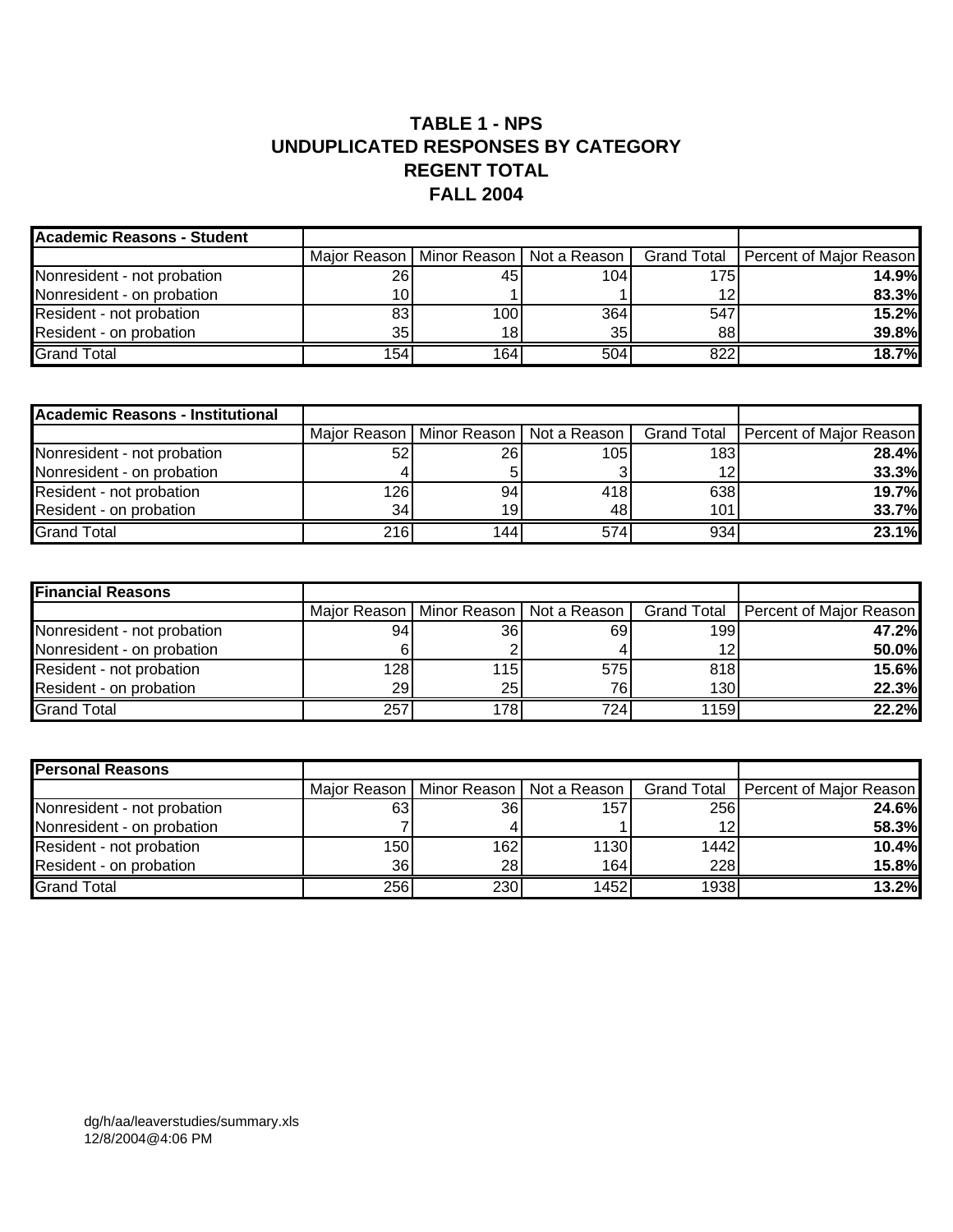#### **TABLE 1A - NPS UNDUPLICATED RESPONSES BY CATEGORY UNIVERSITY OF IOWA FALL 2004**

| Academic Reasons - Student  |    |      |                                            |                 |                                       |
|-----------------------------|----|------|--------------------------------------------|-----------------|---------------------------------------|
|                             |    |      | Major Reason   Minor Reason   Not a Reason |                 | Grand Total   Percent of Major Reason |
| Nonresident - not probation | 15 | 25 I | 32                                         | 72              | 20.8%                                 |
| Nonresident - on probation  |    |      |                                            |                 | 75.0%                                 |
| Resident - not probation    | 24 | 18   | 16                                         | 58 <sub>1</sub> | 41.4%                                 |
| Resident - on probation     |    |      |                                            | 44              | 81.8%                                 |
| Grand Total                 |    | 46   | 48                                         | 145             | 35.2%                                 |

| <b>Academic Reasons - Institutional</b> |    |                                            |    |     |                                       |
|-----------------------------------------|----|--------------------------------------------|----|-----|---------------------------------------|
|                                         |    | Major Reason   Minor Reason   Not a Reason |    |     | Grand Total   Percent of Major Reason |
| Nonresident - not probation             | 25 | 3ا                                         | 34 |     | 34.7%                                 |
| Nonresident - on probation              |    |                                            |    |     | 75.0%                                 |
| Resident - not probation                |    | 15                                         |    | 59  | 45.8%                                 |
| Resident - on probation                 |    |                                            |    |     | 90.9%                                 |
| Grand Totall                            | 65 | 30                                         |    | 146 | 44.5%                                 |

| <b>Financial Reasons</b>    |    |     |                                            |     |                                       |
|-----------------------------|----|-----|--------------------------------------------|-----|---------------------------------------|
|                             |    |     | Major Reason   Minor Reason   Not a Reason |     | Grand Total   Percent of Major Reason |
| Nonresident - not probation | 34 | 12  | 26I                                        | 72  | 47.2%                                 |
| Nonresident - on probation  |    |     |                                            |     | 25.0%                                 |
| Resident - not probation    |    | 19I | <b>28</b>                                  | 58  | 19.0%                                 |
| Resident - on probation     |    |     |                                            |     | 45.5%                                 |
| <b>Grand Total</b>          | 51 | 35  | 59                                         | 145 | 35.2%                                 |

| <b>Personal Reasons</b>     |    |     |                                            |     |                                       |
|-----------------------------|----|-----|--------------------------------------------|-----|---------------------------------------|
|                             |    |     | Major Reason   Minor Reason   Not a Reason |     | Grand Total   Percent of Major Reason |
| Nonresident - not probation | 36 | 151 | 22                                         | 73  | 49.3%                                 |
| Nonresident - on probation  |    |     |                                            |     | 50.0%                                 |
| Resident - not probation    | 18 | 27  | 13                                         | 58  | 31.0%                                 |
| Resident - on probation     |    |     |                                            | 11  | 81.8%                                 |
| Grand Total                 | 65 | 461 | 35                                         | 146 | 44.5%l                                |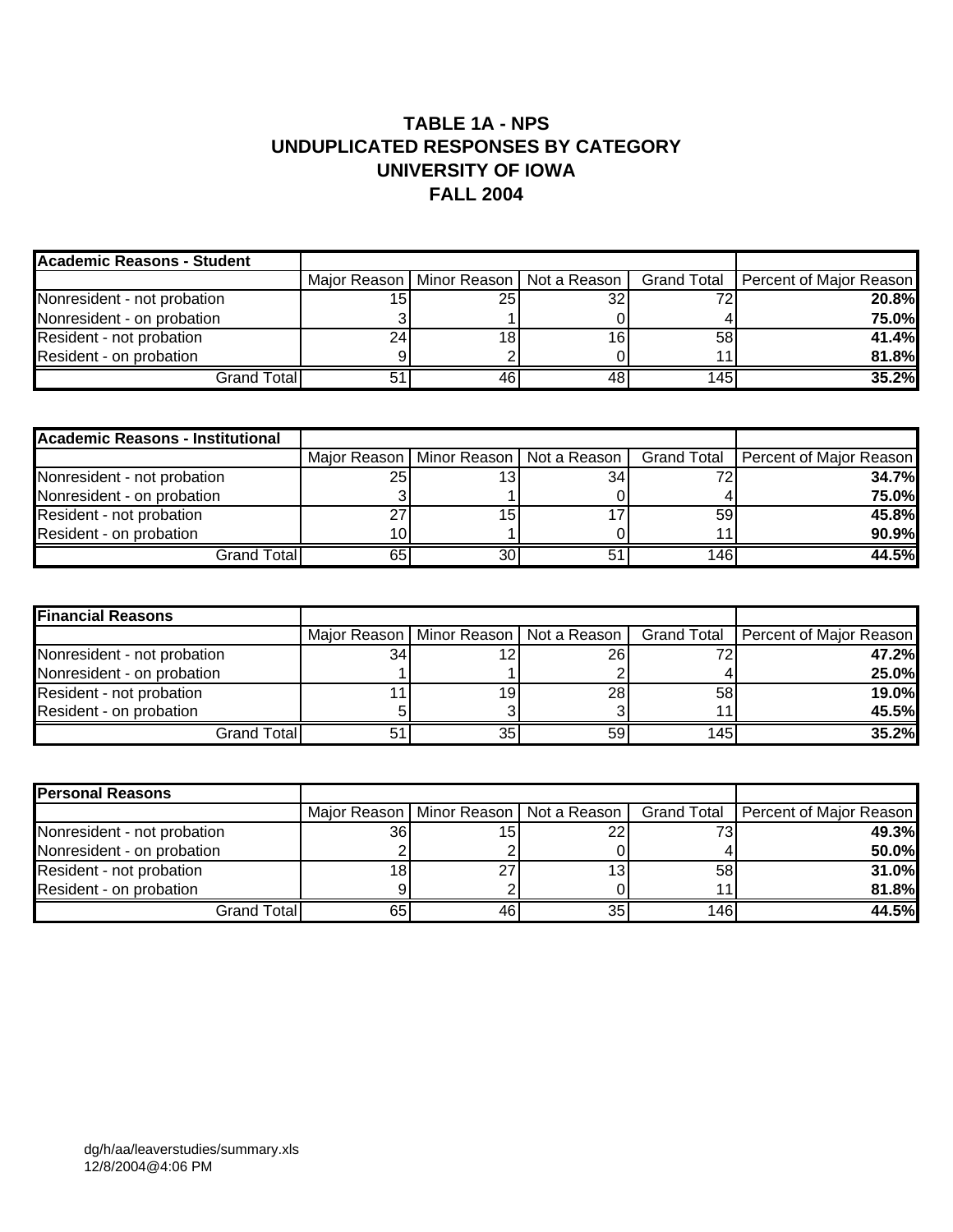#### **TABLE 1B - NPS UNDUPLICATED RESPONSES BY CATEGORY IOWA STATE UNIVERSITY FALL 2004**

| <b>Academic Reasons - Student</b> |    |     |                                            |     |                                       |
|-----------------------------------|----|-----|--------------------------------------------|-----|---------------------------------------|
|                                   |    |     | Major Reason   Minor Reason   Not a Reason |     | Grand Total   Percent of Major Reason |
| Nonresident - not probation       |    |     | 44                                         |     | 14.1%                                 |
| Nonresident - on probation        |    |     |                                            |     | 87.5%                                 |
| Resident - not probation          | 35 | 28  | 66                                         | 129 | 27.1%                                 |
| Resident - on probation           | 14 |     |                                            | 21  | 66.7%                                 |
| Grand Total                       | 66 | 491 | 114                                        | 229 | <b>28.8%</b>                          |

| <b>Academic Reasons - Institutional</b> |    |                 |                                            |     |                                       |
|-----------------------------------------|----|-----------------|--------------------------------------------|-----|---------------------------------------|
|                                         |    |                 | Major Reason   Minor Reason   Not a Reason |     | Grand Total   Percent of Major Reason |
| Nonresident - not probation             | 26 |                 | 36I                                        |     | 36.6%                                 |
| Nonresident - on probation              |    |                 |                                            |     | 12.5%                                 |
| Resident - not probation                | 57 | <b>20</b>       | 52                                         | 129 | 44.2%                                 |
| Resident - on probation                 |    |                 |                                            | 21  | 57.1%                                 |
| Grand Total                             | 96 | 38 <sup>1</sup> | 95                                         | 229 | 41.9%                                 |

| <b>Financial Reasons</b>    |     |     |                                            |                  |                                       |
|-----------------------------|-----|-----|--------------------------------------------|------------------|---------------------------------------|
|                             |     |     | Major Reason   Minor Reason   Not a Reason |                  | Grand Total   Percent of Major Reason |
| Nonresident - not probation |     | 15۱ | 15                                         |                  | 57.7%                                 |
| Nonresident - on probation  |     |     |                                            |                  | 62.5%                                 |
| Resident - not probation    | 48  | 25  | <b>56</b>                                  | 129 <sub>1</sub> | 37.2%                                 |
| Resident - on probation     |     |     |                                            | 21               | 38.1%                                 |
| Grand Total                 | 102 | 481 | 79ı                                        | 229              | 44.5%                                 |

| <b>Personal Reasons</b>     |     |                 |                                            |     |                                       |
|-----------------------------|-----|-----------------|--------------------------------------------|-----|---------------------------------------|
|                             |     |                 | Major Reason   Minor Reason   Not a Reason |     | Grand Total   Percent of Major Reason |
| Nonresident - not probation | 24  |                 | 35                                         |     | 33.8%                                 |
| Nonresident - on probation  |     |                 |                                            |     | 62.5%                                 |
| Resident - not probation    |     | 23 <sub>l</sub> | 36                                         | 129 | 54.3%                                 |
| Resident - on probation     |     |                 |                                            | 21  | 47.6%                                 |
| Grand Total                 | 109 | 451             | 75.                                        | 229 | 47.6%                                 |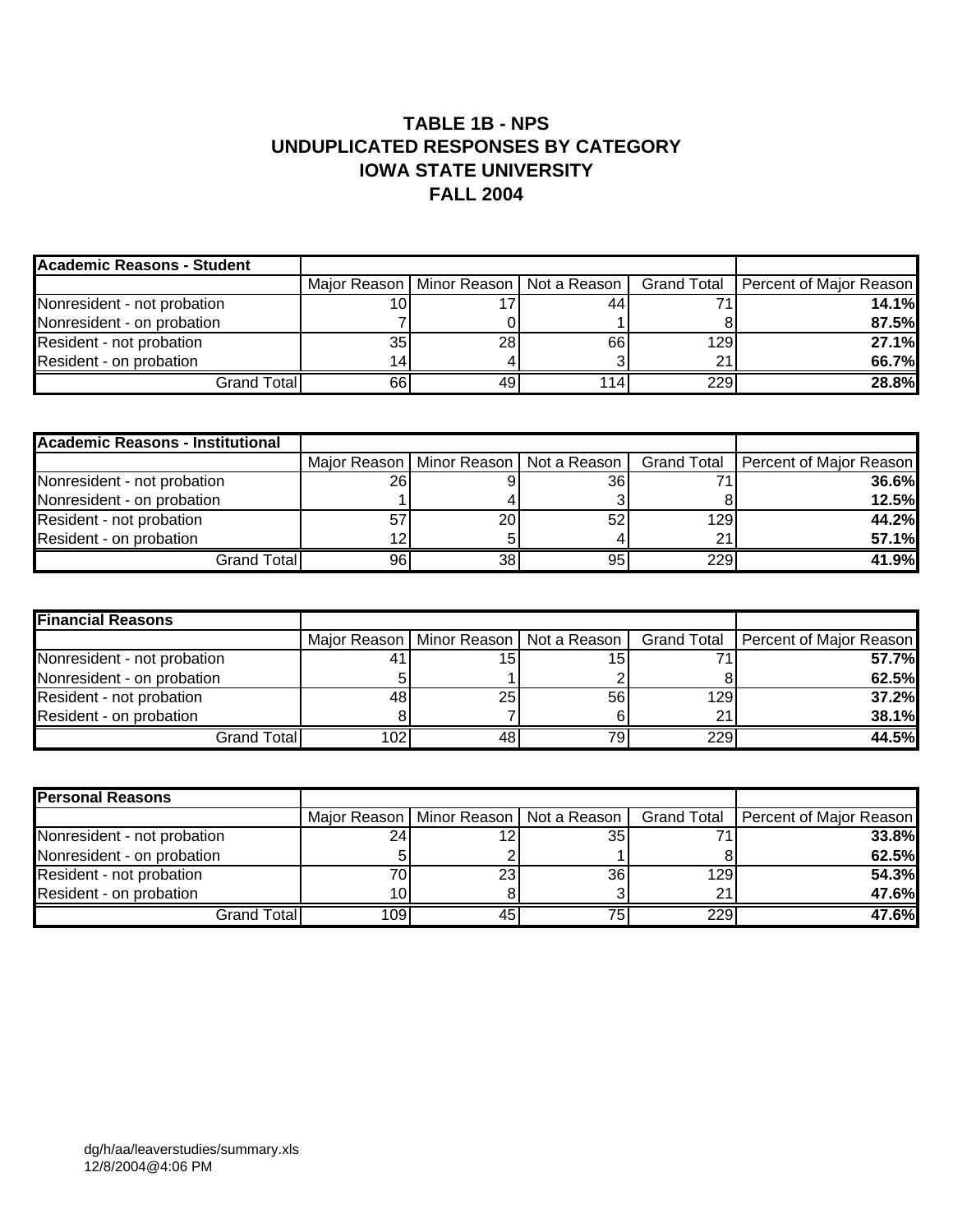#### **TABLE 1C - NPS UNDUPLICATED RESPONSES BY CATEGORY UNIVERSITY OF NORTHERN IOWA FALL 2004**

| <b>Academic Reasons - Student</b> |    |    |                                            |     |                                       |
|-----------------------------------|----|----|--------------------------------------------|-----|---------------------------------------|
|                                   |    |    | Major Reason   Minor Reason   Not a Reason |     | Grand Total   Percent of Major Reason |
| Nonresident - not probation       |    |    | 28                                         | 32  | 3.1%                                  |
| Nonresident - on probation        |    |    |                                            |     | #DIV/0!                               |
| Resident - not probation          |    | 54 | 282                                        | 360 | 6.7%                                  |
| Resident - on probation           |    | 12 | 32                                         | 56  | 21.4%                                 |
| Grand Total                       | 37 | 69 | 342                                        | 448 | 8.3%                                  |

| <b>Academic Reasons - Institutional</b> |    |                 |                                            |     |                                       |
|-----------------------------------------|----|-----------------|--------------------------------------------|-----|---------------------------------------|
|                                         |    |                 | Major Reason   Minor Reason   Not a Reason |     | Grand Total   Percent of Major Reason |
| Nonresident - not probation             |    |                 | 35                                         | 40  | 2.5%                                  |
| Nonresident - on probation              |    |                 |                                            |     | #DIV/0!                               |
| Resident - not probation                | 42 | 59 <sub>l</sub> | 349                                        | 450 | 9.3%                                  |
| Resident - on probation                 |    | 13              | 44                                         | 69  | 17.4%                                 |
| Grand Total                             | 55 | 76ı             | 428                                        | 559 | 9.8%                                  |

| <b>Financial Reasons</b>    |                  |    |                                            |     |                                       |
|-----------------------------|------------------|----|--------------------------------------------|-----|---------------------------------------|
|                             |                  |    | Major Reason   Minor Reason   Not a Reason |     | Grand Total   Percent of Major Reason |
| Nonresident - not probation | 19.              |    | <b>28</b>                                  | 56  | 33.9%                                 |
| Nonresident - on probation  |                  |    |                                            |     | #DIV/0!                               |
| Resident - not probation    | 69               |    | 491                                        | 631 | <b>10.9%</b>                          |
| Resident - on probation     | 16.              | 15 | 67                                         | 98  | 16.3%                                 |
| Grand Total <b>l</b>        | 104 <sub>1</sub> | 95 |                                            | 785 | 13.2%                                 |

| <b>Personal Reasons</b>     |    |                                            |       |      |                                       |
|-----------------------------|----|--------------------------------------------|-------|------|---------------------------------------|
|                             |    | Major Reason   Minor Reason   Not a Reason |       |      | Grand Total   Percent of Major Reason |
| Nonresident - not probation |    |                                            | 100   | 112  | 2.7%                                  |
| Nonresident - on probation  |    |                                            |       |      | #DIV/0!                               |
| Resident - not probation    | 62 | 1121                                       | 1,081 | ,255 | 4.9%                                  |
| Resident - on probation     |    | 18 <sub>l</sub>                            | 161   | 196  | 8.7%                                  |
| Grand Total                 | 82 | 1391                                       | 1,342 | .563 | 5.2%                                  |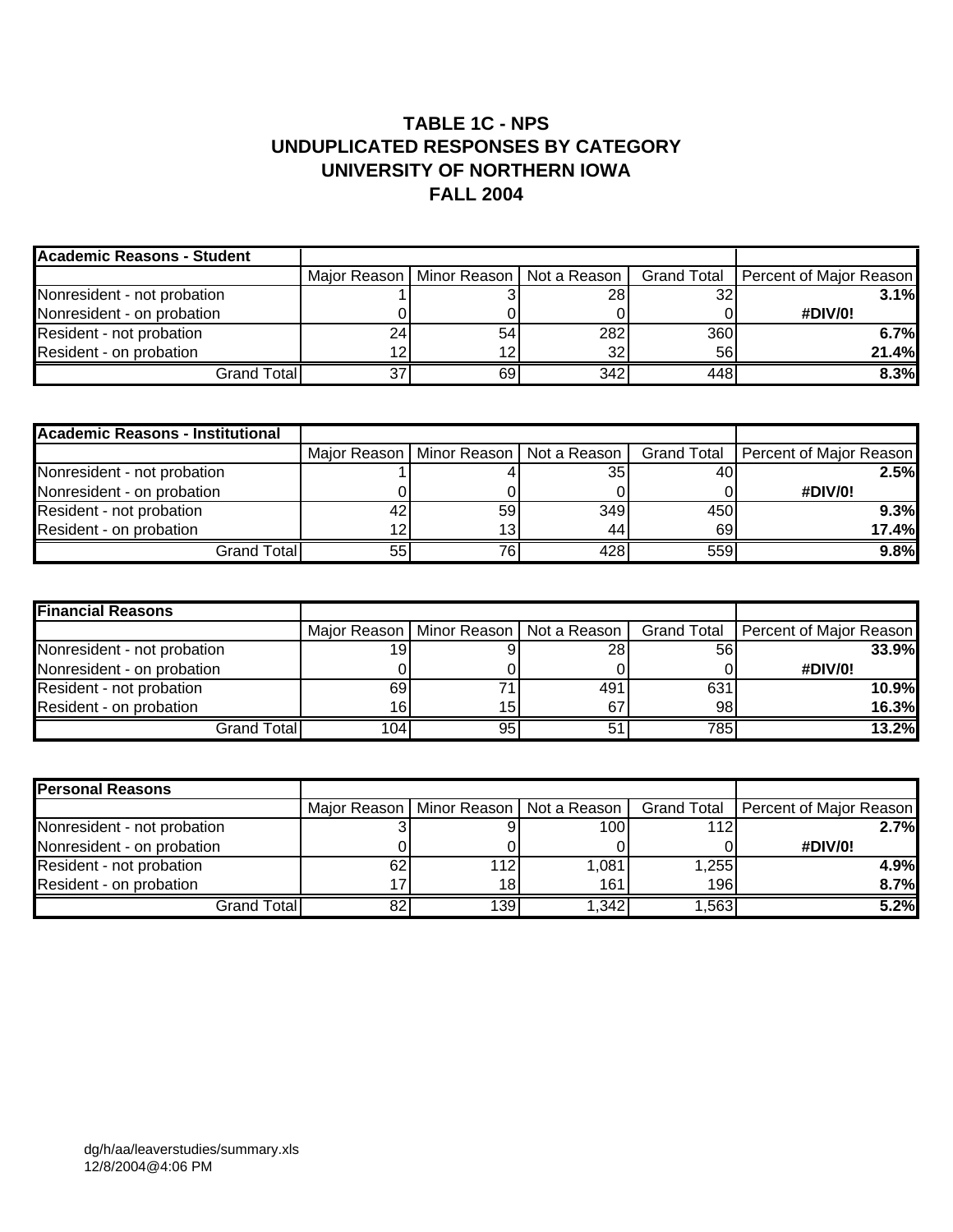#### **TABLE 2 - NPS SUMMARY OF FIRST YEAR STUDENT SURVEY FALL 2004**

PART I

|                                                          |                  | <b>RESIDENT   NONRESIDENT </b> | <b>TOTAL</b>     |
|----------------------------------------------------------|------------------|--------------------------------|------------------|
| <b>NUMBER IN FALL 2002 COHORT</b>                        |                  |                                |                  |
| University of Iowa                                       | 2,485            | 1,696                          | 4,181            |
| <b>Iowa State University</b>                             | 3,033            | 1,137                          | 4,170            |
| University of Northern Iowa                              | 1,704            | 118                            | 1,822            |
| <b>Regent Total</b>                                      | 7,222            | 2,951                          | 10,173           |
|                                                          |                  |                                |                  |
| <b>NUMBER OF COHORT NONRETURNEES IN FALL 2003</b>        |                  |                                |                  |
| University of Iowa                                       | 414              | 324                            | 738              |
| <b>Iowa State University</b>                             | 458              | 199                            | 657              |
| University of Northern Iowa                              | 312              | 42                             | 354              |
| <b>Regent Total</b>                                      | 1,184            | 565                            | 1,749            |
|                                                          |                  |                                |                  |
| NUMBER OF COHORT NONRETURNEES INELIGIBLE TO RETURN       |                  |                                |                  |
| University of Iowa                                       | $\overline{206}$ | 129                            | $\frac{1}{335}$  |
| <b>Iowa State University</b>                             | 67               | $\overline{22}$                | 89               |
| University of Northern Iowa                              | 82               | 16                             | $\overline{98}$  |
| <b>Regent Total</b>                                      | 355              | 167                            | 522              |
|                                                          |                  |                                |                  |
| NUMBER OF COHORT NONRETURNEES NOT AVAILABLE FOR CONTACT* |                  |                                |                  |
| University of Iowa                                       | $\pmb{0}$        | $\overline{2}$                 | $\overline{2}$   |
| <b>Iowa State University</b>                             | $\overline{2}$   | $\overline{9}$                 | 11               |
| University of Northern Iowa                              | $\overline{5}$   | $\overline{3}$                 | $\, 8$           |
| <b>Regent Total</b>                                      | $\overline{7}$   | 14                             | $\overline{21}$  |
|                                                          |                  |                                |                  |
| NUMBER OF COHORT NONRETURNEES CONTACTED                  |                  |                                |                  |
| University of Iowa                                       | 208              | 193                            | 401              |
| <b>Iowa State University</b>                             | 390              | 172                            | 562              |
| University of Northern Iowa                              | 225              | $\overline{23}$                | 248              |
| <b>Regent Total</b>                                      | 823              | 388                            | 1,211            |
|                                                          |                  |                                |                  |
| <b>NUMBER OF RESPONDENTS</b>                             |                  |                                |                  |
| University of Iowa                                       | $\overline{70}$  | $\overline{78}$                | $\overline{148}$ |
| <b>Iowa State University</b>                             | 150              | 79                             | 229              |
| University of Northern Iowa                              | 104              | $\overline{8}$                 | 112              |
| <b>Regent Total</b>                                      | 324              | 165                            | 489              |
|                                                          |                  |                                |                  |

\*International students; incorrect addresses.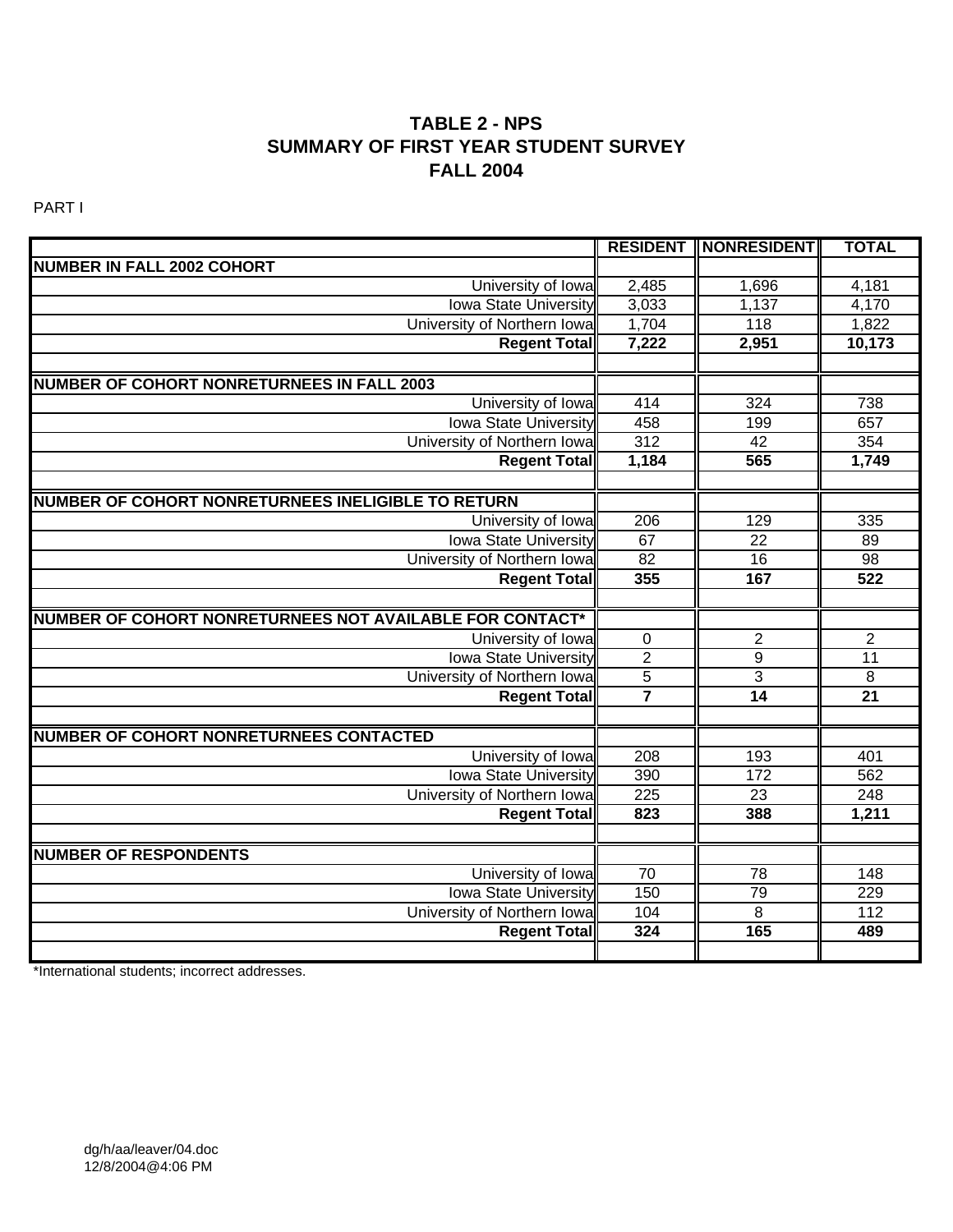#### **TABLE 3NPS - SUMMARY OF FIRST YEAR STUDENT SURVEYREGENT TOTAL FALL 2004**

|                                                                            |                  |                          |                         | <b>RESIDENT</b> |                 |               |                 |               |                 | NONRESIDENT   |                 |               | <b>GRAND TOTAL</b> |               |
|----------------------------------------------------------------------------|------------------|--------------------------|-------------------------|-----------------|-----------------|---------------|-----------------|---------------|-----------------|---------------|-----------------|---------------|--------------------|---------------|
|                                                                            |                  | <b>Not Probation</b>     |                         | Probation       |                 | Total         |                 | Not Probation |                 | Probation     |                 | Probation     |                    |               |
|                                                                            | #                | $\overline{\frac{9}{6}}$ | $\overline{\#}$         | $\frac{0}{0}$   | #               | $\frac{0}{6}$ | $\overline{\#}$ | $\frac{0}{0}$ | #               | $\frac{0}{6}$ | $\overline{\#}$ | $\frac{0}{0}$ | $\overline{\#}$    | $\frac{0}{0}$ |
| Number of cohort nonreturnees contacted                                    | 653              |                          | 170                     |                 | 823             |               | 340             |               | 48              |               | 388             |               | 1,211              |               |
|                                                                            |                  |                          |                         |                 |                 |               |                 |               |                 |               |                 |               |                    |               |
| Number of respondents                                                      | 278              | 42.6%                    | 46                      | 27.1%           | 324             | 39.4%         | 153             | 45.0%         | 12              | 25.0%         | 165             | 42.5%         | 489                | 40.4%         |
|                                                                            |                  |                          |                         |                 |                 |               |                 |               |                 |               |                 |               |                    |               |
| Question 1. Current Employment Status.                                     |                  |                          |                         |                 |                 |               |                 |               |                 |               |                 |               |                    |               |
| Number employed full-time                                                  | 30               | 10.8%                    | 10                      | 21.7%           | 40              | 12.3%         | 10              | 6.5%          | 3               | 25.0%         | 13              | 7.9%          | 53                 | 10.8%         |
| Number employed part-time                                                  | 131              | 47.1%                    | $\overline{27}$         | 58.7%           | 158             | 48.8%         | 68              | 44.4%         | $6\phantom{1}6$ | 50.0%         | $\overline{74}$ | 44.8%         | 232                | 47.4%         |
| Number not employed and not seeking employment                             | 50               | 18.0%                    | $\overline{2}$          | 4.3%            | $\overline{52}$ | 16.0%         | $\overline{56}$ | 36.6%         | $\overline{2}$  | 16.7%         | $\overline{58}$ | 35.2%         | 110                | 22.5%         |
| Number not employed and seeking employment                                 | $\overline{21}$  | 7.6%                     | $\overline{\mathbf{4}}$ | 8.7%            | $\overline{25}$ | 7.7%          | $\overline{15}$ | 9.8%          | $\mathbf{1}$    | 8.3%          | $\overline{16}$ | 9.7%          | 41                 | 8.4%          |
| Number in the Armed Forces                                                 | $\overline{11}$  | 4.0%                     | 3                       | 6.5%            | $\overline{14}$ | 4.3%          | $\mathbf{1}$    | 0.7%          | $\overline{0}$  | 0.0%          | $\mathbf{1}$    | 0.6%          | $\overline{15}$    | 3.1%          |
| Total                                                                      | $\overline{243}$ | 87.4%                    | $\overline{46}$         | 100.0%          | 289             | 89.2%         | 150             | 98.0%         | $\overline{12}$ | 100.0%        | 162             | 98.2%         | 451                | 92.2%         |
|                                                                            |                  |                          |                         |                 |                 |               |                 |               |                 |               |                 |               |                    |               |
| <b>Question 2. Student Status.</b>                                         |                  |                          |                         |                 |                 |               |                 |               |                 |               |                 |               |                    |               |
| Number enrolled as a student                                               | 238              | 85.6%                    | 31                      | 67.4%           | 269             | 83.0%         | 147             | 96.1%         | 10              | 83.3%         | 157             | 95.2%         | 426                | 87.1%         |
| Number not enrolled as a student                                           | 38               | 13.7%                    | $\overline{14}$         | 30.4%           | 52              | 16.0%         | 6               | 3.9%          | $\overline{2}$  | 16.7%         | 8               | 4.8%          | 60                 | 12.3%         |
| Total                                                                      | $\overline{276}$ | 99.3%                    | 45                      | 97.8%           | 321             | 99.1%         | 153             | 100.0%        | $\overline{12}$ | 100.0%        | 165             | 100.0%        | 486                | 99.4%         |
|                                                                            |                  |                          |                         |                 |                 |               |                 |               |                 |               |                 |               |                    |               |
| Type of institution enrolled in:                                           |                  |                          |                         |                 |                 |               |                 |               |                 |               |                 |               |                    |               |
| Number in another Regent university<br>Number in an Iowa community college | 56               | 20.1%                    | $\Omega$                | 0.0%            | 56              | 17.3%         | 3               | 2.0%          | $\overline{0}$  | 0.0%          | 3               | 1.8%          | 59                 | 12.1%         |
|                                                                            | 102              | 36.7%                    | $\overline{25}$         | 54.3%           | 127             | 39.2%         | $\overline{3}$  | 2.0%          | $\overline{0}$  | 0.0%          | $\overline{3}$  | 1.8%          | 130                | 26.6%         |
| Number in an Iowa private college/university                               | $\overline{34}$  | 12.2%                    | $\mathbf{1}$            | 2.2%            | $\overline{35}$ | 10.8%         | $\mathbf 1$     | 0.7%          | $\overline{0}$  | 0.0%          | $\mathbf{1}$    | 0.6%          | $\overline{36}$    | 7.4%          |
| Number in an out of state institution                                      | $\overline{36}$  | 12.9%                    | $\overline{2}$          | 4.3%            | $\overline{38}$ | 11.7%         | 136             | 88.9%         | $\overline{9}$  | 75.0%         | 145             | 87.9%         | 183                | 37.4%         |
| Number can't determine type of institution                                 | $\overline{5}$   | 1.8%                     | $\Omega$                | 0.0%            | $\overline{5}$  | 1.5%          | $\overline{3}$  | 2.0%          | $\Omega$        | 0.0%          | $\overline{3}$  | 1.8%          | 8                  | 1.6%          |
| Total                                                                      | 233              | 83.8%                    | $\overline{28}$         | 60.9%           | 261             | 80.6%         | 146             | 95.4%         | $\overline{9}$  | 75.0%         | 155             | 93.9%         | 416                | 85.1%         |
|                                                                            |                  |                          |                         |                 |                 |               |                 |               |                 |               |                 |               |                    |               |
| <b>Question 3. Current Educational Goal.</b>                               |                  |                          |                         |                 |                 |               |                 |               |                 |               |                 |               |                    |               |
| Number who chose associate's degree                                        | 38               | 13.7%                    | 10                      | 21.7%           | 48              | 14.8%         | 6               | 3.9%          | $\mathbf 1$     | 8.3%          | $\overline{7}$  | 4.2%          | 55                 | 11.2%         |
| Number who chose bachelor's degree                                         | 136              | 48.9%                    | 16                      | 34.8%           | 152             | 46.9%         | 96              | 62.7%         | $\overline{6}$  | 50.0%         | 102             | 61.8%         | 254                | 51.9%         |
| Number who chose graduate or professional degree                           | 65               | 23.4%                    | 6                       | 13.0%           | $\overline{71}$ | 21.9%         | $\overline{43}$ | 28.1%         | 4               | 33.3%         | $\overline{47}$ | 28.5%         | 118                | 24.1%         |
| Number who said unsure                                                     | $\overline{19}$  | 6.8%                     | 8                       | 17.4%           | 27              | 8.3%          | $\overline{4}$  | 2.6%          | $\mathbf{1}$    | 8.3%          | 5               | 3.0%          | $\overline{32}$    | 6.5%          |
| Number who said other (summarize)                                          | $\overline{14}$  | 5.0%                     | 5                       | 10.9%           | 19              | 5.9%          | 3               | 2.0%          | $\overline{0}$  | 0.0%          | 3               | 1.8%          | $\overline{22}$    | 4.5%          |
| Total                                                                      | 272              | 97.8%                    | 45                      | 97.8%           | 317             | 97.8%         | 152             | 99.3%         | 12              | 100.0%        | 164             | 99.4%         | 481                | 98.4%         |
|                                                                            |                  |                          |                         |                 |                 |               |                 |               |                 |               |                 |               |                    |               |
| Question 4. Plans to Re-Enroll.                                            |                  |                          |                         |                 |                 |               |                 |               |                 |               |                 |               |                    |               |
| Number who plan to re-enroll in same institution                           | 59               | 21.2%                    | 15                      | 32.6%           | 74              | 22.8%         | 18              | 11.8%         | 4               | 33.3%         | 22              | 13.3%         | 96                 | 19.6%         |
| Number who do not plan to re-enroll in same institution                    | 214              | 77.0%                    | $\overline{30}$         | 65.2%           | 244             | 75.3%         | 130             | 85.0%         | 8               | 66.7%         | 138             | 83.6%         | 382                | 78.1%         |
| Total                                                                      | 273              | 98.2%                    | 45                      | 97.8%           | 318             | 98.1%         | 148             | 96.7%         | $\overline{12}$ | 100.0%        | 160             | 97.0%         | 478                | 97.8%         |

dg/h/aa/leaver/04.xls 12/8/2004@4:06 PM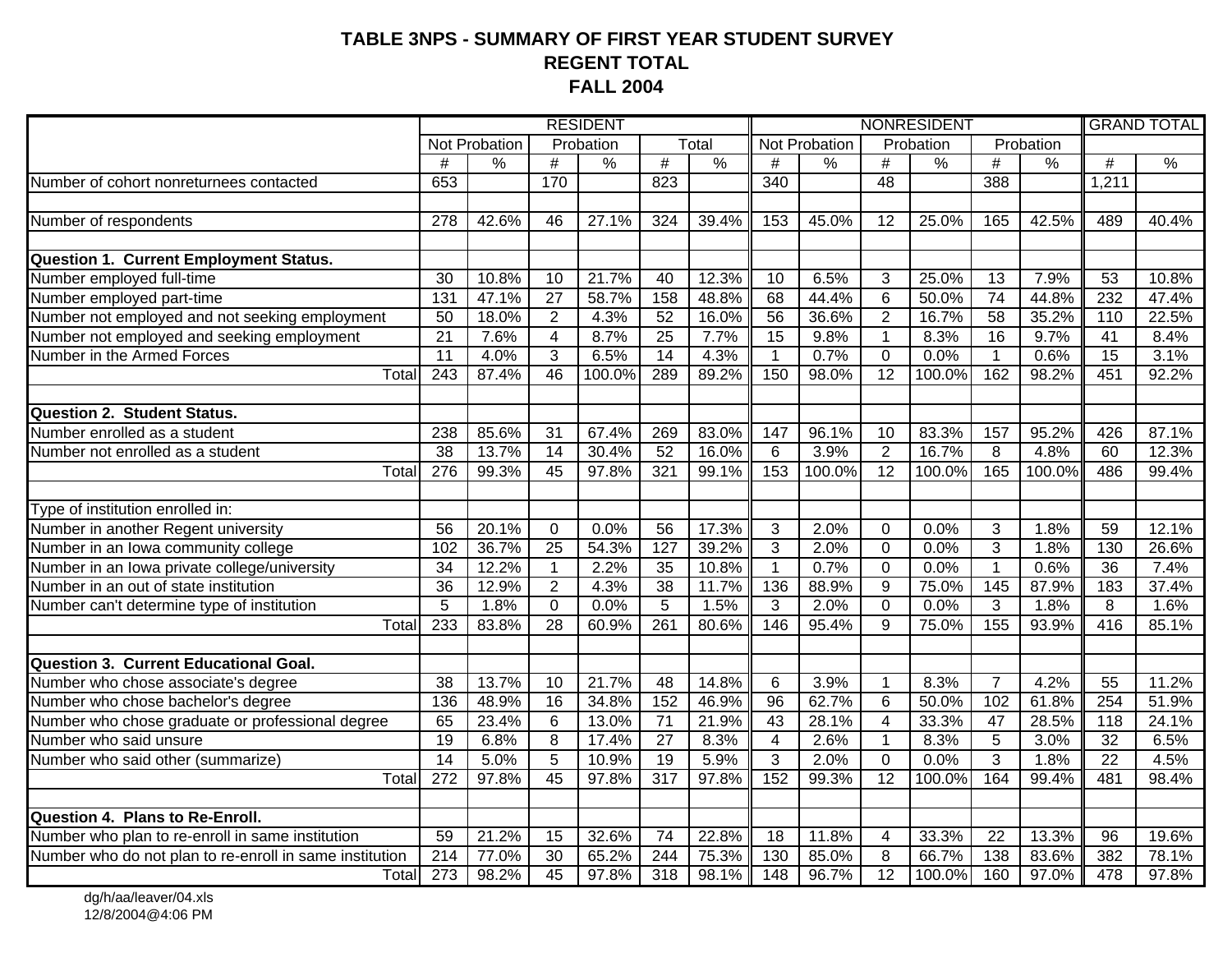#### **TABLE 3A (NPS) - SUMMARY OF FIRST YEAR STUDENT SURVEY UNIVERSITY OF IOWA FALL 2004**

|                                                         |                         |                |                   | <b>RESIDENT</b> |                       |               |                 |               |                         | NONRESIDENT   |                      |               | <b>GRAND TOTAL</b> |               |  |
|---------------------------------------------------------|-------------------------|----------------|-------------------|-----------------|-----------------------|---------------|-----------------|---------------|-------------------------|---------------|----------------------|---------------|--------------------|---------------|--|
|                                                         |                         | Not Probation  |                   | Probation       |                       | Total         |                 | Not Probation |                         | Probation     |                      | Total         |                    |               |  |
|                                                         | #                       | $\%$           | #                 | %               | $\overline{\#}$       | $\frac{0}{2}$ | #               | $\frac{9}{6}$ | $\#$                    | $\frac{9}{6}$ | $\overline{\#}$      | $\frac{9}{6}$ | #                  | $\frac{0}{6}$ |  |
| Number of cohort nonreturnees contacted                 | $\frac{175}{175}$       |                | 33                |                 | $\overline{208}$      |               | 170             |               | $\overline{23}$         |               | 193                  |               | 401                |               |  |
|                                                         |                         |                |                   |                 |                       |               |                 |               |                         |               |                      |               |                    |               |  |
| Number of respondents                                   | 59                      | 33.7%          | 11                | 33.3%           | 70                    | 33.7%         | 74              | 43.5%         | 4                       | 17.4%         | 78                   | 40.4%         | 148                | 36.9%         |  |
|                                                         |                         |                |                   |                 |                       |               |                 |               |                         |               |                      |               |                    |               |  |
| <b>Question 1. Current Employment Status.</b>           |                         |                |                   |                 |                       |               |                 |               |                         |               |                      |               |                    |               |  |
| Number employed full-time                               | 5                       | 8.5%           | $\mathbf{1}$      | 9.1%            | 6                     | 8.6%          | $\overline{2}$  | 2.7%          | -1                      | 25.0%         | 3                    | 3.8%          | 9                  | 6.1%          |  |
| Number employed part-time                               | $\overline{37}$         | 62.7%          | $6\phantom{1}6$   | 54.5%           | 43                    | 61.4%         | 33              | 44.6%         | $\overline{2}$          | 50.0%         | 35                   | 44.9%         | $\overline{78}$    | 52.7%         |  |
| Number not employed and not seeking employment          | 13                      | 22.0%          | $\mathbf{1}$      | 9.1%            | 14                    | 20.0%         | 31              | 41.9%         | $\overline{1}$          | 25.0%         | $\overline{32}$      | 41.0%         | 46                 | 31.1%         |  |
| Number not employed and seeking employment              | $\overline{4}$          | 6.8%           | $\mathbf{1}$      | 9.1%            | 5                     | 7.1%          | 6               | 8.1%          | $\overline{0}$          | 0.0%          | 6                    | 7.7%          | 11                 | 7.4%          |  |
| Number in the Armed Forces                              | $\mathbf 0$             | 0.0%           | $\overline{2}$    | 18.2%           | $\overline{2}$        | 2.9%          | $\pmb{0}$       | 0.0%          | $\Omega$                | 0.0%          | $\mathbf 0$          | 0.0%          | $\overline{2}$     | 1.4%          |  |
| Total                                                   | 59                      | 100.0%         | 11                | 100.0%          | 70                    | 100.0%        | $\overline{72}$ | 97.3%         | 4                       | 100.0%        | $\overline{76}$      | 97.4%         | 146                | 98.6%         |  |
| <b>Question 2. Student Status.</b>                      |                         |                |                   |                 |                       |               |                 |               |                         |               |                      |               |                    |               |  |
| Number enrolled as a student                            | 54                      | 91.5%          | $\overline{7}$    | 63.6%           | 61                    | 87.1%         | 74              | 100.0%        | 4                       | 100.0%        | 78                   | 100.0%        | 139                | 93.9%         |  |
| Number not enrolled as a student                        | $\overline{4}$          | 6.8%           | $\overline{4}$    | 36.4%           | 8                     | 11.4%         | $\mathbf 0$     | 0.0%          | $\Omega$                | 0.0%          | $\mathbf 0$          | 0.0%          | 8                  | 5.4%          |  |
| Total                                                   | $\overline{58}$         | 98.3%          | 11                | 100.0%          | 69                    | 98.6%         | $\overline{74}$ | 100.0%        | $\overline{4}$          | 100.0%        | $\overline{78}$      | 100.0%        | 147                | 99.3%         |  |
|                                                         |                         |                |                   |                 |                       |               |                 |               |                         |               |                      |               |                    |               |  |
| Type of institution enrolled in:                        |                         |                |                   |                 |                       |               |                 |               |                         |               |                      |               |                    |               |  |
| Number in another Regent university                     | 13                      | 22.0%          | $\mathbf 0$       | 0.0%            | 13                    | 18.6%         | $\overline{2}$  | 2.7%          | $\Omega$                | 0.0%          | $\overline{2}$       | 2.6%          | 15                 | 10.1%         |  |
| Number in an lowa community college                     | 18                      | 30.5%          | $\overline{6}$    | 54.5%           | 24                    | 34.3%         | $\overline{2}$  | 2.7%          | 0                       | 0.0%          | $\overline{2}$       | 2.6%          | 26                 | 17.6%         |  |
| Number in an Iowa private college/university            | $\overline{10}$         | 16.9%          | $\mathbf 0$       | 0.0%            | 10                    | 14.3%         | $\overline{0}$  | 0.0%          | $\mathbf 0$             | 0.0%          | $\overline{0}$       | 0.0%          | 10                 | 6.8%          |  |
| Number in an out of state institution                   | $\overline{9}$          | 15.3%          | $\mathbf{1}$      | 9.1%            | 10                    | 14.3%         | 67              | 90.5%         | $\overline{4}$          | 100.0%        | $\overline{71}$      | 91.0%         | $\overline{81}$    | 54.7%         |  |
| Number can't determine type of institution              | $\overline{4}$          | 6.8%           | $\Omega$          | 0.0%            | $\overline{4}$        | 5.7%          | $\overline{3}$  | 4.1%          | $\Omega$                | 0.0%          | $\overline{3}$       | 3.8%          | $\overline{7}$     | 4.7%          |  |
| Total                                                   | $\overline{54}$         | 91.5%          | $\overline{7}$    | 63.6%           | 61                    | 87.1%         | $\overline{74}$ | 100.0%        | 4                       | 100.0%        | $\overline{78}$      | 100.0%        | 139                | 93.9%         |  |
|                                                         |                         |                |                   |                 |                       |               |                 |               |                         |               |                      |               |                    |               |  |
| <b>Question 3. Current Educational Goal.</b>            |                         |                |                   |                 |                       | 14.3%         |                 |               |                         |               |                      | 2.6%          | 12                 |               |  |
| Number who chose associate's degree                     | 8<br>$\overline{33}$    | 13.6%<br>55.9% | $\overline{2}$    | 18.2%<br>27.3%  | 10<br>$\overline{36}$ | 51.4%         | $\mathbf{2}$    | 2.7%<br>58.1% | $\mathbf 0$<br>3        | 0.0%<br>75.0% | $\overline{2}$<br>46 | 59.0%         | 82                 | 8.1%          |  |
| Number who chose bachelor's degree                      | 12                      |                | $\mathbf{3}$<br>3 |                 | 15                    |               | 43              |               | $\mathbf 0$             | 0.0%          |                      |               | $\overline{38}$    | 55.4%         |  |
| Number who chose graduate or professional degree        |                         | 20.3%          |                   | 27.3%           |                       | 21.4%         | 23              | 31.1%         | $\overline{\mathbf{1}}$ |               | 23                   | 29.5%         | $\overline{7}$     | 25.7%         |  |
| Number who said unsure                                  | $\mathbf{1}$            | 1.7%           | $\overline{2}$    | 18.2%           | $\overline{3}$        | 4.3%          | 3               | 4.1%          |                         | 25.0%         | $\overline{4}$       | 5.1%          |                    | 4.7%          |  |
| Number who said other (summarize)                       | $\overline{\mathbf{4}}$ | 6.8%           | $\mathbf{1}$      | 9.1%            | $\overline{5}$        | 7.1%          | $\overline{2}$  | 2.7%          | $\Omega$                | 0.0%          | $\overline{2}$       | 2.6%          | $\overline{7}$     | 4.7%          |  |
| Total                                                   | $\overline{58}$         | 98.3%          | 11                | 100.0%          | 69                    | 98.6%         | 73              | 98.6%         | 4                       | 100.0%        | $\overline{77}$      | 98.7%         | 146                | 98.6%         |  |
| Question 4. Plans to Re-Enroll.                         |                         |                |                   |                 |                       |               |                 |               |                         |               |                      |               |                    |               |  |
| Number who plan to re-enroll in same institution        | 9                       | 15.3%          | $\overline{2}$    | 18.2%           | 11                    | 15.7%         | 11              | 14.9%         | $\overline{1}$          | 25.0%         | 12                   | 15.4%         | 23                 | 15.5%         |  |
| Number who do not plan to re-enroll in same institution | 49                      | 83.1%          | $\overline{9}$    | 81.8%           | 58                    | 82.9%         | 61              | 82.4%         | $\overline{3}$          | 75.0%         | 64                   | 82.1%         | 122                | 82.4%         |  |
| Total                                                   | 58                      | 98.3%          | 11                | 100.0%          | 69                    | 98.6%         | $\overline{72}$ | 97.3%         | $\overline{\mathbf{4}}$ | 100.0%        | 76                   | 97.4%         | 145                | 98.0%         |  |

dg/h/aa/leaver/04.xls 12/8/2004@4:06 PM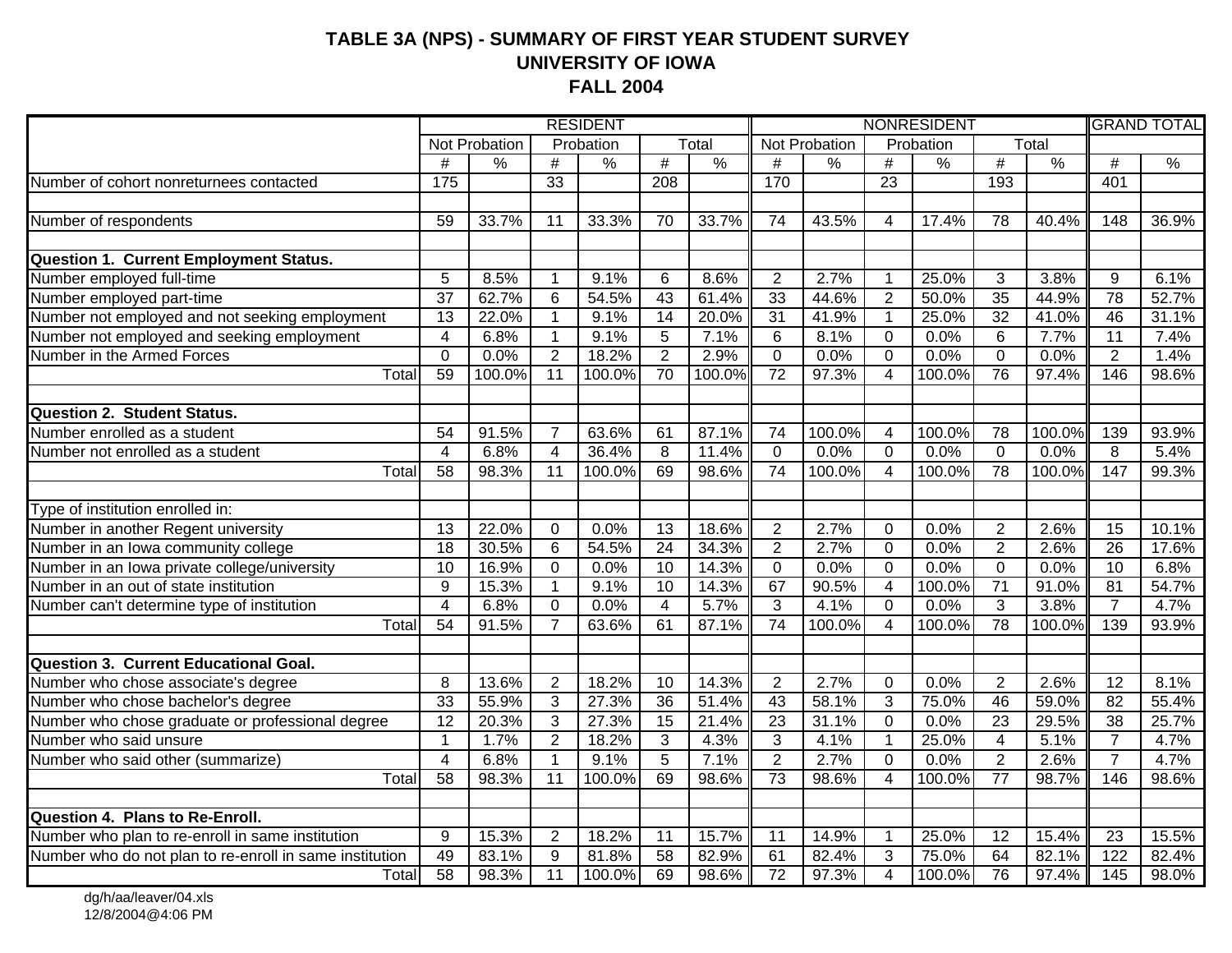#### **TABLE 3B (NPS) - SUMMARY OF FIRST YEAR STUDENT SURVEY IOWA STATE UNIVERSITY FALL 2004**

| $\overline{T}$ <sub>O</sub> tal<br>Total<br>Not Probation<br>Not Probation<br>Probation<br>Probation<br>#<br>$\frac{0}{0}$<br>#<br>$\overline{\#}$<br>$\overline{\#}$<br>$\frac{0}{6}$<br>$\overline{\#}$<br>$\frac{0}{6}$<br>$\frac{0}{6}$<br>$\frac{0}{2}$<br>%<br>$\#$<br>$\frac{9}{6}$<br>$\#$<br>Number of cohort nonreturnees contacted<br>562<br>288<br>102<br>$\overline{21}$<br>172<br>390<br>151<br>Number of respondents<br>44.8%<br>20.6%<br>150<br>38.5%<br>47.0%<br>38.1%<br>229<br>129<br>21<br>71<br>8<br>79<br>45.9%<br><b>Question 1. Current Employment Status.</b><br>Number employed full-time<br>14<br>10.9%<br>23.8%<br>12.7%<br>11.3%<br>$\overline{2}$<br>25.0%<br>12.7%<br>29<br>5<br>19<br>8<br>10<br>Number employed part-time<br>46.5%<br>$\overline{72}$<br>55.8%<br>52.4%<br>83<br>55.3%<br>33<br>$\overline{37}$<br>46.8%<br>11<br>$\overline{4}$<br>50.0%<br>120<br>Number not employed and not seeking employment<br>$\overline{25}$<br>31.0%<br>$\overline{24}$<br>18.6%<br>4.8%<br>16.7%<br>$\overline{22}$<br>12.5%<br>$\overline{23}$<br>29.1%<br>48<br>$\mathbf{1}$<br>$\mathbf 1$<br>Number not employed and seeking employment<br>$\overline{12}$<br>3<br>15<br>$\overline{7}$<br>8<br>$\overline{23}$<br>9.3%<br>14.3%<br>9.9%<br>$\mathbf{1}$<br>12.5%<br>10.1%<br>10.0% |                            |                |      |                | <b>RESIDENT</b> |                |      |              |      |                | NONRESIDENT |              |      | <b>GRAND TOTAL</b> |       |
|---------------------------------------------------------------------------------------------------------------------------------------------------------------------------------------------------------------------------------------------------------------------------------------------------------------------------------------------------------------------------------------------------------------------------------------------------------------------------------------------------------------------------------------------------------------------------------------------------------------------------------------------------------------------------------------------------------------------------------------------------------------------------------------------------------------------------------------------------------------------------------------------------------------------------------------------------------------------------------------------------------------------------------------------------------------------------------------------------------------------------------------------------------------------------------------------------------------------------------------------------------------------------------------------------------------------|----------------------------|----------------|------|----------------|-----------------|----------------|------|--------------|------|----------------|-------------|--------------|------|--------------------|-------|
|                                                                                                                                                                                                                                                                                                                                                                                                                                                                                                                                                                                                                                                                                                                                                                                                                                                                                                                                                                                                                                                                                                                                                                                                                                                                                                                     |                            |                |      |                |                 |                |      |              |      |                |             |              |      |                    |       |
|                                                                                                                                                                                                                                                                                                                                                                                                                                                                                                                                                                                                                                                                                                                                                                                                                                                                                                                                                                                                                                                                                                                                                                                                                                                                                                                     |                            |                |      |                |                 |                |      |              |      |                |             |              |      |                    |       |
|                                                                                                                                                                                                                                                                                                                                                                                                                                                                                                                                                                                                                                                                                                                                                                                                                                                                                                                                                                                                                                                                                                                                                                                                                                                                                                                     |                            |                |      |                |                 |                |      |              |      |                |             |              |      |                    |       |
|                                                                                                                                                                                                                                                                                                                                                                                                                                                                                                                                                                                                                                                                                                                                                                                                                                                                                                                                                                                                                                                                                                                                                                                                                                                                                                                     |                            |                |      |                |                 |                |      |              |      |                |             |              |      |                    |       |
|                                                                                                                                                                                                                                                                                                                                                                                                                                                                                                                                                                                                                                                                                                                                                                                                                                                                                                                                                                                                                                                                                                                                                                                                                                                                                                                     |                            |                |      |                |                 |                |      |              |      |                |             |              |      |                    | 40.7% |
|                                                                                                                                                                                                                                                                                                                                                                                                                                                                                                                                                                                                                                                                                                                                                                                                                                                                                                                                                                                                                                                                                                                                                                                                                                                                                                                     |                            |                |      |                |                 |                |      |              |      |                |             |              |      |                    |       |
|                                                                                                                                                                                                                                                                                                                                                                                                                                                                                                                                                                                                                                                                                                                                                                                                                                                                                                                                                                                                                                                                                                                                                                                                                                                                                                                     |                            |                |      |                |                 |                |      |              |      |                |             |              |      |                    |       |
|                                                                                                                                                                                                                                                                                                                                                                                                                                                                                                                                                                                                                                                                                                                                                                                                                                                                                                                                                                                                                                                                                                                                                                                                                                                                                                                     |                            |                |      |                |                 |                |      |              |      |                |             |              |      |                    | 12.7% |
|                                                                                                                                                                                                                                                                                                                                                                                                                                                                                                                                                                                                                                                                                                                                                                                                                                                                                                                                                                                                                                                                                                                                                                                                                                                                                                                     |                            |                |      |                |                 |                |      |              |      |                |             |              |      |                    | 52.4% |
|                                                                                                                                                                                                                                                                                                                                                                                                                                                                                                                                                                                                                                                                                                                                                                                                                                                                                                                                                                                                                                                                                                                                                                                                                                                                                                                     |                            |                |      |                |                 |                |      |              |      |                |             |              |      |                    | 21.0% |
|                                                                                                                                                                                                                                                                                                                                                                                                                                                                                                                                                                                                                                                                                                                                                                                                                                                                                                                                                                                                                                                                                                                                                                                                                                                                                                                     |                            |                |      |                |                 |                |      |              |      |                |             |              |      |                    | 10.0% |
|                                                                                                                                                                                                                                                                                                                                                                                                                                                                                                                                                                                                                                                                                                                                                                                                                                                                                                                                                                                                                                                                                                                                                                                                                                                                                                                     | Number in the Armed Forces | $\overline{5}$ | 3.9% | $\overline{1}$ | 4.8%            | $\overline{6}$ | 4.0% | $\mathbf{1}$ | 1.4% | $\overline{0}$ | 0.0%        | $\mathbf{1}$ | 1.3% | $\overline{7}$     | 3.1%  |
| 127<br>148<br>Total<br>21<br>100.0%<br>98.7%<br>71<br>100.0%<br>8<br>100.0%<br>79<br>$\overline{227}$<br>98.4%<br>100.0%                                                                                                                                                                                                                                                                                                                                                                                                                                                                                                                                                                                                                                                                                                                                                                                                                                                                                                                                                                                                                                                                                                                                                                                            |                            |                |      |                |                 |                |      |              |      |                |             |              |      |                    | 99.1% |
|                                                                                                                                                                                                                                                                                                                                                                                                                                                                                                                                                                                                                                                                                                                                                                                                                                                                                                                                                                                                                                                                                                                                                                                                                                                                                                                     |                            |                |      |                |                 |                |      |              |      |                |             |              |      |                    |       |
| <b>Question 2. Student Status.</b>                                                                                                                                                                                                                                                                                                                                                                                                                                                                                                                                                                                                                                                                                                                                                                                                                                                                                                                                                                                                                                                                                                                                                                                                                                                                                  |                            |                |      |                |                 |                |      |              |      |                |             |              |      |                    |       |
| Number enrolled as a student<br>83.3%<br>85.3%<br>71.4%<br>125<br>93.0%<br>$6\phantom{1}6$<br>75.0%<br>72<br>91.1%<br>197<br>110<br>15<br>66                                                                                                                                                                                                                                                                                                                                                                                                                                                                                                                                                                                                                                                                                                                                                                                                                                                                                                                                                                                                                                                                                                                                                                        |                            |                |      |                |                 |                |      |              |      |                |             |              |      |                    | 86.0% |
| Number not enrolled as a student<br>18<br>23.8%<br>$\overline{23}$<br>15.3%<br>$\overline{5}$<br>7.0%<br>$\overline{2}$<br>$\overline{7}$<br>8.9%<br>14.0%<br>5<br>25.0%<br>$\overline{30}$                                                                                                                                                                                                                                                                                                                                                                                                                                                                                                                                                                                                                                                                                                                                                                                                                                                                                                                                                                                                                                                                                                                         |                            |                |      |                |                 |                |      |              |      |                |             |              |      |                    | 13.1% |
| $\overline{71}$<br>128<br>99.2%<br>$\overline{20}$<br>95.2%<br>$\overline{148}$<br>98.7%<br>100.0%<br>8<br>79<br>100.0%<br>$\overline{227}$<br>Total<br>100.0%                                                                                                                                                                                                                                                                                                                                                                                                                                                                                                                                                                                                                                                                                                                                                                                                                                                                                                                                                                                                                                                                                                                                                      |                            |                |      |                |                 |                |      |              |      |                |             |              |      |                    | 99.1% |
|                                                                                                                                                                                                                                                                                                                                                                                                                                                                                                                                                                                                                                                                                                                                                                                                                                                                                                                                                                                                                                                                                                                                                                                                                                                                                                                     |                            |                |      |                |                 |                |      |              |      |                |             |              |      |                    |       |
| Type of institution enrolled in:                                                                                                                                                                                                                                                                                                                                                                                                                                                                                                                                                                                                                                                                                                                                                                                                                                                                                                                                                                                                                                                                                                                                                                                                                                                                                    |                            |                |      |                |                 |                |      |              |      |                |             |              |      |                    |       |
| 23<br>15.3%<br>1.4%<br>24<br>23<br>17.8%<br>$\Omega$<br>0.0%<br>$\mathbf 1$<br>$\Omega$<br>0.0%<br>$\mathbf 1$<br>1.3%                                                                                                                                                                                                                                                                                                                                                                                                                                                                                                                                                                                                                                                                                                                                                                                                                                                                                                                                                                                                                                                                                                                                                                                              |                            |                |      |                |                 |                |      |              |      |                |             |              |      |                    | 10.5% |
| Number in another Regent university<br>Number in an Iowa community college<br>51<br>61<br>0.0%<br>61<br>39.5%<br>10<br>47.6%<br>40.7%<br>$\overline{0}$<br>0.0%<br>$\overline{0}$<br>0.0%<br>$\overline{0}$                                                                                                                                                                                                                                                                                                                                                                                                                                                                                                                                                                                                                                                                                                                                                                                                                                                                                                                                                                                                                                                                                                         |                            |                |      |                |                 |                |      |              |      |                |             |              |      |                    | 26.6% |
| Number in an Iowa private college/university<br>6.7%<br>$\overline{9}$<br>7.0%<br>4.8%<br>10<br>1.4%<br>$\overline{0}$<br>0.0%<br>1.3%<br>$\mathbf{1}$<br>$\mathbf{1}$<br>$\overline{1}$<br>$\overline{11}$                                                                                                                                                                                                                                                                                                                                                                                                                                                                                                                                                                                                                                                                                                                                                                                                                                                                                                                                                                                                                                                                                                         |                            |                |      |                |                 |                |      |              |      |                |             |              |      |                    | 4.8%  |
| Number in an out of state institution<br>$\overline{22}$<br>23<br>$\mathbf{1}$<br>15.3%<br>63<br>88.7%<br>$\overline{4}$<br>67<br>84.8%<br>$\overline{90}$<br>17.1%<br>4.8%<br>50.0%                                                                                                                                                                                                                                                                                                                                                                                                                                                                                                                                                                                                                                                                                                                                                                                                                                                                                                                                                                                                                                                                                                                                |                            |                |      |                |                 |                |      |              |      |                |             |              |      |                    | 39.3% |
| Number can't determine type of institution<br>$\mathbf 0$<br>0.0%<br>$\overline{0}$<br>0.0%<br>$\mathbf 0$<br>0.0%<br>$\mathbf 0$<br>0.0%<br>$\overline{0}$<br>0.0%<br>$\mathbf 0$<br>0.0%<br>$\mathbf 0$                                                                                                                                                                                                                                                                                                                                                                                                                                                                                                                                                                                                                                                                                                                                                                                                                                                                                                                                                                                                                                                                                                           |                            |                |      |                |                 |                |      |              |      |                |             |              |      |                    | 0.0%  |
| 117<br>105<br>81.4%<br>12<br>57.1%<br>78.0%<br>65<br>91.5%<br>50.0%<br>69<br>87.3%<br>186<br>4<br>Total                                                                                                                                                                                                                                                                                                                                                                                                                                                                                                                                                                                                                                                                                                                                                                                                                                                                                                                                                                                                                                                                                                                                                                                                             |                            |                |      |                |                 |                |      |              |      |                |             |              |      |                    | 81.2% |
|                                                                                                                                                                                                                                                                                                                                                                                                                                                                                                                                                                                                                                                                                                                                                                                                                                                                                                                                                                                                                                                                                                                                                                                                                                                                                                                     |                            |                |      |                |                 |                |      |              |      |                |             |              |      |                    |       |
| Question 3. Current Educational Goal.                                                                                                                                                                                                                                                                                                                                                                                                                                                                                                                                                                                                                                                                                                                                                                                                                                                                                                                                                                                                                                                                                                                                                                                                                                                                               |                            |                |      |                |                 |                |      |              |      |                |             |              |      |                    |       |
| Number who chose associate's degree<br>13.3%<br>$\overline{16}$<br>12.4%<br>19.0%<br>$\overline{20}$<br>$\sqrt{3}$<br>4.2%<br>12.5%<br>5.1%<br>$\overline{24}$<br>$\mathbf{1}$<br>4<br>4                                                                                                                                                                                                                                                                                                                                                                                                                                                                                                                                                                                                                                                                                                                                                                                                                                                                                                                                                                                                                                                                                                                            |                            |                |      |                |                 |                |      |              |      |                |             |              |      |                    | 10.5% |
| Number who chose bachelor's degree<br>$\overline{7}$<br>76<br>50.7%<br>48<br>3<br>69<br>53.5%<br>33.3%<br>67.6%<br>37.5%<br>$\overline{51}$<br>64.6%<br>127                                                                                                                                                                                                                                                                                                                                                                                                                                                                                                                                                                                                                                                                                                                                                                                                                                                                                                                                                                                                                                                                                                                                                         |                            |                |      |                |                 |                |      |              |      |                |             |              |      |                    | 55.5% |
| Number who chose graduate or professional degree<br>$\overline{25}$<br>19.4%<br>3<br>14.3%<br>$\overline{28}$<br>18.7%<br>$\overline{19}$<br>$\overline{4}$<br>$\overline{23}$<br>$\overline{51}$<br>26.8%<br>50.0%<br>29.1%                                                                                                                                                                                                                                                                                                                                                                                                                                                                                                                                                                                                                                                                                                                                                                                                                                                                                                                                                                                                                                                                                        |                            |                |      |                |                 |                |      |              |      |                |             |              |      |                    | 22.3% |
| Number who said unsure<br>9<br>7.0%<br>19.0%<br>13<br>8.7%<br>1.4%<br>$\overline{0}$<br>0.0%<br>1.3%<br>14<br>4<br>$\mathbf{1}$<br>$\mathbf{1}$                                                                                                                                                                                                                                                                                                                                                                                                                                                                                                                                                                                                                                                                                                                                                                                                                                                                                                                                                                                                                                                                                                                                                                     |                            |                |      |                |                 |                |      |              |      |                |             |              |      |                    | 6.1%  |
| $\overline{5}$<br>3.9%<br>$\overline{2}$<br>9.5%<br>$\overline{7}$<br>4.7%<br>0.0%<br>$\overline{0}$<br>0.0%<br>0.0%<br>$\Omega$<br>$\Omega$<br>$\overline{7}$<br>Number who said other (summarize)                                                                                                                                                                                                                                                                                                                                                                                                                                                                                                                                                                                                                                                                                                                                                                                                                                                                                                                                                                                                                                                                                                                 |                            |                |      |                |                 |                |      |              |      |                |             |              |      |                    | 3.1%  |
| Total<br>124<br>$\overline{20}$<br>95.2%<br>144<br>8<br>79<br>$\overline{223}$<br>96.1%<br>96.0%<br>71<br>100.0%<br>100.0%<br>100.0%                                                                                                                                                                                                                                                                                                                                                                                                                                                                                                                                                                                                                                                                                                                                                                                                                                                                                                                                                                                                                                                                                                                                                                                |                            |                |      |                |                 |                |      |              |      |                |             |              |      |                    | 97.4% |
|                                                                                                                                                                                                                                                                                                                                                                                                                                                                                                                                                                                                                                                                                                                                                                                                                                                                                                                                                                                                                                                                                                                                                                                                                                                                                                                     |                            |                |      |                |                 |                |      |              |      |                |             |              |      |                    |       |
| Question 4. Plans to Re-Enroll.                                                                                                                                                                                                                                                                                                                                                                                                                                                                                                                                                                                                                                                                                                                                                                                                                                                                                                                                                                                                                                                                                                                                                                                                                                                                                     |                            |                |      |                |                 |                |      |              |      |                |             |              |      |                    |       |
| Number who plan to re-enroll in same institution<br>30<br>23.3%<br>42.9%<br>39<br>26.0%<br>7.0%<br>$\mathbf{3}$<br>37.5%<br>10.1%<br>47<br>9<br>$\overline{5}$<br>8                                                                                                                                                                                                                                                                                                                                                                                                                                                                                                                                                                                                                                                                                                                                                                                                                                                                                                                                                                                                                                                                                                                                                 |                            |                |      |                |                 |                |      |              |      |                |             |              |      |                    | 20.5% |
| Number who do not plan to re-enroll in same institution<br>$\overline{5}$<br>$\overline{95}$<br>$\overline{12}$<br>107<br>71.3%<br>63<br>68<br>$\frac{175}{175}$<br>73.6%<br>57.1%<br>88.7%<br>62.5%<br>86.1%                                                                                                                                                                                                                                                                                                                                                                                                                                                                                                                                                                                                                                                                                                                                                                                                                                                                                                                                                                                                                                                                                                       |                            |                |      |                |                 |                |      |              |      |                |             |              |      |                    | 76.4% |
| 125<br>100.0%<br>68<br>95.8%<br>$\overline{8}$<br>96.2%<br>96.9%<br>$\overline{21}$<br>146<br>97.3%<br>100.0%<br>76<br>$\overline{222}$<br>Total                                                                                                                                                                                                                                                                                                                                                                                                                                                                                                                                                                                                                                                                                                                                                                                                                                                                                                                                                                                                                                                                                                                                                                    |                            |                |      |                |                 |                |      |              |      |                |             |              |      |                    | 96.9% |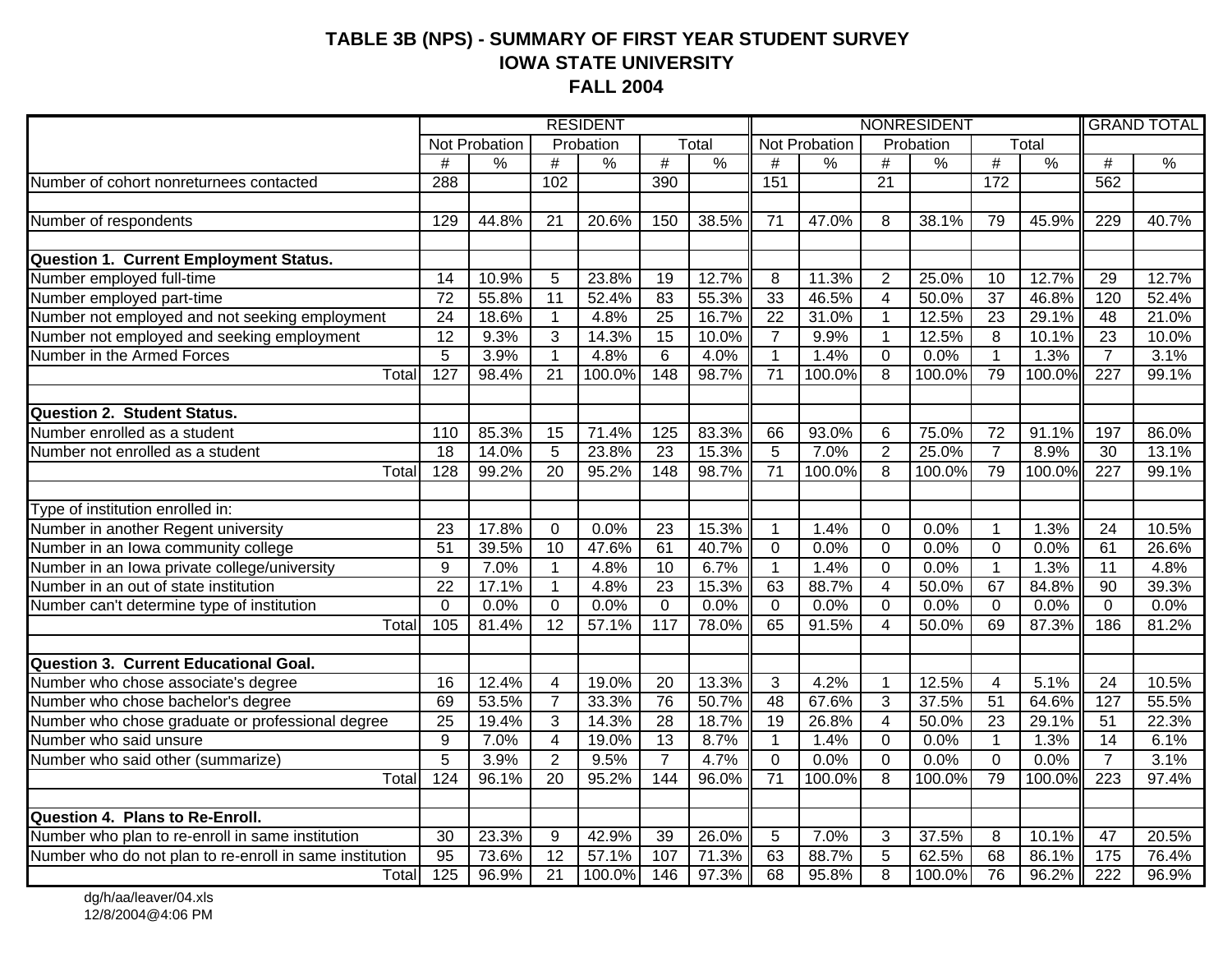#### **TABLE 3B (NPS) - SUMMARY OF FIRST YEAR STUDENT SURVEY IOWA STATE UNIVERSITY FALL 2004**

#### Additional Student Reasons for Leaving

| Residents                                  |                |
|--------------------------------------------|----------------|
| Athletics (opportunity elsewhere)          | 5              |
| Didn't like ISU                            | 15             |
| Disliked city/location                     | 5              |
| Family/significant other                   | 4              |
| Major/career goals changed                 | 11             |
| Military duty                              | 3              |
| Mission/religious calling or school        | 5              |
| Not accepted into program                  | 3              |
| Residence halls (roommate or other issues) | 5              |
| Tuition/money issues                       | 8              |
| Instructor/TA issues                       | $\overline{7}$ |
|                                            | 71             |
|                                            |                |
| Nonresidents                               |                |
| Didn't like ISU                            | 8              |
| Disliked city/location                     | $\overline{2}$ |
| Family/significant other                   | $\overline{2}$ |
| Major/career goals changed                 | 8              |
| Mission/religious calling or school        | $\mathbf 1$    |
| Not accepted into program                  | 5              |
| Residence halls (roommate or other issues) | $\overline{2}$ |
| Tuition/money issues                       | 13             |
| Instructor/TA issues                       | 2              |
|                                            | 43             |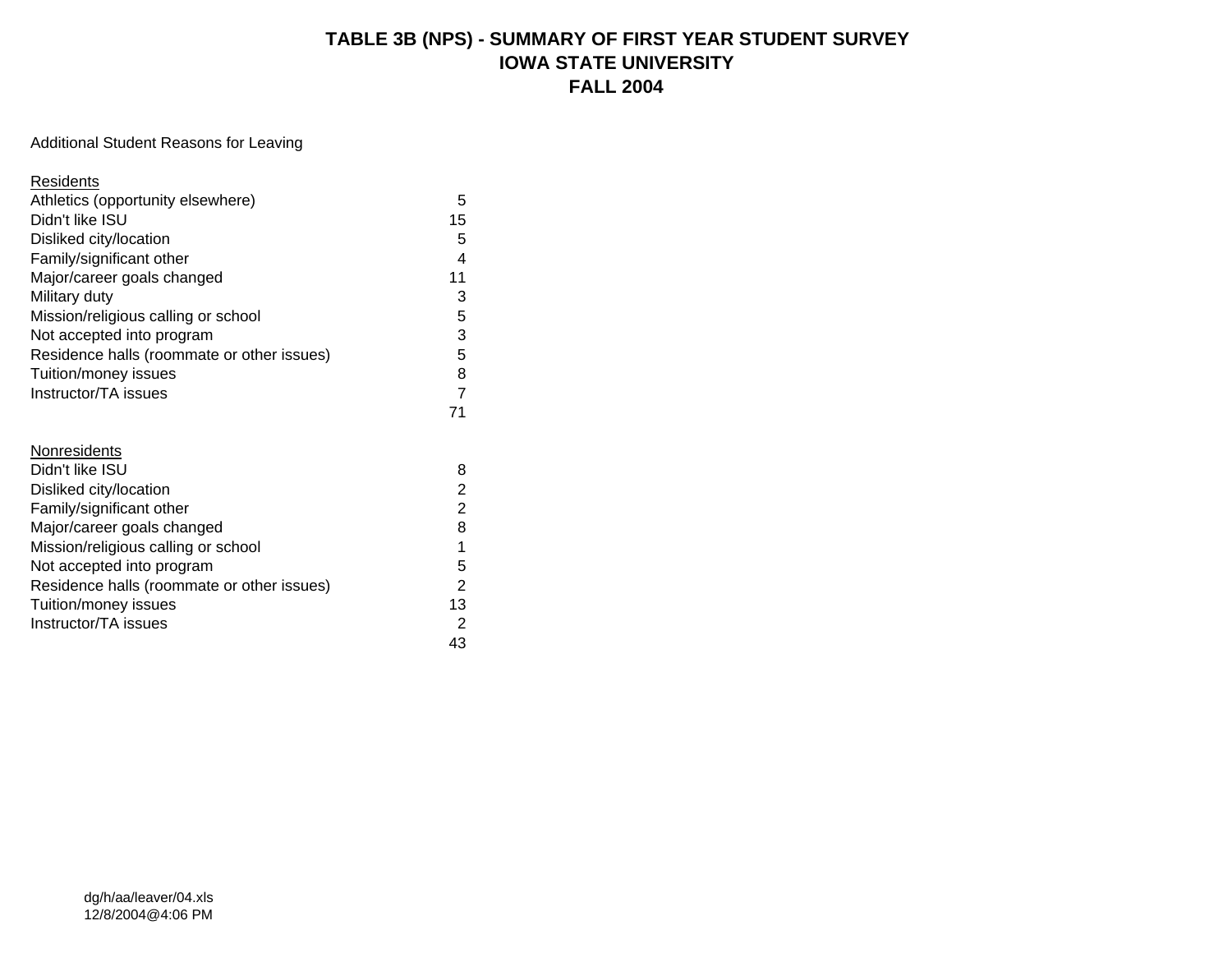#### **TABLE 3C (NPS) - SUMMARY OF FIRST YEAR STUDENT SURVEY UNIVERSITY OF NORTHERN IOWA FALL 2004**

|                                                                            |                 |               | <b>RESIDENT</b> |               |                 | NONRESIDENT   |                 |                      |                 |               |                 |               | <b>GRAND TOTAL</b> |               |
|----------------------------------------------------------------------------|-----------------|---------------|-----------------|---------------|-----------------|---------------|-----------------|----------------------|-----------------|---------------|-----------------|---------------|--------------------|---------------|
|                                                                            |                 | Not Probation |                 | Probation     |                 | Total         |                 | <b>Not Probation</b> |                 | Probation     |                 | Total         |                    |               |
|                                                                            | $\overline{t}$  | $\frac{8}{6}$ | $\overline{\#}$ | $\frac{0}{0}$ | #               | $\frac{0}{0}$ | $\overline{\#}$ | $\frac{0}{0}$        | $\overline{\#}$ | $\frac{0}{6}$ | #               | $\frac{0}{0}$ | #                  | $\frac{0}{6}$ |
| Number of cohort nonreturnees contacted                                    | 190             |               | $\overline{35}$ |               | 225             |               | $\overline{19}$ |                      | $\overline{4}$  |               | $\overline{23}$ |               | 248                |               |
|                                                                            |                 |               |                 |               |                 |               |                 |                      |                 |               |                 |               |                    |               |
| Number of respondents                                                      | 90              | 47.4%         | 14              | 40.0%         | 104             | 46.2%         | 8               | 42.1%                | $\overline{0}$  | 0.0%          | 8               | 34.8%         | 112                | 45.2%         |
|                                                                            |                 |               |                 |               |                 |               |                 |                      |                 |               |                 |               |                    |               |
| Question 1. Current Employment Status.                                     |                 |               |                 |               |                 |               |                 |                      |                 |               |                 |               |                    |               |
| Number employed full-time                                                  | 11              | 12.2%         | $\overline{4}$  | 28.6%         | 15              | 14.4%         | $\mathbf 0$     | 0.0%                 | $\Omega$        | #DIV/0!       | 0               | 0.0%          | 15                 | 13.4%         |
| Number employed part-time                                                  | $\overline{22}$ | 24.4%         | $\overline{10}$ | 71.4%         | 32              | 30.8%         | $\overline{2}$  | 25.0%                | $\mathbf 0$     | #DIV/0!       | $\overline{2}$  | 25.0%         | $\overline{34}$    | 30.4%         |
| Number not employed and not seeking employment                             | $\overline{13}$ | 14.4%         | $\mathbf 0$     | 0.0%          | 13              | 12.5%         | $\overline{3}$  | 37.5%                | $\mathbf 0$     | #DIV/0!       | $\overline{3}$  | 37.5%         | 16                 | 14.3%         |
| Number not employed and seeking employment                                 | 5               | 5.6%          | $\overline{0}$  | 0.0%          | 5               | 4.8%          | $\overline{2}$  | 25.0%                | $\overline{0}$  | #DIV/0!       | $\overline{2}$  | 25.0%         | $\overline{7}$     | 6.3%          |
| Number in the Armed Forces                                                 | $\overline{6}$  | 6.7%          | $\mathbf 0$     | 0.0%          | $\overline{6}$  | 5.8%          | $\mathbf 0$     | 0.0%                 | $\mathbf 0$     | #DIV/0!       | 0               | 0.0%          | 6                  | 5.4%          |
| Total                                                                      | $\overline{57}$ | 63.3%         | 14              | 100.0%        | $\overline{71}$ | 68.3%         | $\overline{7}$  | 87.5%                | $\Omega$        | #DIV/0!       | $\overline{7}$  | 87.5%         | $\overline{78}$    | 69.6%         |
| <b>Question 2. Student Status.</b>                                         |                 |               |                 |               |                 |               |                 |                      |                 |               |                 |               |                    |               |
| Number enrolled as a student                                               | 74              | 82.2%         | $9\,$           | 64.3%         | 83              | 79.8%         | $\overline{7}$  | 87.5%                | $\mathbf 0$     | #DIV/0!       | $\overline{7}$  | 87.5%         | 90                 | 80.4%         |
| Number not enrolled as a student                                           | $\overline{16}$ | 17.8%         | $\overline{5}$  | 35.7%         | $\overline{21}$ | 20.2%         | $\mathbf{1}$    | 12.5%                | $\overline{0}$  | #DIV/0!       | $\mathbf{1}$    | 12.5%         | $\overline{22}$    | 19.6%         |
| Total                                                                      | $\overline{90}$ | 100.0%        | $\overline{14}$ | 100.0%        | 104             | $100.0\%$     | 8               | 100.0%               | $\Omega$        | #DIV/0!       | 8               | 100.0%        | $\overline{112}$   | 100.0%        |
|                                                                            |                 |               |                 |               |                 |               |                 |                      |                 |               |                 |               |                    |               |
| Type of institution enrolled in:                                           |                 |               |                 |               |                 |               |                 |                      |                 |               |                 |               |                    |               |
| Number in another Regent university<br>Number in an Iowa community college | 20              | 22.2%         | $\mathbf{0}$    | 0.0%          | $\overline{20}$ | 19.2%         | $\mathbf 0$     | 0.0%                 | $\mathbf 0$     | #DIV/0!       | $\mathbf 0$     | 0.0%          | $\overline{20}$    | 17.9%         |
|                                                                            | 33              | 36.7%         | $\overline{9}$  | 64.3%         | 42              | 40.4%         | 1               | 12.5%                | $\overline{0}$  | #DIV/0!       | $\overline{1}$  | 12.5%         | 43                 | 38.4%         |
| Number in an Iowa private college/university                               | $\overline{15}$ | 16.7%         | $\mathbf 0$     | 0.0%          | 15              | 14.4%         | $\mathbf 0$     | 0.0%                 | $\overline{0}$  | #DIV/0!       | $\mathbf 0$     | 0.0%          | 15                 | 13.4%         |
| Number in an out of state institution                                      | $\overline{5}$  | 5.6%          | $\mathbf 0$     | 0.0%          | $\overline{5}$  | 4.8%          | $\overline{6}$  | 75.0%                | $\mathbf{1}$    | #DIV/0!       | $\overline{7}$  | 87.5%         | $\overline{12}$    | 10.7%         |
| Number can't determine type of institution                                 | 1               | 1.1%          | $\mathbf 0$     | 0.0%          | $\mathbf{1}$    | 1.0%          | 0               | 0.0%                 | $\Omega$        | #DIV/0!       | 0               | 0.0%          | $\mathbf 1$        | 0.9%          |
| Total                                                                      | $\overline{74}$ | 82.2%         | 9               | 64.3%         | 83              | 79.8%         | $\overline{7}$  | 87.5%                |                 | #DIV/0!       | 8               | 100.0%        | $\overline{91}$    | 81.3%         |
|                                                                            |                 |               |                 |               |                 |               |                 |                      |                 |               |                 |               |                    |               |
| Question 3. Current Educational Goal.                                      |                 |               |                 |               |                 |               |                 |                      |                 |               |                 |               |                    |               |
| Number who chose associate's degree                                        | 14              | 15.6%         | 4               | 28.6%         | $\overline{18}$ | 17.3%         | $\mathbf 1$     | 12.5%                | $\mathbf 0$     | #DIV/0!       | $\mathbf 1$     | 12.5%         | 19                 | 17.0%         |
| Number who chose bachelor's degree                                         | $\overline{34}$ | 37.8%         | 6               | 42.9%         | 40              | 38.5%         | $\overline{5}$  | 62.5%                | $\mathbf 0$     | #DIV/0!       | $\overline{5}$  | 62.5%         | 45                 | 40.2%         |
| Number who chose graduate or professional degree                           | $\overline{28}$ | 31.1%         | $\mathbf 0$     | 0.0%          | $\overline{28}$ | 26.9%         | $\mathbf{1}$    | 12.5%                | $\mathbf 0$     | #DIV/0!       | $\mathbf{1}$    | 12.5%         | 29                 | 25.9%         |
| Number who said unsure                                                     | $\overline{9}$  | 10.0%         | $\overline{2}$  | 14.3%         | $\overline{11}$ | 10.6%         | $\overline{0}$  | 0.0%                 | $\mathbf 0$     | #DIV/0!       | $\mathbf 0$     | 0.0%          | $\overline{11}$    | 9.8%          |
| Number who said other (summarize)                                          | $\overline{5}$  | 5.6%          | $\overline{2}$  | 14.3%         | $\overline{7}$  | 6.7%          | 1               | 12.5%                | $\Omega$        | #DIV/0!       | $\overline{1}$  | 12.5%         | 8                  | 7.1%          |
| Total                                                                      | 90              | 100.0%        | 14              | 100.0%        | 104             | 100.0%        | 8               | 100.0%               | $\Omega$        | #DIV/0!       | 8               | 100.0%        | $\overline{112}$   | 100.0%        |
| Question 4. Plans to Re-Enroll.                                            |                 |               |                 |               |                 |               |                 |                      |                 |               |                 |               |                    |               |
| Number who plan to re-enroll in same institution                           | 20              | 22.2%         | $\overline{4}$  | 28.6%         | 24              | 23.1%         | $\overline{2}$  | 25.0%                | $\mathbf 0$     | #DIV/0!       | $\overline{2}$  | 25.0%         | 26                 | 23.2%         |
| Number who do not plan to re-enroll in same institution                    | $\overline{70}$ | 77.8%         | 9               | 64.3%         | 79              | 76.0%         | 6               | 75.0%                | $\mathbf 0$     | #DIV/0!       | $6\phantom{1}6$ | 75.0%         | 85                 | 75.9%         |
| Total                                                                      | 90              | 100.0%        | $\overline{13}$ | 92.9%         | 103             | 99.0%         | $\overline{8}$  | 100.0%               | $\Omega$        | #DIV/0!       | $\overline{8}$  | 100.0%        | 111                | 99.1%         |

dg/h/aa/leaver/04.xls 12/8/2004@4:06 PM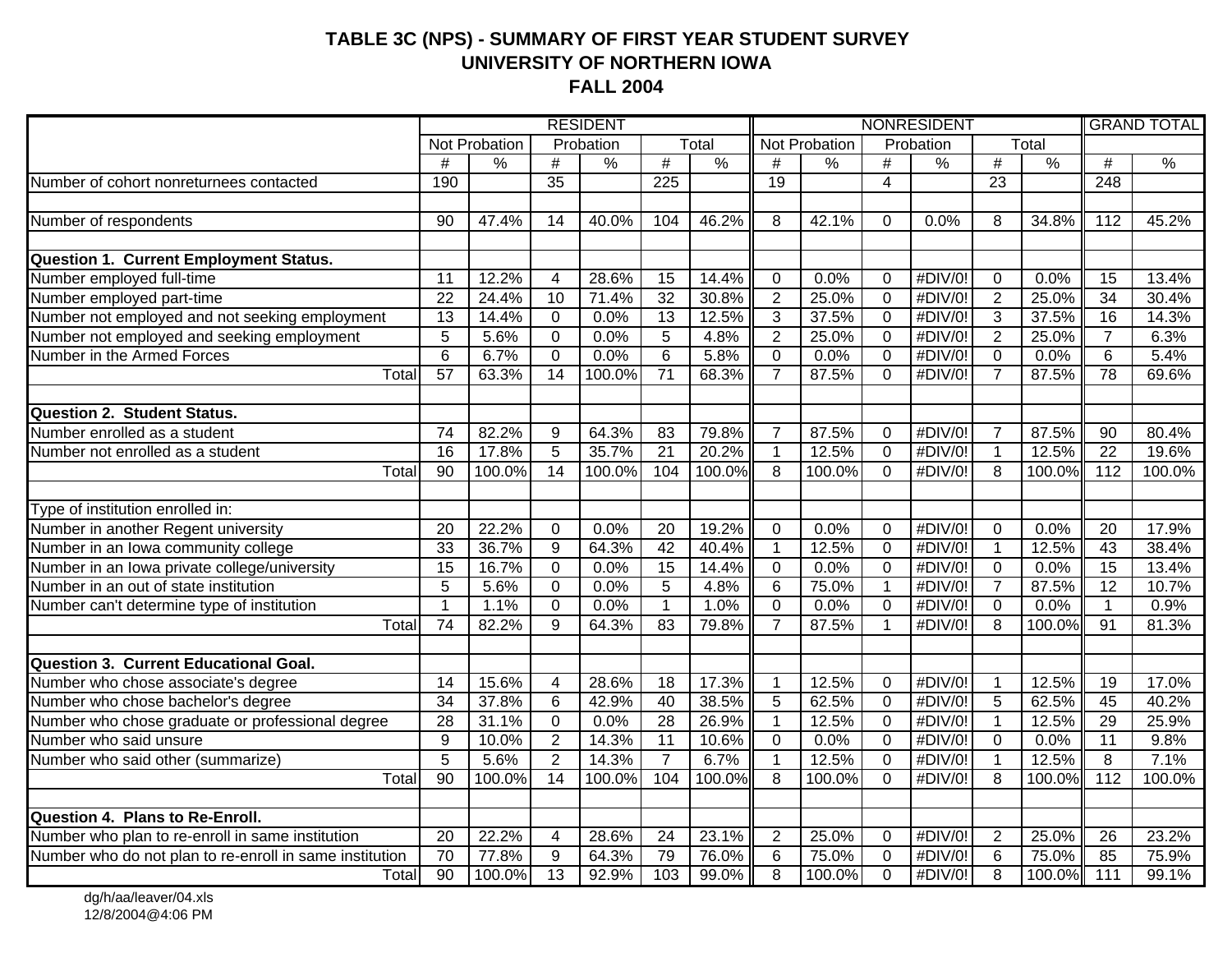#### **TABLE 4 - NPS REASONS FOR NOT RETURNING PART II - RESIDENTS NOT ON PROBATION REGENT TOTAL FALL 2004**

| <b>NUMBER OF RESPONDENTS</b>                            | 278             |              |                 |              |                |              |
|---------------------------------------------------------|-----------------|--------------|-----------------|--------------|----------------|--------------|
|                                                         |                 |              |                 |              |                | Not a Reason |
|                                                         |                 | Major Reason |                 | Minor Reason | or No Response |              |
|                                                         | Number          | Percent      | Number          | Percent      | Number         | Percent      |
| <b>Academic Reasons - Student</b>                       |                 |              |                 |              |                |              |
| 5. Academically unprepared for course(s)                | $\overline{7}$  | 2.5%         | 42              | 15.1%        | 228            | 82.0%        |
| 6. Poor academic performance                            | 16              | 5.8%         | $\overline{39}$ | 14.0%        | 222            | 79.9%        |
| 8. Inadequate study techniques or habits                | 21              | 7.6%         | 46              | 16.5%        | 210            | 75.5%        |
| 13. Undecided about my major or vocation                | 57              | 20.5%        | 44              | 15.8%        | 176            | 63.3%        |
| Sub-Total                                               | 101             |              | 171             |              | 836            |              |
| <b>Academic Reasons - Institutional</b>                 |                 |              |                 |              |                |              |
| 7. Courses were not interesting                         | 13              | 4.7%         | 46              | 16.5%        | 218            | 78.4%        |
| 9. Desired program was not available                    | 47              | 16.9%        | $\overline{30}$ | 10.8%        | 200            | 71.9%        |
| 10. Quality of instruction did not meet my expectations | 38              | 13.7%        | 52              | 18.7%        | 187            | 67.3%        |
| 11. Needed courses not available                        | 43              | 15.5%        | $\overline{32}$ | 11.5%        | 203            | 73.0%        |
| $\overline{12}$ . Classes too large                     | 41              | 14.7%        | 41              | 14.7%        | 195            | 70.1%        |
| Sub-Total                                               | 182             |              | 201             |              | 1,003          |              |
| <b>TOTAL</b>                                            | 283             |              | 372             |              | 1,839          |              |
|                                                         |                 |              |                 |              |                |              |
| <b>Financial Reasons</b>                                |                 |              |                 |              |                |              |
| 14. Did not have enough money to continue               | 28              | 10.1%        | 39              | 14.0%        | 210            | 75.5%        |
| 15. Change in family financial circumstances            | 15              | 5.4%         | 18              | 6.5%         | 244            | 87.8%        |
| 16. Incurred too much debt                              | 15              | 5.4%         | 26              | 9.4%         | 236            | 84.9%        |
| 17. Scholarship/grant was not renewed                   | $\overline{7}$  | 2.5%         | $\overline{5}$  | 1.8%         | 265            | 95.3%        |
| 18. Financial aid was not sufficient                    | 21              | 7.6%         | 45              | 16.2%        | 209            | 75.2%        |
| 19. Transferred to a lower cost institution             | 65              | 23.4%        | 48              | 17.3%        | 164            | 59.0%        |
| 20. Increases in tuition and fees                       | 56              | 20.1%        | 47              | 16.9%        | 174            | 62.6%        |
| <b>TOTAL</b>                                            | 207             |              | 228             |              | 1,502          |              |
| <b>Personal Reasons</b>                                 |                 |              |                 |              |                |              |
| 21. Medical (physical)                                  | 10              | 3.6%         | $\overline{7}$  | 2.5%         | 259            | 93.2%        |
| 22. Emotional (depression/anxiety)                      | 43              | 15.5%        | 57              | 20.5%        | 176            | 63.3%        |
| 23. Addiction (alcohol/drugs)                           | 1               | 0.4%         | 5               | 1.8%         | 271            | 97.5%        |
| 24. Family illness/responsibility                       | 5               | 1.8%         | 16              | 5.8%         | 256            | 92.1%        |
| 25. Housing was unsatisfactory                          | 28              | 10.1%        | 45              | 16.2%        | 204            | 73.4%        |
| 26. Homesick                                            | $\overline{24}$ | 8.6%         | 52              | 18.7%        | 201            | 72.3%        |
| 27. Unmotivated or tired of school                      | 15              | 5.4%         | 40              | 14.4%        | 222            | 79.9%        |
| 28. Too much social life                                | 1               | 0.4%         | 20              | 7.2%         | 256            | 92.1%        |
| 29. Military obligations                                | 4               | 1.4%         | 4               | 1.4%         | 264            | 95.0%        |
| 30. Issues with roommate or other students              | 19              | 6.8%         | 27              | 9.7%         | 231            | 83.1%        |
| 31. Moved out of the area                               | 18              | 6.5%         | 12              | 4.3%         | 247            | 88.8%        |
| 32. Insufficient time for both job and studies          | 11              | 4.0%         | 16              | 5.8%         | 250            | 89.9%        |
| 33. Did not achieve a feeling of belonging              | 49              | 17.6%        | 61              | 21.9%        | 167            | 60.1%        |
| 34. Afraid for personal safety                          | 1               | 0.4%         | 6               | 2.2%         | 270            | 97.1%        |
| <b>TOTAL</b>                                            | 229             |              | 368             |              | 3,274          |              |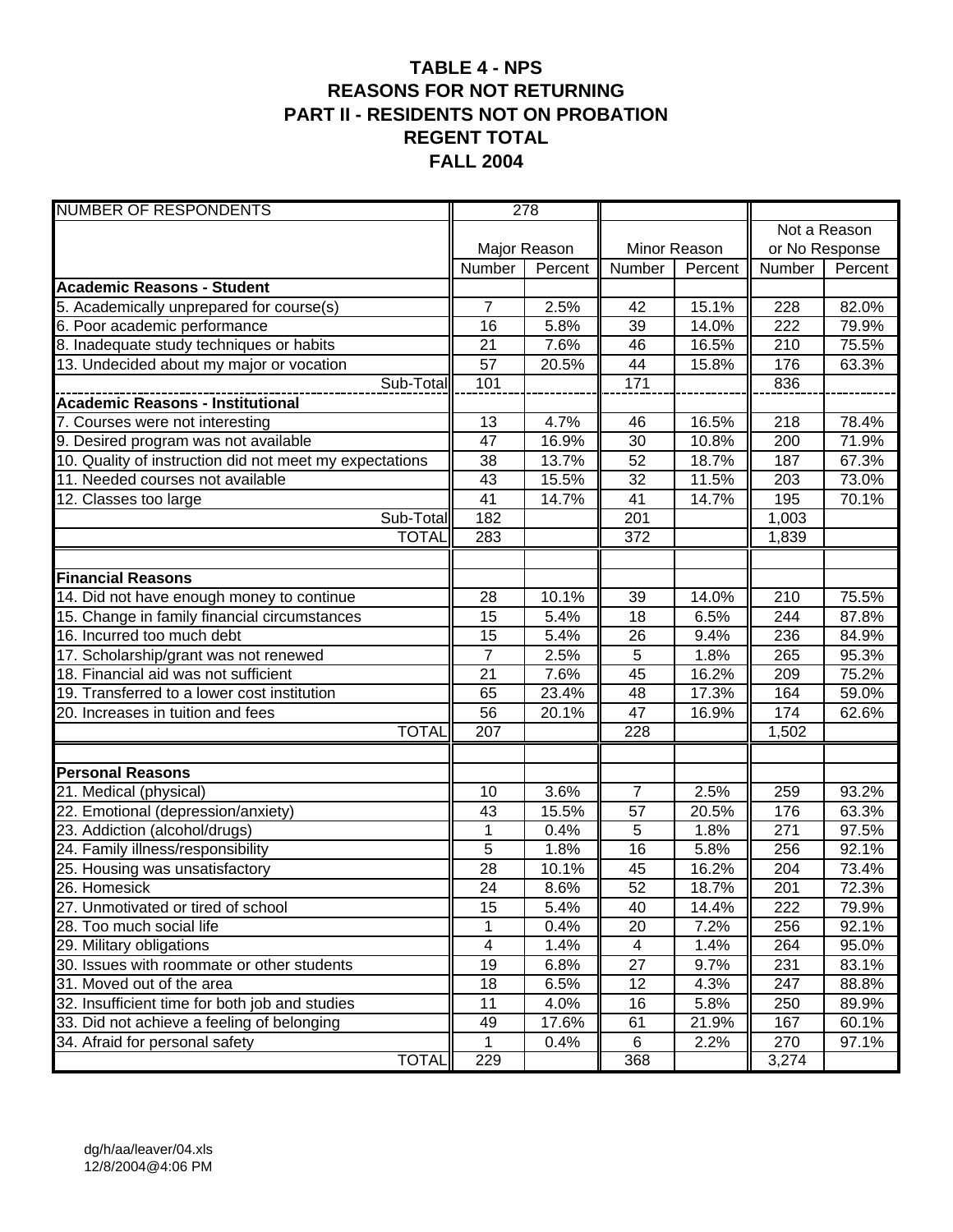## **TABLE 4A - NPS REASONS FOR NOT RETURNING PART II - RESIDENTS NOT ON PROBATION UNIVERSITY OF IOWA FALL 2004**

| <b>NUMBER OF RESPONDENTS</b>                            | 59              |              |                 |         |                 |         |  |
|---------------------------------------------------------|-----------------|--------------|-----------------|---------|-----------------|---------|--|
|                                                         |                 |              |                 |         | Not a Reason    |         |  |
|                                                         |                 | Major Reason | Minor Reason    |         | or No Response  |         |  |
|                                                         | Number          | Percent      | Number          | Percent | Number          | Percent |  |
| <b>Academic Reasons - Student</b>                       |                 |              |                 |         |                 |         |  |
| 5. Academically unprepared for course(s)                | $\overline{2}$  | 3.4%         | 6               | 10.2%   | 50              | 84.7%   |  |
| 6. Poor academic performance                            | 1               | 1.7%         | 13              | 22.0%   | 44              | 74.6%   |  |
| 8. Inadequate study techniques or habits                | 7               | 11.9%        | $\overline{7}$  | 11.9%   | 44              | 74.6%   |  |
| 13. Undecided about my major or vocation                | 16              | 27.1%        | $\overline{13}$ | 22.0%   | 29              | 49.2%   |  |
| Sub-Total                                               | 26              |              | 39              |         | 167             |         |  |
| Academic Reasons - Institutional                        |                 |              |                 |         |                 |         |  |
| 7. Courses were not interesting                         | 4               | 6.8%         | 6               | 10.2%   | 48              | 81.4%   |  |
| 9. Desired program was not available                    | 3               | 5.1%         | 10              | 16.9%   | 45              | 76.3%   |  |
| 10. Quality of instruction did not meet my expectations | 14              | 23.7%        | 8               | 13.6%   | 36              | 61.0%   |  |
| 11. Needed courses not available                        | 10              | 16.9%        | 13              | 22.0%   | 36              | 61.0%   |  |
| 12. Classes too large                                   | 8               | 13.6%        | $\overline{7}$  | 11.9%   | 43              | 72.9%   |  |
| Sub-Total                                               | 39              |              | 44              |         | 208             |         |  |
| <b>TOTAL</b>                                            | 65              |              | 83              |         | 375             |         |  |
|                                                         |                 |              |                 |         |                 |         |  |
| <b>Financial Reasons</b>                                |                 |              |                 |         |                 |         |  |
| 14. Did not have enough money to continue               | $\overline{c}$  | 3.4%         | 6               | 10.2%   | 50              | 84.7%   |  |
| 15. Change in family financial circumstances            | $\overline{2}$  | 3.4%         | $\overline{3}$  | 5.1%    | 53              | 89.8%   |  |
| 16. Incurred too much debt                              | $\mathbf 1$     | 1.7%         | 6               | 10.2%   | 51              | 86.4%   |  |
| 17. Scholarship/grant was not renewed                   | 3               | 5.1%         | $\mathbf 0$     | 0.0%    | 55              | 93.2%   |  |
| 18. Financial aid was not sufficient                    | 3               | 5.1%         | 8               | 13.6%   | 44              | 74.6%   |  |
| 19. Transferred to a lower cost institution             | $\overline{10}$ | 16.9%        | $\overline{14}$ | 23.7%   | 34              | 57.6%   |  |
| 20. Increases in tuition and fees                       | $6\phantom{1}6$ | 10.2%        | 10              | 16.9%   | 42              | 71.2%   |  |
| <b>TOTAL</b>                                            | $\overline{27}$ |              | $\overline{47}$ |         | 329             |         |  |
|                                                         |                 |              |                 |         |                 |         |  |
| <b>Personal Reasons</b>                                 |                 |              |                 |         |                 |         |  |
| 21. Medical (physical)                                  | 1               | 1.7%         | $\pmb{0}$       | 0.0%    | 56              | 94.9%   |  |
| 22. Emotional (depression/anxiety)                      | 5               | 8.5%         | 15              | 25.4%   | 37              | 62.7%   |  |
| 23. Addiction (alcohol/drugs)                           | 0               | 0.0%         | 1               | 1.7%    | 57              | 96.6%   |  |
| 24. Family illness/responsibility                       | 1               | 1.7%         | $\overline{3}$  | 5.1%    | 54              | 91.5%   |  |
| 25. Housing was unsatisfactory                          | 4               | 6.8%         | 11              | 18.6%   | 43              | 72.9%   |  |
| 26. Homesick                                            | 4               | 6.8%         | 13              | 22.0%   | $\overline{41}$ | 69.5%   |  |
| 27. Unmotivated or tired of school                      | $\pmb{0}$       | 0.0%         | $\,$ 5 $\,$     | 8.5%    | 53              | 89.8%   |  |
| 28. Too much social life                                | $\overline{0}$  | 0.0%         | 5               | 8.5%    | 53              | 89.8%   |  |
| 29. Military obligations                                | $\pmb{0}$       | 0.0%         | 1               | 1.7%    | 57              | 96.6%   |  |
| 30. Issues with roommate or other students              | 3               | 5.1%         | $\,$ 5 $\,$     | 8.5%    | 50              | 84.7%   |  |
| 31. Moved out of the area                               | $\overline{2}$  | 3.4%         | $\,$ 5 $\,$     | 8.5%    | 51              | 86.4%   |  |
| 32. Insufficient time for both job and studies          | 1               | 1.7%         | $\sqrt{2}$      | 3.4%    | 55              | 93.2%   |  |
| 33. Did not achieve a feeling of belonging              | 8               | 13.6%        | 20              | 33.9%   | 30              | 50.8%   |  |
| 34. Afraid for personal safety                          | $\mathsf 0$     | 0.0%         | 3               | 5.1%    | 55              | 93.2%   |  |
| <b>TOTAL</b>                                            | 29              |              | 89              |         | 692             |         |  |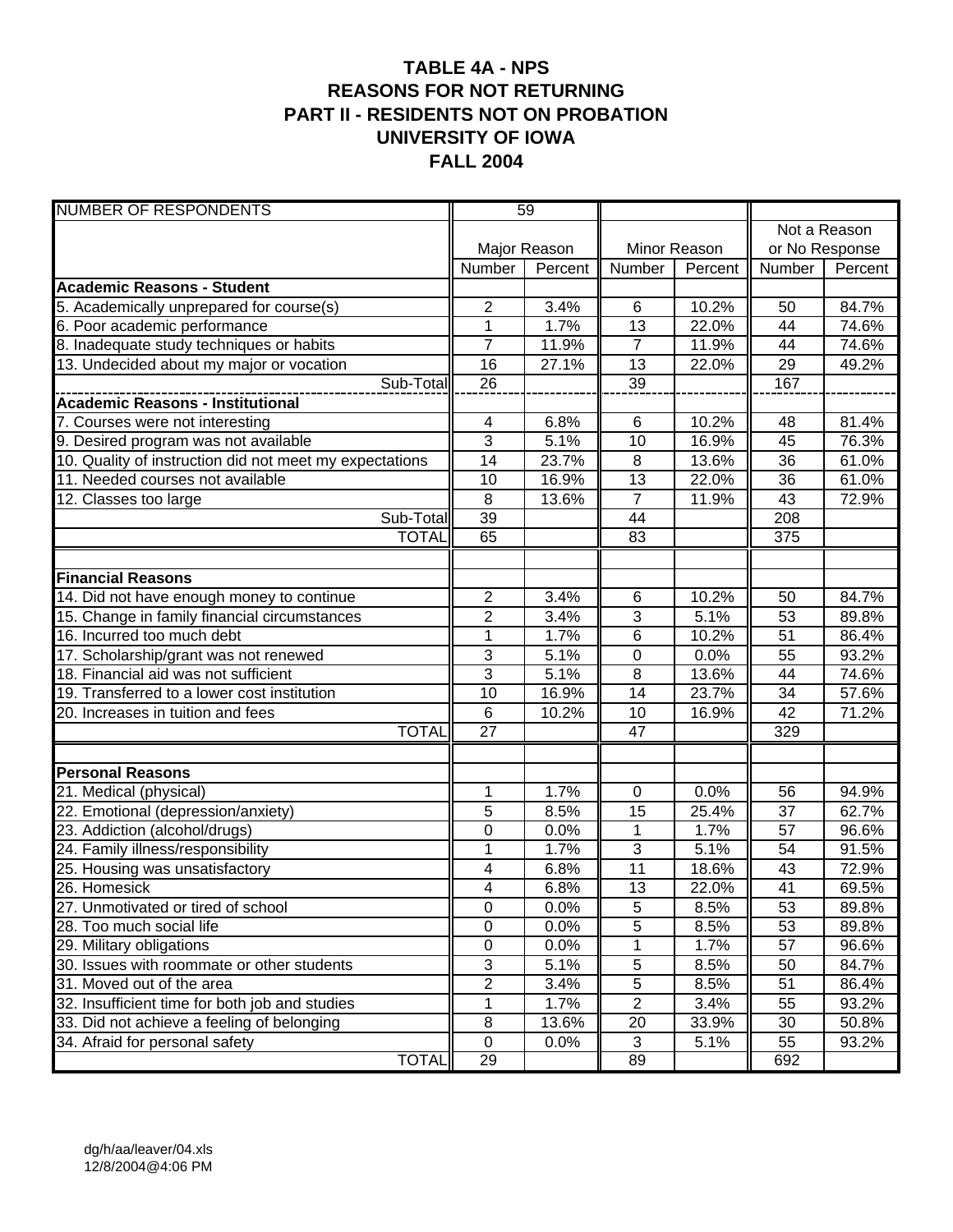# **TABLE 4A - NPS REASONS FOR NOT RETURNING PART II - RESIDENTS NOT ON PROBATION UNIVERSITY OF IOWA FALL 2004**

| <b>Other Reasons</b>              |                |
|-----------------------------------|----------------|
| Athletics opportunities elsewhere | 0              |
| Disliked UI                       | 2              |
| Disliked city/location            | 3              |
| Family/significant other          | 3              |
| <b>Comments</b>                   |                |
| Instructors                       |                |
| Major/career goals                | 4              |
| Not accepted into desired program |                |
| Residence Halls                   | 4              |
| Tuition/money issues              | 1              |
| Homesick                          | 3              |
| Health/accident                   | 2              |
| Overwhelmed                       | $\overline{2}$ |
| Alcohol issues                    | ი              |
| Course accessibility issues       |                |
| Social Issues                     |                |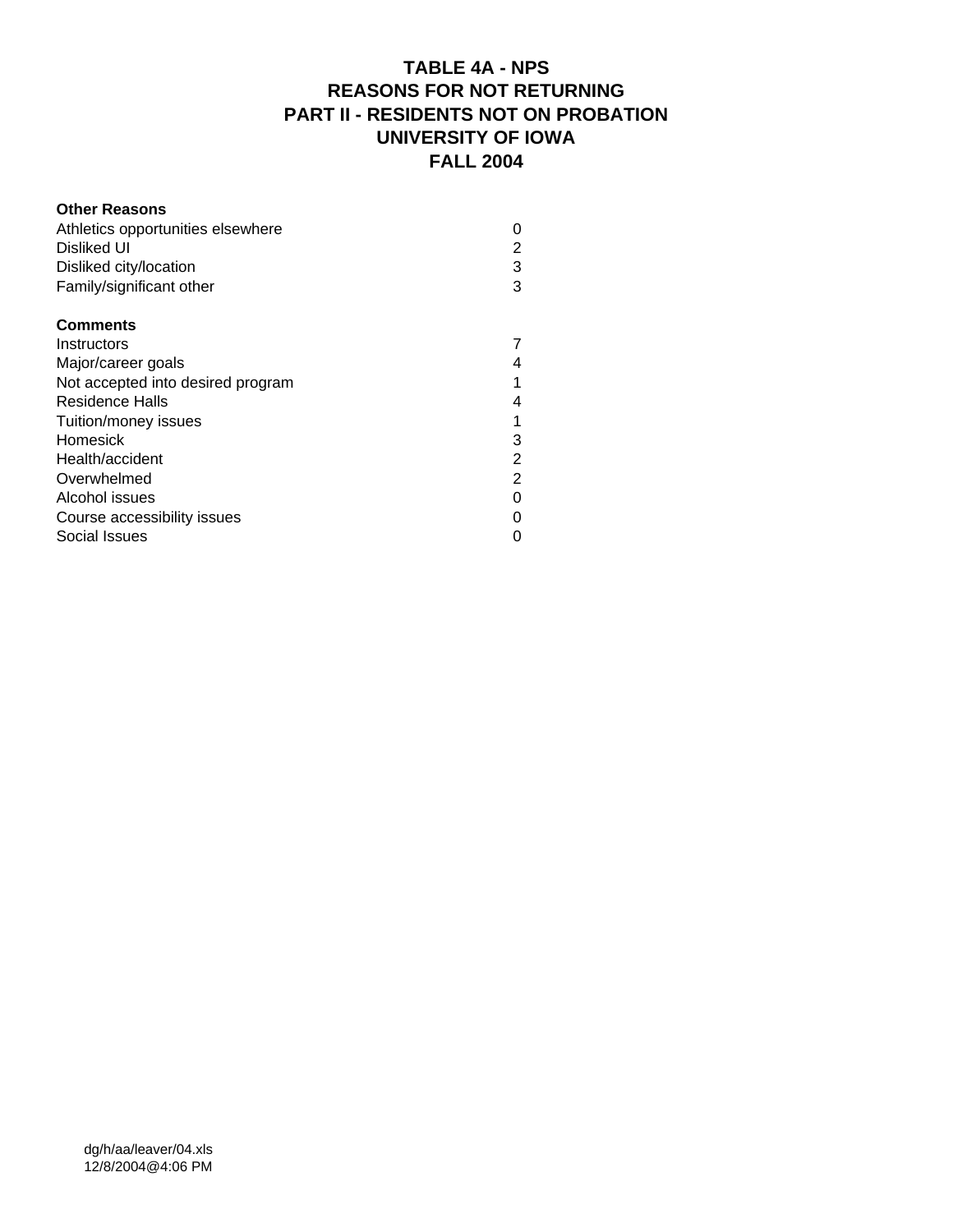#### **TABLE 4B - NPS REASONS FOR NOT RETURNING PART II - RESIDENTS NOT ON PROBATION IOWA STATE UNIVERSITY FALL 2004**

| <b>NUMBER OF RESPONDENTS</b>                            | 129                 |              |                  |              |                |         |  |
|---------------------------------------------------------|---------------------|--------------|------------------|--------------|----------------|---------|--|
|                                                         |                     |              |                  |              | Not a Reason   |         |  |
|                                                         |                     | Major Reason |                  | Minor Reason | or No Response |         |  |
|                                                         | Number              | Percent      | Number           | Percent      | Number         | Percent |  |
| <b>Academic Reasons - Student</b>                       |                     |              |                  |              |                |         |  |
| 5. Academically unprepared for course(s)                | 4                   | 3.1%         | 24               | 18.6%        | 101            | 78.3%   |  |
| 6. Poor academic performance                            | 12                  | 9.3%         | 16               | 12.4%        | 101            | 78.3%   |  |
| 8. Inadequate study techniques or habits                | 10                  | 7.8%         | 24               | 18.6%        | 95             | 73.6%   |  |
| 13. Undecided about my major or vocation                | 25                  | 19.4%        | 14               | 10.9%        | 90             | 69.8%   |  |
| Sub-Total                                               | 51                  |              | $\overline{78}$  |              | 387            |         |  |
| <b>Academic Reasons - Institutional</b>                 |                     |              |                  |              |                |         |  |
| 7. Courses were not interesting                         | 8                   | 6.2%         | 21               | 16.3%        | 100            | 77.5%   |  |
| 9. Desired program was not available                    | $\overline{31}$     | 24.0%        | $\overline{12}$  | 9.3%         | 86             | 66.7%   |  |
| 10. Quality of instruction did not meet my expectations | 17                  | 13.2%        | 23               | 17.8%        | 89             | 69.0%   |  |
| 11. Needed courses not available                        | 22                  | 17.1%        | 11               | 8.5%         | 96             | 74.4%   |  |
| 12. Classes too large                                   | 23                  | 17.8%        | $\overline{31}$  | 24.0%        | 75             | 58.1%   |  |
| Sub-Total                                               | 101                 |              | 98               |              | 446            |         |  |
| <b>TOTAL</b>                                            | 152                 |              | 176              |              | 833            |         |  |
|                                                         |                     |              |                  |              |                |         |  |
| <b>Financial Reasons</b>                                |                     |              |                  |              |                |         |  |
| 14. Did not have enough money to continue               | 16                  | 12.4%        | 19               | 14.7%        | 94             | 72.9%   |  |
| 15. Change in family financial circumstances            | 10                  | 7.8%         | $\boldsymbol{9}$ | 7.0%         | 110            | 85.3%   |  |
| 16. Incurred too much debt                              | 9                   | 7.0%         | 12               | 9.3%         | 108            | 83.7%   |  |
| 17. Scholarship/grant was not renewed                   | 3                   | 2.3%         | 4                | 3.1%         | 122            | 94.6%   |  |
| 18. Financial aid was not sufficient                    | $\overline{12}$     | 9.3%         | $\overline{19}$  | 14.7%        | 98             | 76.0%   |  |
| 19. Transferred to a lower cost institution             | 30                  | 23.3%        | 25               | 19.4%        | 74             | 57.4%   |  |
| 20. Increases in tuition and fees                       | 31                  | 24.0%        | $\overline{22}$  | 17.1%        | 76             | 58.9%   |  |
| <b>TOTAL</b>                                            | 111                 |              | 110              |              | 682            |         |  |
|                                                         |                     |              |                  |              |                |         |  |
| <b>Personal Reasons</b><br>21. Medical (physical)       | 6                   | 4.7%         | 3                | 2.3%         | 120            | 93.0%   |  |
| 22. Emotional (depression/anxiety)                      | 25                  | 19.4%        | 20               | 15.5%        | 84             | 65.1%   |  |
| 23. Addiction (alcohol/drugs)                           | 1                   | 0.8%         | 1                | 0.8%         | 127            | 98.4%   |  |
| 24. Family illness/responsibility                       | 4                   | 3.1%         | 8                | 6.2%         | 117            | 90.7%   |  |
| 25. Housing was unsatisfactory                          | 17                  | 13.2%        | 19               | 14.7%        | 93             | 72.1%   |  |
| 26. Homesick                                            | 13                  | 10.1%        | 27               | 20.9%        | 89             | 69.0%   |  |
| 27. Unmotivated or tired of school                      | 12                  | 9.3%         | 19               | 14.7%        | 98             | 76.0%   |  |
| 28. Too much social life                                | $\mathbf 0$         | 0.0%         | 10               | 7.8%         | 119            | 92.2%   |  |
| 29. Military obligations                                | $\overline{3}$      | 2.3%         | 3                | 2.3%         | 123            | 95.3%   |  |
| 30. Issues with roommate or other students              | $\overline{\infty}$ | 6.2%         | 13               | 10.1%        | 108            | 83.7%   |  |
| 31. Moved out of the area                               | $\overline{12}$     | 9.3%         | $\sqrt{3}$       | 2.3%         | 114            | 88.4%   |  |
| 32. Insufficient time for both job and studies          | 10                  | 7.8%         | $\boldsymbol{9}$ | 7.0%         | 110            | 85.3%   |  |
| 33. Did not achieve a feeling of belonging              | 27                  | 20.9%        | 29               | 22.5%        | 73             | 56.6%   |  |
| 34. Afraid for personal safety                          | $\mathbf 0$         | 0.0%         | $\mathbf{3}$     | 2.3%         | 126            | 97.7%   |  |
| <b>TOTAL</b>                                            | 138                 |              | 167              |              | 1,501          |         |  |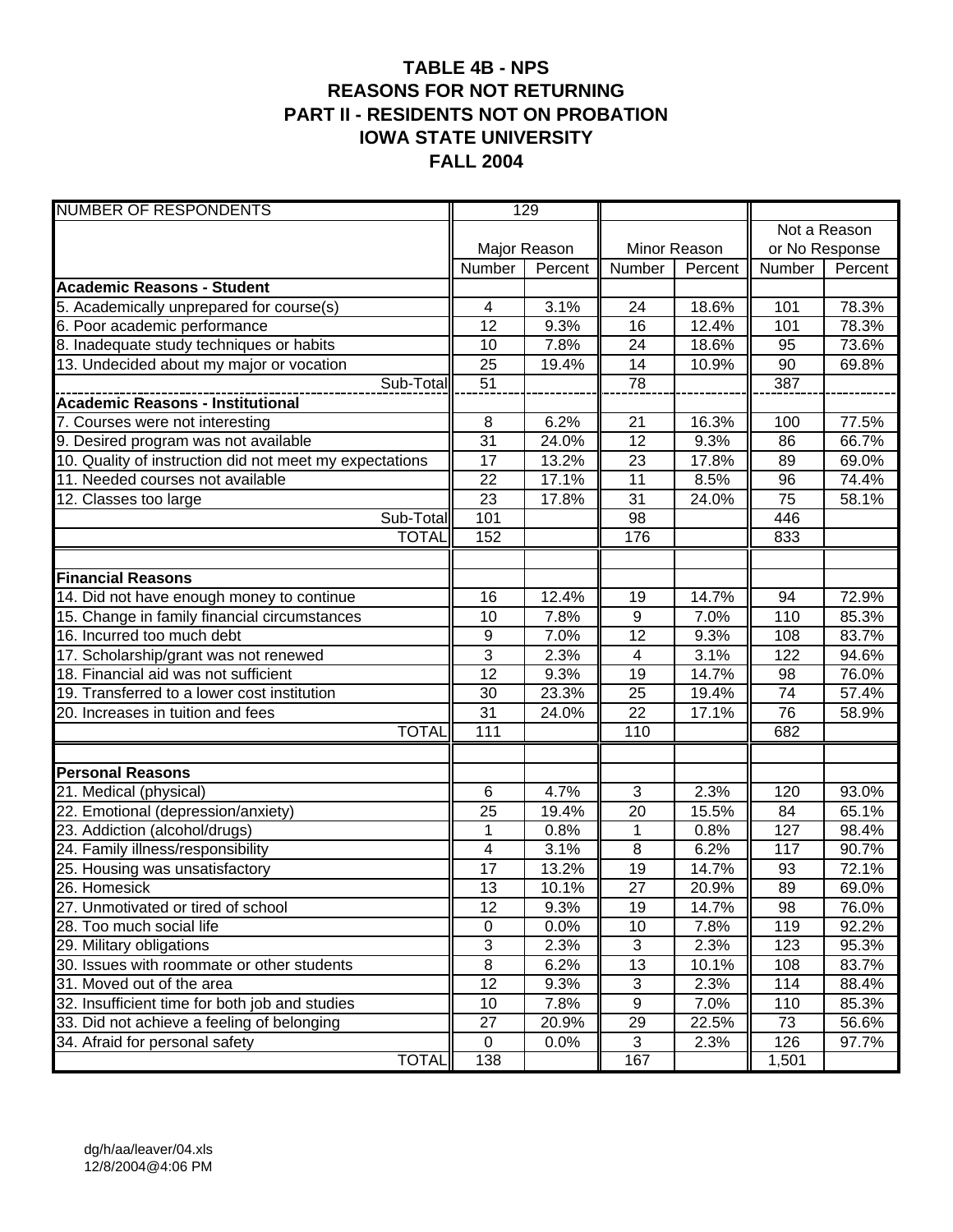# **TABLE 4C - NPS REASONS FOR NOT RETURNING PART II - RESIDENTS NOT ON PROBATION UNIVERSITY OF NORTHERN IOWA FALL 2004**

| <b>NUMBER OF RESPONDENTS</b>                            |                | $\overline{90}$ |                 |              |                 |                |  |
|---------------------------------------------------------|----------------|-----------------|-----------------|--------------|-----------------|----------------|--|
|                                                         |                |                 |                 |              | Not a Reason    |                |  |
|                                                         |                | Major Reason    |                 | Minor Reason |                 | or No Response |  |
|                                                         | Number         | Percent         | Number          | Percent      | Number          | Percent        |  |
| <b>Academic Reasons - Student</b>                       |                |                 |                 |              |                 |                |  |
| 5. Academically unprepared for course(s)                | 1              | 1.1%            | 12              | 13.3%        | 77              | 85.6%          |  |
| 6. Poor academic performance                            | 3              | 3.3%            | 10              | 11.1%        | $\overline{77}$ | 85.6%          |  |
| 8. Inadequate study techniques or habits                | 4              | 4.4%            | 15              | 16.7%        | 71              | 78.9%          |  |
| 13. Undecided about my major or vocation                | 16             | 17.8%           | 17              | 18.9%        | 57              | 63.3%          |  |
| Sub-Total                                               | 24             |                 | $\overline{54}$ |              | 282             |                |  |
| <b>Academic Reasons - Institutional</b>                 |                |                 |                 |              |                 |                |  |
| 7. Courses were not interesting                         | 1              | 1.1%            | 19              | 21.1%        | 70              | 77.8%          |  |
| 9. Desired program was not available                    | 13             | 14.4%           | 8               | 8.9%         | 69              | 76.7%          |  |
| 10. Quality of instruction did not meet my expectations | $\overline{7}$ | 7.8%            | 21              | 23.3%        | 62              | 68.9%          |  |
| 11. Needed courses not available                        | 11             | 12.2%           | 8               | 8.9%         | 71              | 78.9%          |  |
| $\overline{12}$ . Classes too large                     | 10             | 11.1%           | $\overline{3}$  | 3.3%         | 77              | 85.6%          |  |
| Sub-Total                                               | 42             |                 | $\overline{59}$ |              | 349             |                |  |
| <b>TOTAL</b>                                            | 66             |                 | 113             |              | 631             |                |  |
|                                                         |                |                 |                 |              |                 |                |  |
| <b>Financial Reasons</b>                                |                |                 |                 |              |                 |                |  |
| 14. Did not have enough money to continue               | 10             | 11.1%           | 14              | 15.6%        | 66              | 73.3%          |  |
| 15. Change in family financial circumstances            | 3              | 3.3%            | 6               | 6.7%         | 81              | 90.0%          |  |
| 16. Incurred too much debt                              | 5              | 5.6%            | 8               | 8.9%         | 77              | 85.6%          |  |
| 17. Scholarship/grant was not renewed                   | $\overline{1}$ | 1.1%            | $\overline{1}$  | 1.1%         | 88              | 97.8%          |  |
| 18. Financial aid was not sufficient                    | 6              | 6.7%            | 18              | 20.0%        | 67              | 74.4%          |  |
| 19. Transferred to a lower cost institution             | 25             | 27.8%           | 9               | 10.0%        | 56              | 62.2%          |  |
| 20. Increases in tuition and fees                       | 19             | 21.1%           | 15              | 16.7%        | 56              | 62.2%          |  |
| <b>TOTAL</b>                                            | 69             |                 | $\overline{71}$ |              | 491             |                |  |
|                                                         |                |                 |                 |              |                 |                |  |
| <b>Personal Reasons</b><br>21. Medical (physical)       | 3              | 3.3%            | 4               | 4.4%         | 83              | 92.2%          |  |
| 22. Emotional (depression/anxiety)                      | 13             | 14.4%           | 22              | 24.4%        | 55              | 61.1%          |  |
| 23. Addiction (alcohol/drugs)                           | 0              | 0.0%            | 3               | 3.3%         | 87              | 96.7%          |  |
| 24. Family illness/responsibility                       | 0              | 0.0%            | 5               | 5.6%         | 85              | 94.4%          |  |
| 25. Housing was unsatisfactory                          | 7              | 7.8%            | 15              | 16.7%        | 68              | 75.6%          |  |
| 26. Homesick                                            | $\overline{7}$ | 7.8%            | $\overline{12}$ | 13.3%        | $\overline{71}$ | 78.9%          |  |
| 27. Unmotivated or tired of school                      | 3              | 3.3%            | 16              | 17.8%        | 71              | 78.9%          |  |
| 28. Too much social life                                | 1              | 1.1%            | $\overline{5}$  | 5.6%         | 84              | 93.3%          |  |
| 29. Military obligations                                | 1              | 1.1%            | $\pmb{0}$       | 0.0%         | 84              | 93.3%          |  |
| 30. Issues with roommate or other students              | 8              | 8.9%            | 9               | 10.0%        | 73              | 81.1%          |  |
| 31. Moved out of the area                               | 4              | 4.4%            | 4               | 4.4%         | 82              | 91.1%          |  |
| 32. Insufficient time for both job and studies          | $\pmb{0}$      | 0.0%            | 5               | 5.6%         | 85              | 94.4%          |  |
| 33. Did not achieve a feeling of belonging              | 14             | 15.6%           | 12              | 13.3%        | 64              | 71.1%          |  |
| 34. Afraid for personal safety                          | 1              | 1.1%            | $\mathbf 0$     | 0.0%         | 89              | 98.9%          |  |
| <b>TOTAL</b>                                            | 62             |                 | 112             |              | 1,081           |                |  |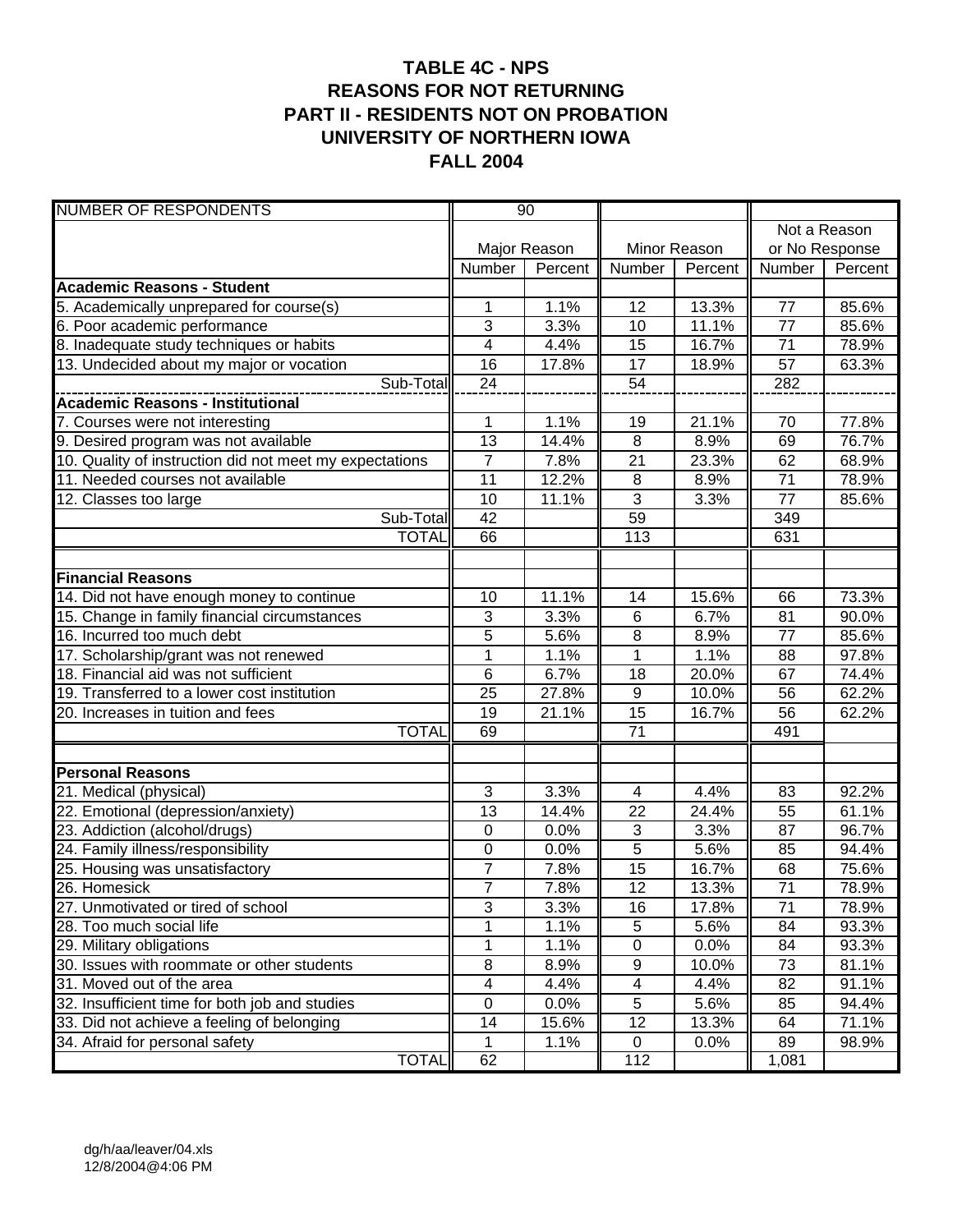#### **TABLE 4C - NPS REASONS FOR NOT RETURNING PART II - RESIDENTS NOT ON PROBATION UNIVERSITY OF NORTHERN IOWA FALL 2004**

#### **Other Reasons**

- 1 Noise in dorm
- 1 Small town feel
- 1 No help from administration
- 2 Too small
- 1 Athletic events
- 1 Relationship
- 1 Unhappy with football program
- 1 Swimming scholarship
- 1 Closer to home
- 1 Scholarship and grants at other school
- 1 Pregnancy
- 1 Dissatisfaction with golf coach/team

#### **Comments**

Institutional Observations:

The reasons given mirror the study from the previous year. The five top reasons based on number of responses are:

- 1. Transferred to a lower cost institution
- 2. Increases in tuition and fees
- 3. Undecided about my major or vocation
- 4. Did not achieve a sense of belonging
- 5. Emotional (depression/anxiety)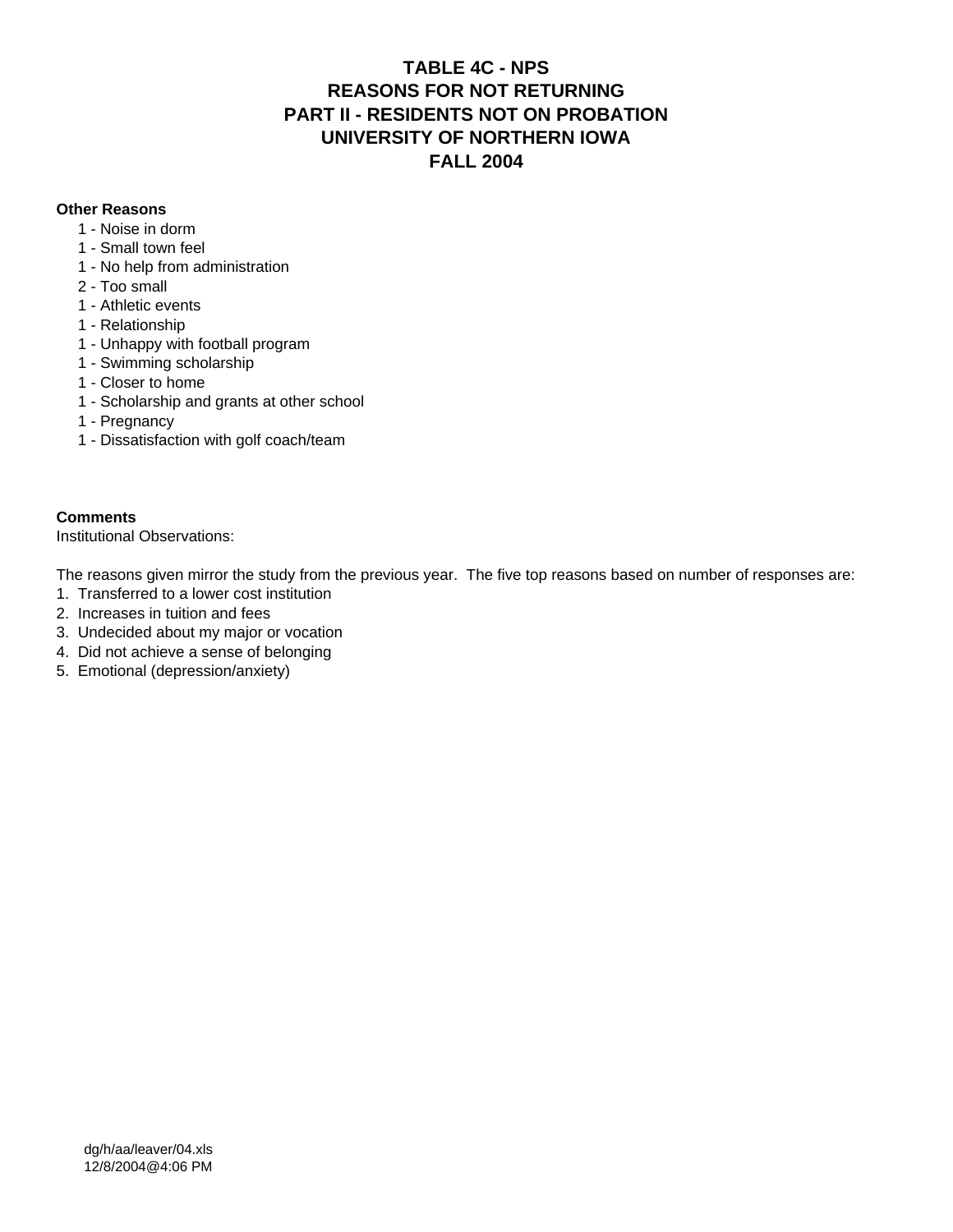# **TABLE 5 - NPS REASONS FOR NOT RETURNING PART II - RESIDENTS ON PROBATION REGENT TOTAL FALL 2004**

| <b>NUMBER OF RESPONDENTS</b>                            | 46              |              |                  |              |                |              |
|---------------------------------------------------------|-----------------|--------------|------------------|--------------|----------------|--------------|
|                                                         |                 |              |                  |              |                | Not a Reason |
|                                                         |                 | Major Reason |                  | Minor Reason | or No Response |              |
|                                                         | Number          | Percent      | Number           | Percent      | Number         | Percent      |
| <b>Academic Reasons - Student</b>                       |                 |              |                  |              |                |              |
| 5. Academically unprepared for course(s)                | $\overline{7}$  | 15.2%        | 12               | 26.1%        | 27             | 58.7%        |
| 6. Poor academic performance                            | 16              | 34.8%        | 14               | 30.4%        | 16             | 34.8%        |
| 8. Inadequate study techniques or habits                | 15              | 32.6%        | 10               | 21.7%        | 21             | 45.7%        |
| 13. Undecided about my major or vocation                | 13              | 28.3%        | 10               | 21.7%        | 23             | 50.0%        |
| Sub-Total                                               | 51              |              | 46               |              | 87             |              |
| <b>Academic Reasons - Institutional</b>                 |                 |              |                  |              |                |              |
| 7. Courses were not interesting                         | 12              | 26.1%        | 15               | 32.6%        | 19             | 41.3%        |
| 9. Desired program was not available                    | 8               | 17.4%        | $\overline{9}$   | 19.6%        | 29             | 63.0%        |
| 10. Quality of instruction did not meet my expectations | 11              | 23.9%        | 10               | 21.7%        | 25             | 54.3%        |
| 11. Needed courses not available                        | 5               | 10.9%        | 8                | 17.4%        | 33             | 71.7%        |
| 12. Classes too large                                   | 13              | 28.3%        | $\overline{2}$   | 4.3%         | 30             | 65.2%        |
| Sub-Total                                               | 49              |              | 44               |              | 136            |              |
| <b>TOTAL</b>                                            | 100             |              | $\overline{90}$  |              | 223            |              |
|                                                         |                 |              |                  |              |                |              |
| <b>Financial Reasons</b>                                |                 |              |                  |              |                |              |
| 14. Did not have enough money to continue               | 8               | 17.4%        | $\overline{12}$  | 26.1%        | 26             | 56.5%        |
| 15. Change in family financial circumstances            | $\overline{7}$  | 15.2%        | $\overline{7}$   | 15.2%        | 32             | 69.6%        |
| 16. Incurred too much debt                              | 5               | 10.9%        | 8                | 17.4%        | 33             | 71.7%        |
| 17. Scholarship/grant was not renewed                   | 4               | 8.7%         | 1                | 2.2%         | 41             | 89.1%        |
| 18. Financial aid was not sufficient                    | $\overline{7}$  | 15.2%        | $\overline{5}$   | 10.9%        | 34             | 73.9%        |
| 19. Transferred to a lower cost institution             | 14              | 30.4%        | $\overline{8}$   | 17.4%        | 24             | 52.2%        |
| 20. Increases in tuition and fees                       | $9\,$           | 19.6%        | 12               | 26.1%        | 25             | 54.3%        |
| <b>TOTAL</b>                                            | $\overline{54}$ |              | 53               |              | 215            |              |
|                                                         |                 |              |                  |              |                |              |
| <b>Personal Reasons</b><br>21. Medical (physical)       | 4               | 8.7%         | 3                | 6.5%         | 39             | 84.8%        |
| 22. Emotional (depression/anxiety)                      | 11              | 23.9%        | 9                | 19.6%        | 26             | 56.5%        |
| 23. Addiction (alcohol/drugs)                           | 1               | 2.2%         | $\overline{2}$   | 4.3%         | 43             | 93.5%        |
| 24. Family illness/responsibility                       | 4               | 8.7%         | $\overline{2}$   | 4.3%         | 40             | 87.0%        |
| 25. Housing was unsatisfactory                          | 3               | 6.5%         | 5                | 10.9%        | 38             | 82.6%        |
| 26. Homesick                                            | $\overline{2}$  | 4.3%         | $\overline{5}$   | 10.9%        | 39             | 84.8%        |
| 27. Unmotivated or tired of school                      | 11              | 23.9%        | 12               | 26.1%        | 23             | 50.0%        |
| 28. Too much social life                                | 4               | 8.7%         | $\boldsymbol{9}$ | 19.6%        | 33             | 71.7%        |
| 29. Military obligations                                | $\overline{2}$  | 4.3%         | $\mathbf 1$      | 2.2%         | 43             | 93.5%        |
| 30. Issues with roommate or other students              | $\overline{3}$  | 6.5%         | 3                | 6.5%         | 40             | 87.0%        |
| 31. Moved out of the area                               | $\overline{3}$  | 6.5%         | 4                | 8.7%         | 39             | 84.8%        |
| 32. Insufficient time for both job and studies          | $\overline{5}$  | 10.9%        | 8                | 17.4%        | 33             | 71.7%        |
| 33. Did not achieve a feeling of belonging              | 5               | 10.9%        | $\boldsymbol{9}$ | 19.6%        | 32             | 69.6%        |
| 34. Afraid for personal safety                          | $\mathbf 0$     | 0.0%         | $\pmb{0}$        | 0.0%         | 46             | 100.0%       |
| <b>TOTAL</b>                                            | 58              |              | 72               |              | 514            |              |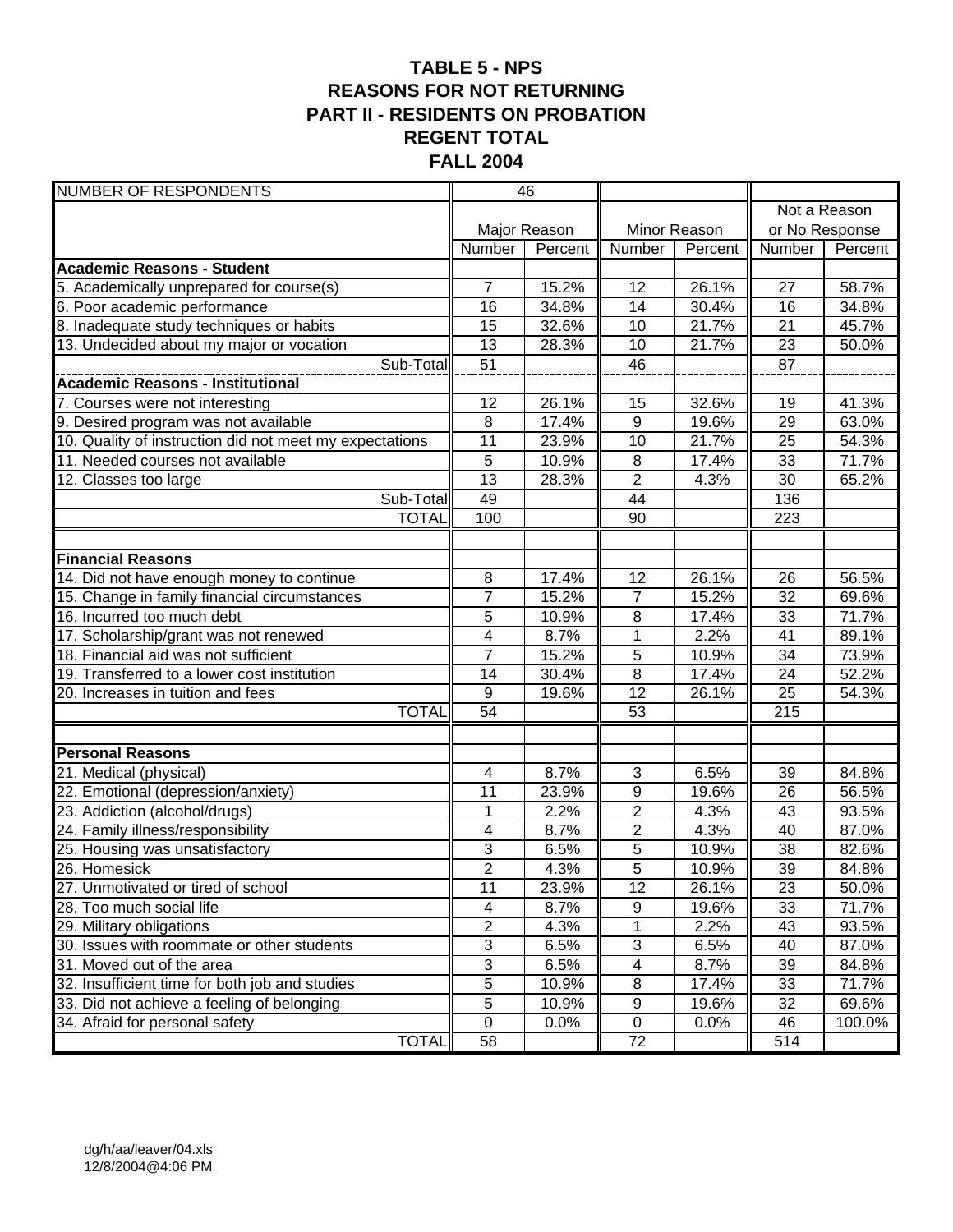## **TABLE 5A - NPS REASONS FOR NOT RETURNING PART II - RESIDENTS ON PROBATION UNIVERSITY OF IOWA FALL 2004**

| <b>NUMBER OF RESPONDENTS</b>                                        |                     | $\overline{11}$ |                          |              |                          |                |  |
|---------------------------------------------------------------------|---------------------|-----------------|--------------------------|--------------|--------------------------|----------------|--|
|                                                                     |                     |                 |                          |              |                          | Not a Reason   |  |
|                                                                     |                     | Major Reason    |                          | Minor Reason |                          | or No Response |  |
|                                                                     | Number              | Percent         | Number                   | Percent      | Number                   | Percent        |  |
| <b>Academic Reasons - Student</b>                                   |                     |                 |                          |              |                          |                |  |
| 5. Academically unprepared for course(s)                            | 1                   | 9.1%            | 3                        | 27.3%        | $\overline{7}$           | 63.6%          |  |
| 6. Poor academic performance                                        | 4                   | 36.4%           | 4                        | 36.4%        | 3                        | 27.3%          |  |
| 8. Inadequate study techniques or habits                            | 4                   | 36.4%           | $\overline{4}$           | 36.4%        | 3                        | 27.3%          |  |
| 13. Undecided about my major or vocation                            | $\overline{2}$      | 18.2%           | $\overline{3}$           | 27.3%        | 6                        | 54.5%          |  |
| Sub-Total                                                           | 11                  |                 | $\overline{14}$          |              | $\overline{19}$          |                |  |
| <b>Academic Reasons - Institutional</b>                             |                     |                 |                          |              |                          |                |  |
| 7. Courses were not interesting                                     | 5                   | 45.5%           | $\sqrt{3}$               | 27.3%        | $\sqrt{3}$               | 27.3%          |  |
| 9. Desired program was not available                                | $\overline{2}$      | 18.2%           | $\overline{2}$           | 18.2%        | $\overline{7}$           | 63.6%          |  |
| 10. Quality of instruction did not meet my expectations             | 3                   | 27.3%           | $\mathbf{2}$             | 18.2%        | 6                        | 54.5%          |  |
| 11. Needed courses not available                                    | $\overline{0}$      | 0.0%            | $\overline{2}$           | 18.2%        | $9\,$                    | 81.8%          |  |
| $\overline{12}$ . Classes too large                                 | $\overline{3}$      | 27.3%           | $\pmb{0}$                | 0.0%         | $\, 8$                   | 72.7%          |  |
| Sub-Total                                                           | $\overline{13}$     |                 | 9                        |              | 33                       |                |  |
| <b>TOTAL</b>                                                        | 24                  |                 | $\overline{23}$          |              | 52                       |                |  |
|                                                                     |                     |                 |                          |              |                          |                |  |
| <b>Financial Reasons</b>                                            |                     |                 |                          |              |                          |                |  |
| 14. Did not have enough money to continue                           | $\overline{2}$      | 18.2%           | $\overline{\mathcal{A}}$ | 36.4%        | $\overline{5}$           | 45.5%          |  |
| 15. Change in family financial circumstances                        | 2                   | 18.2%           | $\overline{2}$           | 18.2%        | $\overline{7}$           | 63.6%          |  |
| 16. Incurred too much debt                                          | 3                   | 27.3%           | $\overline{2}$           | 18.2%        | 6                        | 54.5%          |  |
| 17. Scholarship/grant was not renewed                               | $\overline{1}$      | 9.1%            | $\overline{0}$           | 0.0%         | $\overline{10}$          | 90.9%          |  |
| 18. Financial aid was not sufficient                                | 3                   | 27.3%           | 1                        | 9.1%         | $\overline{7}$           | 63.6%          |  |
| 19. Transferred to a lower cost institution                         | $\overline{3}$      | 27.3%           | $\overline{2}$           | 18.2%        | 6                        | 54.5%          |  |
| 20. Increases in tuition and fees                                   | $\overline{2}$      | 18.2%           | $\overline{2}$           | 18.2%        | $\overline{7}$           | 63.6%          |  |
| <b>TOTAL</b>                                                        | $\overline{16}$     |                 | $\overline{13}$          |              | 48                       |                |  |
|                                                                     |                     |                 |                          |              |                          |                |  |
| <b>Personal Reasons</b>                                             |                     |                 |                          |              |                          | 90.9%          |  |
| 21. Medical (physical)                                              | 0<br>4              | 0.0%<br>36.4%   | 1<br>$\mathbf 1$         | 9.1%         | 10<br>6                  | 54.5%          |  |
| 22. Emotional (depression/anxiety)<br>23. Addiction (alcohol/drugs) | 1                   | 9.1%            | 1                        | 9.1%<br>9.1% | 9                        | 81.8%          |  |
| 24. Family illness/responsibility                                   | 0                   | 0.0%            | 1                        | 9.1%         | 10                       | 90.9%          |  |
| 25. Housing was unsatisfactory                                      | 0                   | 0.0%            | 2                        | 18.2%        | 9                        | 81.8%          |  |
| 26. Homesick                                                        | $\overline{1}$      | 9.1%            | $\overline{1}$           | 9.1%         | $\overline{9}$           | 81.8%          |  |
| 27. Unmotivated or tired of school                                  | 4                   | 36.4%           | $\sqrt{3}$               | 27.3%        | $\overline{\mathcal{A}}$ |                |  |
| 28. Too much social life                                            |                     | 36.4%           | $\overline{2}$           | 18.2%        | 5                        | 36.4%<br>45.5% |  |
| 29. Military obligations                                            | 4<br>$\overline{2}$ | 18.2%           | $\pmb{0}$                | 0.0%         | 9                        |                |  |
| 30. Issues with roommate or other students                          | 1                   | 9.1%            | 1                        | 9.1%         | 9                        | 81.8%<br>81.8% |  |
| 31. Moved out of the area                                           | 0                   | 0.0%            | 1                        | 9.1%         | 10                       | 90.9%          |  |
| 32. Insufficient time for both job and studies                      | 1                   | 9.1%            | $\overline{2}$           | 18.2%        | 8                        | 72.7%          |  |
| 33. Did not achieve a feeling of belonging                          | $\mathbf 0$         | 0.0%            | $\sqrt{3}$               | 27.3%        | 8                        | 72.7%          |  |
| 34. Afraid for personal safety                                      | $\mathbf 0$         | 0.0%            | $\pmb{0}$                | 0.0%         | 11                       | 100.0%         |  |
| <b>TOTAL</b>                                                        | 18                  |                 | 19                       |              | 117                      |                |  |
|                                                                     |                     |                 |                          |              |                          |                |  |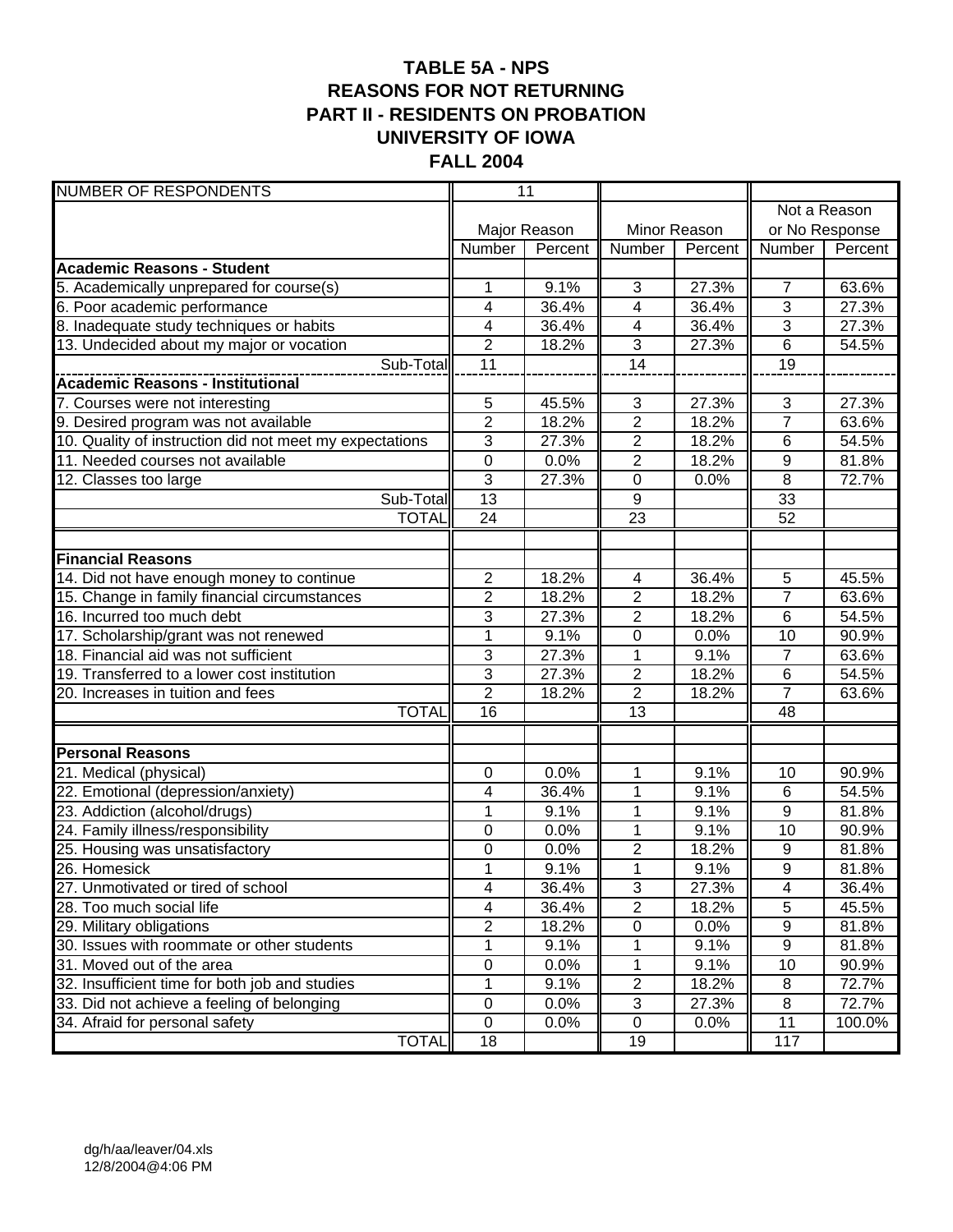# **TABLE 5A - NPS REASONS FOR NOT RETURNING PART II - RESIDENTS ON PROBATION UNIVERSITY OF IOWA FALL 2004**

| <b>Other Reasons</b>              |   |
|-----------------------------------|---|
| Athletics opportunities elsewhere |   |
| Disliked UI                       |   |
| Disliked city/location            |   |
| Family/significant other          |   |
| <b>Comments</b>                   |   |
| Instructors                       |   |
| Major/career goals                |   |
| Not accepted into desired program |   |
| Residence Halls                   | 0 |
| Tuition/money issues              | ი |
| Homesick                          |   |
| Health/accident                   |   |
| Overwhelmed                       |   |
| Alcohol issues                    |   |
| Course accessibility issues       |   |
| Social Issues                     |   |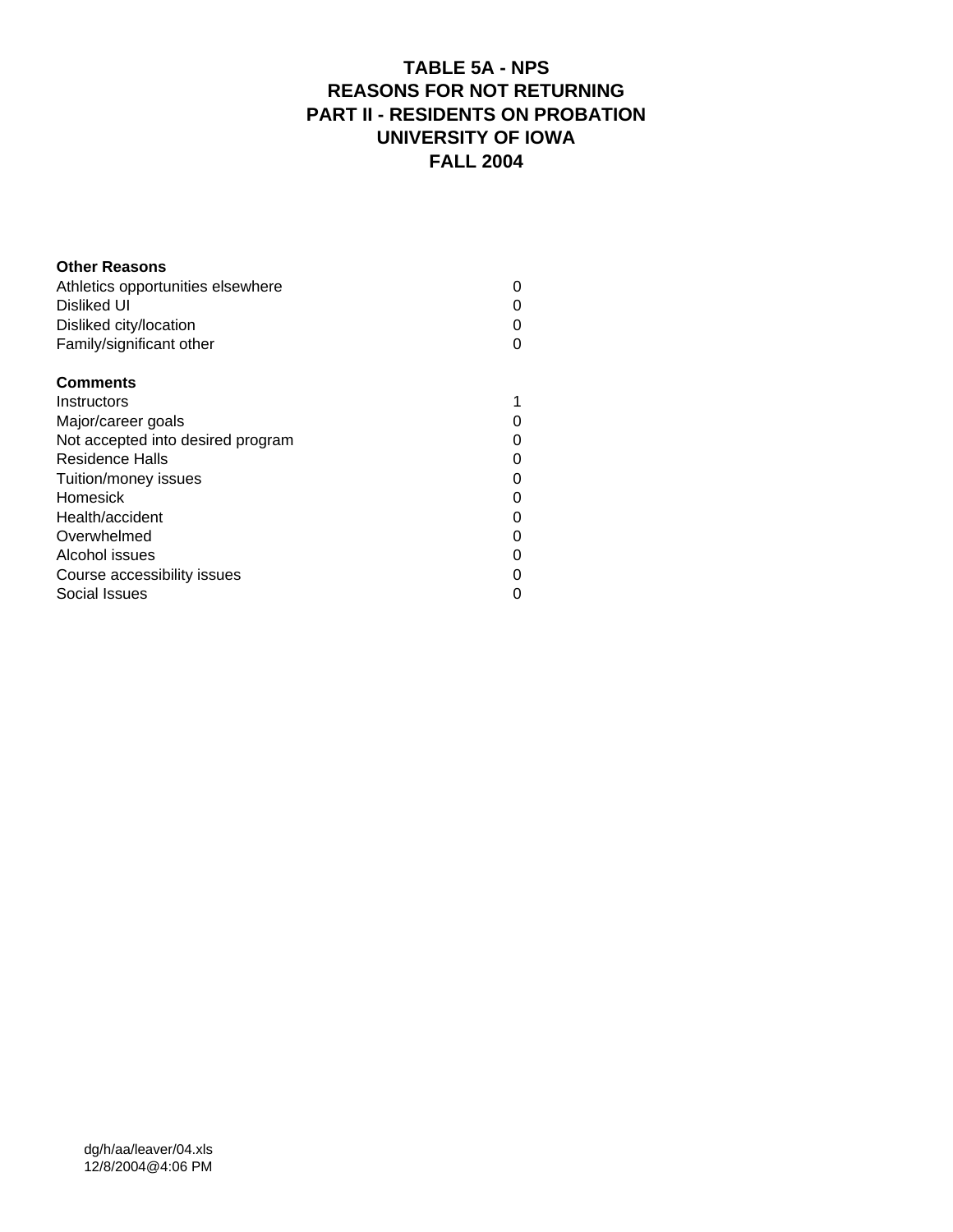# **TABLE 5B - NPS REASONS FOR NOT RETURNING PART II - RESIDENTS ON PROBATION IOWA STATE UNIVERSITY FALL 2004**

| <b>NUMBER OF RESPONDENTS</b>                            |                  | $\overline{21}$    |                 |              |                  |         |  |
|---------------------------------------------------------|------------------|--------------------|-----------------|--------------|------------------|---------|--|
|                                                         |                  |                    |                 |              | Not a Reason     |         |  |
|                                                         |                  | Major Reason       |                 | Minor Reason | or No Response   |         |  |
|                                                         | Number           | Percent            | Number          | Percent      | Number           | Percent |  |
| <b>Academic Reasons - Student</b>                       |                  |                    |                 |              |                  |         |  |
| 5. Academically unprepared for course(s)                | 5                | 23.8%              | 4               | 19.0%        | 12               | 57.1%   |  |
| 6. Poor academic performance                            | $\overline{7}$   | 33.3%              | 8               | 38.1%        | $6\phantom{1}6$  | 28.6%   |  |
| 8. Inadequate study techniques or habits                | $\overline{7}$   | 33.3%              | 5               | 23.8%        | $\boldsymbol{9}$ | 42.9%   |  |
| 13. Undecided about my major or vocation                | $\boldsymbol{9}$ | 42.9%              | $\overline{3}$  | 14.3%        | 9                | 42.9%   |  |
| Sub-Total                                               | 28               |                    | $\overline{20}$ |              | $\overline{36}$  |         |  |
| <b>Academic Reasons - Institutional</b>                 |                  |                    |                 |              |                  |         |  |
| 7. Courses were not interesting                         | 4                | 19.0%              | 9               | 42.9%        | 8                | 38.1%   |  |
| 9. Desired program was not available                    | 4                | 19.0%              | $\overline{4}$  | 19.0%        | 13               | 61.9%   |  |
| 10. Quality of instruction did not meet my expectations | 5                | 23.8%              | $\overline{7}$  | 33.3%        | 9                | 42.9%   |  |
| 11. Needed courses not available                        | $\overline{2}$   | 9.5%               | $\overline{2}$  | 9.5%         | 17               | 81.0%   |  |
| $\overline{12}$ . Classes too large                     | $\overline{9}$   | 42.9%              | $\pmb{0}$       | 0.0%         | 12               | 57.1%   |  |
| Sub-Total                                               | 24               |                    | 22              |              | 59               |         |  |
| <b>TOTAL</b>                                            | 52               |                    | 42              |              | 95               |         |  |
|                                                         |                  |                    |                 |              |                  |         |  |
| <b>Financial Reasons</b>                                |                  |                    |                 |              |                  |         |  |
| 14. Did not have enough money to continue               | 4                | 19.0%              | 4               | 19.0%        | $\overline{13}$  | 61.9%   |  |
| 15. Change in family financial circumstances            | 3                | 14.3%              | 3               | 14.3%        | $\overline{15}$  | 71.4%   |  |
| 16. Incurred too much debt                              | $\mathbf{1}$     | 4.8%               | 4               | 19.0%        | $\overline{16}$  | 76.2%   |  |
| 17. Scholarship/grant was not renewed                   | $\overline{2}$   | 9.5%               | $\overline{1}$  | 4.8%         | $\overline{18}$  | 85.7%   |  |
| 18. Financial aid was not sufficient                    | 3                | 14.3%              | $\overline{c}$  | 9.5%         | 16               | 76.2%   |  |
| 19. Transferred to a lower cost institution             | 6                | 28.6%              | $\overline{4}$  | 19.0%        | 11               | 52.4%   |  |
| 20. Increases in tuition and fees                       | $\overline{3}$   | 14.3%              | $\overline{7}$  | 33.3%        | 11               | 52.4%   |  |
| <b>TOTAL</b>                                            | 22               |                    | 25              |              | 100              |         |  |
| <b>Personal Reasons</b>                                 |                  |                    |                 |              |                  |         |  |
| 21. Medical (physical)                                  | 1                | $\overline{4.8\%}$ | 2               | 9.5%         | 18               | 85.7%   |  |
| 22. Emotional (depression/anxiety)                      | 4                | 19.0%              | 5               | 23.8%        | 12               | 57.1%   |  |
| 23. Addiction (alcohol/drugs)                           | 0                | 0.0%               | 0               | 0.0%         | 21               | 100.0%  |  |
| 24. Family illness/responsibility                       | $\mathbf{1}$     | 4.8%               | 0               | 0.0%         | 20               | 95.2%   |  |
| 25. Housing was unsatisfactory                          | 3                | 14.3%              | 1               | 4.8%         | 17               | 81.0%   |  |
| 26. Homesick                                            | $\overline{1}$   | 4.8%               | $\overline{3}$  | 14.3%        | $\overline{17}$  | 81.0%   |  |
| 27. Unmotivated or tired of school                      | 4                | 19.0%              | 5               | 23.8%        | 12               | 57.1%   |  |
| 28. Too much social life                                | $\pmb{0}$        | 0.0%               | 6               | 28.6%        | 15               | 71.4%   |  |
| 29. Military obligations                                | $\pmb{0}$        | 0.0%               | $\pmb{0}$       | 0.0%         | 21               | 100.0%  |  |
| 30. Issues with roommate or other students              | $\overline{2}$   | 9.5%               | $\overline{2}$  | 9.5%         | 17               | 81.0%   |  |
| 31. Moved out of the area                               | $\overline{2}$   | 9.5%               | $\overline{3}$  | 14.3%        | 16               | 76.2%   |  |
| 32. Insufficient time for both job and studies          | $\overline{3}$   | 14.3%              | $\overline{3}$  | 14.3%        | 15               | 71.4%   |  |
| 33. Did not achieve a feeling of belonging              | $\overline{2}$   | 9.5%               | 5               | 23.8%        | 14               | 66.7%   |  |
| 34. Afraid for personal safety                          | $\mathbf 0$      | 0.0%               | $\mathbf 0$     | 0.0%         | 21               | 100.0%  |  |
| <b>TOTAL</b>                                            | 23               |                    | 35              |              | 236              |         |  |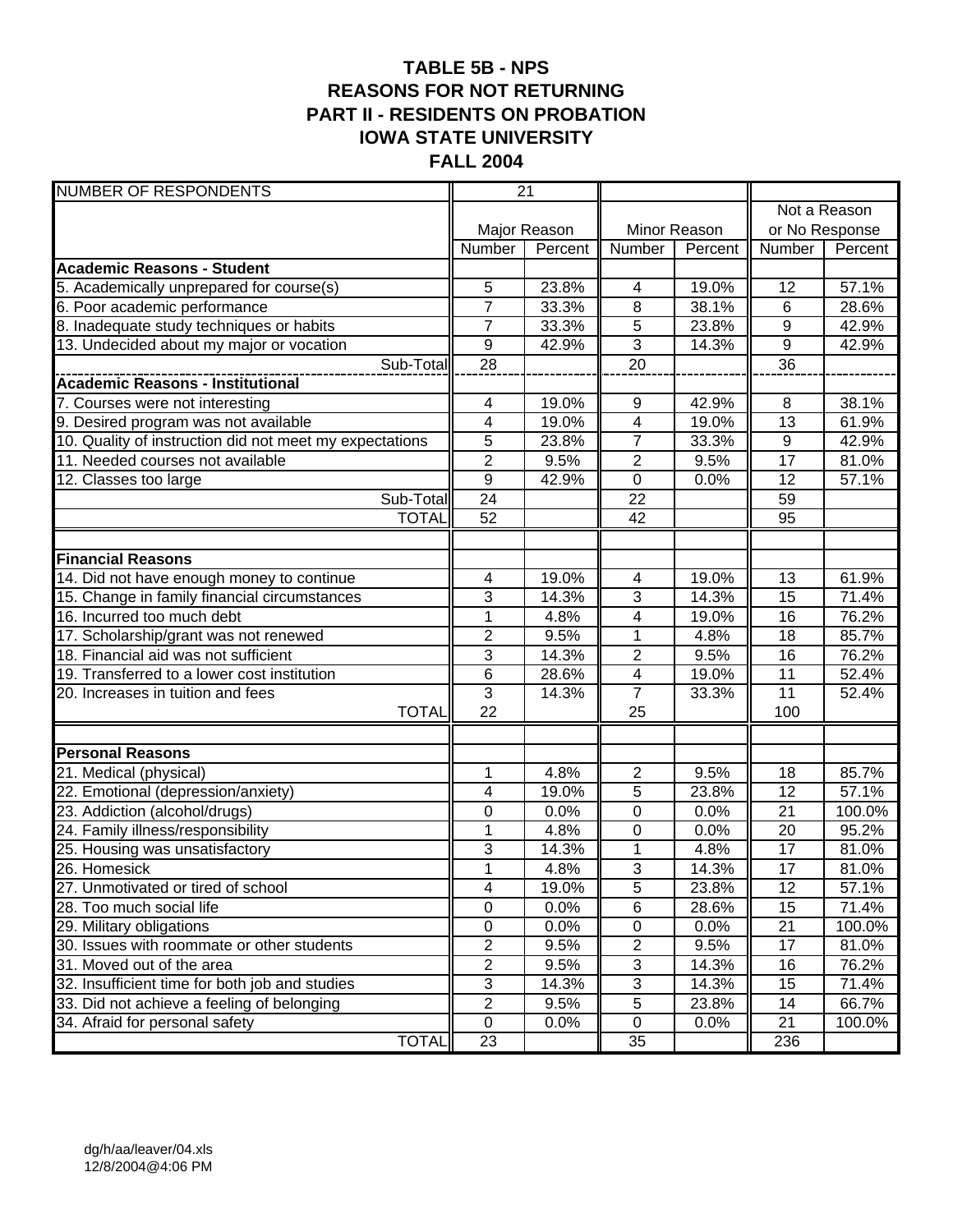# **TABLE 5C - NPS REASONS FOR NOT RETURNING PART II - RESIDENTS ON PROBATION UNIVERSITY OF NORTHERN IOWA FALL 2004**

| <b>NUMBER OF RESPONDENTS</b>                            |                 | 14           |                          |              |                 |              |  |
|---------------------------------------------------------|-----------------|--------------|--------------------------|--------------|-----------------|--------------|--|
|                                                         |                 |              |                          |              |                 | Not a Reason |  |
|                                                         |                 | Major Reason |                          | Minor Reason | or No Response  |              |  |
|                                                         | Number          | Percent      | Number                   | Percent      | Number          | Percent      |  |
| <b>Academic Reasons - Student</b>                       |                 |              |                          |              |                 |              |  |
| 5. Academically unprepared for course(s)                | 1               | 7.1%         | 5                        | 35.7%        | 8               | 57.1%        |  |
| 6. Poor academic performance                            | 5               | 35.7%        | $\overline{2}$           | 14.3%        | $\overline{7}$  | 50.0%        |  |
| 8. Inadequate study techniques or habits                | 4               | 28.6%        | 1                        | 7.1%         | 9               | 64.3%        |  |
| 13. Undecided about my major or vocation                | $\overline{2}$  | 14.3%        | $\overline{\mathcal{A}}$ | 28.6%        | 8               | 57.1%        |  |
| Sub-Total                                               | 12              |              | $\overline{12}$          |              | 32              |              |  |
| <b>Academic Reasons - Institutional</b>                 |                 |              |                          |              |                 |              |  |
| 7. Courses were not interesting                         | 3               | 21.4%        | $\sqrt{3}$               | 21.4%        | 8               | 57.1%        |  |
| 9. Desired program was not available                    | $\overline{2}$  | 14.3%        | 3                        | 21.4%        | $\overline{9}$  | 64.3%        |  |
| 10. Quality of instruction did not meet my expectations | 3               | 21.4%        | 1                        | 7.1%         | 10              | 71.4%        |  |
| 11. Needed courses not available                        | $\overline{3}$  | 21.4%        | $\overline{\mathcal{A}}$ | 28.6%        | $\overline{7}$  | 50.0%        |  |
| $\overline{12}$ . Classes too large                     | $\mathbf 1$     | 7.1%         | $\overline{2}$           | 14.3%        | 10              | 71.4%        |  |
| Sub-Total                                               | 12              |              | 13                       |              | 44              |              |  |
| <b>TOTAL</b>                                            | 24              |              | $\overline{25}$          |              | 76              |              |  |
|                                                         |                 |              |                          |              |                 |              |  |
| <b>Financial Reasons</b>                                |                 |              |                          |              |                 |              |  |
| 14. Did not have enough money to continue               | $\overline{2}$  | 14.3%        | $\overline{\mathcal{A}}$ | 28.6%        | $\overline{8}$  | 57.1%        |  |
| 15. Change in family financial circumstances            | $\overline{2}$  | 14.3%        | $\overline{2}$           | 14.3%        | 10              | 71.4%        |  |
| 16. Incurred too much debt                              | 1               | 7.1%         | $\overline{2}$           | 14.3%        | 11              | 78.6%        |  |
| 17. Scholarship/grant was not renewed                   | $\overline{1}$  | 7.1%         | $\overline{0}$           | 0.0%         | $\overline{13}$ | 92.9%        |  |
| 18. Financial aid was not sufficient                    | 1               | 7.1%         | $\overline{2}$           | 14.3%        | 11              | 78.6%        |  |
| 19. Transferred to a lower cost institution             | 5               | 35.7%        | $\overline{2}$           | 14.3%        | $\overline{7}$  | 50.0%        |  |
| 20. Increases in tuition and fees                       | 4               | 28.6%        | $\overline{3}$           | 21.4%        | $\overline{7}$  | 50.0%        |  |
| <b>TOTAL</b>                                            | $\overline{16}$ |              | 15                       |              | 67              |              |  |
| <b>Personal Reasons</b>                                 |                 |              |                          |              |                 |              |  |
| 21. Medical (physical)                                  | 3               | 21.4%        | 0                        | 0.0%         | 11              | 78.6%        |  |
| 22. Emotional (depression/anxiety)                      | 3               | 21.4%        | 3                        | 21.4%        | 8               | 57.1%        |  |
| 23. Addiction (alcohol/drugs)                           | 0               | 0.0%         | 1                        | 7.1%         | 13              | 92.9%        |  |
| 24. Family illness/responsibility                       | 3               | 21.4%        | 1                        | 7.1%         | 10              | 71.4%        |  |
| 25. Housing was unsatisfactory                          | 0               | 0.0%         | 2                        | 14.3%        | 12              | 85.7%        |  |
| 26. Homesick                                            | $\overline{0}$  | 0.0%         | $\overline{1}$           | 7.1%         | $\overline{13}$ | 92.9%        |  |
| 27. Unmotivated or tired of school                      | $\sqrt{3}$      | 21.4%        | $\overline{\mathcal{A}}$ | 28.6%        | $\overline{7}$  | 50.0%        |  |
| 28. Too much social life                                | $\pmb{0}$       | 0.0%         | 1                        | 7.1%         | 13              | 92.9%        |  |
| 29. Military obligations                                | $\pmb{0}$       | 0.0%         | 1                        | 7.1%         | 13              | 92.9%        |  |
| 30. Issues with roommate or other students              | 0               | 0.0%         | $\pmb{0}$                | 0.0%         | 14              | 100.0%       |  |
| 31. Moved out of the area                               | 1               | 7.1%         | $\pmb{0}$                | 0.0%         | 13              | 92.9%        |  |
| 32. Insufficient time for both job and studies          | 1               | 7.1%         | $\overline{3}$           | 21.4%        | 10              | 71.4%        |  |
| 33. Did not achieve a feeling of belonging              | $\sqrt{3}$      | 21.4%        | 1                        | 7.1%         | 10              | 71.4%        |  |
| 34. Afraid for personal safety                          | $\pmb{0}$       | 0.0%         | $\mathbf 0$              | 0.0%         | 14              | 100.0%       |  |
| <b>TOTAL</b>                                            | 17              |              | 18                       |              | 161             |              |  |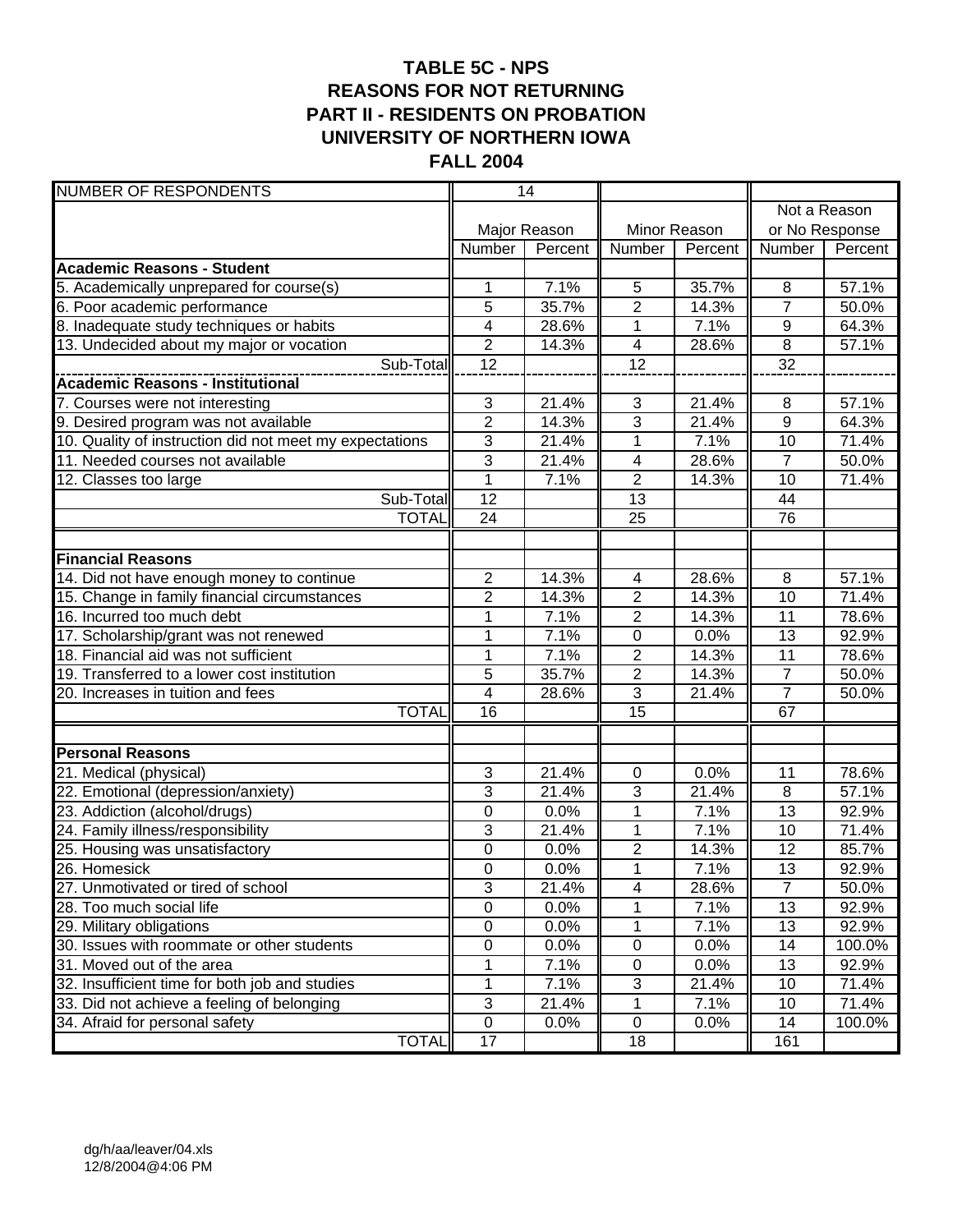#### **TABLE 5C - NPS REASONS FOR NOT RETURNING PART II - RESIDENTS ON PROBATION UNIVERSITY OF NORTHERN IOWA FALL 2004 Other Reasons**

 Poor Instruction - 1 Weather - 1 Changed to go to a specialty school - 1 Pregnant - 1

#### **Comments**

Institutional Observations:

This group tended to have more responses in the academic reasons group than the students not on probation. The balance of their reasons were the same as the group not on probation.

- 1. tie Poor academic performance
- Transferred to a lower cost institution
- 2. tie Inadequate study habits or techniques Increases in tuition and fees
- 3. tie Did not achieve a sense of belonging Emotional (depression/anxiety)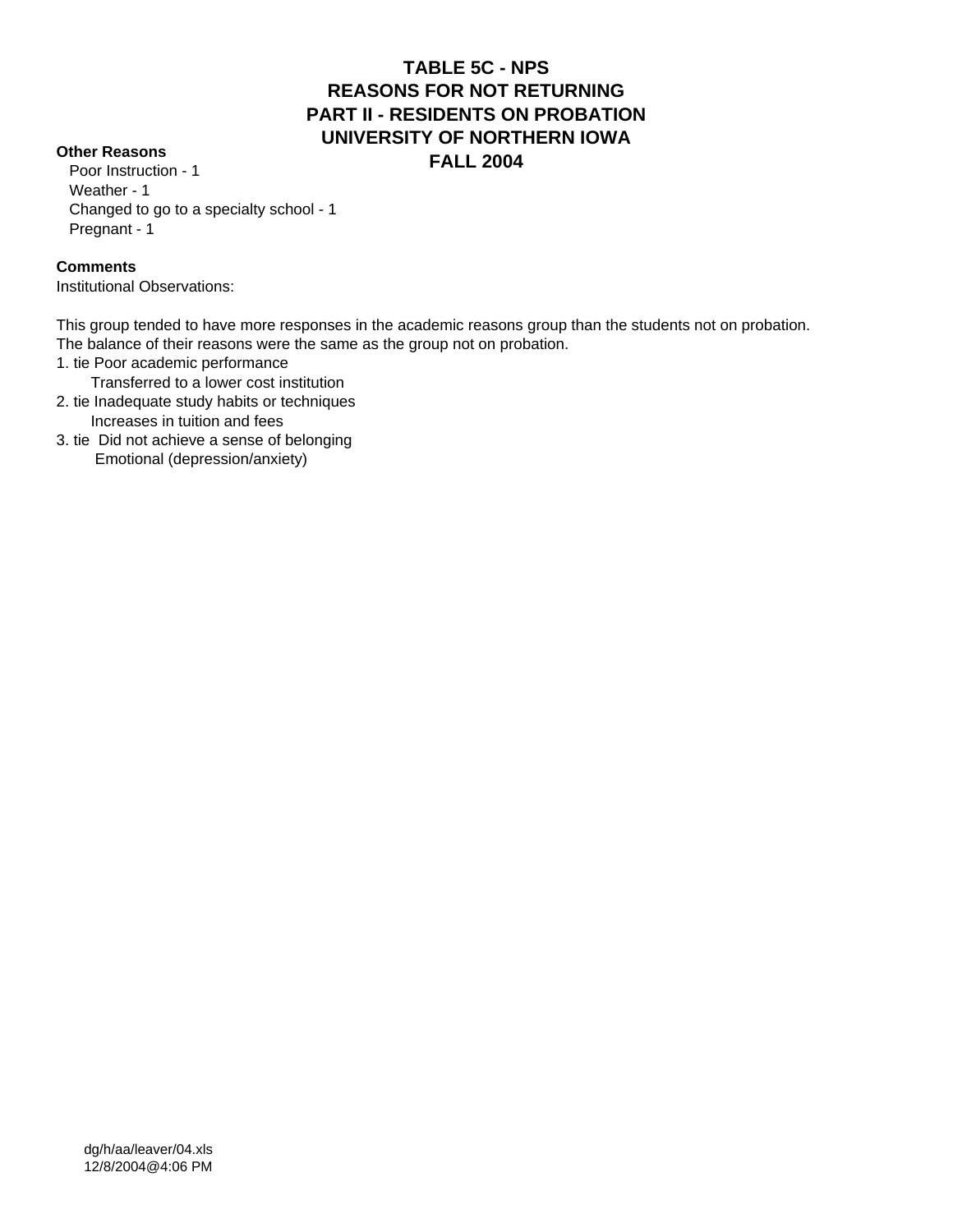# **TABLE 6 - NPS REASONS FOR NOT RETURNING PART II - NONRESIDENTS NOT ON PROBATION REGENT TOTAL FALL 2004**

| <b>NUMBER OF RESPONDENTS</b>                            |                | 153          |                  |              |              |                    |
|---------------------------------------------------------|----------------|--------------|------------------|--------------|--------------|--------------------|
|                                                         |                |              |                  |              | Not a Reason |                    |
|                                                         |                | Major Reason |                  | Minor Reason |              | or No Response     |
|                                                         | Number         | Percent      | Number           | Percent      | Number       | Percent            |
| <b>Academic Reasons - Student</b>                       |                |              |                  |              |              |                    |
| 5. Academically unprepared for course(s)                | 0              | 0.0%         | 11               | 7.2%         | 140          | 91.5%              |
| 6. Poor academic performance                            | 6              | 3.9%         | 16               | 10.5%        | 129          | 84.3%              |
| 8. Inadequate study techniques or habits                | 5              | 3.3%         | 19               | 12.4%        | 127          | 83.0%              |
| 13. Undecided about my major or vocation                | 19             | 12.4%        | 31               | 20.3%        | 101          | 66.0%              |
| Sub-Total                                               | 30             |              | 77               |              | 497          |                    |
|                                                         |                |              |                  |              |              |                    |
| 7. Courses were not interesting                         | 6              | 3.9%         | 15               | 9.8%         | 130          | 85.0%              |
| 9. Desired program was not available                    | 18             | 11.8%        | 14               | 9.2%         | 119          | 77.8%              |
| 10. Quality of instruction did not meet my expectations | 17             | 11.1%        | 11               | 7.2%         | 123          | 80.4%              |
| 11. Needed courses not available                        | 17             | 11.1%        | 21               | 13.7%        | 113          | 73.9%              |
| 12. Classes too large                                   | 20             | 13.1%        | $\boldsymbol{0}$ | 0.0%         | 113          | 73.9%              |
| Sub-Total                                               | 78             |              | 61               |              | 598          |                    |
| <b>TOTAL</b>                                            | 108            |              | 138              |              | 1,095        |                    |
|                                                         |                |              |                  |              |              |                    |
| <b>Financial Reasons</b>                                |                |              |                  |              |              |                    |
| 14. Did not have enough money to continue               | 42             | 27.5%        | $\overline{31}$  | 20.3%        | 78           | $\frac{1}{51.0\%}$ |
| 15. Change in family financial circumstances            | 16             | 10.5%        | $\overline{20}$  | 13.1%        | 115          | 75.2%              |
| 16. Incurred too much debt                              | 26             | 17.0%        | 20               | 13.1%        | 105          | 68.6%              |
| 17. Scholarship/grant was not renewed                   | 10             | 6.5%         | $\overline{9}$   | 5.9%         | 132          | 86.3%              |
| 18. Financial aid was not sufficient                    | 34             | 22.2%        | 22               | 14.4%        | 95           | 62.1%              |
| 19. Transferred to a lower cost institution             | 68             | 44.4%        | 20               | 13.1%        | 63           | 41.2%              |
| 20. Increases in tuition and fees                       | 59             | 38.6%        | $\overline{31}$  | 20.3%        | 61           | 39.9%              |
| Sub-Total                                               | 255            |              | 153              |              | 649          |                    |
|                                                         |                |              |                  |              |              |                    |
| <b>Personal Reasons</b>                                 |                |              |                  |              |              |                    |
| 21. Medical (physical)                                  | 5              | 3.3%         | 11               | 7.2%         | 135          | 88.2%              |
| 22. Emotional (depression/anxiety)                      | 23             | 15.0%        | 28               | 18.3%        | 100          | 65.4%              |
| 23. Addiction (alcohol/drugs)                           | 1              | 0.7%         | 5                | 3.3%         | 145          | 94.8%              |
| 24. Family illness/responsibility                       | 1              | 0.7%         | 9                | 5.9%         | 141          | 92.2%              |
| 25. Housing was unsatisfactory                          | 11             | 7.2%         | 14               | 9.2%         | 126          | 82.4%              |
| 26. Homesick                                            | 13             | 8.5%         | $\overline{38}$  | 24.8%        | 101          | 66.0%              |
| 27. Unmotivated or tired of school                      | 6              | 3.9%         | 15               | 9.8%         | 130          | 85.0%              |
| 28. Too much social life                                | 4              | 2.6%         | $\overline{7}$   | 4.6%         | 140          | 91.5%              |
| 29. Military obligations                                | $\overline{0}$ | 0.0%         | $\overline{2}$   | 1.3%         | 149          | 97.4%              |
| 30. Issues with roommate or other students              | 15             | 9.8%         | $\overline{20}$  | 13.1%        | 116          | 75.8%              |
| 31. Moved out of the area                               | 11             | 7.2%         | 3                | 2.0%         | 137          | 89.5%              |
| 32. Insufficient time for both job and studies          | 1              | 0.7%         | $\mathbf{1}$     | 0.7%         | 149          | 97.4%              |
| 33. Did not achieve a feeling of belonging              | 31             | 20.3%        | 26               | 17.0%        | 94           | 61.4%              |
| 34. Afraid for personal safety                          | 1              | 0.7%         | 4                | 2.6%         | 146          | 95.4%              |
| <b>TOTAL</b>                                            | 123            |              | 183              |              | 1,809        |                    |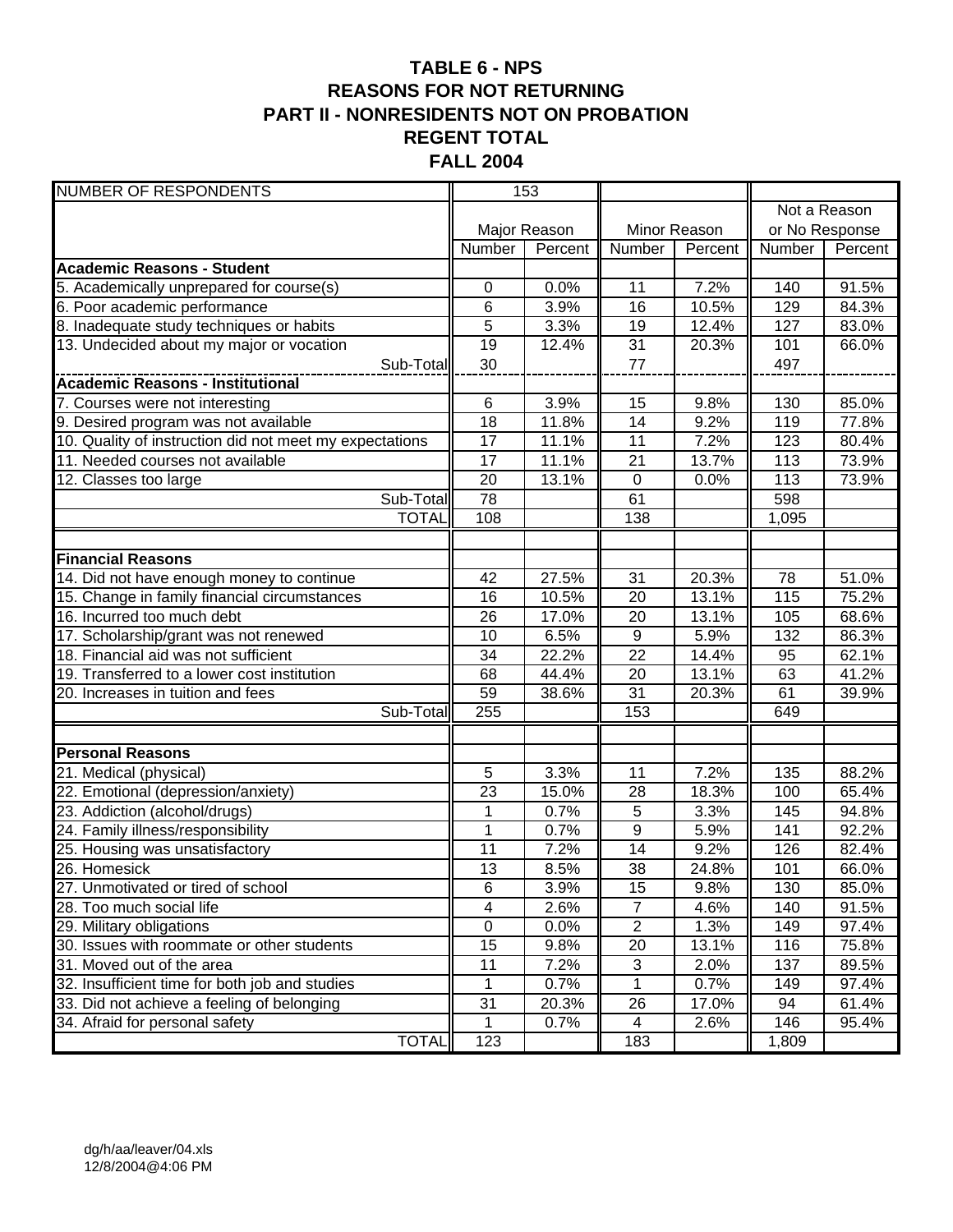#### **TABLE 6A - NPS REASONS FOR NOT RETURNING PART II - NONRESIDENTS NOT ON PROBATION UNIVERSITY OF IOWA FALL 2004**

| <b>NUMBER OF RESPONDENTS</b>                            |                | $\overline{74}$ |                         |              |                 |         |
|---------------------------------------------------------|----------------|-----------------|-------------------------|--------------|-----------------|---------|
|                                                         |                |                 |                         |              | Not a Reason    |         |
|                                                         |                | Major Reason    |                         | Minor Reason | or No Response  |         |
|                                                         | Number         | Percent         | Number                  | Percent      | Number          | Percent |
| <b>Academic Reasons - Student</b>                       |                |                 |                         |              |                 |         |
| 5. Academically unprepared for course(s)                | 0              | 0.0%            | 5                       | 6.8%         | 67              | 90.5%   |
| 6. Poor academic performance                            | 4              | 5.4%            | 5                       | 6.8%         | 63              | 85.1%   |
| 8. Inadequate study techniques or habits                | 4              | 5.4%            | 12                      | 16.2%        | 56              | 75.7%   |
| 13. Undecided about my major or vocation                | 9              | 12.2%           | 19                      | 25.7%        | 44              | 59.5%   |
| Sub-Total                                               | 17             |                 | 41                      |              | 230             |         |
| <b>Academic Reasons - Institutional</b>                 |                |                 |                         |              |                 |         |
| 7. Courses were not interesting                         | 4              | 5.4%            | 4                       | 5.4%         | 64              | 86.5%   |
| 9. Desired program was not available                    | $\overline{c}$ | 2.7%            | 9                       | 12.2%        | 61              | 82.4%   |
| 10. Quality of instruction did not meet my expectations | 12             | 16.2%           | 1                       | 1.4%         | 59              | 79.7%   |
| 11. Needed courses not available                        | $\overline{7}$ | 9.5%            | 14                      | 18.9%        | 51              | 68.9%   |
| 12. Classes too large                                   | 10             | 13.5%           | $\overline{6}$          | 8.1%         | 56              | 75.7%   |
| Sub-Total                                               | 35             |                 | 34                      |              | 291             |         |
| <b>TOTAL</b>                                            | 52             |                 | $\overline{75}$         |              | 521             |         |
|                                                         |                |                 |                         |              |                 |         |
| <b>Financial Reasons</b>                                |                |                 |                         |              |                 |         |
| 14. Did not have enough money to continue               | 17             | 23.0%           | 10                      | 13.5%        | 45              | 60.8%   |
| 15. Change in family financial circumstances            | 8              | 10.8%           | $\boldsymbol{9}$        | 12.2%        | $\overline{55}$ | 74.3%   |
| 16. Incurred too much debt                              | 9              | 12.2%           | 8                       | 10.8%        | 55              | 74.3%   |
| 17. Scholarship/grant was not renewed                   | 4              | 5.4%            | 3                       | 4.1%         | 65              | 87.8%   |
| 18. Financial aid was not sufficient                    | 15             | 20.3%           | $\overline{7}$          | 9.5%         | 50              | 67.6%   |
| 19. Transferred to a lower cost institution             | 28             | 37.8%           | 11                      | 14.9%        | 33              | 44.6%   |
| 20. Increases in tuition and fees                       | 29             | 39.2%           | 8                       | 10.8%        | 35              | 47.3%   |
| Sub-Total                                               | 110            |                 | $\overline{56}$         |              | 338             |         |
|                                                         |                |                 |                         |              |                 |         |
| <b>Personal Reasons</b>                                 |                |                 |                         |              |                 |         |
| 21. Medical (physical)                                  | 4              | 5.4%            | 9                       | 12.2%        | 59              | 79.7%   |
| 22. Emotional (depression/anxiety)                      | 15             | 20.3%           | 16                      | 21.6%        | 41              | 55.4%   |
| 23. Addiction (alcohol/drugs)                           | 1              | 1.4%            | $\pmb{0}$               | 0.0%         | 71              | 95.9%   |
| 24. Family illness/responsibility                       | 0              | 0.0%            | 6                       | 8.1%         | 66              | 89.2%   |
| 25. Housing was unsatisfactory                          | 6              | 8.1%            | 10                      | 13.5%        | 56              | 75.7%   |
| 26. Homesick                                            | 10             | 13.5%           | 23                      | 31.1%        | 40              | 54.1%   |
| 27. Unmotivated or tired of school                      | $\sqrt{3}$     | 4.1%            | 8                       | 10.8%        | 61              | 82.4%   |
| 28. Too much social life                                | 4              | 5.4%            | $\overline{\mathbf{4}}$ | 5.4%         | 64              | 86.5%   |
| 29. Military obligations                                | $\mathsf 0$    | 0.0%            | 1                       | 1.4%         | $\overline{71}$ | 95.9%   |
| 30. Issues with roommate or other students              | 12             | 16.2%           | 10                      | 13.5%        | 50              | 67.6%   |
| 31. Moved out of the area                               | 4              | 5.4%            | 1                       | 1.4%         | 67              | 90.5%   |
| 32. Insufficient time for both job and studies          | $\pmb{0}$      | 0.0%            | $\mathbf 1$             | 1.4%         | 71              | 95.9%   |
| 33. Did not achieve a feeling of belonging              | 18             | 24.3%           | 14                      | 18.9%        | 40              | 54.1%   |
| 34. Afraid for personal safety                          | $\mathbf 0$    | 0.0%            | $\overline{2}$          | 2.7%         | 70              | 94.6%   |
| <b>TOTAL</b>                                            | 77             |                 | 105                     |              | 827             |         |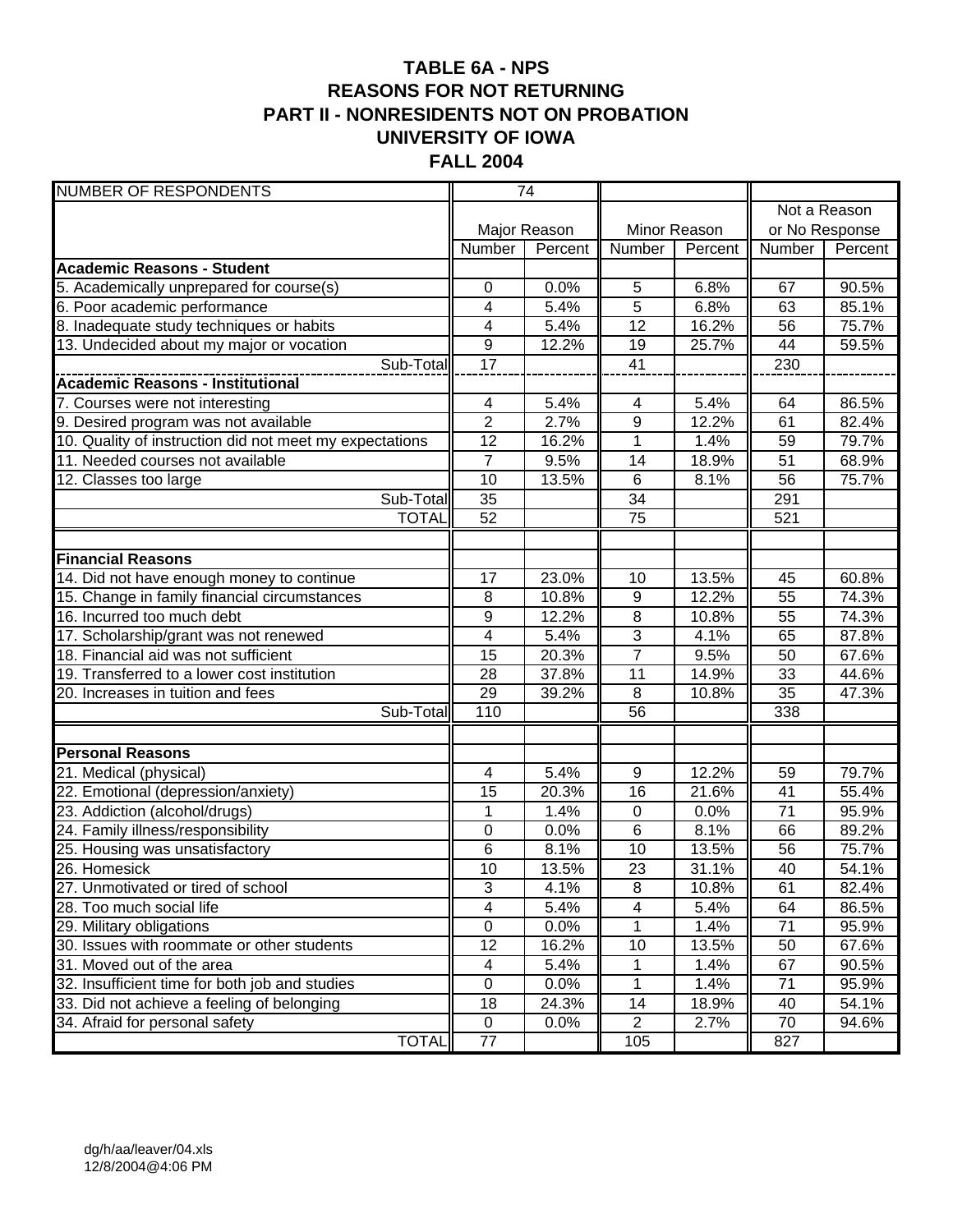# **TABLE 6A - NPS REASONS FOR NOT RETURNING PART II - NONRESIDENTS NOT ON PROBATION UNIVERSITY OF IOWA FALL 2004**

| <b>Other Reasons</b>              |                |
|-----------------------------------|----------------|
| Athletics opportunities elsewhere |                |
| Disliked UI                       | 3              |
| Disliked city/location            |                |
| Family/significant other          |                |
| <b>Comments</b>                   |                |
| Instructors                       |                |
| Major/career goals                | 2              |
| Not accepted into desired program | $\overline{2}$ |
| Residence Halls                   | 4              |
| Tuition/money issues              | 8              |
| Homesick                          | 0              |
| Health/accident                   | 2              |
| Overwhelmed                       |                |
| Alcohol issues                    | 3              |
| Course accessibility issues       | 2              |
| Social Issues                     |                |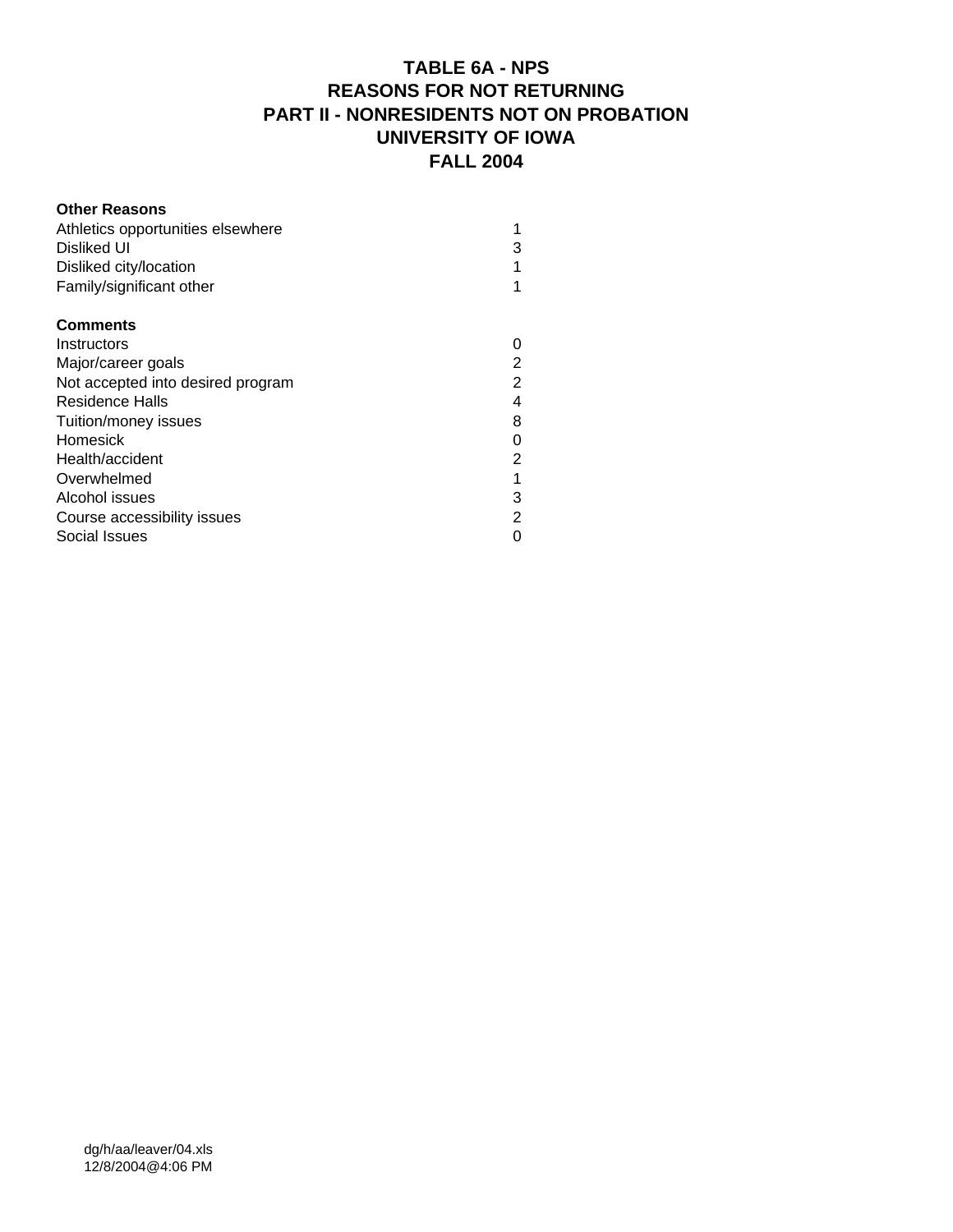# **TABLE 6B - NPS REASONS FOR NOT RETURNING PART II - NONRESIDENTS NOT ON PROBATION IOWA STATE UNIVERSITY FALL 2004**

| <b>NUMBER OF RESPONDENTS</b>                            | $\overline{71}$           |              |                  |              |                 |         |  |
|---------------------------------------------------------|---------------------------|--------------|------------------|--------------|-----------------|---------|--|
|                                                         |                           |              |                  |              | Not a Reason    |         |  |
|                                                         |                           | Major Reason |                  | Minor Reason | or No Response  |         |  |
|                                                         | Number                    | Percent      | Number           | Percent      | Number          | Percent |  |
| <b>Academic Reasons - Student</b>                       |                           |              |                  |              |                 |         |  |
| 5. Academically unprepared for course(s)                | 0                         | 0.0%         | 5                | 7.0%         | 66              | 93.0%   |  |
| 6. Poor academic performance                            | $\overline{c}$            | 2.8%         | 10               | 14.1%        | 59              | 83.1%   |  |
| 8. Inadequate study techniques or habits                | $\mathbf{1}$              | 1.4%         | $\overline{7}$   | 9.9%         | 63              | 88.7%   |  |
| 13. Undecided about my major or vocation                | 9                         | 12.7%        | 11               | 15.5%        | 51              | 71.8%   |  |
| Sub-Total                                               | 12                        |              | $\overline{33}$  |              | 239             |         |  |
| <b>Academic Reasons - Institutional</b>                 |                           |              |                  |              |                 |         |  |
| 7. Courses were not interesting                         | $\overline{2}$            | 2.8%         | 10               | 14.1%        | 59              | 83.1%   |  |
| 9. Desired program was not available                    | 16                        | 22.5%        | 5                | 7.0%         | 50              | 70.4%   |  |
| 10. Quality of instruction did not meet my expectations | 5                         | 7.0%         | 9                | 12.7%        | 57              | 80.3%   |  |
| 11. Needed courses not available                        | 10                        | 14.1%        | 6                | 8.5%         | 55              | 77.5%   |  |
| 12. Classes too large                                   | $\boldsymbol{9}$          | 12.7%        | $\overline{11}$  | 15.5%        | $\overline{51}$ | 71.8%   |  |
| Sub-Total                                               | 42                        |              | 41               |              | 272             |         |  |
| <b>TOTAL</b>                                            | $\overline{54}$           |              | $\overline{74}$  |              | 511             |         |  |
|                                                         |                           |              |                  |              |                 |         |  |
| <b>Financial Reasons</b>                                |                           |              |                  |              |                 |         |  |
| 14. Did not have enough money to continue               | 22                        | 31.0%        | 19               | 26.8%        | 30              | 42.3%   |  |
| 15. Change in family financial circumstances            | 6                         | 8.5%         | $\overline{9}$   | 12.7%        | 56              | 78.9%   |  |
| 16. Incurred too much debt                              | 15                        | 21.1%        | 10               | 14.1%        | 46              | 64.8%   |  |
| 17. Scholarship/grant was not renewed                   | 6                         | 8.5%         | $6\phantom{1}$   | 8.5%         | 59              | 83.1%   |  |
| 18. Financial aid was not sufficient                    | 18                        | 25.4%        | $\overline{14}$  | 19.7%        | 39              | 54.9%   |  |
| 19. Transferred to a lower cost institution             | 34                        | 47.9%        | $\boldsymbol{9}$ | 12.7%        | 28              | 39.4%   |  |
| 20. Increases in tuition and fees                       | 25                        | 35.2%        | $\overline{21}$  | 29.6%        | 25              | 35.2%   |  |
| <b>TOTAL</b>                                            | 126                       |              | 88               |              | 283             |         |  |
|                                                         |                           |              |                  |              |                 |         |  |
| <b>Personal Reasons</b>                                 |                           |              |                  |              |                 |         |  |
| 21. Medical (physical)                                  | 1                         | 1.4%         | 1                | 1.4%         | 69              | 97.2%   |  |
| 22. Emotional (depression/anxiety)                      | 8                         | 11.3%        | 11               | 15.5%        | 52              | 73.2%   |  |
| 23. Addiction (alcohol/drugs)                           | 0                         | 0.0%         | 4                | 5.6%         | 67              | 94.4%   |  |
| 24. Family illness/responsibility                       | $\mathbf{1}$              | 1.4%         | $\overline{2}$   | 2.8%         | 68              | 95.8%   |  |
| 25. Housing was unsatisfactory                          | 4                         | 5.6%         | 3                | 4.2%         | 64              | 90.1%   |  |
| 26. Homesick                                            | 3                         | 4.2%         | $\overline{13}$  | 18.3%        | 55              | 77.5%   |  |
| 27. Unmotivated or tired of school                      | $\ensuremath{\mathsf{3}}$ | 4.2%         | $\,6$            | 8.5%         | 62              | 87.3%   |  |
| 28. Too much social life                                | $\overline{0}$            | 0.0%         | $\overline{3}$   | 4.2%         | 68              | 95.8%   |  |
| 29. Military obligations                                | $\mathsf 0$               | 0.0%         | $\mathbf{1}$     | 1.4%         | $\overline{70}$ | 98.6%   |  |
| 30. Issues with roommate or other students              | $\overline{2}$            | 2.8%         | 10               | 14.1%        | 59              | 83.1%   |  |
| 31. Moved out of the area                               | 7                         | 9.9%         | $\overline{2}$   | 2.8%         | 62              | 87.3%   |  |
| 32. Insufficient time for both job and studies          | 1                         | 1.4%         | $\pmb{0}$        | 0.0%         | 70              | 98.6%   |  |
| 33. Did not achieve a feeling of belonging              | 12                        | 16.9%        | 11               | 15.5%        | 48              | 67.6%   |  |
| 34. Afraid for personal safety                          | 1                         | 1.4%         | $\overline{c}$   | 2.8%         | 68              | 95.8%   |  |
| <b>TOTAL</b>                                            | 43                        |              | 69               |              | 882             |         |  |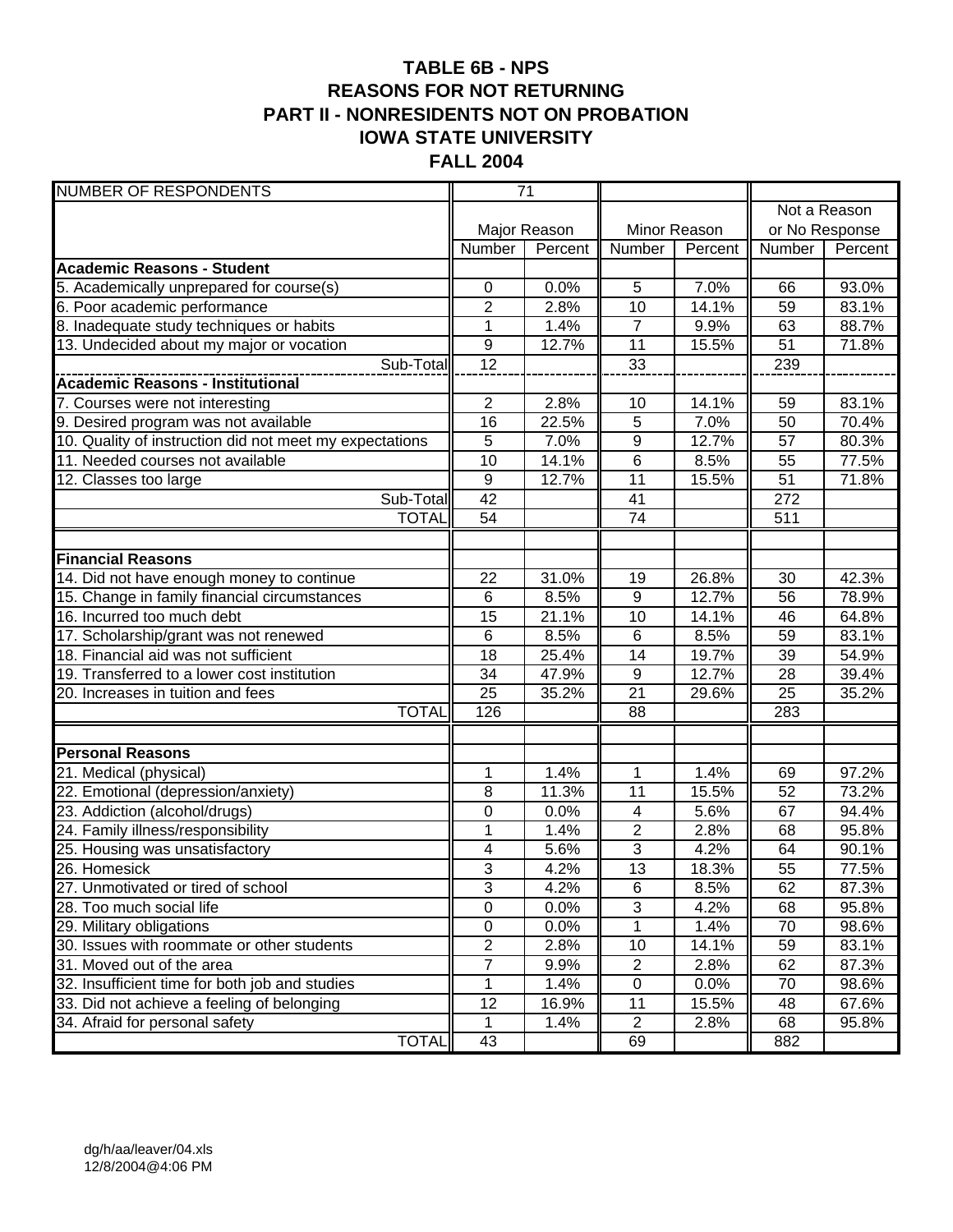# **TABLE 6C - NPS REASONS FOR NOT RETURNING PART II - NONRESIDENTS NOT ON PROBATION UNIVERSITY OF NORTHERN IOWA FALL 2004**

| <b>NUMBER OF RESPONDENTS</b>                            |                 | $\overline{8}$ |                  |              |                 |         |
|---------------------------------------------------------|-----------------|----------------|------------------|--------------|-----------------|---------|
|                                                         |                 |                |                  |              | Not a Reason    |         |
|                                                         |                 | Major Reason   |                  | Minor Reason | or No Response  |         |
|                                                         | Number          | Percent        | Number           | Percent      | Number          | Percent |
| <b>Academic Reasons - Student</b>                       |                 |                |                  |              |                 |         |
| 5. Academically unprepared for course(s)                | 0               | 0.0%           | 1                | 12.5%        | $\overline{7}$  | 87.5%   |
| 6. Poor academic performance                            | 0               | 0.0%           | 1                | 12.5%        | $\overline{7}$  | 87.5%   |
| 8. Inadequate study techniques or habits                | 0               | 0.0%           | 0                | 0.0%         | 8               | 100.0%  |
| 13. Undecided about my major or vocation                | 1               | 12.5%          | 1                | 12.5%        | 6               | 75.0%   |
| Sub-Total                                               | $\mathbf 1$     |                | 3                |              | 28              |         |
|                                                         |                 |                |                  |              |                 |         |
| 7. Courses were not interesting                         | $\mathbf 0$     | 0.0%           | 1                | 12.5%        | 7               | 87.5%   |
| 9. Desired program was not available                    | $\mathbf 0$     | 0.0%           | $\mathbf 0$      | 0.0%         | $\overline{8}$  | 100.0%  |
| 10. Quality of instruction did not meet my expectations | 0               | 0.0%           | 1                | 12.5%        | $\overline{7}$  | 87.5%   |
| 11. Needed courses not available                        | 0               | 0.0%           | 1                | 12.5%        | $\overline{7}$  | 87.5%   |
| 12. Classes too large                                   | $\mathbf 1$     | 12.5%          | 1                | 12.5%        | $6\phantom{1}6$ | 75.0%   |
| Sub-Total                                               | 1               |                | $\overline{4}$   |              | $\overline{35}$ |         |
| <b>TOTAL</b>                                            | $\overline{2}$  |                | $\overline{7}$   |              | 63              |         |
|                                                         |                 |                |                  |              |                 |         |
| <b>Financial Reasons</b>                                |                 |                |                  |              |                 |         |
| 14. Did not have enough money to continue               | 3               | 37.5%          | $\overline{2}$   | 25.0%        | 3               | 37.5%   |
| 15. Change in family financial circumstances            | $\overline{2}$  | 25.0%          | $\overline{2}$   | 25.0%        | 4               | 50.0%   |
| 16. Incurred too much debt                              | $\overline{2}$  | 25.0%          | $\overline{2}$   | 25.0%        | 4               | 50.0%   |
| 17. Scholarship/grant was not renewed                   | 0               | 0.0%           | 0                | 0.0%         | 8               | 100.0%  |
| 18. Financial aid was not sufficient                    | $\overline{1}$  | 12.5%          | $\overline{1}$   | 12.5%        | 6               | 75.0%   |
| 19. Transferred to a lower cost institution             | 6               | 75.0%          | $\pmb{0}$        | 0.0%         | $\overline{2}$  | 25.0%   |
| 20. Increases in tuition and fees                       | $\overline{5}$  | 62.5%          | $\overline{2}$   | 25.0%        | 1               | 12.5%   |
| <b>TOTAL</b>                                            | $\overline{19}$ |                | $\overline{9}$   |              | 28              |         |
|                                                         |                 |                |                  |              |                 |         |
| <b>Personal Reasons</b><br>21. Medical (physical)       | 0               | 0.0%           | 1                | 12.5%        | $\overline{7}$  | 87.5%   |
| 22. Emotional (depression/anxiety)                      | 0               | 0.0%           | 1                | 12.5%        | $\overline{7}$  | 87.5%   |
| 23. Addiction (alcohol/drugs)                           | 0               | 0.0%           | 1                | 12.5%        | $\overline{7}$  | 87.5%   |
| 24. Family illness/responsibility                       | 0               | 0.0%           | 1                | 12.5%        | $\overline{7}$  | 87.5%   |
| 25. Housing was unsatisfactory                          | 1               | 12.5%          | $\mathbf{1}$     | 12.5%        | 6               | 75.0%   |
| 26. Homesick                                            | 0               | 0.0%           | $\overline{2}$   | 25.0%        | 6               | 75.0%   |
| 27. Unmotivated or tired of school                      | $\mathbf 0$     | 0.0%           | $\mathbf 1$      | 12.5%        | $\overline{7}$  | 87.5%   |
| 28. Too much social life                                | $\pmb{0}$       | 0.0%           | $\pmb{0}$        | 0.0%         | $\, 8$          | 100.0%  |
| 29. Military obligations                                | $\overline{0}$  | 0.0%           | $\pmb{0}$        | 0.0%         | $\overline{8}$  | 100.0%  |
| 30. Issues with roommate or other students              | 1               | 12.5%          | $\pmb{0}$        | 0.0%         | 7               | 87.5%   |
| 31. Moved out of the area                               | $\overline{0}$  | 0.0%           | $\pmb{0}$        | 0.0%         | 8               | 100.0%  |
| 32. Insufficient time for both job and studies          | 0               | 0.0%           | 0                | 0.0%         | 8               | 100.0%  |
| 33. Did not achieve a feeling of belonging              | 1               | 12.5%          | 1                | 12.5%        | 6               | 75.0%   |
| 34. Afraid for personal safety                          | $\pmb{0}$       | 0.0%           | $\pmb{0}$        | 0.0%         | 8               | 100.0%  |
| <b>TOTAL</b>                                            | 3               |                | $\boldsymbol{9}$ |              | 100             |         |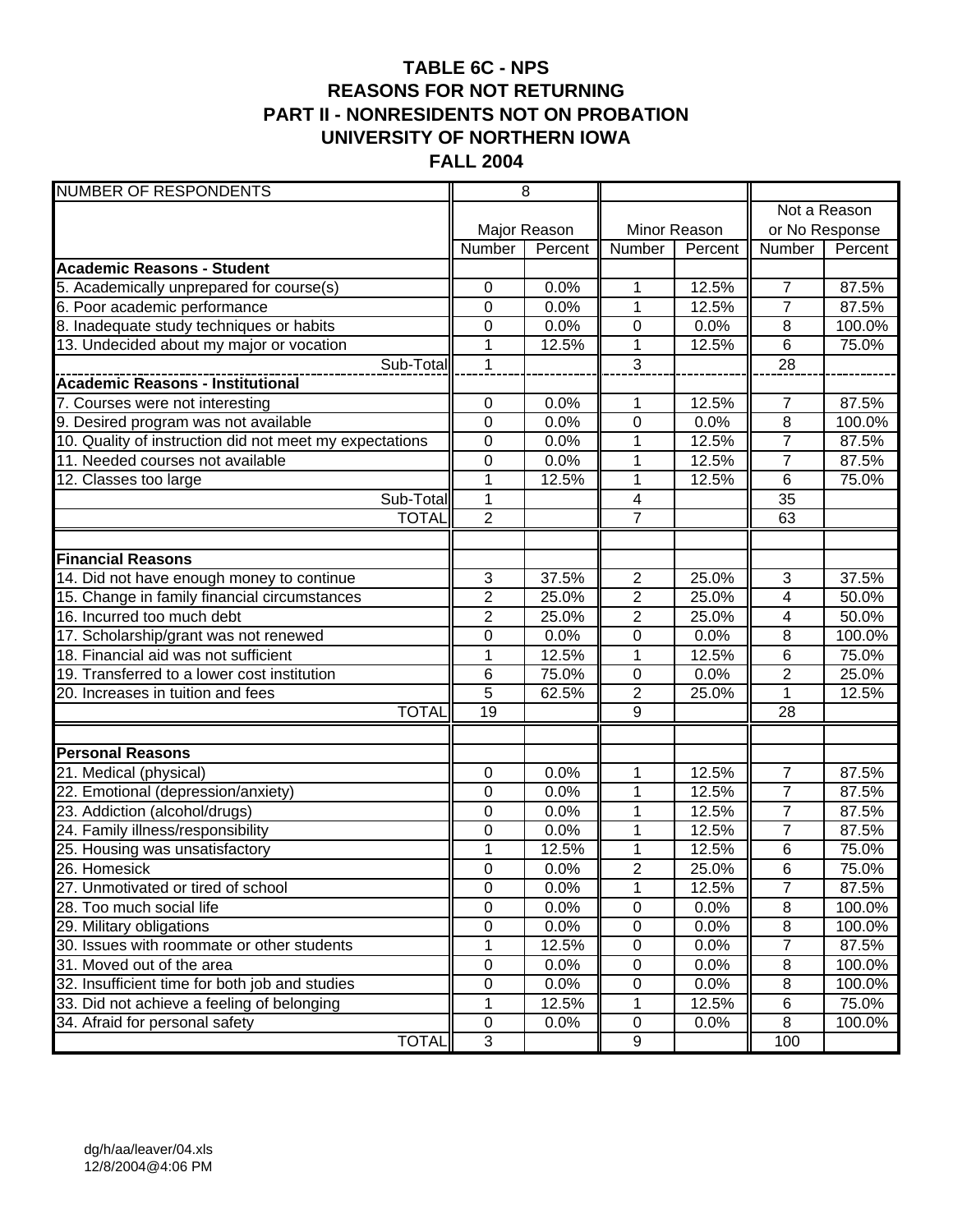# **TABLE 6C - NPS REASONS FOR NOT RETURNING PART II - NONRESIDENTS NOT ON PROBATION UNIVERSITY OF NORTHERN IOWA FALL 2004 Other Reasons**

 Location - 1 Lack of Diversity/Tolerance - 1 No Tuition Reciprocity - 1

#### **Comments**

Institutional Observations:

Cost was the dominating factor why these students chose to leave the University.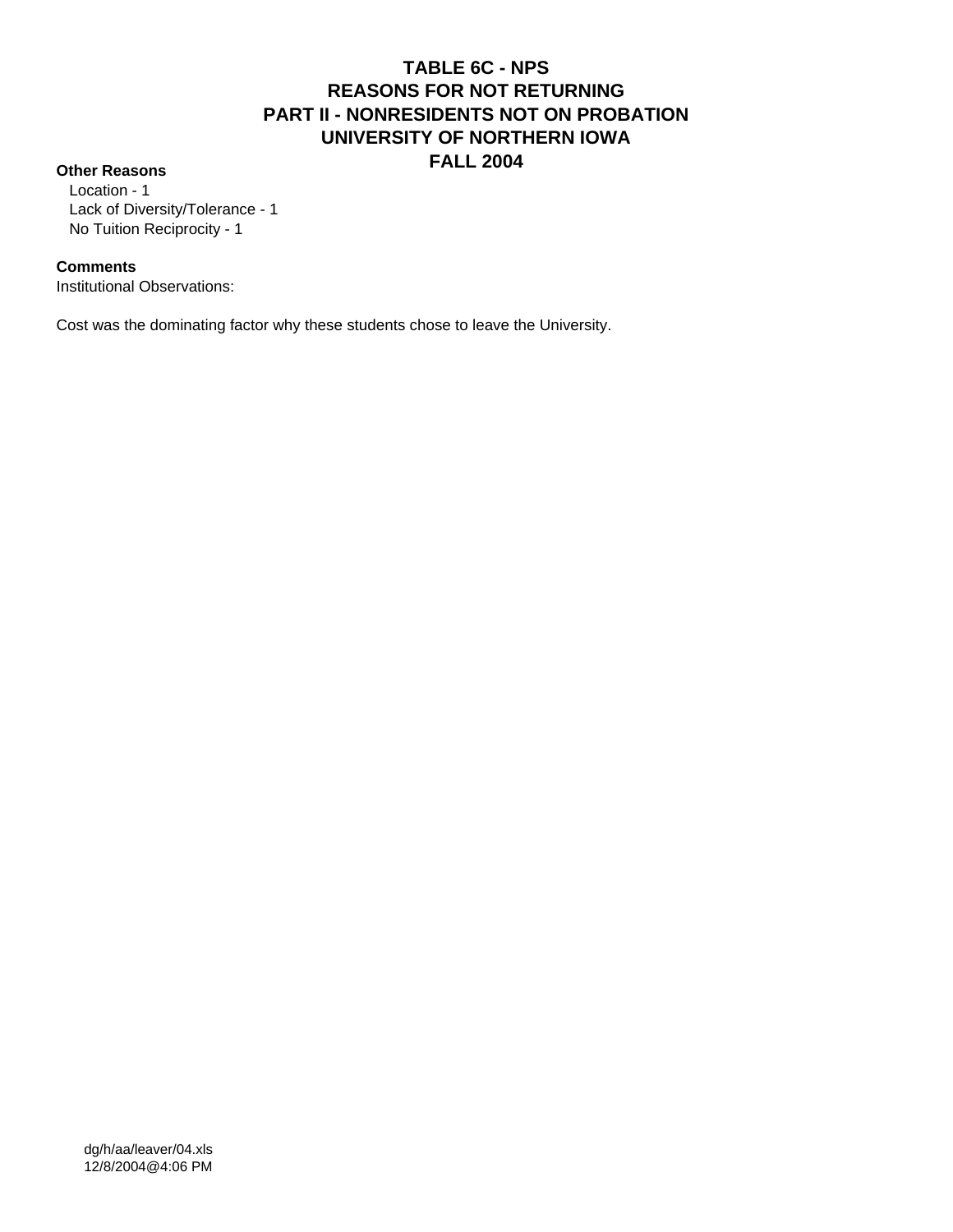# **TABLE 7 - NPS REASONS FOR NOT RETURNING PART II - NONRESIDENTS ON PROBATION REGENT TOTAL FALL 2004**

| <b>NUMBER OF RESPONDENTS</b>                            |                  | $\overline{12}$ |                         |              |                 |              |
|---------------------------------------------------------|------------------|-----------------|-------------------------|--------------|-----------------|--------------|
|                                                         |                  |                 |                         |              |                 | Not a Reason |
|                                                         |                  | Major Reason    |                         | Minor Reason | or No Response  |              |
|                                                         | Number           | Percent         | Number                  | Percent      | Number          | Percent      |
| <b>Academic Reasons - Student</b>                       |                  |                 |                         |              |                 |              |
| 5. Academically unprepared for course(s)                | 3                | 25.0%           | $\overline{2}$          | 16.7%        | $\overline{7}$  | 58.3%        |
| 6. Poor academic performance                            | 8                | 66.7%           | $\overline{2}$          | 16.7%        | $\overline{2}$  | 16.7%        |
| 8. Inadequate study techniques or habits                | $\overline{7}$   | 58.3%           | $\overline{2}$          | 16.7%        | $\overline{3}$  | 25.0%        |
| 13. Undecided about my major or vocation                | 1                | 8.3%            | $\overline{\mathbf{4}}$ | 33.3%        | $\overline{7}$  | 58.3%        |
| Sub-Total                                               | 19               |                 | 10                      |              | $\overline{19}$ |              |
| Academic Reasons - Institutional                        |                  |                 |                         |              |                 |              |
| 7. Courses were not interesting                         | 3                | 25.0%           | 3                       | 25.0%        | 6               | 50.0%        |
| 9. Desired program was not available                    | $\mathbf 0$      | 0.0%            | $\overline{2}$          | 16.7%        | 10              | 83.3%        |
| 10. Quality of instruction did not meet my expectations | $\overline{c}$   | 16.7%           | 4                       | 33.3%        | $\,6$           | 50.0%        |
| 11. Needed courses not available                        | $\boldsymbol{0}$ | 0.0%            | 1                       | 8.3%         | 11              | 91.7%        |
| $\overline{12}$ . Classes too large                     | $\mathbf 1$      | 8.3%            | 4                       | 33.3%        | $\overline{7}$  | 58.3%        |
| Sub-Total                                               | 6                |                 | 14                      |              | 40              |              |
| <b>TOTAL</b>                                            | $\overline{25}$  |                 | $\overline{24}$         |              | 59              |              |
|                                                         |                  |                 |                         |              |                 |              |
| <b>Financial Reasons</b>                                |                  |                 |                         |              |                 |              |
| 14. Did not have enough money to continue               | 4                | 33.3%           | $\mathbf{1}$            | 8.3%         | $\overline{7}$  | 58.3%        |
| 15. Change in family financial circumstances            | 1                | 8.3%            | $\overline{2}$          | 16.7%        | $\overline{9}$  | 75.0%        |
| 16. Incurred too much debt                              | 1                | 8.3%            | 1                       | 8.3%         | 10              | 83.3%        |
| 17. Scholarship/grant was not renewed                   | $\overline{2}$   | 16.7%           | $\mathbf 0$             | 0.0%         | 10              | 83.3%        |
| 18. Financial aid was not sufficient                    | $\overline{2}$   | 16.7%           | $\mathbf{1}$            | 8.3%         | 9               | 75.0%        |
| 19. Transferred to a lower cost institution             | 3                | 25.0%           | $\overline{2}$          | 16.7%        | $\overline{7}$  | 58.3%        |
| 20. Increases in tuition and fees                       | $\overline{2}$   | 16.7%           | $\overline{2}$          | 16.7%        | 8               | 66.7%        |
| <b>TOTAL</b>                                            | $\overline{15}$  |                 | $\overline{9}$          |              | 60              |              |
| <b>Personal Reasons</b>                                 |                  |                 |                         |              |                 |              |
| 21. Medical (physical)                                  | 1                | 8.3%            | 0                       | 0.0%         | 11              | 91.7%        |
| 22. Emotional (depression/anxiety)                      | $\overline{2}$   | 16.7%           | 3                       | 25.0%        | $\overline{7}$  | 58.3%        |
| 23. Addiction (alcohol/drugs)                           | 0                | 0.0%            | $\overline{2}$          | 16.7%        | 10              | 83.3%        |
| 24. Family illness/responsibility                       | 0                | 0.0%            | 0                       | 0.0%         | 12              | 100.0%       |
| 25. Housing was unsatisfactory                          | 2                | 16.7%           | 1                       | 8.3%         | 9               | 75.0%        |
| 26. Homesick                                            | $\overline{1}$   | 8.3%            | $\overline{3}$          | 25.0%        | $\overline{8}$  | 66.7%        |
| 27. Unmotivated or tired of school                      | $\mathbf{1}$     | 8.3%            | $\overline{\mathbf{c}}$ | 16.7%        | 9               | 75.0%        |
| 28. Too much social life                                | 3                | 25.0%           | $\overline{2}$          | 16.7%        | $\overline{7}$  | 58.3%        |
| 29. Military obligations                                | $\overline{0}$   | 0.0%            | $\pmb{0}$               | 0.0%         | 12              | 100.0%       |
| 30. Issues with roommate or other students              | 1                | 8.3%            | $\overline{2}$          | 16.7%        | 9               | 75.0%        |
| 31. Moved out of the area                               | 0                | 0.0%            | $\pmb{0}$               | 0.0%         | $\overline{12}$ | 100.0%       |
| 32. Insufficient time for both job and studies          | $\pmb{0}$        | 0.0%            | 1                       | 8.3%         | 11              | 91.7%        |
| 33. Did not achieve a feeling of belonging              | 1                | 8.3%            | 4                       | 33.3%        | $\overline{7}$  | 58.3%        |
| 34. Afraid for personal safety                          | $\mathbf 0$      | 0.0%            | $\mathbf 0$             | 0.0%         | 12              | 100.0%       |
| <b>TOTAL</b>                                            | 12               |                 | 20                      |              | 136             |              |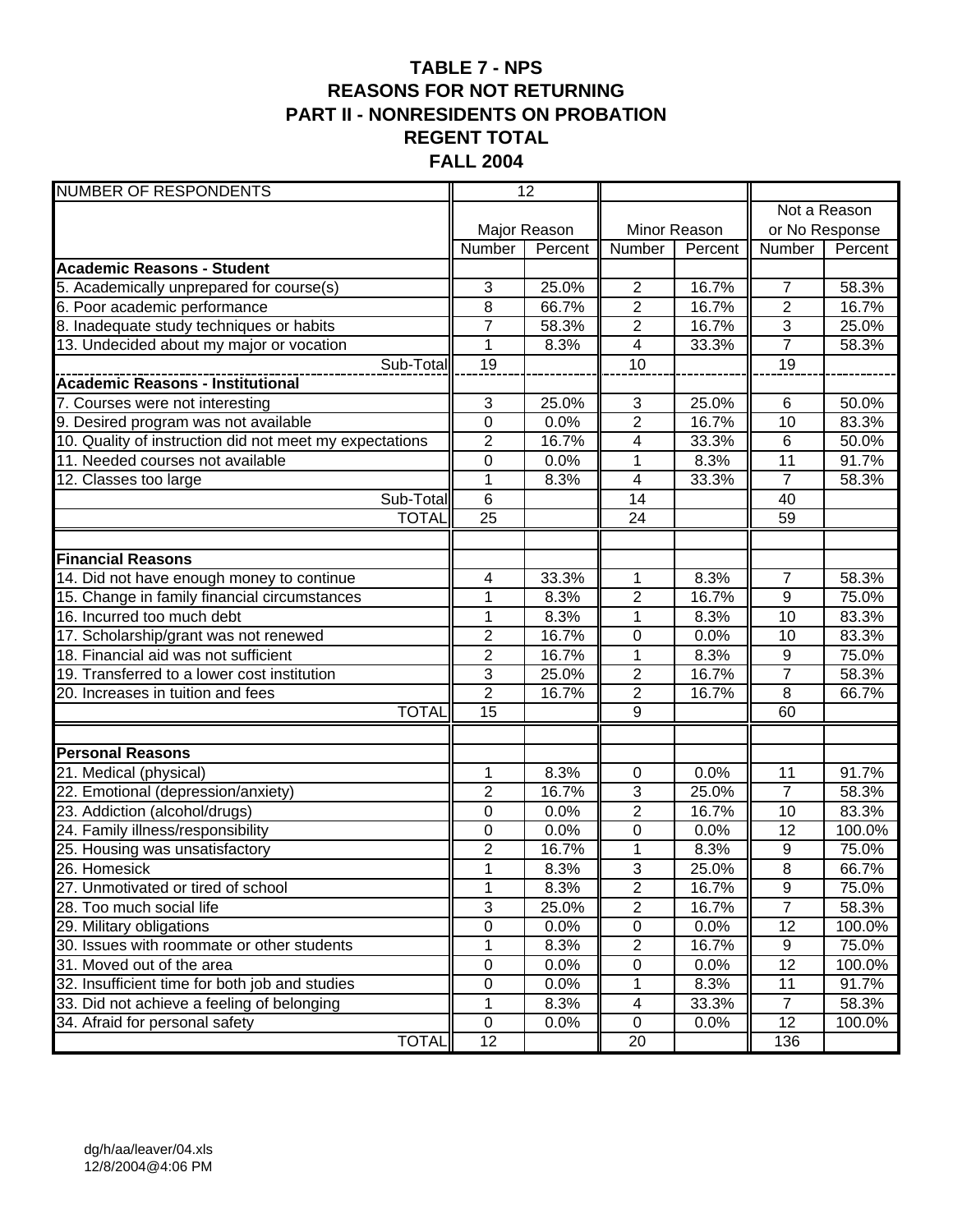# **TABLE 7A - NPS REASONS FOR NOT RETURNING PART II - NONRESIDENTS ON PROBATION UNIVERSITY OF IOWA FALL 2004**

| <b>NUMBER OF RESPONDENTS</b>                            |                  | $\overline{4}$ |                  |              |                         |              |
|---------------------------------------------------------|------------------|----------------|------------------|--------------|-------------------------|--------------|
|                                                         |                  |                |                  |              |                         | Not a Reason |
|                                                         |                  | Major Reason   |                  | Minor Reason | or No Response          |              |
|                                                         | Number           | Percent        | Number           | Percent      | Number                  | Percent      |
| <b>Academic Reasons - Student</b>                       |                  |                |                  |              |                         |              |
| 5. Academically unprepared for course(s)                | 1                | 25.0%          | 1                | 25.0%        | $\overline{2}$          | 50.0%        |
| 6. Poor academic performance                            | 3                | 75.0%          | 0                | 0.0%         | 1                       | 25.0%        |
| 8. Inadequate study techniques or habits                | $\mathbf{1}$     | 25.0%          | $\mathbf{1}$     | 25.0%        | $\overline{2}$          | 50.0%        |
| 13. Undecided about my major or vocation                | 0                | 0.0%           | $\overline{c}$   | 50.0%        | $\overline{2}$          | 50.0%        |
| Sub-Total                                               | $\overline{5}$   | 125.0%         | $\overline{4}$   | 100.0%       | $\overline{7}$          | 175.0%       |
|                                                         |                  |                |                  |              |                         |              |
| 7. Courses were not interesting                         | $\overline{2}$   | 50.0%          | 1                | 25.0%        | 1                       | 25.0%        |
| 9. Desired program was not available                    | $\mathbf 0$      | 0.0%           | $\overline{2}$   | 50.0%        | $\overline{\mathbf{c}}$ | 50.0%        |
| 10. Quality of instruction did not meet my expectations | $\mathbf{1}$     | 25.0%          | 1                | 25.0%        | $\overline{c}$          | 50.0%        |
| 11. Needed courses not available                        | 0                | 0.0%           | 1                | 25.0%        | 3                       | 75.0%        |
| 12. Classes too large                                   | $\mathbf{1}$     | 25.0%          | 1                | 25.0%        | $\overline{2}$          | 50.0%        |
| Sub-Total                                               | 4                |                | 6                |              | 10                      |              |
| <b>TOTAL</b>                                            | $\overline{9}$   |                | 10               |              | 17                      |              |
|                                                         |                  |                |                  |              |                         |              |
| <b>Financial Reasons</b>                                |                  |                |                  |              |                         |              |
| 14. Did not have enough money to continue               | 1                | 25.0%          | 0                | 0.0%         | $\overline{3}$          | 75.0%        |
| 15. Change in family financial circumstances            | $\mathbf 0$      | 0.0%           | $\mathbf 0$      | 0.0%         | 4                       | 100.0%       |
| 16. Incurred too much debt                              | $\mathbf 0$      | 0.0%           | $\mathbf 0$      | 0.0%         | 4                       | 100.0%       |
| 17. Scholarship/grant was not renewed                   | 0                | 0.0%           | 0                | 0.0%         | 4                       | 100.0%       |
| 18. Financial aid was not sufficient                    | $\mathbf 0$      | 0.0%           | $\mathbf 0$      | 0.0%         | $\overline{4}$          | 100.0%       |
| 19. Transferred to a lower cost institution             | $\mathbf{1}$     | 25.0%          | $\pmb{0}$        | 0.0%         | 3                       | 75.0%        |
| 20. Increases in tuition and fees                       | $\mathbf 0$      | 0.0%           | $\mathbf{2}$     | 50.0%        | $\overline{2}$          | 50.0%        |
| <b>TOTAL</b>                                            | $\overline{2}$   |                | $\overline{2}$   |              | $\overline{24}$         |              |
| <b>Personal Reasons</b>                                 |                  |                |                  |              |                         |              |
| 21. Medical (physical)                                  | 1                | 25.0%          | 0                | 0.0%         | 3                       | 75.0%        |
| 22. Emotional (depression/anxiety)                      | 0                | 0.0%           | $\overline{2}$   | 50.0%        | $\overline{2}$          | 50.0%        |
| 23. Addiction (alcohol/drugs)                           | 0                | 0.0%           | 1                | 25.0%        | 3                       | 75.0%        |
| 24. Family illness/responsibility                       | 0                | 0.0%           | $\boldsymbol{0}$ | 0.0%         | 4                       | 100.0%       |
| 25. Housing was unsatisfactory                          | $\overline{2}$   | 50.0%          | 0                | 0.0%         | $\overline{2}$          | 50.0%        |
| 26. Homesick                                            | $\mathbf 0$      | 0.0%           | $\overline{2}$   | 50.0%        | $\overline{2}$          | 50.0%        |
| 27. Unmotivated or tired of school                      | $\boldsymbol{0}$ | 0.0%           | $\mathbf 1$      | 25.0%        | 3                       | 75.0%        |
| 28. Too much social life                                | $\pmb{0}$        | 0.0%           | $\overline{2}$   | 50.0%        | $\overline{2}$          | 50.0%        |
| 29. Military obligations                                | $\mathsf 0$      | 0.0%           | $\overline{0}$   | 0.0%         | 4                       | 100.0%       |
| 30. Issues with roommate or other students              | 1                | 25.0%          | 1                | 25.0%        | $\mathbf{2}$            | 50.0%        |
| 31. Moved out of the area                               | $\overline{0}$   | 0.0%           | $\pmb{0}$        | 0.0%         | 4                       | 100.0%       |
| 32. Insufficient time for both job and studies          | 0                | 0.0%           | 1                | 25.0%        | 3                       | 75.0%        |
| 33. Did not achieve a feeling of belonging              | 1                | 25.0%          | $\boldsymbol{2}$ | 50.0%        | 1                       | 25.0%        |
| 34. Afraid for personal safety                          | $\pmb{0}$        | 0.0%           | $\pmb{0}$        | 0.0%         | 4                       | 100.0%       |
| <b>TOTAL</b>                                            | $\overline{5}$   |                | 12               |              | 39                      |              |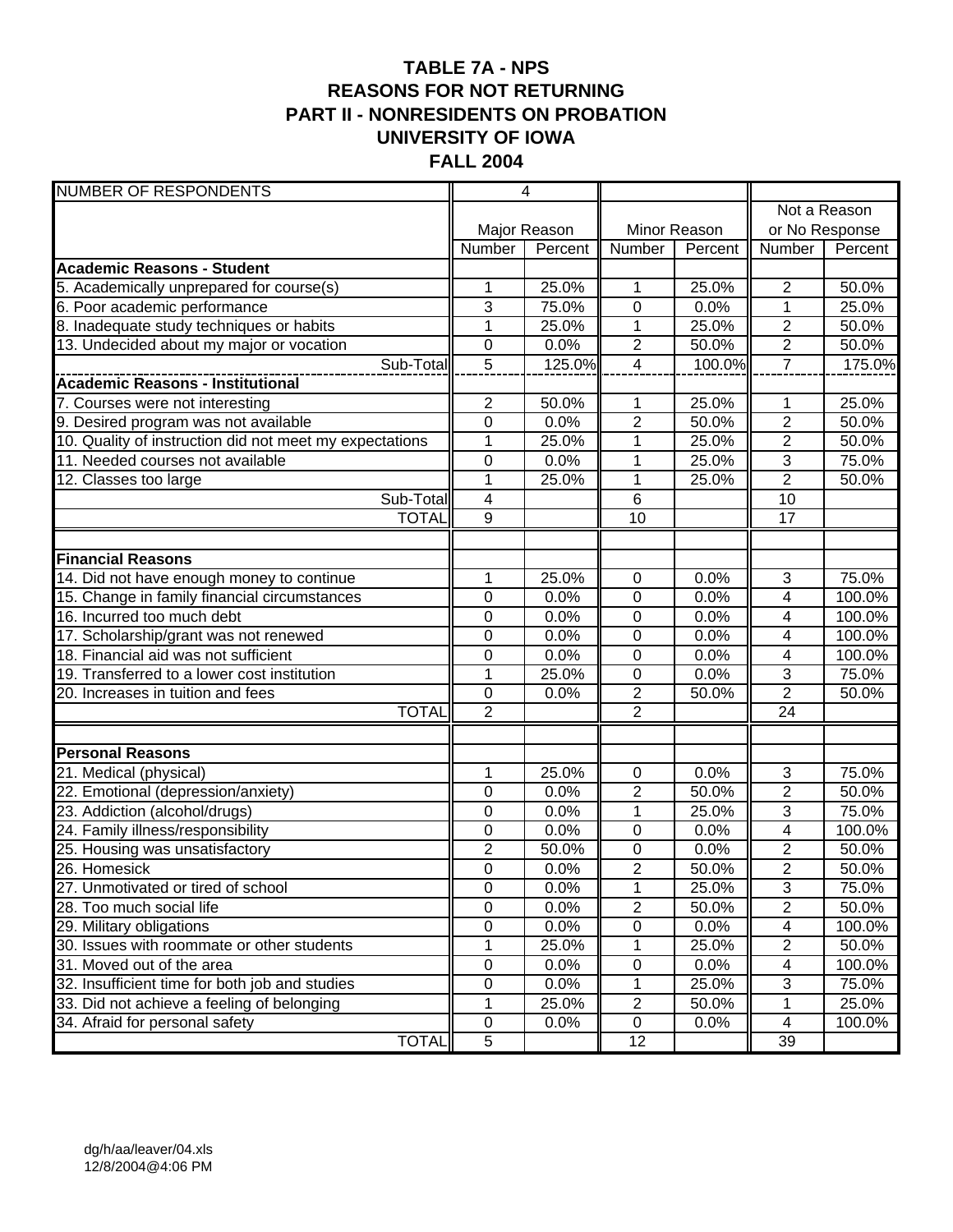# **TABLE 7A - NPS REASONS FOR NOT RETURNING PART II - NONRESIDENTS ON PROBATION UNIVERSITY OF IOWA FALL 2004**

| <b>Other Reasons</b>              |  |
|-----------------------------------|--|
| Athletics opportunities elsewhere |  |
| Disliked UI                       |  |
| Disliked city/location            |  |
| Family/significant other          |  |
| <b>Comments</b>                   |  |
| Instructors                       |  |
| Major/career goals                |  |
| Not accepted into desired program |  |
| Residence Halls                   |  |
| Tuition/money issues              |  |
| Homesick                          |  |
| Health/accident                   |  |
| Overwhelmed                       |  |
| Alcohol issues                    |  |
| Course accessibility issues       |  |
| Social Issues                     |  |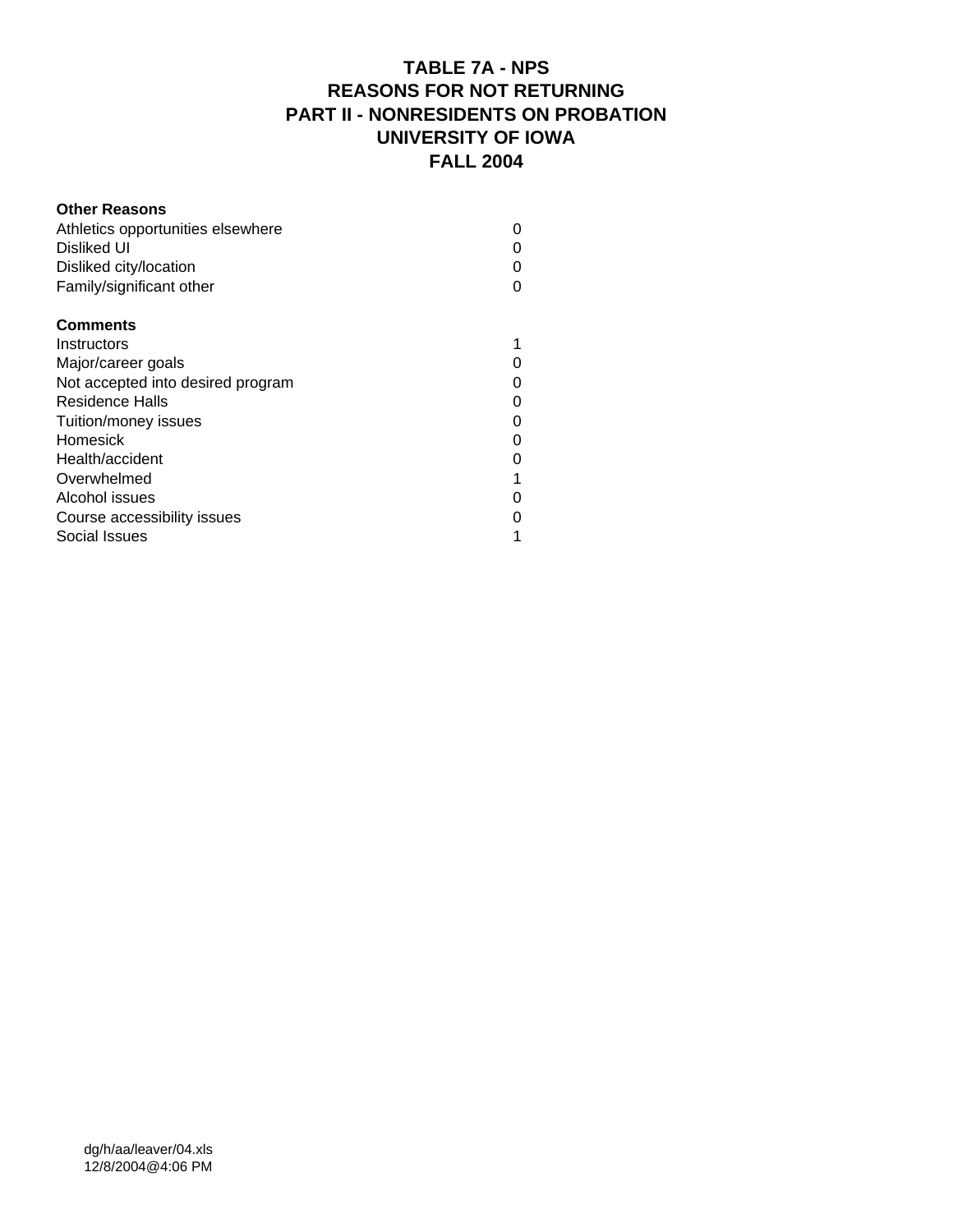# **TABLE 7B - NPS REASONS FOR NOT RETURNING PART II - NONRESIDENTS ON PROBATION IOWA STATE UNIVERSITY FALL 2004**

| <b>NUMBER OF RESPONDENTS</b>                            |                  | $\overline{8}$ |                |              |                 |         |
|---------------------------------------------------------|------------------|----------------|----------------|--------------|-----------------|---------|
|                                                         |                  |                |                |              | Not a Reason    |         |
|                                                         |                  | Major Reason   |                | Minor Reason | or No Response  |         |
|                                                         | Number           | Percent        | Number         | Percent      | Number          | Percent |
| <b>Academic Reasons - Student</b>                       |                  |                |                |              |                 |         |
| 5. Academically unprepared for course(s)                | $\overline{c}$   | 25.0%          | 1              | 12.5%        | 5               | 62.5%   |
| 6. Poor academic performance                            | 5                | 62.5%          | $\overline{2}$ | 25.0%        | 1               | 12.5%   |
| 8. Inadequate study techniques or habits                | 6                | 75.0%          | 1              | 12.5%        | 1               | 12.5%   |
| 13. Undecided about my major or vocation                | 1                | 12.5%          | $\overline{c}$ | 25.0%        | $\overline{5}$  | 62.5%   |
| Sub-Total                                               | 14               |                | 6              |              | $\overline{12}$ |         |
| <b>Academic Reasons - Institutional</b>                 |                  |                |                |              |                 |         |
| 7. Courses were not interesting                         | 1                | 12.5%          | $\overline{2}$ | 25.0%        | 5               | 62.5%   |
| 9. Desired program was not available                    | $\overline{0}$   | 0.0%           | $\overline{0}$ | 0.0%         | $\overline{8}$  | 100.0%  |
| 10. Quality of instruction did not meet my expectations | $\mathbf{1}$     | 12.5%          | 3              | 37.5%        | 4               | 50.0%   |
| 11. Needed courses not available                        | $\mathbf 0$      | 0.0%           | $\overline{0}$ | 0.0%         | 8               | 100.0%  |
| 12. Classes too large                                   | $\boldsymbol{0}$ | 0.0%           | 3              | 37.5%        | $\overline{5}$  | 62.5%   |
| Sub-Total                                               | $\overline{2}$   |                | $\overline{8}$ |              | 30              |         |
| <b>TOTAL</b>                                            | $\overline{16}$  |                | 14             |              | 42              |         |
|                                                         |                  |                |                |              |                 |         |
| <b>Financial Reasons</b>                                |                  |                |                |              |                 |         |
| 14. Did not have enough money to continue               | 3                | 37.5%          | 1              | 12.5%        | $\overline{4}$  | 50.0%   |
| 15. Change in family financial circumstances            | $\mathbf{1}$     | 12.5%          | $\overline{2}$ | 25.0%        | 5               | 62.5%   |
| 16. Incurred too much debt                              | $\mathbf{1}$     | 12.5%          | 1              | 12.5%        | 6               | 75.0%   |
| 17. Scholarship/grant was not renewed                   | $\overline{2}$   | 25.0%          | 0              | 0.0%         | 6               | 75.0%   |
| 18. Financial aid was not sufficient                    | $\overline{c}$   | 25.0%          | 1              | 12.5%        | 5               | 62.5%   |
| 19. Transferred to a lower cost institution             | $\overline{2}$   | 25.0%          | $\overline{2}$ | 25.0%        | $\overline{4}$  | 50.0%   |
| 20. Increases in tuition and fees                       | $\overline{2}$   | 25.0%          | $\pmb{0}$      | 0.0%         | $\,6$           | 75.0%   |
| <b>TOTAL</b>                                            | 13               |                | $\overline{7}$ |              | $\overline{36}$ |         |
|                                                         |                  |                |                |              |                 |         |
| <b>Personal Reasons</b>                                 |                  |                |                |              |                 |         |
| 21. Medical (physical)                                  | $\mathbf 0$      | 0.0%           | $\pmb{0}$      | 0.0%         | 8               | 100.0%  |
| 22. Emotional (depression/anxiety)                      | $\overline{2}$   | 25.0%          | 1              | 12.5%        | 5               | 62.5%   |
| 23. Addiction (alcohol/drugs)                           | 0                | 0.0%           | $\mathbf 1$    | 12.5%        | $\overline{7}$  | 87.5%   |
| 24. Family illness/responsibility                       | 0                | 0.0%           | $\mathbf 0$    | 0.0%         | 8               | 100.0%  |
| 25. Housing was unsatisfactory                          | 0                | 0.0%           | 1              | 12.5%        | $\overline{7}$  | 87.5%   |
| 26. Homesick                                            | $\mathbf{1}$     | 12.5%          | $\mathbf 1$    | 12.5%        | $6\phantom{1}6$ | 75.0%   |
| 27. Unmotivated or tired of school                      | 1                | 12.5%          | 1              | 12.5%        | $\,6$           | 75.0%   |
| 28. Too much social life                                | 3                | 37.5%          | $\overline{0}$ | 0.0%         | 5               | 62.5%   |
| 29. Military obligations                                | $\overline{0}$   | 0.0%           | $\overline{0}$ | 0.0%         | $\overline{8}$  | 100.0%  |
| 30. Issues with roommate or other students              | $\mathsf 0$      | 0.0%           | 1              | 12.5%        | $\overline{7}$  | 87.5%   |
| 31. Moved out of the area                               | $\pmb{0}$        | 0.0%           | $\pmb{0}$      | 0.0%         | 8               | 100.0%  |
| 32. Insufficient time for both job and studies          | $\pmb{0}$        | 0.0%           | $\pmb{0}$      | 0.0%         | 8               | 100.0%  |
| 33. Did not achieve a feeling of belonging              | $\pmb{0}$        | 0.0%           | $\overline{c}$ | 25.0%        | $\,6$           | 75.0%   |
| 34. Afraid for personal safety                          | $\pmb{0}$        | 0.0%           | $\pmb{0}$      | 0.0%         | 8               | 100.0%  |
| <b>TOTAL</b>                                            | $\overline{7}$   |                | 8              |              | 97              |         |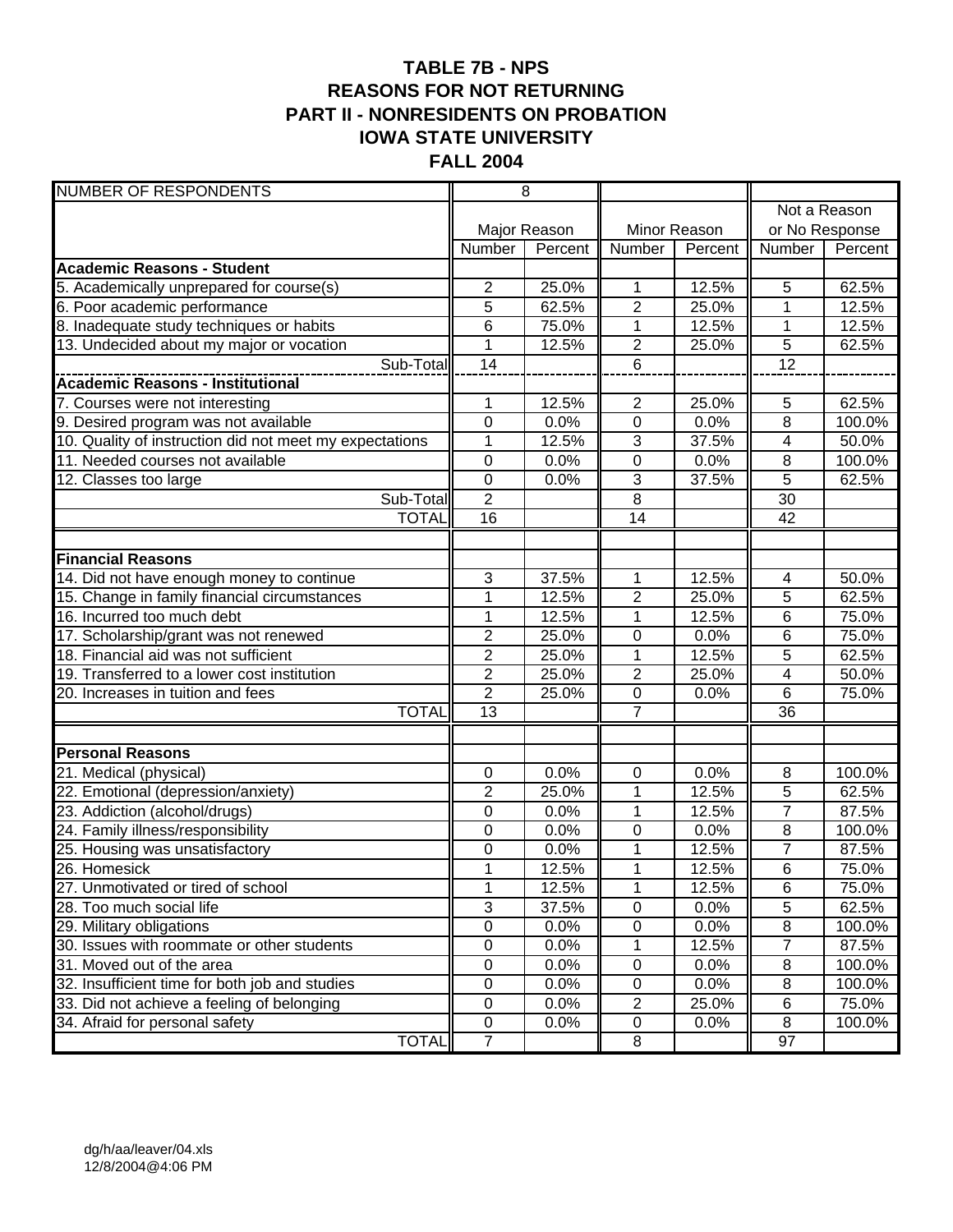# **TABLE 7C - NPS REASONS FOR NOT RETURNING PART II - NONRESIDENTS ON PROBATION UNIVERSITY OF NORTHERN IOWA FALL 2004**

| <b>NUMBER OF RESPONDENTS</b>                            |                               | $\overline{0}$     |                        |                    |                            |                    |  |  |
|---------------------------------------------------------|-------------------------------|--------------------|------------------------|--------------------|----------------------------|--------------------|--|--|
|                                                         |                               |                    |                        |                    |                            | Not a Reason       |  |  |
|                                                         |                               | Major Reason       |                        | Minor Reason       | or No Response             |                    |  |  |
|                                                         | Number                        | Percent            | <b>Number</b>          | Percent            | Number                     | Percent            |  |  |
| <b>Academic Reasons - Student</b>                       |                               |                    |                        |                    |                            |                    |  |  |
| 5. Academically unprepared for course(s)                | 0                             | #DIV/0!            | 0                      | #DIV/0!            | $\mathbf 0$                | #DIV/0!            |  |  |
| 6. Poor academic performance                            | 0                             | #DIV/0!            | $\mathbf 0$            | #DIV/0!            | 0                          | #DIV/0!            |  |  |
| 8. Inadequate study techniques or habits                | 0                             | #DIV/0!            | 0                      | #DIV/0!            | 0                          | #DIV/0!            |  |  |
| 13. Undecided about my major or vocation                | 0                             | #DIV/0!            | 0                      | #DIV/0!            | 0                          | #DIV/0!            |  |  |
| Sub-Total                                               | $\mathbf 0$                   |                    | $\overline{0}$         |                    | $\mathbf 0$                |                    |  |  |
|                                                         |                               |                    |                        |                    |                            |                    |  |  |
| 7. Courses were not interesting                         | $\boldsymbol{0}$              | #DIV/0!            | 0                      | #DIV/0!            | $\mathbf 0$                | #DIV/0!            |  |  |
| 9. Desired program was not available                    | $\mathbf 0$                   | #DIV/0!            | $\mathbf 0$            | #DIV/0!            | $\mathbf 0$                | #DIV/0!            |  |  |
| 10. Quality of instruction did not meet my expectations | 0                             | #DIV/0!            | 0                      | #DIV/0!            | $\mathbf 0$                | #DIV/0!            |  |  |
| 11. Needed courses not available                        | $\mathbf 0$                   | #DIV/0!            | 0                      | #DIV/0!            | 0                          | #DIV/0!            |  |  |
| 12. Classes too large                                   | $\mathbf 0$                   | #DIV/0!            | 0                      | #DIV/0!            | $\mathbf 0$                | #DIV/0!            |  |  |
| Sub-Total                                               | $\mathbf 0$                   |                    | 0                      |                    | 0                          |                    |  |  |
| <b>TOTAL</b>                                            | $\overline{0}$                |                    | $\overline{0}$         |                    | 0                          |                    |  |  |
|                                                         |                               |                    |                        |                    |                            |                    |  |  |
| <b>Financial Reasons</b>                                |                               |                    |                        |                    |                            |                    |  |  |
| 14. Did not have enough money to continue               | 0                             | #DIV/0!            | 0                      | #DIV/0!            | 0                          | #DIV/0!            |  |  |
| 15. Change in family financial circumstances            | 0                             | #DIV/0!            | $\overline{0}$         | #DIV/0!            | $\mathbf 0$                | #DIV/0!            |  |  |
| 16. Incurred too much debt                              | 0                             | #DIV/0!            | $\overline{0}$         | #DIV/0!            | 0                          | #DIV/0!            |  |  |
| 17. Scholarship/grant was not renewed                   | 0                             | #DIV/0!            | 0                      | #DIV/0!            | 0                          | #DIV/0!            |  |  |
| 18. Financial aid was not sufficient                    | $\overline{0}$                | #DIV/0!            | $\mathbf 0$            | #DIV/0!            | $\mathbf 0$                | #DIV/0!            |  |  |
| 19. Transferred to a lower cost institution             | $\overline{0}$                | #DIV/0!            | 0                      | #DIV/0!            | $\mathbf 0$                | #DIV/0!            |  |  |
| 20. Increases in tuition and fees                       | $\mathbf 0$                   | #DIV/0!            | 0                      | #DIV/0!            | $\pmb{0}$                  | #DIV/0!            |  |  |
| Sub-Total                                               | $\overline{0}$                |                    | 0                      |                    | $\mathbf 0$                |                    |  |  |
|                                                         |                               |                    |                        |                    |                            |                    |  |  |
| <b>Personal Reasons</b>                                 |                               |                    |                        |                    |                            |                    |  |  |
| 21. Medical (physical)                                  | 0                             | #DIV/0!            | 0                      | #DIV/0!            | $\mathbf 0$                | #DIV/0!<br>#DIV/0! |  |  |
| 22. Emotional (depression/anxiety)                      | 0                             | #DIV/0!            | 0                      | #DIV/0!            | 0                          |                    |  |  |
| 23. Addiction (alcohol/drugs)                           | 0                             | #DIV/0!<br>#DIV/0! | $\mathbf 0$<br>0       | #DIV/0!<br>#DIV/0! | 0<br>0                     | #DIV/0!<br>#DIV/0! |  |  |
| 24. Family illness/responsibility                       | 0                             | #DIV/0!            |                        | #DIV/0!            |                            | #DIV/0!            |  |  |
| 25. Housing was unsatisfactory<br>26. Homesick          | 0<br>0                        |                    | 0<br>$\overline{0}$    | #DIV/0!            | 0                          |                    |  |  |
|                                                         | $\mathbf 0$                   | #DIV/0!            |                        |                    | 0<br>$\mathbf 0$           | #DIV/0!            |  |  |
| 27. Unmotivated or tired of school                      |                               | #DIV/0!            | $\pmb{0}$              | #DIV/0!            |                            | #DIV/0!            |  |  |
| 28. Too much social life<br>29. Military obligations    | $\mathbf 0$<br>$\overline{0}$ | #DIV/0!<br>#DIV/0! | $\pmb{0}$<br>$\pmb{0}$ | #DIV/0!<br>#DIV/0! | $\mathbf 0$<br>$\mathbf 0$ | #DIV/0!<br>#DIV/0! |  |  |
| 30. Issues with roommate or other students              | $\pmb{0}$                     | #DIV/0!            | $\pmb{0}$              | #DIV/0!            | $\mathbf 0$                | #DIV/0!            |  |  |
| 31. Moved out of the area                               | $\pmb{0}$                     | #DIV/0!            | $\pmb{0}$              | #DIV/0!            | $\mathbf 0$                | #DIV/0!            |  |  |
| 32. Insufficient time for both job and studies          | $\pmb{0}$                     | #DIV/0!            | 0                      | #DIV/0!            | $\mathbf 0$                | #DIV/0!            |  |  |
| 33. Did not achieve a feeling of belonging              | $\pmb{0}$                     | #DIV/0!            | 0                      | #DIV/0!            | 0                          | #DIV/0!            |  |  |
| 34. Afraid for personal safety                          | $\pmb{0}$                     | #DIV/0!            | $\pmb{0}$              | #DIV/0!            | 0                          | #DIV/0!            |  |  |
| <b>TOTAL</b>                                            | $\mathbf 0$                   |                    | $\pmb{0}$              |                    | $\mathbf 0$                |                    |  |  |
|                                                         |                               |                    |                        |                    |                            |                    |  |  |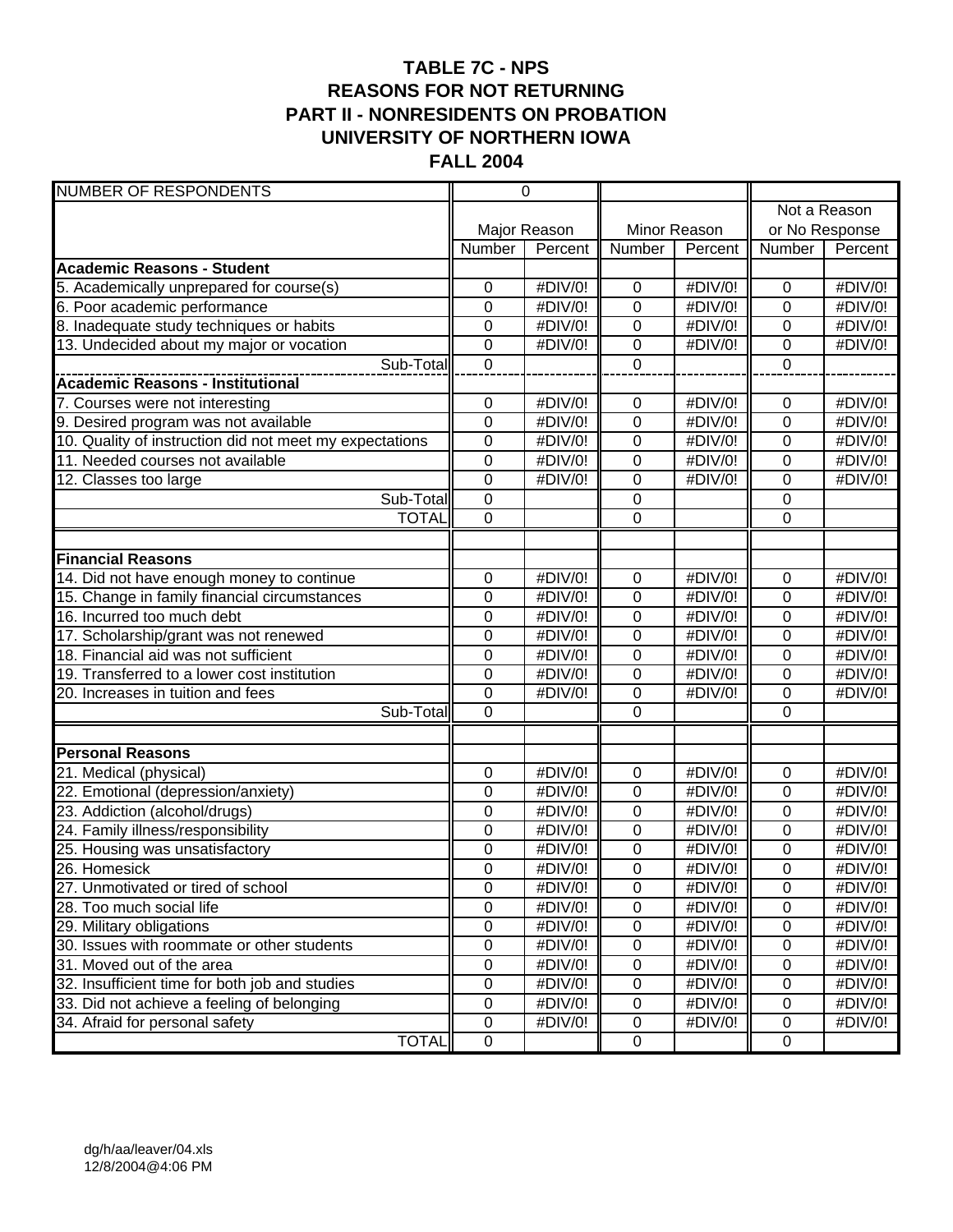# **TABLE 8 - NPS REASONS FOR NOT RETURNING PART II - ALL RESPONDENTS REGENT TOTAL FALL 2004**

| <b>NUMBER OF RESPONDENTS</b>                            | 489             |              |                 |                    |              |                |
|---------------------------------------------------------|-----------------|--------------|-----------------|--------------------|--------------|----------------|
|                                                         |                 |              |                 |                    | Not a Reason |                |
|                                                         |                 | Major Reason |                 | Minor Reason       |              | or No Response |
|                                                         | <b>Number</b>   | Percent      | Number          | Percent            | Number       | Percent        |
| <b>Academic Reasons - Student</b>                       |                 |              |                 |                    |              |                |
| 5. Academically unprepared for course(s)                | 17              | 3.5%         | 67              | 13.7%              | 402          | 82.2%          |
| 6. Poor academic performance                            | 46              | 9.4%         | 71              | 14.5%              | 369          | 75.5%          |
| 8. Inadequate study techniques or habits                | 48              | 9.8%         | $\overline{77}$ | 15.7%              | 361          | 73.8%          |
| 13. Undecided about my major or vocation                | 90              | 18.4%        | 89              | 18.2%              | 307          | 62.8%          |
| Sub-Total                                               | 201             |              | 304             |                    | 1,439        |                |
| <b>Academic Reasons - Institutional</b>                 |                 |              |                 |                    |              |                |
| 7. Courses were not interesting                         | 34              | 7.0%         | 79              | 16.2%              | 373          | 76.3%          |
| 9. Desired program was not available                    | 73              | 14.9%        | $\overline{55}$ | 11.2%              | 358          | 73.2%          |
| 10. Quality of instruction did not meet my expectations | 68              | 13.9%        | 77              | 15.7%              | 341          | 69.7%          |
| 11. Needed courses not available                        | 65              | 13.3%        | 62              | 12.7%              | 360          | 73.6%          |
| 12. Classes too large                                   | 75              | 15.3%        | 65              | 13.3%              | 345          | 70.6%          |
| Sub-Total                                               | 315             |              | 338             |                    | 1,777        |                |
| <b>TOTAL</b>                                            | 516             |              | 642             |                    | 3,216        |                |
|                                                         |                 |              |                 |                    |              |                |
| <b>Financial Reasons</b>                                |                 |              |                 |                    |              |                |
| 14. Did not have enough money to continue               | 82              | 16.8%        | 83              | 17.0%              | 321          | 65.6%          |
| 15. Change in family financial circumstances            | 39              | 8.0%         | 47              | 9.6%               | 400          | 81.8%          |
| 16. Incurred too much debt                              | 47              | 9.6%         | 35              | $\overline{7.2\%}$ | 384          | 78.5%          |
| 17. Scholarship/grant was not renewed                   | 23              | 4.7%         | 15              | 3.1%               | 448          | 91.6%          |
| 18. Financial aid was not sufficient                    | 64              | 13.1%        | $\overline{73}$ | 14.9%              | 347          | 71.0%          |
| 19. Transferred to a lower cost institution             | 150             | 30.7%        | 78              | 16.0%              | 258          | 52.8%          |
| 20. Increases in tuition and fees                       | 126             | 25.8%        | 92              | 18.8%              | 268          | 54.8%          |
| <b>TOTAL</b>                                            | 531             |              | 423             |                    | 2,426        |                |
|                                                         |                 |              |                 |                    |              |                |
| <b>Personal Reasons</b>                                 |                 |              |                 |                    |              |                |
| 21. Medical (physical)                                  | 20              | 4.1%         | 21              | 4.3%               | 444          | 90.8%          |
| 22. Emotional (depression/anxiety)                      | 79              | 16.2%        | 97              | 19.8%              | 309          | 63.2%          |
| 23. Addiction (alcohol/drugs)                           | 3               | 0.6%         | 14              | 2.9%               | 469          | 95.9%          |
| 24. Family illness/responsibility                       | 10              | 2.0%         | 27              | 5.5%               | 449          | 91.8%          |
| 25. Housing was unsatisfactory                          | 44              | 9.0%         | 65              | 13.3%              | 377          | 77.1%          |
| 26. Homesick                                            | 40              | 8.2%         | 98              | 20.0%              | 349          | 71.4%          |
| 27. Unmotivated or tired of school                      | 33              | 6.7%         | 69              | 14.1%              | 384          | 78.5%          |
| 28. Too much social life                                | 12              | 2.5%         | 38              | 7.8%               | 436          | 89.2%          |
| 29. Military obligations                                | 6               | 1.2%         | $\overline{7}$  | 1.4%               | 468          | 95.7%          |
| 30. Issues with roommate or other students              | $\overline{38}$ | 7.8%         | 52              | 10.6%              | 396          | 81.0%          |
| 31. Moved out of the area                               | $\overline{32}$ | 6.5%         | 19              | 3.9%               | 435          | 89.0%          |
| 32. Insufficient time for both job and studies          | 17              | 3.5%         | 26              | 5.3%               | 443          | 90.6%          |
| 33. Did not achieve a feeling of belonging              | 86              | 17.6%        | 100             | 20.4%              | 300          | 61.3%          |
| 34. Afraid for personal safety                          | $\overline{2}$  | 0.4%         | 10              | 2.0%               | 474          | 96.9%          |
| <b>TOTAL</b>                                            | 422             |              | 643             |                    | 5,733        |                |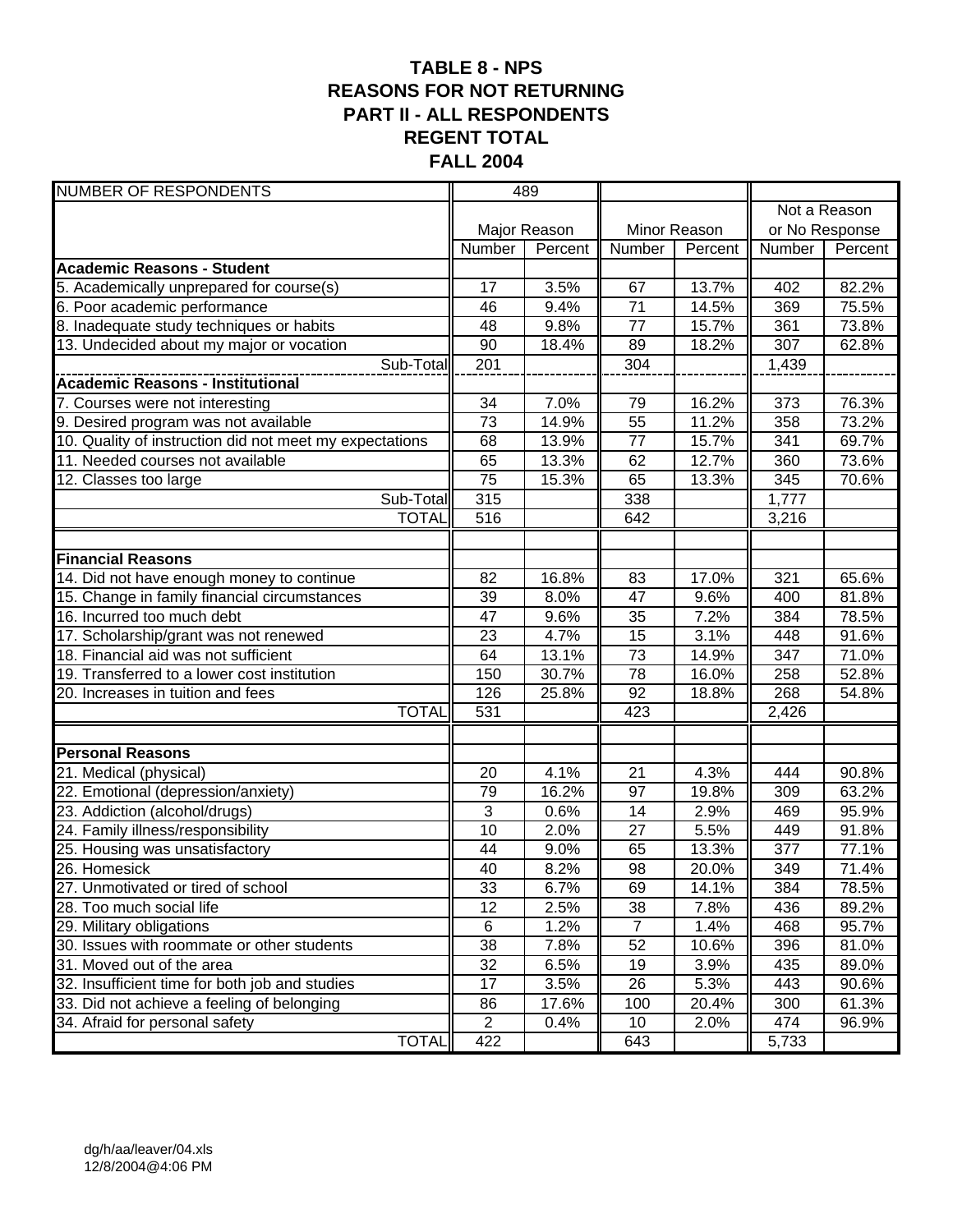# **TABLE 8A - NPS REASONS FOR NOT RETURNING PART II - RESIDENTS NOT ON PROBATION REGENT TOTAL FALL 2004**

| <b>NUMBER OF RESPONDENTS</b>                                        |                 | 278          |                 |              |                  |                |
|---------------------------------------------------------------------|-----------------|--------------|-----------------|--------------|------------------|----------------|
|                                                                     |                 |              |                 |              | Not a Reason     |                |
|                                                                     |                 | Major Reason |                 | Minor Reason |                  | or No Response |
|                                                                     | Number          | Percent      | Number          | Percent      | Number           | Percent        |
| <b>Academic Reasons - Student</b>                                   |                 |              |                 |              |                  |                |
| 5. Academically unprepared for course(s)                            | $\overline{7}$  | 2.5%         | 42              | 15.1%        | 228              | 82.0%          |
| 6. Poor academic performance                                        | 16              | 5.8%         | 39              | 14.0%        | 222              | 79.9%          |
| 8. Inadequate study techniques or habits                            | 21              | 7.6%         | 46              | 16.5%        | 210              | 75.5%          |
| 13. Undecided about my major or vocation                            | 57              | 20.5%        | 44              | 15.8%        | 176              | 63.3%          |
| Sub-Total                                                           | 101             |              | 171             |              | 836              |                |
| <b>Academic Reasons - Institutional</b>                             |                 |              |                 |              |                  |                |
| 7. Courses were not interesting                                     | 13              | 4.7%         | 46              | 16.5%        | 218              | 78.4%          |
| 9. Desired program was not available                                | 47              | 16.9%        | $\overline{30}$ | 10.8%        | 200              | 71.9%          |
| 10. Quality of instruction did not meet my expectations             | 38              | 13.7%        | 52              | 18.7%        | 187              | 67.3%          |
| 11. Needed courses not available                                    | 43              | 15.5%        | 32              | 11.5%        | 203              | 73.0%          |
| 12. Classes too large                                               | 41              | 14.7%        | 41              | 14.7%        | 195              | 70.1%          |
| Sub-Total                                                           | 182             |              | 201             |              | 1,003            |                |
| <b>TOTAL</b>                                                        | 283             |              | 372             |              | 1,839            |                |
|                                                                     |                 |              |                 |              |                  |                |
| <b>Financial Reasons</b>                                            |                 |              |                 |              |                  |                |
| 14. Did not have enough money to continue                           | 28              | 10.1%        | $\overline{39}$ | 14.0%        | $\overline{210}$ | 75.5%          |
| 15. Change in family financial circumstances                        | 15              | 5.4%         | 18              | 6.5%         | 244              | 87.8%          |
| 16. Incurred too much debt                                          | 15              | 5.4%         | 26              | 9.4%         | 236              | 84.9%          |
| 17. Scholarship/grant was not renewed                               | $\overline{7}$  | 2.5%         | $\overline{5}$  | 1.8%         | 265              | 95.3%          |
| 18. Financial aid was not sufficient                                | 21              | 7.6%         | 45              | 16.2%        | 209              | 75.2%          |
| 19. Transferred to a lower cost institution                         | 65              | 23.4%        | 48              | 17.3%        | 164              | 59.0%          |
| 20. Increases in tuition and fees                                   | 56              | 20.1%        | 47              | 16.9%        | 174              | 62.6%          |
| Sub-Total                                                           | 207             |              | 228             |              | 1,502            |                |
|                                                                     |                 |              |                 |              |                  |                |
| <b>Personal Reasons</b>                                             | 10              | 3.6%         | $\overline{7}$  | 2.5%         | 259              | 93.2%          |
| 21. Medical (physical)                                              | 43              | 15.5%        | 57              | 20.5%        | 176              | 63.3%          |
| 22. Emotional (depression/anxiety)<br>23. Addiction (alcohol/drugs) | 1               | 0.4%         | 5               | 1.8%         | 271              | 97.5%          |
| 24. Family illness/responsibility                                   | 5               | 1.8%         | 16              | 5.8%         | 256              | 92.1%          |
| 25. Housing was unsatisfactory                                      | 28              | 10.1%        | 45              | 16.2%        | 204              | 73.4%          |
| 26. Homesick                                                        | $\overline{24}$ | 8.6%         | 52              | 18.7%        | 201              | 72.3%          |
| 27. Unmotivated or tired of school                                  | 15              | 5.4%         | 40              | 14.4%        | 222              | 79.9%          |
| 28. Too much social life                                            | 1               | 0.4%         | 20              | 7.2%         | 256              | 92.1%          |
| 29. Military obligations                                            | 4               | 1.4%         | 4               | 1.4%         | 264              | 95.0%          |
| 30. Issues with roommate or other students                          | 19              | 6.8%         | $\overline{27}$ | 9.7%         | 231              | 83.1%          |
| 31. Moved out of the area                                           | 18              | 6.5%         | 12              | 4.3%         | 247              | 88.8%          |
| 32. Insufficient time for both job and studies                      | 11              | 4.0%         | 16              | 5.8%         | 250              | 89.9%          |
| 33. Did not achieve a feeling of belonging                          | 49              | 17.6%        | 61              | 21.9%        | 167              | 60.1%          |
| 34. Afraid for personal safety                                      | 1               | 0.4%         | 6               | 2.2%         | 270              | 97.1%          |
| <b>TOTAL</b>                                                        | 229             |              | 368             |              | 3,274            |                |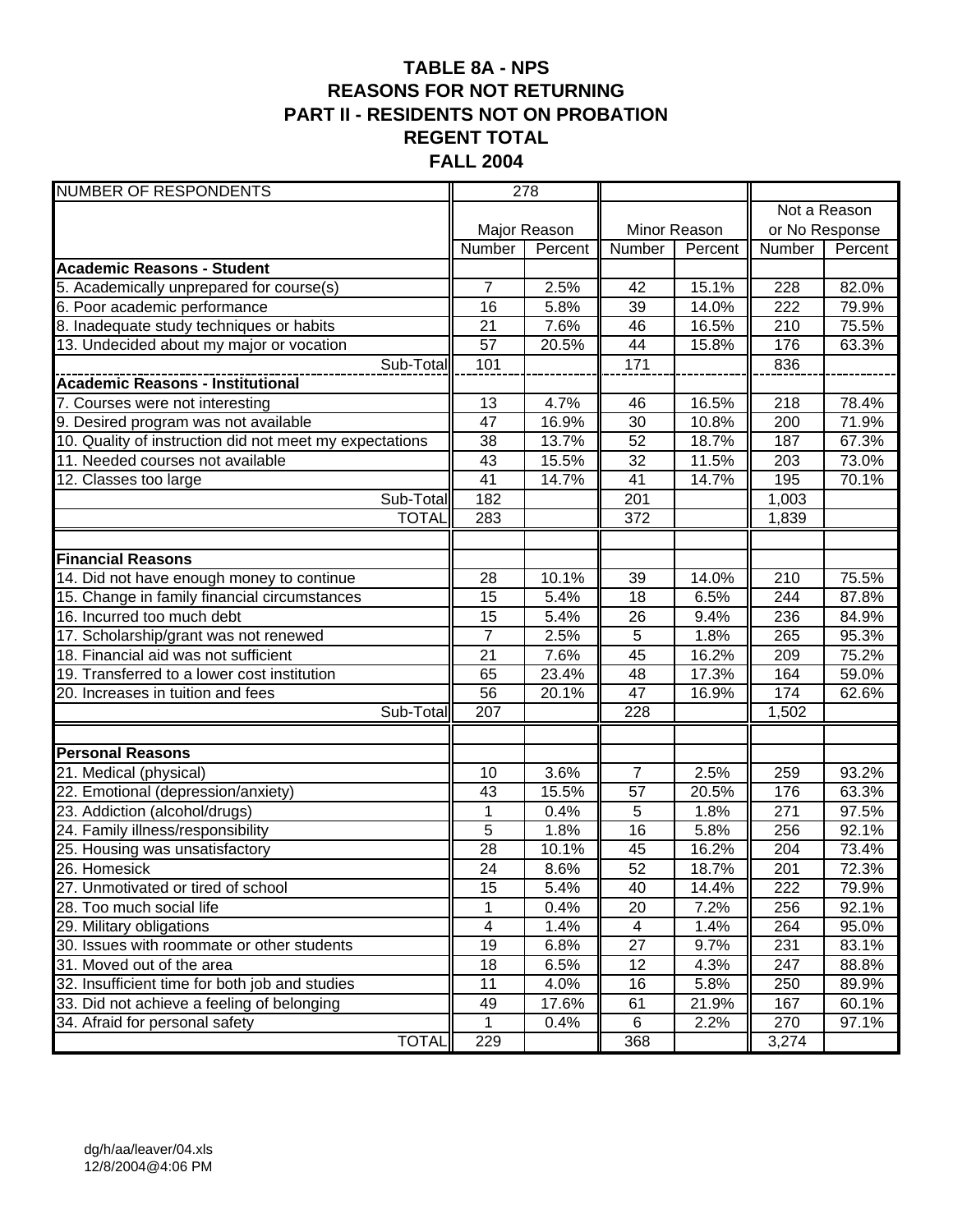## **TABLE 8B - NPS REASONS FOR NOT RETURNING PART II - RESIDENTS ON PROBATION REGENT TOTAL FALL 2004**

| <b>NUMBER OF RESPONDENTS</b>                            | 46                           |         |                 |         |                |              |
|---------------------------------------------------------|------------------------------|---------|-----------------|---------|----------------|--------------|
|                                                         |                              |         |                 |         |                | Not a Reason |
|                                                         | Major Reason<br>Minor Reason |         |                 |         | or No Response |              |
|                                                         | Number                       | Percent | Number          | Percent | Number         | Percent      |
| <b>Academic Reasons - Student</b>                       |                              |         |                 |         |                |              |
| 5. Academically unprepared for course(s)                | $\overline{7}$               | 15.2%   | 12              | 26.1%   | 27             | 58.7%        |
| 6. Poor academic performance                            | 16                           | 34.8%   | 14              | 30.4%   | 16             | 34.8%        |
| 8. Inadequate study techniques or habits                | 15                           | 32.6%   | 10              | 21.7%   | 21             | 45.7%        |
| 13. Undecided about my major or vocation                | 13                           | 28.3%   | 10              | 21.7%   | 23             | 50.0%        |
| Sub-Total                                               | 51                           |         | 46              |         | 87             |              |
| <b>Academic Reasons - Institutional</b>                 |                              |         |                 |         |                |              |
| 7. Courses were not interesting                         | 12                           | 26.1%   | 15              | 32.6%   | 19             | 41.3%        |
| 9. Desired program was not available                    | 8                            | 17.4%   | $\overline{9}$  | 19.6%   | 29             | 63.0%        |
| 10. Quality of instruction did not meet my expectations | 11                           | 23.9%   | 10              | 21.7%   | 25             | 54.3%        |
| 11. Needed courses not available                        | 5                            | 10.9%   | 8               | 17.4%   | 33             | 71.7%        |
| 12. Classes too large                                   | $\overline{13}$              | 28.3%   | $\overline{2}$  | 4.3%    | 30             | 65.2%        |
| Sub-Total                                               | 49                           |         | 44              |         | 136            |              |
| <b>TOTAL</b>                                            | 100                          |         | 90              |         | 223            |              |
|                                                         |                              |         |                 |         |                |              |
| <b>Financial Reasons</b>                                |                              |         |                 |         |                |              |
| 14. Did not have enough money to continue               | 8                            | 17.4%   | $\overline{12}$ | 26.1%   | 26             | 56.5%        |
| 15. Change in family financial circumstances            | $\overline{7}$               | 15.2%   | $\overline{7}$  | 15.2%   | 32             | 69.6%        |
| 16. Incurred too much debt                              | 5                            | 10.9%   | 8               | 17.4%   | 33             | 71.7%        |
| 17. Scholarship/grant was not renewed                   | 4                            | 8.7%    | 1               | 2.2%    | 41             | 89.1%        |
| 18. Financial aid was not sufficient                    | $\overline{7}$               | 15.2%   | $\overline{5}$  | 10.9%   | 34             | 73.9%        |
| 19. Transferred to a lower cost institution             | 14                           | 30.4%   | $\overline{8}$  | 17.4%   | 24             | 52.2%        |
| 20. Increases in tuition and fees                       | 9                            | 19.6%   | 12              | 26.1%   | 25             | 54.3%        |
| Sub-Total                                               | $\overline{54}$              |         | 53              |         | 215            |              |
| <b>Personal Reasons</b>                                 |                              |         |                 |         |                |              |
| 21. Medical (physical)                                  | 4                            | 8.7%    | 3               | 6.5%    | 39             | 84.8%        |
| 22. Emotional (depression/anxiety)                      | 11                           | 23.9%   | 9               | 19.6%   | 26             | 56.5%        |
| 23. Addiction (alcohol/drugs)                           | 1                            | 2.2%    | $\overline{2}$  | 4.3%    | 43             | 93.5%        |
| 24. Family illness/responsibility                       | 4                            | 8.7%    | $\overline{c}$  | 4.3%    | 40             | 87.0%        |
| 25. Housing was unsatisfactory                          | 3                            | 6.5%    | 5               | 10.9%   | 38             | 82.6%        |
| 26. Homesick                                            | $\overline{2}$               | 4.3%    | $\overline{5}$  | 10.9%   | 39             | 84.8%        |
| 27. Unmotivated or tired of school                      | 11                           | 23.9%   | 12              | 26.1%   | 23             | 50.0%        |
| 28. Too much social life                                | 4                            | 8.7%    | 9               | 19.6%   | 33             | 71.7%        |
| 29. Military obligations                                | $\overline{2}$               | 4.3%    | $\mathbf 1$     | 2.2%    | 43             | 93.5%        |
| 30. Issues with roommate or other students              | $\overline{3}$               | 6.5%    | 3               | 6.5%    | 40             | 87.0%        |
| 31. Moved out of the area                               | $\overline{3}$               | 6.5%    | 4               | 8.7%    | 39             | 84.8%        |
| 32. Insufficient time for both job and studies          | $\overline{5}$               | 10.9%   | 8               | 17.4%   | 33             | 71.7%        |
| 33. Did not achieve a feeling of belonging              | 5                            | 10.9%   | 9               | 19.6%   | 32             | 69.6%        |
| 34. Afraid for personal safety                          | $\mathbf 0$                  | 0.0%    | $\pmb{0}$       | 0.0%    | 46             | 100.0%       |
| Sub-Total                                               | 58                           |         | 72              |         | 514            |              |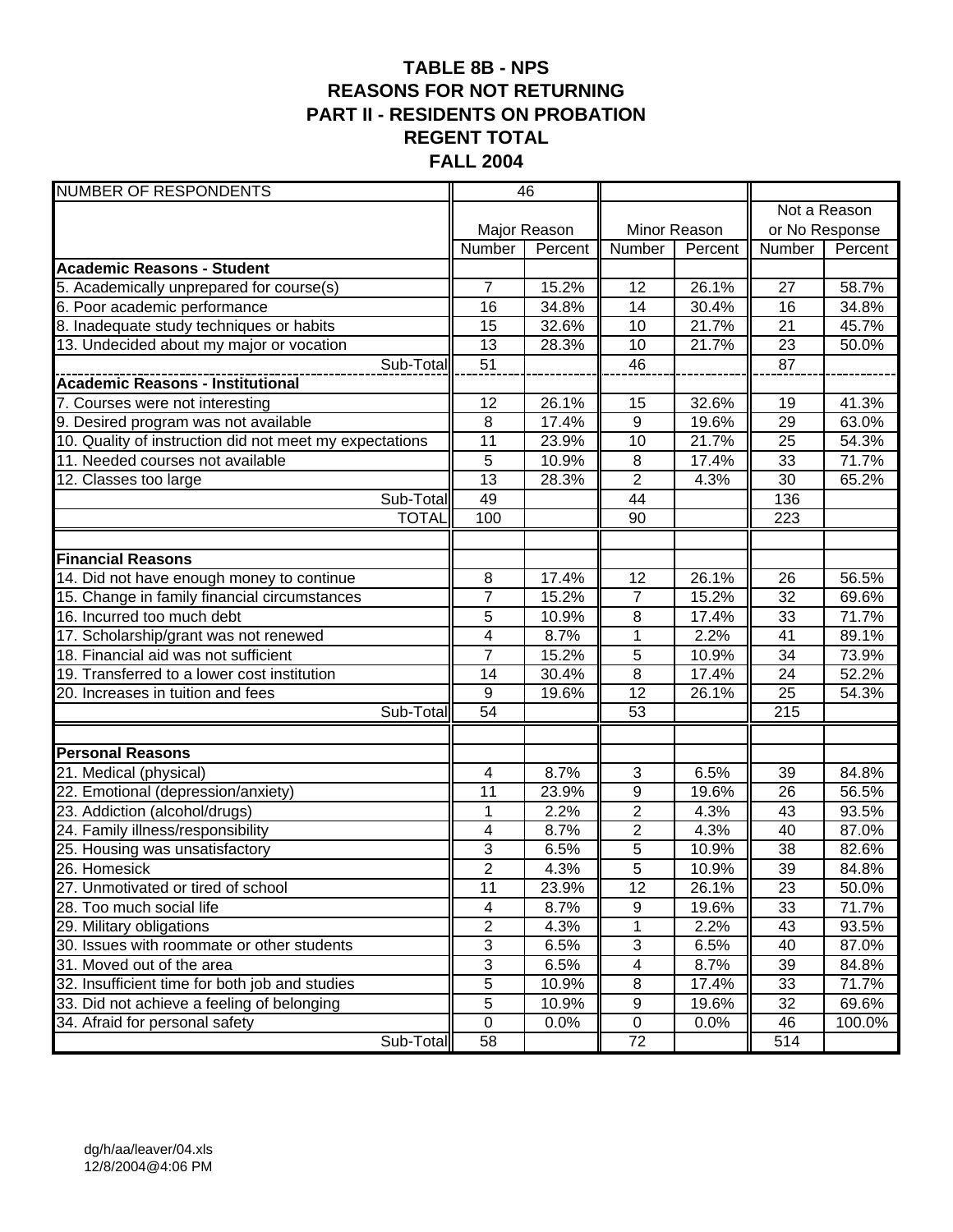# **TABLE 8C - NPS REASONS FOR NOT RETURNING PART II - NONRESIDENTS NOT ON PROBATION REGENT TOTAL FALL 2004**

| <b>NUMBER OF RESPONDENTS</b>                            | 153             |              |                 |         |                |              |
|---------------------------------------------------------|-----------------|--------------|-----------------|---------|----------------|--------------|
|                                                         |                 |              |                 |         |                | Not a Reason |
|                                                         |                 | Major Reason | Minor Reason    |         | or No Response |              |
|                                                         | Number          | Percent      | Number          | Percent | Number         | Percent      |
| <b>Academic Reasons - Student</b>                       |                 |              |                 |         |                |              |
| 5. Academically unprepared for course(s)                | 0               | 0.0%         | 11              | 7.2%    | 140            | 91.5%        |
| 6. Poor academic performance                            | 6               | 3.9%         | 16              | 10.5%   | 129            | 84.3%        |
| 8. Inadequate study techniques or habits                | 5               | 3.3%         | 19              | 12.4%   | 127            | 83.0%        |
| 13. Undecided about my major or vocation                | 19              | 12.4%        | 31              | 20.3%   | 101            | 66.0%        |
| Sub-Total                                               | 30              |              | $\overline{77}$ |         | 497            |              |
| Academic Reasons - Institutional                        |                 |              |                 |         |                |              |
| 7. Courses were not interesting                         | 6               | 3.9%         | 15              | 9.8%    | 130            | 85.0%        |
| 9. Desired program was not available                    | 18              | 11.8%        | 14              | 9.2%    | 119            | 77.8%        |
| 10. Quality of instruction did not meet my expectations | 17              | 11.1%        | 11              | 7.2%    | 123            | 80.4%        |
| 11. Needed courses not available                        | 17              | 11.1%        | $\overline{21}$ | 13.7%   | 113            | 73.9%        |
| 12. Classes too large                                   | 20              | 13.1%        | 18              | 11.8%   | 113            | 73.9%        |
| Sub-Total                                               | 78              |              | 79              |         | 598            |              |
| <b>TOTAL</b>                                            | 108             |              | 156             |         | 1095           |              |
|                                                         |                 |              |                 |         |                |              |
| <b>Financial Reasons</b>                                |                 |              |                 |         |                |              |
| 14. Did not have enough money to continue               | 42              | 27.5%        | $\overline{31}$ | 20.3%   | 78             | 51.0%        |
| 15. Change in family financial circumstances            | 16              | 10.5%        | 20              | 13.1%   | 115            | 75.2%        |
| 16. Incurred too much debt                              | 26              | 17.0%        | $\pmb{0}$       | 0.0%    | 105            | 68.6%        |
| 17. Scholarship/grant was not renewed                   | 10              | 6.5%         | $\overline{9}$  | 5.9%    | 132            | 86.3%        |
| 18. Financial aid was not sufficient                    | 34              | 22.2%        | $\overline{22}$ | 14.4%   | 95             | 62.1%        |
| 19. Transferred to a lower cost institution             | 68              | 44.4%        | 20              | 13.1%   | 63             | 41.2%        |
| 20. Increases in tuition and fees                       | 59              | 38.6%        | 31              | 20.3%   | 61             | 39.9%        |
| <b>TOTAL</b>                                            | 255             |              | 133             |         | 649            |              |
|                                                         |                 |              |                 |         |                |              |
| <b>Personal Reasons</b>                                 |                 |              |                 |         |                |              |
| 21. Medical (physical)                                  | 5               | 3.3%         | 11              | 7.2%    | 135            | 88.2%        |
| 22. Emotional (depression/anxiety)                      | 23              | 15.0%        | 28              | 18.3%   | 100            | 65.4%        |
| 23. Addiction (alcohol/drugs)                           | $\mathbf 1$     | 0.7%         | 5               | 3.3%    | 145            | 94.8%        |
| 24. Family illness/responsibility                       | 1               | 0.7%         | 9               | 5.9%    | 141            | 92.2%        |
| 25. Housing was unsatisfactory                          | 11              | 7.2%         | 14              | 9.2%    | 126            | 82.4%        |
| 26. Homesick                                            | 13              | 8.5%         | 38              | 24.8%   | 101            | 66.0%        |
| 27. Unmotivated or tired of school                      | 6               | 3.9%         | 15              | 9.8%    | 130            | 85.0%        |
| 28. Too much social life                                | 4               | 2.6%         | $\overline{7}$  | 4.6%    | 140            | 91.5%        |
| 29. Military obligations                                | $\mathbf 0$     | 0.0%         | $\overline{2}$  | 1.3%    | 149            | 97.4%        |
| 30. Issues with roommate or other students              | $\overline{15}$ | 9.8%         | $\overline{20}$ | 13.1%   | 116            | 75.8%        |
| 31. Moved out of the area                               | 11              | 7.2%         | 3               | 2.0%    | 137            | 89.5%        |
| 32. Insufficient time for both job and studies          | 1               | 0.7%         | $\mathbf 1$     | 0.7%    | 149            | 97.4%        |
| 33. Did not achieve a feeling of belonging              | 31              | 20.3%        | 26              | 17.0%   | 94             | 61.4%        |
| 34. Afraid for personal safety                          | $\mathbf 1$     | 0.7%         | 4               | 2.6%    | 146            | 95.4%        |
| <b>TOTAL</b>                                            | 123             |              | 183             |         | 1,809          |              |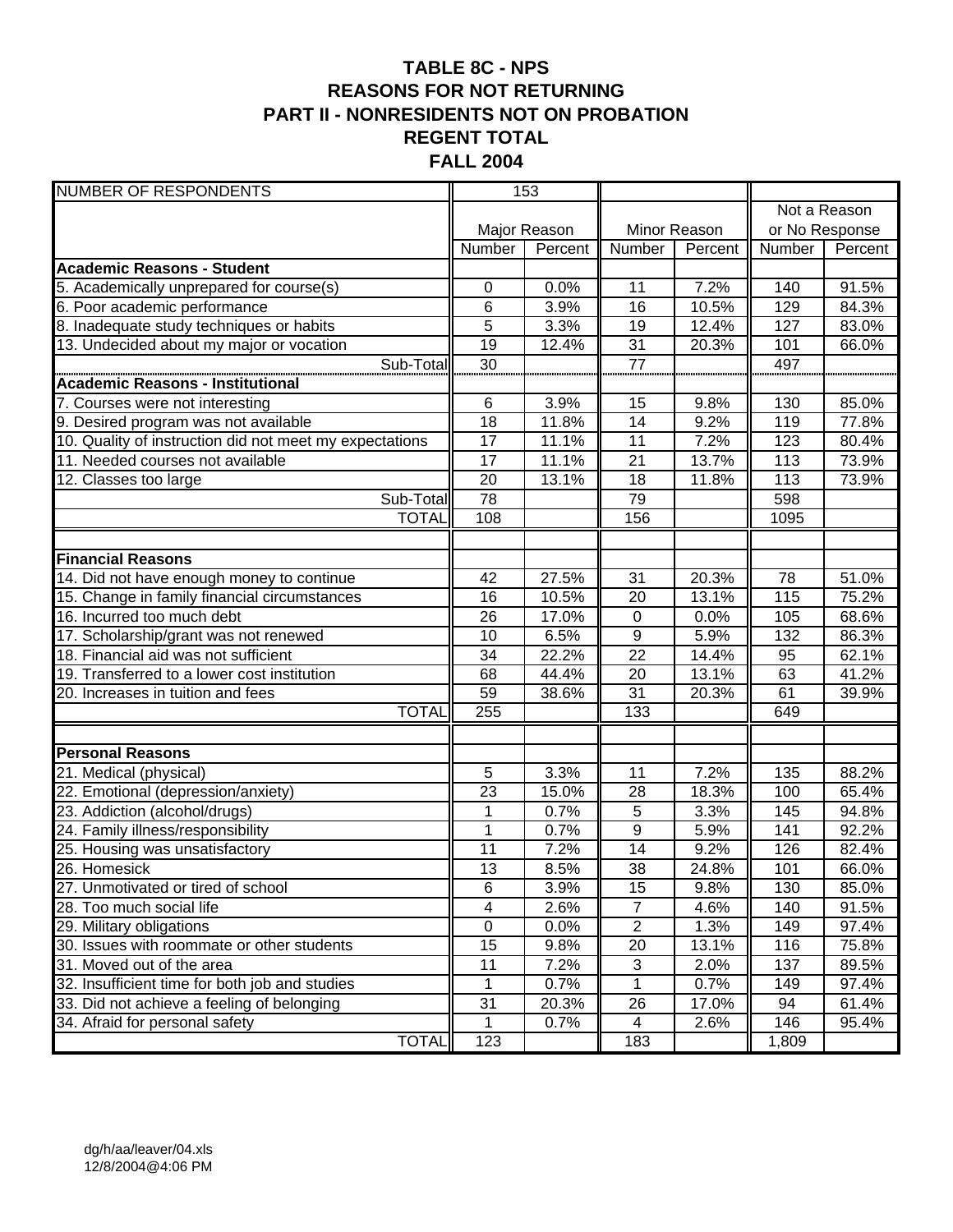# **TABLE 8D - NPS REASONS FOR NOT RETURNING PART II - NONRESIDENTS ON PROBATION REGENT TOTAL FALL 2004**

| <b>NUMBER OF RESPONDENTS</b>                                 |                  | 12           |                         |         |                  |              |
|--------------------------------------------------------------|------------------|--------------|-------------------------|---------|------------------|--------------|
|                                                              |                  |              |                         |         |                  | Not a Reason |
|                                                              |                  | Major Reason | Minor Reason            |         | or No Response   |              |
|                                                              | Number           | Percent      | Number                  | Percent | Number           | Percent      |
| <b>Academic Reasons - Student</b>                            |                  |              |                         |         |                  |              |
| 5. Academically unprepared for course(s)                     | 3                | 25.0%        | $\overline{2}$          | 16.7%   | $\overline{7}$   | 58.3%        |
| 6. Poor academic performance                                 | 8                | 66.7%        | $\overline{2}$          | 16.7%   | $\overline{c}$   | 16.7%        |
| 8. Inadequate study techniques or habits                     | $\overline{7}$   | 58.3%        | $\overline{2}$          | 16.7%   | $\overline{3}$   | 25.0%        |
| 13. Undecided about my major or vocation                     | $\mathbf{1}$     | 8.3%         | $\overline{\mathbf{4}}$ | 33.3%   | $\overline{7}$   | 58.3%        |
| Sub-Total                                                    | 19               |              | 10                      |         | 19               |              |
| <b>Academic Reasons - Institutional</b>                      |                  |              |                         |         |                  |              |
| 7. Courses were not interesting                              | 3                | 25.0%        | 3                       | 25.0%   | $6\phantom{1}6$  | 50.0%        |
| 9. Desired program was not available                         | $\mathbf 0$      | 0.0%         | $\overline{2}$          | 16.7%   | 10               | 83.3%        |
| 10. Quality of instruction did not meet my expectations      | $\overline{c}$   | 16.7%        | 4                       | 33.3%   | $\,6$            | 50.0%        |
| 11. Needed courses not available                             | $\boldsymbol{0}$ | 0.0%         | 1                       | 8.3%    | 11               | 91.7%        |
| 12. Classes too large                                        | $\mathbf{1}$     | 8.3%         | 4                       | 33.3%   | 7                | 58.3%        |
| Sub-Total                                                    | 6                |              | 14                      |         | 40               |              |
| <b>TOTAL</b>                                                 | $\overline{25}$  |              | $\overline{24}$         |         | 59               |              |
|                                                              |                  |              |                         |         |                  |              |
| <b>Financial Reasons</b>                                     |                  |              |                         |         |                  |              |
| 14. Did not have enough money to continue                    | 4                | 33.3%        | 1                       | 8.3%    | $\overline{7}$   | 58.3%        |
| 15. Change in family financial circumstances                 | $\mathbf{1}$     | 8.3%         | $\overline{2}$          | 16.7%   | $\overline{9}$   | 75.0%        |
| 16. Incurred too much debt                                   | $\mathbf{1}$     | 8.3%         | 1                       | 8.3%    | 10               | 83.3%        |
| 17. Scholarship/grant was not renewed                        | $\overline{2}$   | 16.7%        | 0                       | 0.0%    | 10               | 83.3%        |
| 18. Financial aid was not sufficient                         | $\overline{2}$   | 16.7%        | $\overline{1}$          | 8.3%    | $\overline{9}$   | 75.0%        |
| 19. Transferred to a lower cost institution                  | 3                | 25.0%        | $\mathbf{2}$            | 16.7%   | $\overline{7}$   | 58.3%        |
| 20. Increases in tuition and fees                            | $\overline{2}$   | 16.7%        | $\overline{2}$          | 16.7%   | 8                | 66.7%        |
| <b>TOTAL</b>                                                 | $\overline{15}$  |              | $\overline{9}$          |         | 60               |              |
|                                                              |                  |              |                         |         |                  |              |
| <b>Personal Reasons</b>                                      | 1                | 8.3%         | 0                       | 0.0%    | 11               | 91.7%        |
| 21. Medical (physical)<br>22. Emotional (depression/anxiety) | $\overline{2}$   | 16.7%        | 3                       | 25.0%   | $\overline{7}$   | 58.3%        |
| 23. Addiction (alcohol/drugs)                                | 0                | 0.0%         | $\overline{2}$          | 16.7%   | 10               | 83.3%        |
| 24. Family illness/responsibility                            | 0                | 0.0%         | 0                       | 0.0%    | 12               | 100.0%       |
| 25. Housing was unsatisfactory                               | $\overline{2}$   | 16.7%        | 1                       | 8.3%    | 9                | 75.0%        |
| 26. Homesick                                                 | 1                | 8.3%         | $\overline{3}$          | 25.0%   | $\overline{8}$   | 66.7%        |
| 27. Unmotivated or tired of school                           | $\mathbf{1}$     | 8.3%         | $\overline{c}$          | 16.7%   | $\boldsymbol{9}$ | 75.0%        |
| 28. Too much social life                                     | 3                | 25.0%        | $\overline{2}$          | 16.7%   | $\overline{7}$   | 58.3%        |
| 29. Military obligations                                     | $\overline{0}$   | 0.0%         | $\overline{0}$          | 0.0%    | $\overline{12}$  | 100.0%       |
| 30. Issues with roommate or other students                   | 1                | 8.3%         | $\overline{c}$          | 16.7%   | 9                | 75.0%        |
| 31. Moved out of the area                                    | $\overline{0}$   | 0.0%         | $\pmb{0}$               | 0.0%    | $\overline{12}$  | 100.0%       |
| 32. Insufficient time for both job and studies               | 0                | 0.0%         | 1                       | 8.3%    | 11               | 91.7%        |
| 33. Did not achieve a feeling of belonging                   | 1                | 8.3%         | 4                       | 33.3%   | $\overline{7}$   | 58.3%        |
| 34. Afraid for personal safety                               | $\mathbf 0$      | 0.0%         | $\mathbf 0$             | 0.0%    | 12               | 100.0%       |
| <b>TOTAL</b>                                                 | 12               |              | 20                      |         | 136              |              |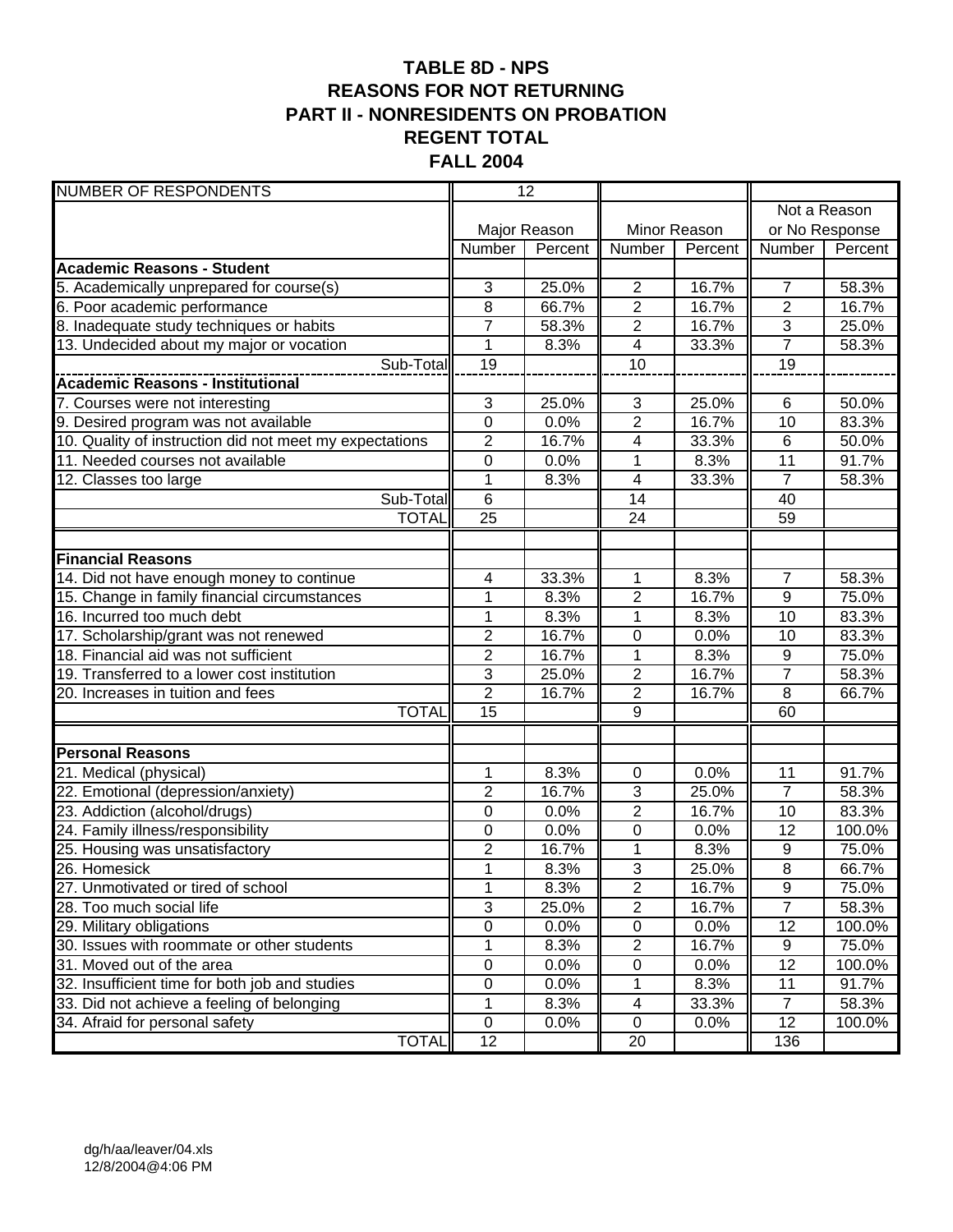## **TABLE 9 - NPS REASONS FOR NOT RETURNING PART II - ALL RESPONDENTS UNIVERSITY OF IOWA FALL 2004**

| <b>NUMBER OF RESPONDENTS</b>                            | 148             |                              |                  |         |        |                |
|---------------------------------------------------------|-----------------|------------------------------|------------------|---------|--------|----------------|
|                                                         |                 |                              |                  |         |        | Not a Reason   |
|                                                         |                 | Major Reason<br>Minor Reason |                  |         |        | or No Response |
|                                                         | Number          | Percent                      | Number           | Percent | Number | Percent        |
| <b>Academic Reasons - Student</b>                       |                 |                              |                  |         |        |                |
| 5. Academically unprepared for course(s)                | 4               | 2.7%                         | 15               | 10.1%   | 4      | 2.7%           |
| 6. Poor academic performance                            | 12              | 8.1%                         | $\overline{22}$  | 14.9%   | 111    | 75.0%          |
| 8. Inadequate study techniques or habits                | 16              | 10.8%                        | 24               | 16.2%   | 105    | 70.9%          |
| 13. Undecided about my major or vocation                | 27              | 18.2%                        | $\overline{37}$  | 25.0%   | 81     | 54.7%          |
| Sub-Total                                               | 59              |                              | 98               |         | 301    |                |
| Academic Reasons - Institutional                        |                 |                              |                  |         |        |                |
| 7. Courses were not interesting                         | 15              | 10.1%                        | 14               | 9.5%    | 116    | 78.4%          |
| 9. Desired program was not available                    | $\overline{7}$  | 4.7%                         | $\overline{23}$  | 15.5%   | 115    | 77.7%          |
| 10. Quality of instruction did not meet my expectations | 30              | 20.3%                        | $\overline{12}$  | 8.1%    | 103    | 69.6%          |
| 11. Needed courses not available                        | 17              | 11.5%                        | 30               | 20.3%   | 99     | 66.9%          |
| 12. Classes too large                                   | 22              | 14.9%                        | 14               | 9.5%    | 109    | 73.6%          |
| Sub-Total                                               | 91              |                              | 93               |         | 542    |                |
| <b>TOTAL</b>                                            | 150             |                              | 191              |         | 843    |                |
|                                                         |                 |                              |                  |         |        |                |
| <b>Financial Reasons</b>                                |                 |                              |                  |         |        |                |
| 14. Did not have enough money to continue               | 22              | 14.9%                        | $\overline{20}$  | 13.5%   | 103    | 69.6%          |
| 15. Change in family financial circumstances            | 12              | 8.1%                         | $\overline{14}$  | 9.5%    | 119    | 80.4%          |
| 16. Incurred too much debt                              | 13              | 8.8%                         | 16               | 10.8%   | 116    | 78.4%          |
| 17. Scholarship/grant was not renewed                   | 8               | 5.4%                         | $\overline{3}$   | 2.0%    | 134    | 90.5%          |
| 18. Financial aid was not sufficient                    | 21              | 14.2%                        | 16               | 10.8%   | 105    | 70.9%          |
| 19. Transferred to a lower cost institution             | 42              | 28.4%                        | $\overline{27}$  | 18.2%   | 76     | 51.4%          |
| 20. Increases in tuition and fees                       | 37              | 25.0%                        | 22               | 14.9%   | 86     | 58.1%          |
| <b>TOTAL</b>                                            | 155             |                              | $\overline{118}$ |         | 739    |                |
|                                                         |                 |                              |                  |         |        |                |
| <b>Personal Reasons</b>                                 |                 |                              |                  |         |        |                |
| 21. Medical (physical)                                  | 6               | 4.1%                         | 10               | 6.8%    | 128    | 86.5%          |
| 22. Emotional (depression/anxiety)                      | 24              | 16.2%                        | 34               | 23.0%   | 86     | 58.1%          |
| 23. Addiction (alcohol/drugs)                           | 2               | 1.4%                         | 3                | 2.0%    | 140    | 94.6%          |
| 24. Family illness/responsibility                       | $\mathbf{1}$    | 0.7%                         | 10               | 6.8%    | 134    | 90.5%          |
| 25. Housing was unsatisfactory                          | 12              | 8.1%                         | 23               | 15.5%   | 110    | 74.3%          |
| 26. Homesick                                            | 15              | 10.1%                        | 39               | 26.4%   | 92     | 62.2%          |
| 27. Unmotivated or tired of school                      | 7               | 4.7%                         | 17               | 11.5%   | 121    | 81.8%          |
| 28. Too much social life                                | $\overline{8}$  | 5.4%                         | 13               | 8.8%    | 124    | 83.8%          |
| 29. Military obligations                                | $\overline{2}$  | 1.4%                         | $\overline{2}$   | 1.4%    | 141    | 95.3%          |
| 30. Issues with roommate or other students              | $\overline{17}$ | 11.5%                        | $\overline{17}$  | 11.5%   | 111    | 75.0%          |
| 31. Moved out of the area                               | 6               | 4.1%                         | $\overline{7}$   | 4.7%    | 132    | 89.2%          |
| 32. Insufficient time for both job and studies          | $\overline{2}$  | 1.4%                         | 6                | 4.1%    | 137    | 92.6%          |
| 33. Did not achieve a feeling of belonging              | 27              | 18.2%                        | 39               | 26.4%   | 79     | 53.4%          |
| 34. Afraid for personal safety                          | $\mathbf 0$     | 0.0%                         | 5                | 3.4%    | 140    | 94.6%          |
| <b>TOTAL</b>                                            | 129             |                              | 225              |         | 1,675  |                |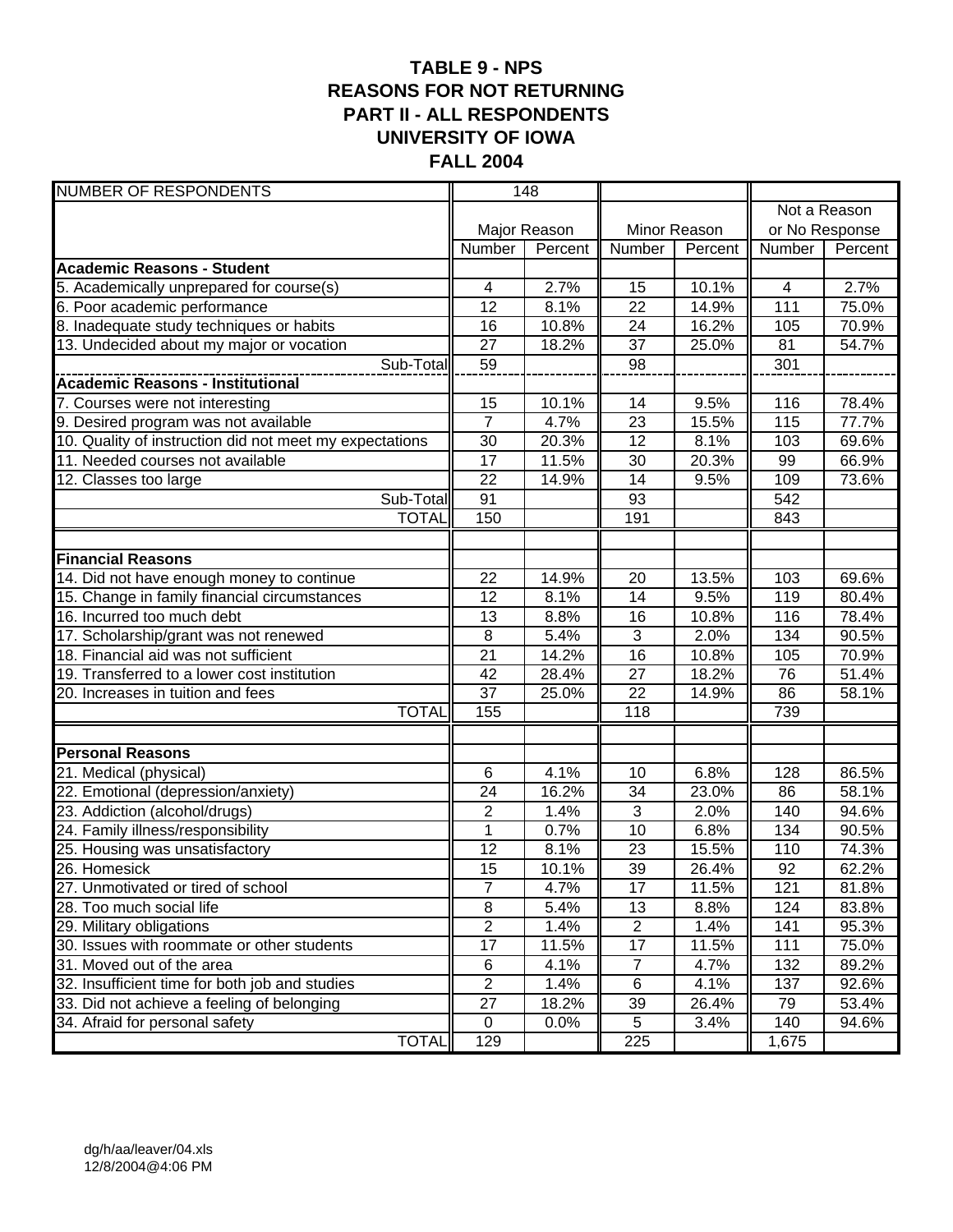# **TABLE 9 - NPS REASONS FOR NOT RETURNING PART II - ALL RESPONDENTS UNIVERSITY OF IOWA FALL 2004**

**Other Reasons**

**Comments**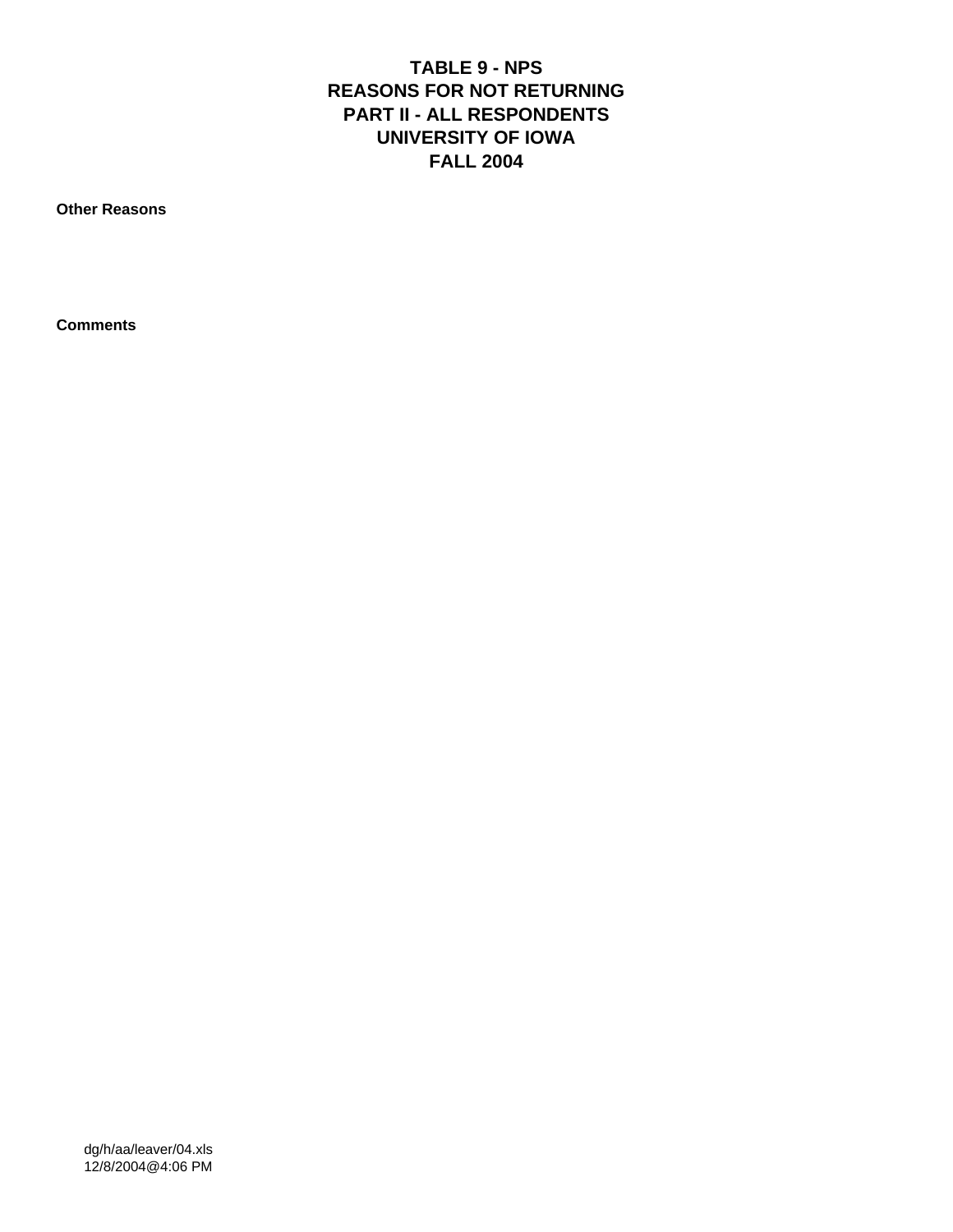# **TABLE 9A - NPS REASONS FOR NOT RETURNING PART II - RESIDENTS NOT ON PROBATION UNIVERSITY OF IOWA FALL 2004**

| <b>NUMBER OF RESPONDENTS</b>                                        | 59               |              |                |         |                 |              |
|---------------------------------------------------------------------|------------------|--------------|----------------|---------|-----------------|--------------|
|                                                                     |                  |              |                |         |                 | Not a Reason |
|                                                                     |                  | Major Reason | Minor Reason   |         | or No Response  |              |
|                                                                     | Number           | Percent      | Number         | Percent | Number          | Percent      |
| <b>Academic Reasons - Student</b>                                   |                  |              |                |         |                 |              |
| 5. Academically unprepared for course(s)                            | 2                | 3.4%         | 6              | 10.2%   | 50              | 84.7%        |
| 6. Poor academic performance                                        | 1                | 1.7%         | 13             | 22.0%   | 44              | 74.6%        |
| 8. Inadequate study techniques or habits                            | $\overline{7}$   | 11.9%        | $\overline{7}$ | 11.9%   | 44              | 74.6%        |
| 13. Undecided about my major or vocation                            | 16               | 27.1%        | 13             | 22.0%   | 29              | 49.2%        |
| Sub-Total                                                           | 26               |              | 39             |         | 167             |              |
| <b>Academic Reasons - Institutional</b>                             |                  |              |                |         |                 |              |
| 7. Courses were not interesting                                     | 4                | 6.8%         | $\,6$          | 10.2%   | 48              | 81.4%        |
| 9. Desired program was not available                                | 3                | 5.1%         | 10             | 16.9%   | 45              | 76.3%        |
| 10. Quality of instruction did not meet my expectations             | 14               | 23.7%        | 8              | 13.6%   | 36              | 61.0%        |
| 11. Needed courses not available                                    | 10               | 16.9%        | 13             | 22.0%   | 36              | 61.0%        |
| 12. Classes too large                                               | 8                | 13.6%        | $\overline{7}$ | 11.9%   | 43              | 72.9%        |
| Sub-Total                                                           | 39               |              | 44             |         | 208             |              |
| <b>TOTAL</b>                                                        | 65               |              | 83             |         | 375             |              |
|                                                                     |                  |              |                |         |                 |              |
| <b>Financial Reasons</b>                                            |                  |              |                |         |                 |              |
| 14. Did not have enough money to continue                           | $\overline{2}$   | 3.4%         | 6              | 10.2%   | 50              | 84.7%        |
| 15. Change in family financial circumstances                        | $\overline{2}$   | 3.4%         | 3              | 5.1%    | 53              | 89.8%        |
| 16. Incurred too much debt                                          | $\mathbf{1}$     | 1.7%         | 6              | 10.2%   | 51              | 86.4%        |
| 17. Scholarship/grant was not renewed                               | 3                | 5.1%         | $\pmb{0}$      | 0.0%    | 55              | 93.2%        |
| 18. Financial aid was not sufficient                                | 3                | 5.1%         | $\overline{8}$ | 13.6%   | 44              | 74.6%        |
| 19. Transferred to a lower cost institution                         | 10               | 16.9%        | 14             | 23.7%   | 34              | 57.6%        |
| 20. Increases in tuition and fees                                   | $6\phantom{1}6$  | 10.2%        | 10             | 16.9%   | 42              | 71.2%        |
| <b>TOTAL</b>                                                        | 27               |              | 47             |         | 329             |              |
|                                                                     |                  |              |                |         |                 |              |
| <b>Personal Reasons</b><br>21. Medical (physical)                   | 1                | 1.7%         | $\mathbf 0$    | 0.0%    | 56              | 94.9%        |
|                                                                     | 5                | 8.5%         | 15             | 25.4%   | 37              | 62.7%        |
| 22. Emotional (depression/anxiety)<br>23. Addiction (alcohol/drugs) | 0                | 0.0%         | 1              | 1.7%    | 57              | 96.6%        |
| 24. Family illness/responsibility                                   | $\mathbf{1}$     | 1.7%         | 3              | 5.1%    | 54              | 91.5%        |
| 25. Housing was unsatisfactory                                      | 4                | 6.8%         | 11             | 18.6%   | 43              | 72.9%        |
| 26. Homesick                                                        | 4                | 6.8%         | 13             | 22.0%   | 41              | 69.5%        |
| 27. Unmotivated or tired of school                                  | $\boldsymbol{0}$ | 0.0%         | $\,$ 5 $\,$    | 8.5%    | 53              | 89.8%        |
| 28. Too much social life                                            | $\pmb{0}$        | 0.0%         | $\overline{5}$ | 8.5%    | 53              | 89.8%        |
| 29. Military obligations                                            | $\mathsf 0$      | 0.0%         | $\mathbf 1$    | 1.7%    | $\overline{57}$ | 96.6%        |
| 30. Issues with roommate or other students                          | $\overline{3}$   | 5.1%         | $\overline{5}$ | 8.5%    | 50              | 84.7%        |
| 31. Moved out of the area                                           | $\overline{2}$   | 3.4%         | $\overline{5}$ | 8.5%    | 51              | 86.4%        |
| 32. Insufficient time for both job and studies                      | 1                | 1.7%         | $\overline{2}$ | 3.4%    | 55              | 93.2%        |
| 33. Did not achieve a feeling of belonging                          | 8                | 13.6%        | 20             | 33.9%   | 30              | 50.8%        |
| 34. Afraid for personal safety                                      | $\pmb{0}$        | 0.0%         | 3              | 5.1%    | 55              | 93.2%        |
| <b>TOTAL</b>                                                        | 29               |              | 89             |         | 692             |              |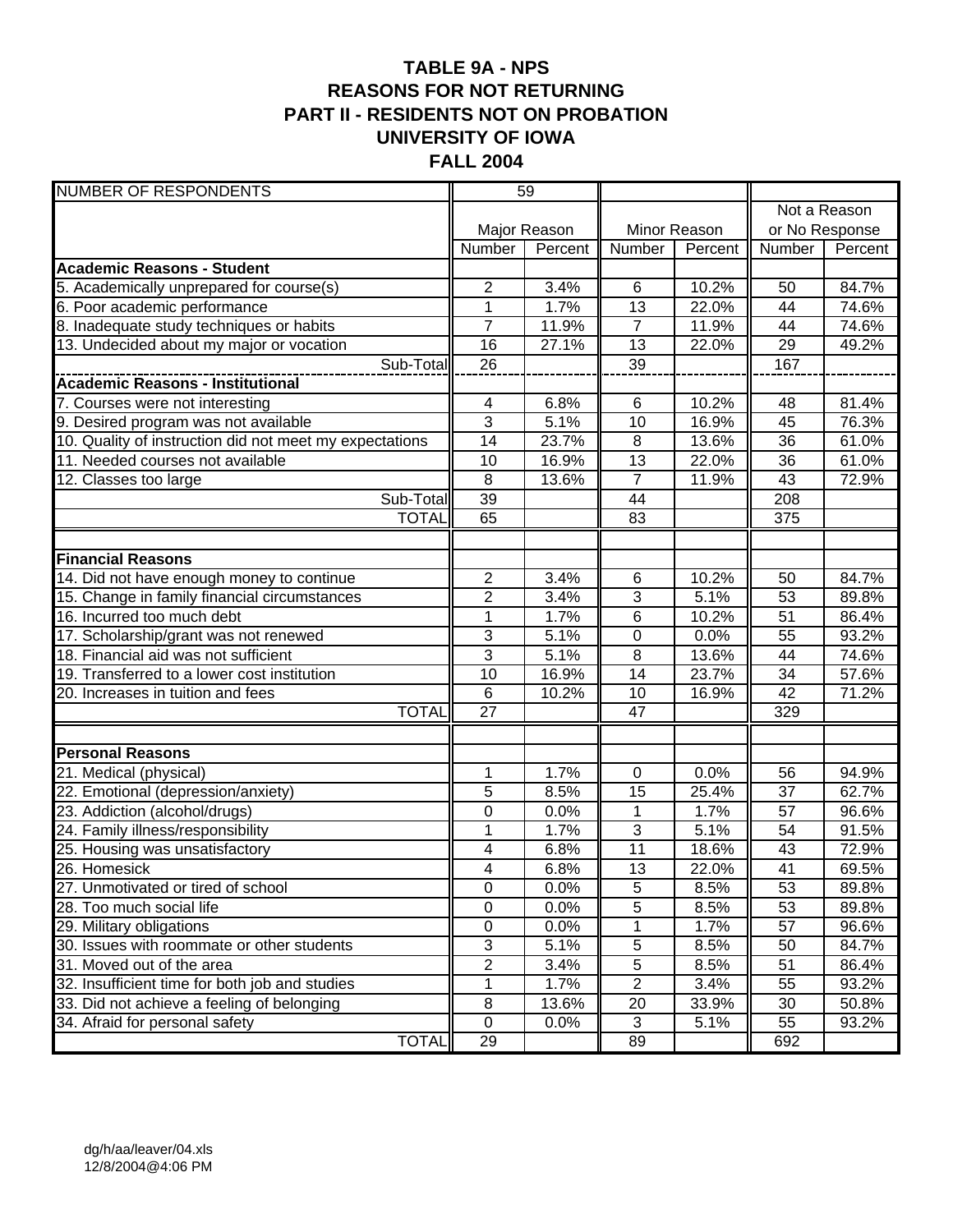#### **TABLE 9A - NPS REASONS FOR NOT RETURNING PART II - RESIDENTS NOT ON PROBATION UNIVERSITY OF IOWA FALL 2004**

#### **Other Reasons** Athletics opportunities elsewhere 0 Disliked UI 2 Disliked city/location 3<br>
Family/significant other 3 Family/significant other 3 **Comments** Instructors 7 Major/career goals 4 Not accepted into desired program 1 Residence Halls 4 Tuition/money issues 1 Homesick 3<br>
Health/accident 2 Health/accident Overwhelmed 2 Alcohol issues 0 Course accessibility issues 0 Social Issues 0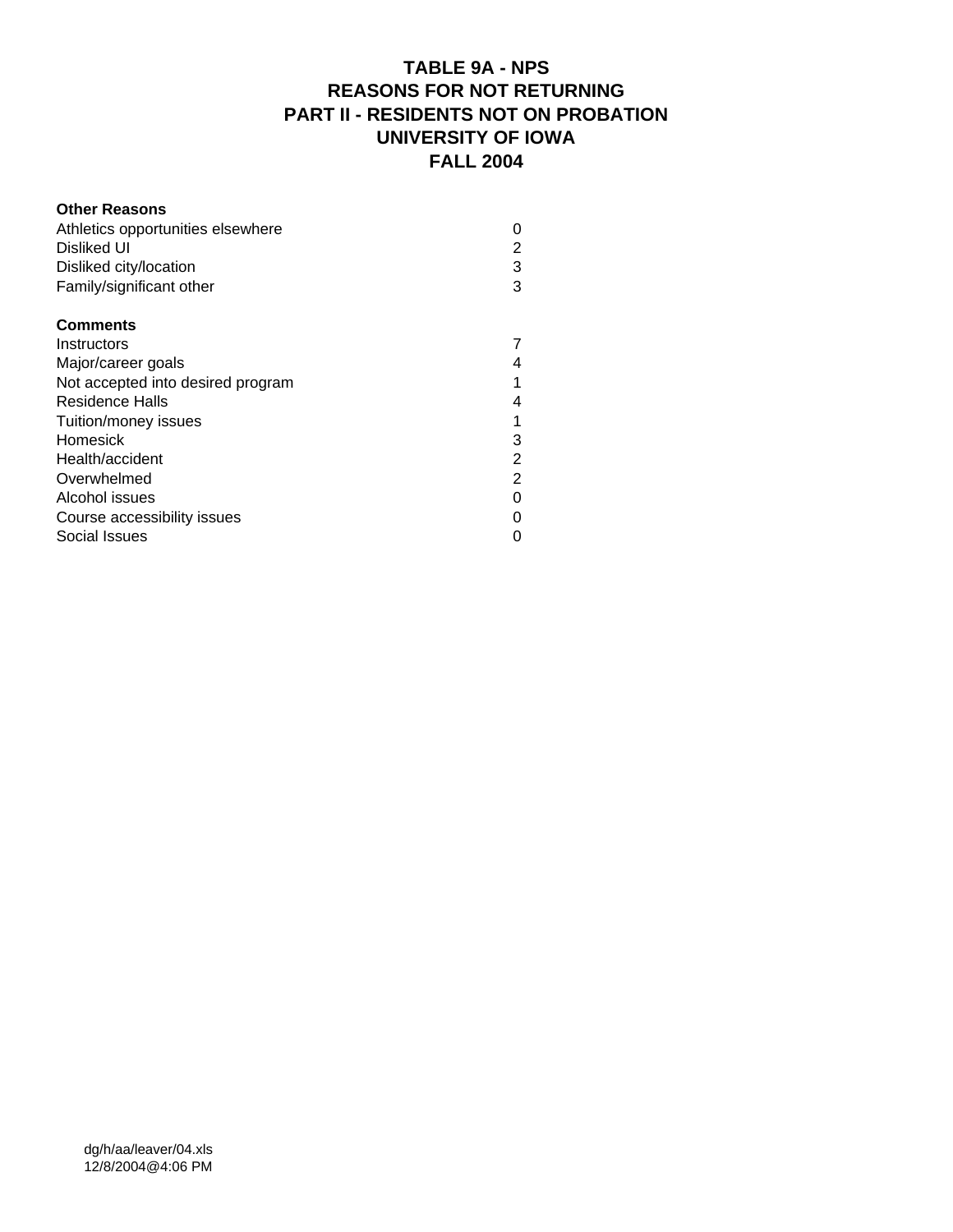#### **TABLE 9B - NPS REASONS FOR NOT RETURNING PART II - RESIDENTS ON PROBATION UNIVERSITY OF IOWA FALL 2004**

| <b>NUMBER OF RESPONDENTS</b>                                        |                              | $\overline{11}$ |                          |                |                 |                |
|---------------------------------------------------------------------|------------------------------|-----------------|--------------------------|----------------|-----------------|----------------|
|                                                                     |                              |                 |                          |                |                 | Not a Reason   |
|                                                                     | Major Reason<br>Minor Reason |                 |                          | or No Response |                 |                |
|                                                                     | Number                       | Percent         | Number                   | Percent        | Number          | Percent        |
| <b>Academic Reasons - Student</b>                                   |                              |                 |                          |                |                 |                |
| 5. Academically unprepared for course(s)                            | 1                            | 9.1%            | 3                        | 27.3%          | $\overline{7}$  | 63.6%          |
| 6. Poor academic performance                                        | 4                            | 36.4%           | 4                        | 36.4%          | 3               | 27.3%          |
| 8. Inadequate study techniques or habits                            | 4                            | 36.4%           | $\overline{4}$           | 36.4%          | 3               | 27.3%          |
| 13. Undecided about my major or vocation                            | $\overline{2}$               | 18.2%           | $\overline{3}$           | 27.3%          | 6               | 54.5%          |
| Sub-Total                                                           | 11                           |                 | $\overline{14}$          |                | $\overline{19}$ |                |
| <b>Academic Reasons - Institutional</b>                             |                              |                 |                          |                |                 |                |
| 7. Courses were not interesting                                     | 5                            | 45.5%           | $\sqrt{3}$               | 27.3%          | $\sqrt{3}$      | 27.3%          |
| 9. Desired program was not available                                | $\overline{2}$               | 18.2%           | $\overline{2}$           | 18.2%          | $\overline{7}$  | 63.6%          |
| 10. Quality of instruction did not meet my expectations             | 3                            | 27.3%           | $\overline{c}$           | 18.2%          | 6               | 54.5%          |
| 11. Needed courses not available                                    | $\overline{0}$               | 0.0%            | $\overline{2}$           | 18.2%          | $9\,$           | 81.8%          |
| $\overline{12}$ . Classes too large                                 | $\overline{3}$               | 27.3%           | $\pmb{0}$                | 0.0%           | $\, 8$          | 72.7%          |
| Sub-Total                                                           | $\overline{13}$              |                 | 9                        |                | 33              |                |
| <b>TOTAL</b>                                                        | 24                           |                 | $\overline{23}$          |                | 52              |                |
|                                                                     |                              |                 |                          |                |                 |                |
| <b>Financial Reasons</b>                                            |                              |                 |                          |                |                 |                |
| 14. Did not have enough money to continue                           | $\overline{2}$               | 18.2%           | $\overline{\mathcal{A}}$ | 36.4%          | $\overline{5}$  | 45.5%          |
| 15. Change in family financial circumstances                        | 2                            | 18.2%           | $\overline{2}$           | 18.2%          | $\overline{7}$  | 63.6%          |
| 16. Incurred too much debt                                          | 3                            | 27.3%           | $\overline{2}$           | 18.2%          | 6               | 54.5%          |
| 17. Scholarship/grant was not renewed                               | $\overline{1}$               | 9.1%            | $\overline{0}$           | 0.0%           | $\overline{10}$ | 90.9%          |
| 18. Financial aid was not sufficient                                | 3                            | 27.3%           | 1                        | 9.1%           | $\overline{7}$  | 63.6%          |
| 19. Transferred to a lower cost institution                         | $\overline{3}$               | 27.3%           | $\overline{2}$           | 18.2%          | 6               | 54.5%          |
| 20. Increases in tuition and fees                                   | $\overline{2}$               | 18.2%           | $\overline{2}$           | 18.2%          | $\overline{7}$  | 63.6%          |
| <b>TOTAL</b>                                                        | $\overline{16}$              |                 | $\overline{13}$          |                | $\overline{48}$ |                |
|                                                                     |                              |                 |                          |                |                 |                |
| <b>Personal Reasons</b>                                             |                              |                 |                          |                |                 | 90.9%          |
| 21. Medical (physical)                                              | 0<br>4                       | 0.0%<br>36.4%   | 1<br>$\mathbf 1$         | 9.1%<br>9.1%   | 10<br>6         | 54.5%          |
| 22. Emotional (depression/anxiety)<br>23. Addiction (alcohol/drugs) | 1                            | 9.1%            | 1                        | 9.1%           | 9               | 81.8%          |
| 24. Family illness/responsibility                                   | 0                            | 0.0%            | 1                        | 9.1%           | 10              | 90.9%          |
| 25. Housing was unsatisfactory                                      | 0                            | 0.0%            | 2                        | 18.2%          | 9               | 81.8%          |
| 26. Homesick                                                        | $\overline{1}$               | 9.1%            | $\overline{1}$           | 9.1%           | $\overline{9}$  | 81.8%          |
| 27. Unmotivated or tired of school                                  | 4                            | 36.4%           | $\sqrt{3}$               | 27.3%          | 4               |                |
| 28. Too much social life                                            |                              | 36.4%           | $\overline{2}$           | 18.2%          | 5               | 36.4%<br>45.5% |
| 29. Military obligations                                            | 4<br>$\overline{2}$          | 18.2%           | $\pmb{0}$                | 0.0%           | 9               |                |
| 30. Issues with roommate or other students                          | 1                            | 9.1%            | 1                        | 9.1%           | 9               | 81.8%<br>81.8% |
| 31. Moved out of the area                                           | 0                            | 0.0%            | 1                        | 9.1%           | 10              | 90.9%          |
| 32. Insufficient time for both job and studies                      | 1                            | 9.1%            | $\overline{2}$           | 18.2%          | 8               | 72.7%          |
| 33. Did not achieve a feeling of belonging                          | $\mathbf 0$                  | 0.0%            | $\sqrt{3}$               | 27.3%          | 8               | 72.7%          |
| 34. Afraid for personal safety                                      | $\mathbf 0$                  | 0.0%            | $\pmb{0}$                | 0.0%           | 11              | 100.0%         |
| <b>TOTAL</b>                                                        | 18                           |                 | 19                       |                | 117             |                |
|                                                                     |                              |                 |                          |                |                 |                |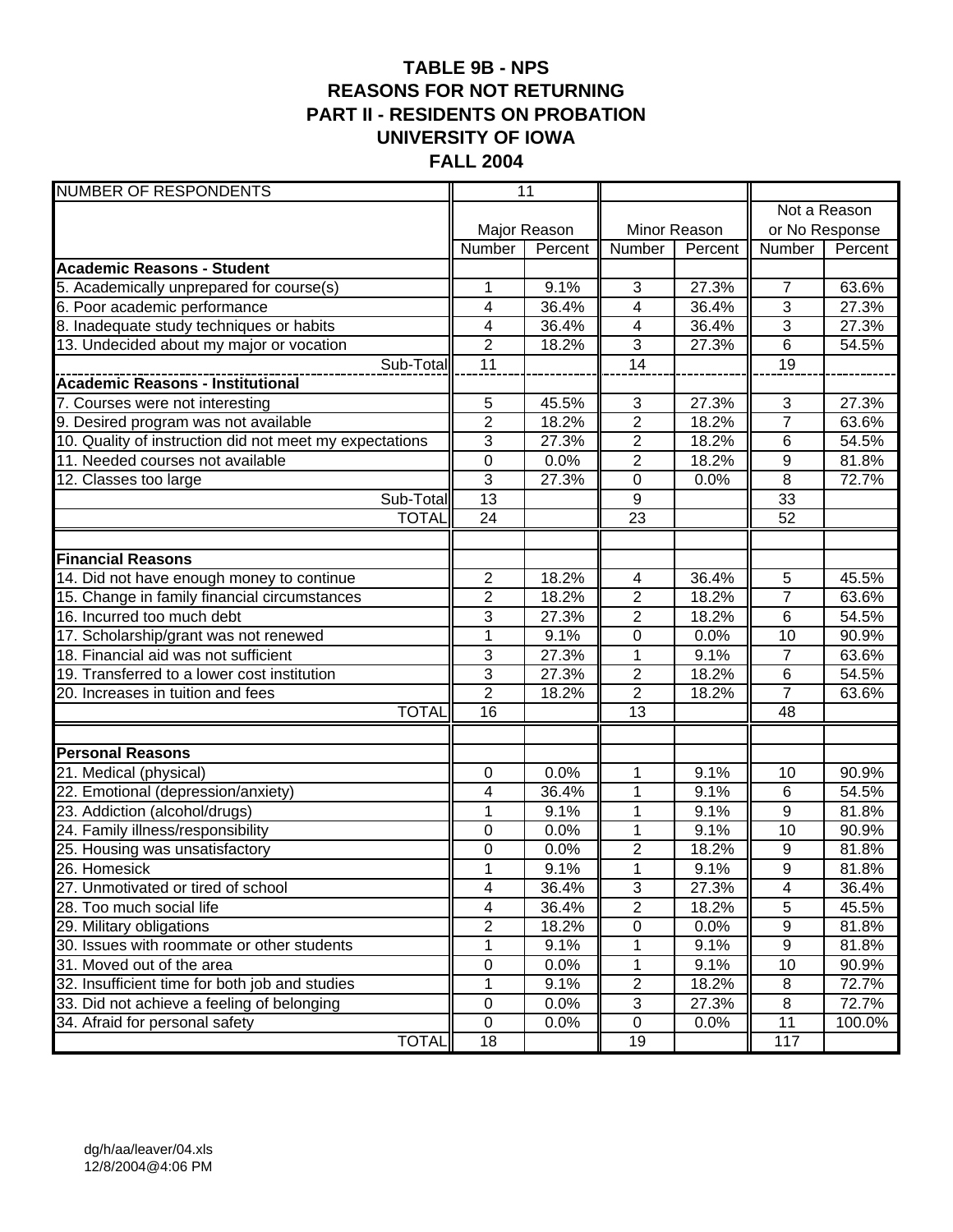# **TABLE 9B - NPS REASONS FOR NOT RETURNING PART II - RESIDENTS ON PROBATION UNIVERSITY OF IOWA FALL 2004**

| <b>Other Reasons</b>              |  |
|-----------------------------------|--|
| Athletics opportunities elsewhere |  |
| Disliked UI                       |  |
| Disliked city/location            |  |
| Family/significant other          |  |
| <b>Comments</b>                   |  |
| Instructors                       |  |
| Major/career goals                |  |
| Not accepted into desired program |  |
| Residence Halls                   |  |
| Tuition/money issues              |  |
| Homesick                          |  |
| Health/accident                   |  |
| Overwhelmed                       |  |
| Alcohol issues                    |  |
| Course accessibility issues       |  |
| Social Issues                     |  |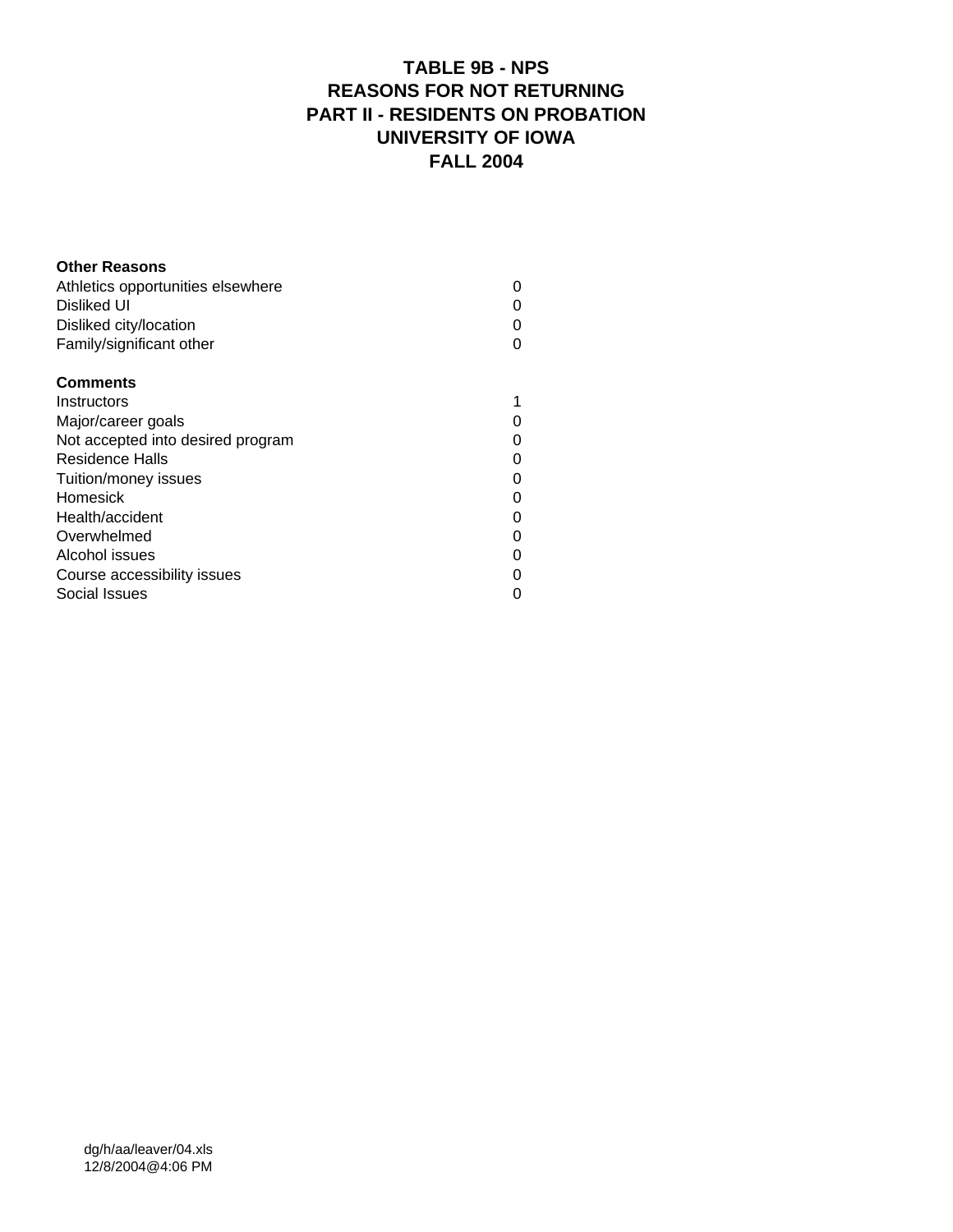# **TABLE 9C - NPS REASONS FOR NOT RETURNING PART II - NONRESIDENTS NOT ON PROBATION UNIVERSITY OF IOWA FALL 2004**

| <b>NUMBER OF RESPONDENTS</b>                            |                           | $\overline{74}$ |                         |              |                 |              |
|---------------------------------------------------------|---------------------------|-----------------|-------------------------|--------------|-----------------|--------------|
|                                                         |                           |                 |                         |              |                 | Not a Reason |
|                                                         |                           | Major Reason    |                         | Minor Reason | or No Response  |              |
|                                                         | Number                    | Percent         | Number                  | Percent      | Number          | Percent      |
| <b>Academic Reasons - Student</b>                       |                           |                 |                         |              |                 |              |
| 5. Academically unprepared for course(s)                | 0                         | 0.0%            | 5                       | 6.8%         | 67              | 90.5%        |
| 6. Poor academic performance                            | 4                         | 5.4%            | 5                       | 6.8%         | 63              | 85.1%        |
| 8. Inadequate study techniques or habits                | 4                         | 5.4%            | 12                      | 16.2%        | 56              | 75.7%        |
| 13. Undecided about my major or vocation                | 9                         | 12.2%           | 19                      | 25.7%        | 44              | 59.5%        |
| Sub-Total                                               | 17                        |                 | 41                      |              | 230             |              |
| <b>Academic Reasons - Institutional</b>                 |                           |                 |                         |              |                 |              |
| 7. Courses were not interesting                         | 4                         | 5.4%            | 4                       | 5.4%         | 64              | 86.5%        |
| 9. Desired program was not available                    | $\overline{c}$            | 2.7%            | 9                       | 12.2%        | 61              | 82.4%        |
| 10. Quality of instruction did not meet my expectations | 12                        | 16.2%           | 1                       | 1.4%         | 59              | 79.7%        |
| 11. Needed courses not available                        | $\overline{7}$            | 9.5%            | 14                      | 18.9%        | 51              | 68.9%        |
| 12. Classes too large                                   | 10                        | 13.5%           | $\overline{6}$          | 8.1%         | 56              | 75.7%        |
| Sub-Total                                               | 35                        |                 | 34                      |              | 291             |              |
| <b>TOTAL</b>                                            | 52                        |                 | $\overline{75}$         |              | 521             |              |
|                                                         |                           |                 |                         |              |                 |              |
| <b>Financial Reasons</b>                                |                           |                 |                         |              |                 |              |
| 14. Did not have enough money to continue               | 17                        | 23.0%           | 10                      | 13.5%        | 45              | 60.8%        |
| 15. Change in family financial circumstances            | 8                         | 10.8%           | $\boldsymbol{9}$        | 12.2%        | $\overline{55}$ | 74.3%        |
| 16. Incurred too much debt                              | 9                         | 12.2%           | 8                       | 10.8%        | 55              | 74.3%        |
| 17. Scholarship/grant was not renewed                   | 4                         | 5.4%            | 3                       | 4.1%         | 65              | 87.8%        |
| 18. Financial aid was not sufficient                    | 15                        | 20.3%           | $\overline{7}$          | 9.5%         | 50              | 67.6%        |
| 19. Transferred to a lower cost institution             | 28                        | 37.8%           | 11                      | 14.9%        | 33              | 44.6%        |
| 20. Increases in tuition and fees                       | 29                        | 39.2%           | 8                       | 10.8%        | 35              | 47.3%        |
| Sub-Total                                               | 110                       |                 | $\overline{56}$         |              | 338             |              |
|                                                         |                           |                 |                         |              |                 |              |
| <b>Personal Reasons</b>                                 |                           |                 |                         |              |                 |              |
| 21. Medical (physical)                                  | 4                         | 5.4%            | 9                       | 12.2%        | 59              | 79.7%        |
| 22. Emotional (depression/anxiety)                      | 15                        | 20.3%           | 16                      | 21.6%        | 41              | 55.4%        |
| 23. Addiction (alcohol/drugs)                           | 1                         | 1.4%            | $\pmb{0}$               | 0.0%         | 71              | 95.9%        |
| 24. Family illness/responsibility                       | 0                         | 0.0%            | 6                       | 8.1%         | 66              | 89.2%        |
| 25. Housing was unsatisfactory                          | 6                         | 8.1%            | 10                      | 13.5%        | 56              | 75.7%        |
| 26. Homesick                                            | 10                        | 13.5%           | 23                      | 31.1%        | 40              | 54.1%        |
| 27. Unmotivated or tired of school                      | $\ensuremath{\mathsf{3}}$ | 4.1%            | 8                       | 10.8%        | 61              | 82.4%        |
| 28. Too much social life                                | 4                         | 5.4%            | $\overline{\mathbf{4}}$ | 5.4%         | 64              | 86.5%        |
| 29. Military obligations                                | $\mathsf 0$               | 0.0%            | 1                       | 1.4%         | $\overline{71}$ | 95.9%        |
| 30. Issues with roommate or other students              | 12                        | 16.2%           | 10                      | 13.5%        | 50              | 67.6%        |
| 31. Moved out of the area                               | 4                         | 5.4%            | 1                       | 1.4%         | 67              | 90.5%        |
| 32. Insufficient time for both job and studies          | $\pmb{0}$                 | 0.0%            | $\mathbf 1$             | 1.4%         | 71              | 95.9%        |
| 33. Did not achieve a feeling of belonging              | 18                        | 24.3%           | 14                      | 18.9%        | 40              | 54.1%        |
| 34. Afraid for personal safety                          | $\mathbf 0$               | 0.0%            | $\overline{2}$          | 2.7%         | 70              | 94.6%        |
| <b>TOTAL</b>                                            | 77                        |                 | 105                     |              | 827             |              |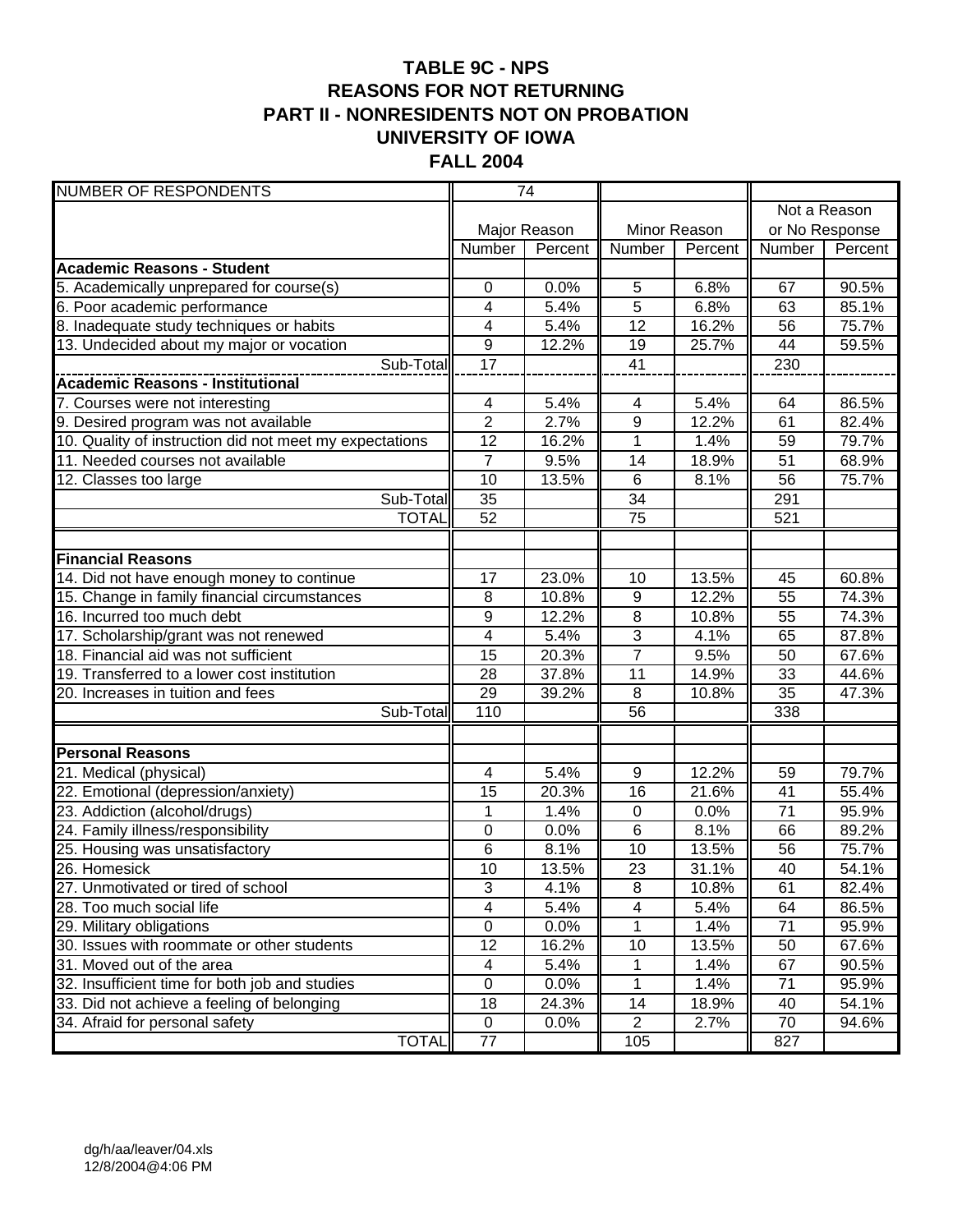# **TABLE 9C - NPS REASONS FOR NOT RETURNING PART II - NONRESIDENTS NOT ON PROBATION UNIVERSITY OF IOWA FALL 2004**

| <b>Other Reasons</b>              |                |
|-----------------------------------|----------------|
| Athletics opportunities elsewhere |                |
| Disliked UI                       | 3              |
| Disliked city/location            |                |
| Family/significant other          |                |
| <b>Comments</b>                   |                |
| Instructors                       |                |
| Major/career goals                | 2              |
| Not accepted into desired program | $\overline{2}$ |
| Residence Halls                   | 4              |
| Tuition/money issues              | 8              |
| Homesick                          | 0              |
| Health/accident                   | 2              |
| Overwhelmed                       |                |
| Alcohol issues                    | 3              |
| Course accessibility issues       | 2              |
| Social Issues                     |                |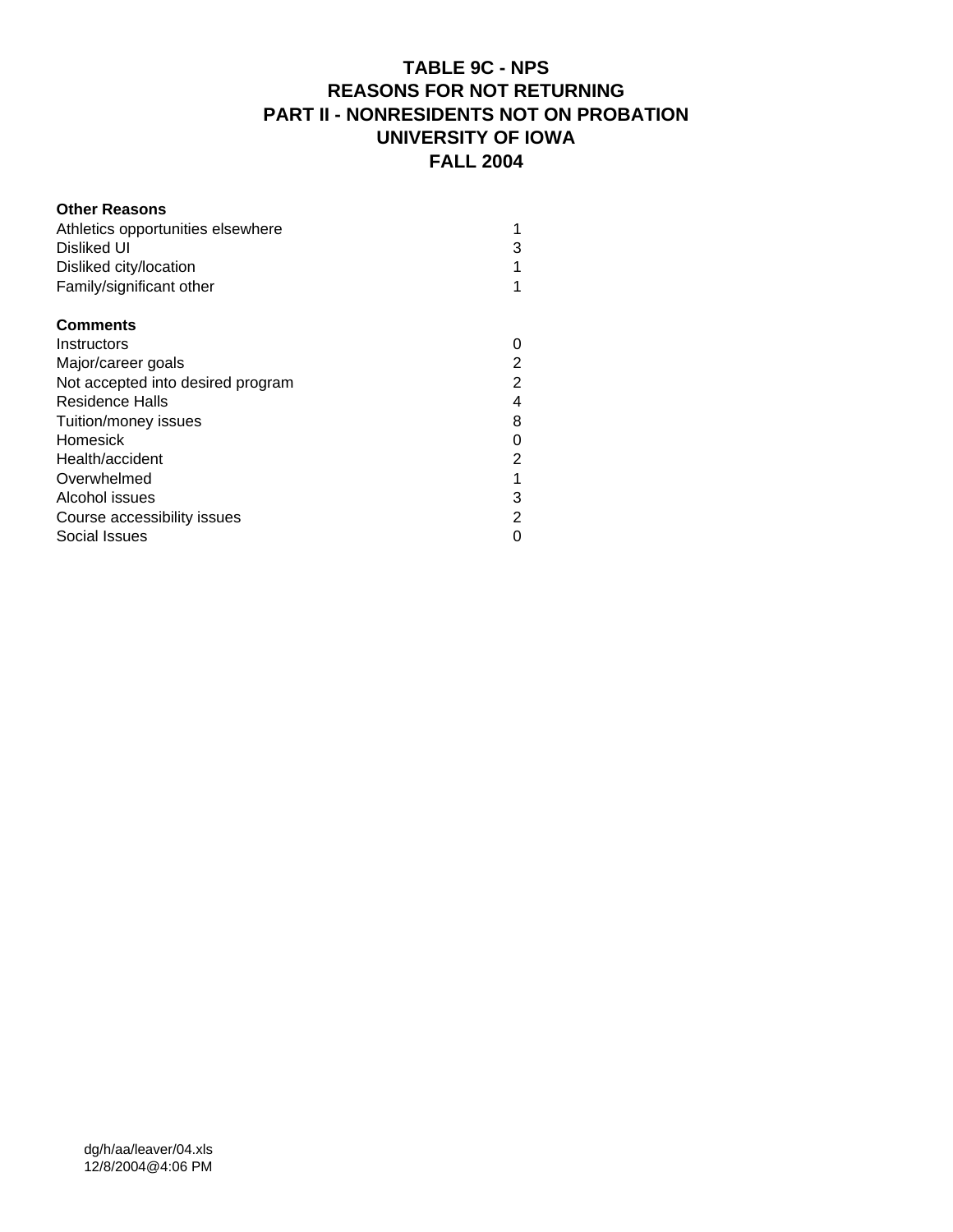# **TABLE 9D - NPS REASONS FOR NOT RETURNING PART II - NONRESIDENTS ON PROBATION UNIVERSITY OF IOWA FALL 2004**

| <b>NUMBER OF RESPONDENTS</b>                            |                  | $\overline{4}$ |                  |              |                         |              |
|---------------------------------------------------------|------------------|----------------|------------------|--------------|-------------------------|--------------|
|                                                         |                  |                |                  |              |                         | Not a Reason |
|                                                         |                  | Major Reason   |                  | Minor Reason | or No Response          |              |
|                                                         | Number           | Percent        | Number           | Percent      | Number                  | Percent      |
| <b>Academic Reasons - Student</b>                       |                  |                |                  |              |                         |              |
| 5. Academically unprepared for course(s)                | 1                | 25.0%          | 1                | 25.0%        | $\overline{2}$          | 50.0%        |
| 6. Poor academic performance                            | 3                | 75.0%          | 0                | 0.0%         | 1                       | 25.0%        |
| 8. Inadequate study techniques or habits                | $\mathbf{1}$     | 25.0%          | $\mathbf{1}$     | 25.0%        | $\overline{2}$          | 50.0%        |
| 13. Undecided about my major or vocation                | 0                | 0.0%           | $\overline{c}$   | 50.0%        | $\overline{2}$          | 50.0%        |
| Sub-Total                                               | $\overline{5}$   | 125.0%         | $\overline{4}$   | 100.0%       | $\overline{7}$          | 175.0%       |
|                                                         |                  |                |                  |              |                         |              |
| 7. Courses were not interesting                         | $\overline{2}$   | 50.0%          | 1                | 25.0%        | 1                       | 25.0%        |
| 9. Desired program was not available                    | $\mathbf 0$      | 0.0%           | $\overline{2}$   | 50.0%        | $\overline{\mathbf{c}}$ | 50.0%        |
| 10. Quality of instruction did not meet my expectations | $\mathbf{1}$     | 25.0%          | 1                | 25.0%        | $\overline{c}$          | 50.0%        |
| 11. Needed courses not available                        | 0                | 0.0%           | 1                | 25.0%        | 3                       | 75.0%        |
| 12. Classes too large                                   | $\mathbf{1}$     | 25.0%          | 1                | 25.0%        | $\overline{2}$          | 50.0%        |
| Sub-Total                                               | 4                |                | 6                |              | 10                      |              |
| <b>TOTAL</b>                                            | $\overline{9}$   |                | 10               |              | 17                      |              |
|                                                         |                  |                |                  |              |                         |              |
| <b>Financial Reasons</b>                                |                  |                |                  |              |                         |              |
| 14. Did not have enough money to continue               | 1                | 25.0%          | 0                | 0.0%         | $\overline{3}$          | 75.0%        |
| 15. Change in family financial circumstances            | $\mathbf 0$      | 0.0%           | $\mathbf 0$      | 0.0%         | 4                       | 100.0%       |
| 16. Incurred too much debt                              | $\mathbf 0$      | 0.0%           | $\mathbf 0$      | 0.0%         | 4                       | 100.0%       |
| 17. Scholarship/grant was not renewed                   | 0                | 0.0%           | 0                | 0.0%         | 4                       | 100.0%       |
| 18. Financial aid was not sufficient                    | $\mathbf 0$      | 0.0%           | $\mathbf 0$      | 0.0%         | $\overline{4}$          | 100.0%       |
| 19. Transferred to a lower cost institution             | $\mathbf{1}$     | 25.0%          | $\pmb{0}$        | 0.0%         | 3                       | 75.0%        |
| 20. Increases in tuition and fees                       | $\mathbf 0$      | 0.0%           | $\mathbf{2}$     | 50.0%        | $\overline{2}$          | 50.0%        |
| <b>TOTAL</b>                                            | $\overline{2}$   |                | $\overline{2}$   |              | $\overline{24}$         |              |
| <b>Personal Reasons</b>                                 |                  |                |                  |              |                         |              |
| 21. Medical (physical)                                  | 1                | 25.0%          | 0                | 0.0%         | 3                       | 75.0%        |
| 22. Emotional (depression/anxiety)                      | 0                | 0.0%           | $\overline{2}$   | 50.0%        | $\overline{2}$          | 50.0%        |
| 23. Addiction (alcohol/drugs)                           | 0                | 0.0%           | 1                | 25.0%        | 3                       | 75.0%        |
| 24. Family illness/responsibility                       | 0                | 0.0%           | $\boldsymbol{0}$ | 0.0%         | 4                       | 100.0%       |
| 25. Housing was unsatisfactory                          | $\overline{2}$   | 50.0%          | 0                | 0.0%         | $\overline{2}$          | 50.0%        |
| 26. Homesick                                            | $\mathbf 0$      | 0.0%           | $\overline{2}$   | 50.0%        | $\overline{2}$          | 50.0%        |
| 27. Unmotivated or tired of school                      | $\boldsymbol{0}$ | 0.0%           | $\mathbf 1$      | 25.0%        | 3                       | 75.0%        |
| 28. Too much social life                                | $\pmb{0}$        | 0.0%           | $\overline{2}$   | 50.0%        | $\overline{2}$          | 50.0%        |
| 29. Military obligations                                | $\mathsf 0$      | 0.0%           | $\overline{0}$   | 0.0%         | 4                       | 100.0%       |
| 30. Issues with roommate or other students              | 1                | 25.0%          | 1                | 25.0%        | $\mathbf{2}$            | 50.0%        |
| 31. Moved out of the area                               | $\overline{0}$   | 0.0%           | $\pmb{0}$        | 0.0%         | 4                       | 100.0%       |
| 32. Insufficient time for both job and studies          | 0                | 0.0%           | 1                | 25.0%        | 3                       | 75.0%        |
| 33. Did not achieve a feeling of belonging              | 1                | 25.0%          | $\boldsymbol{2}$ | 50.0%        | 1                       | 25.0%        |
| 34. Afraid for personal safety                          | $\pmb{0}$        | 0.0%           | $\pmb{0}$        | 0.0%         | 4                       | 100.0%       |
| <b>TOTAL</b>                                            | $\overline{5}$   |                | 12               |              | 39                      |              |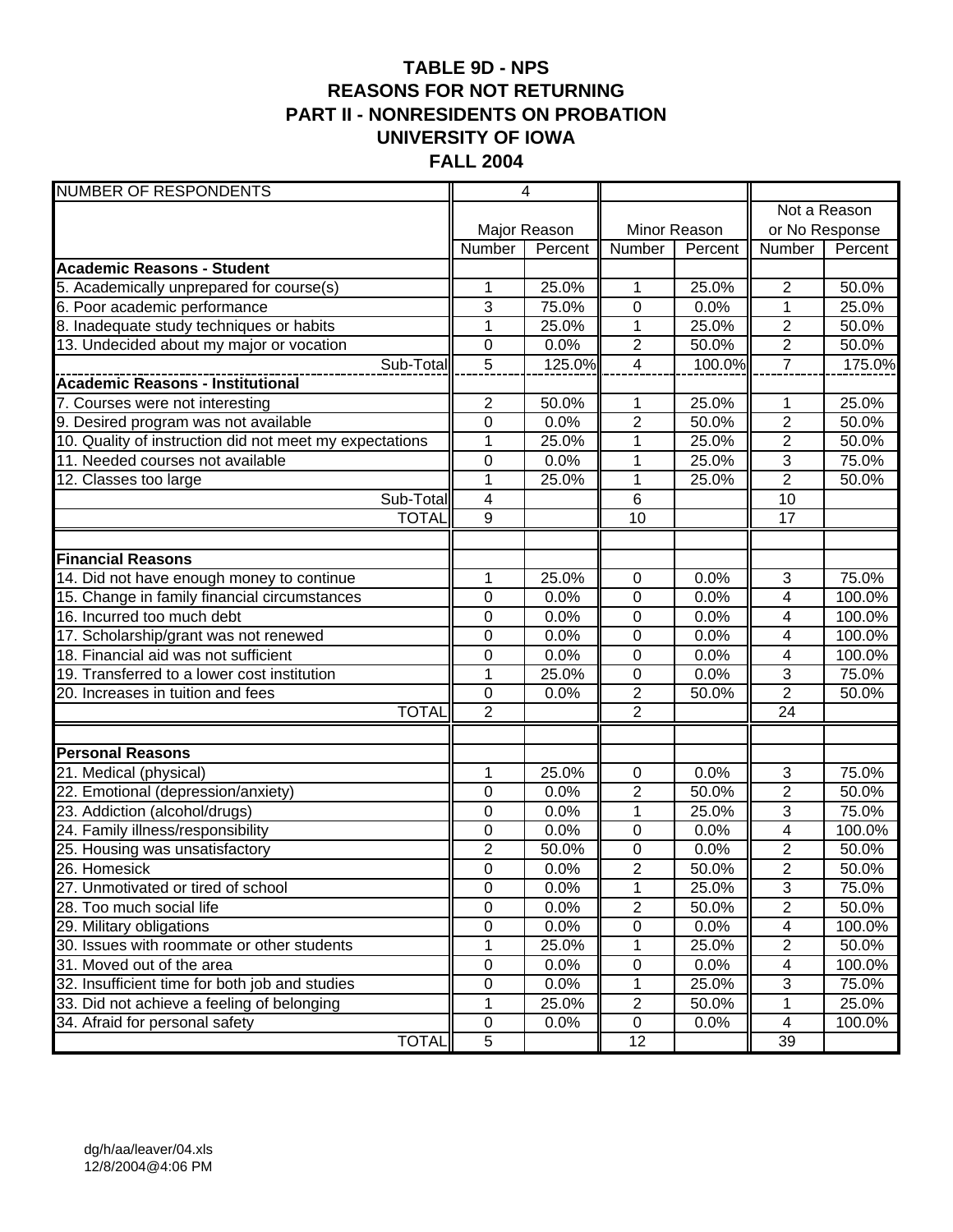#### **TABLE 9D - NPS REASONS FOR NOT RETURNING PART II - NONRESIDENTS ON PROBATION UNIVERSITY OF IOWA FALL 2004**

#### **Other Reasons** Athletics opportunities elsewhere 0 Disliked UI 0 Disliked city/location 0 Family/significant other 0 **Comments** Instructors and the state of the state of the state of the state of the state of the state of the state of the state of the state of the state of the state of the state of the state of the state of the state of the state o Major/career goals 0 Not accepted into desired program 0 Residence Halls 0 Tuition/money issues 0 Homesick 0 Health/accident 0 Overwhelmed 1 Alcohol issues 0 Course accessibility issues 0 Social Issues 1 and 1 and 1 and 1 and 1 and 1 and 1 and 1 and 1 and 1 and 1 and 1 and 1 and 1 and 1 and 1 and 1 and 1 and 1 and 1 and 1 and 1 and 1 and 1 and 1 and 1 and 1 and 1 and 1 and 1 and 1 and 1 and 1 and 1 and 1 an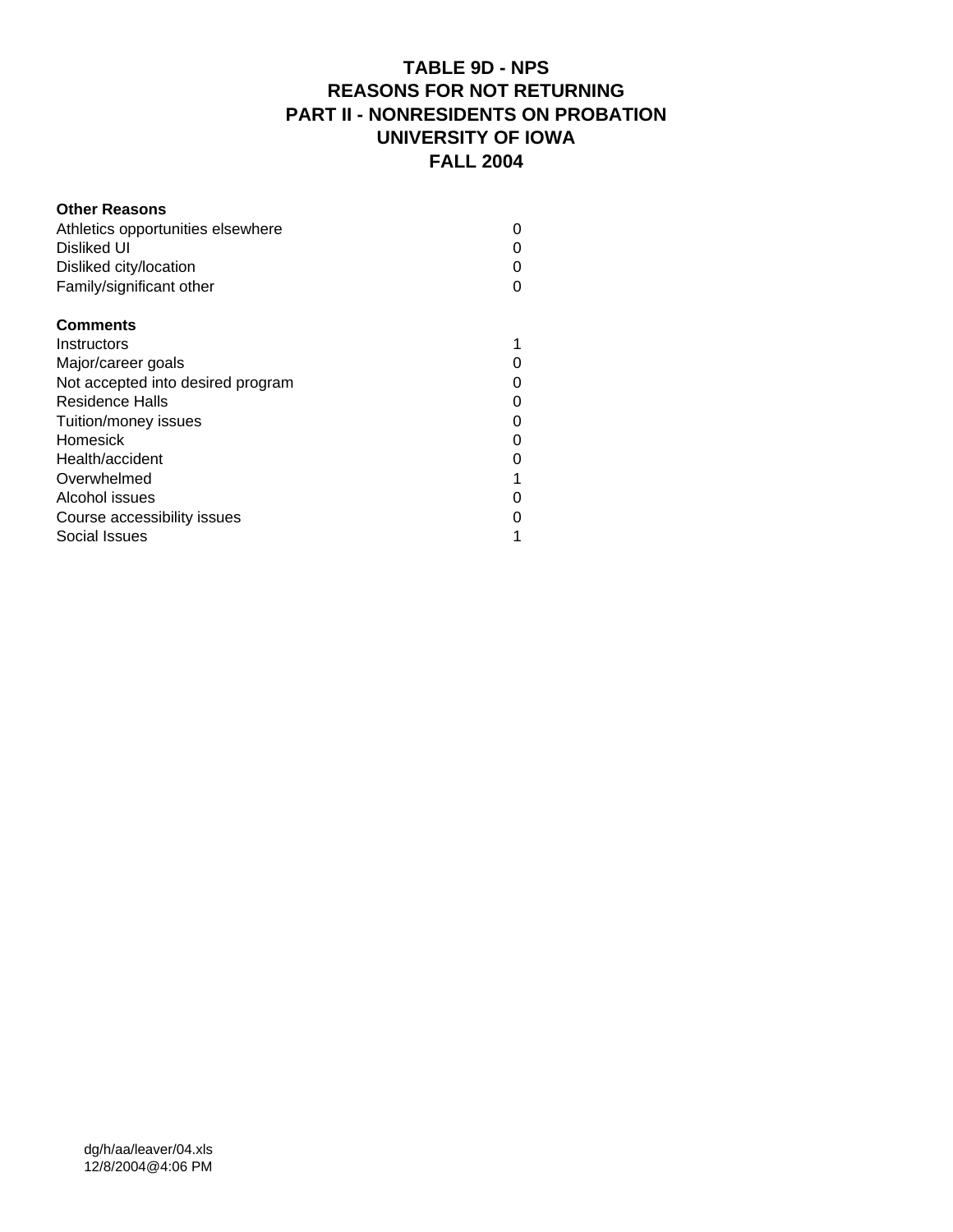# **TABLE 10 - NPS REASONS FOR NOT RETURNING PART II - ALL RESPONDENTS IOWA STATE UNIVERSITY FALL 2004**

| <b>NUMBER OF RESPONDENTS</b>                            |                | 100          |                 |              |                |              |
|---------------------------------------------------------|----------------|--------------|-----------------|--------------|----------------|--------------|
|                                                         |                |              |                 |              |                | Not a Reason |
|                                                         |                | Major Reason |                 | Minor Reason | or No Response |              |
|                                                         | Number         | Percent      | Number          | Percent      | Number         | Percent      |
| <b>Academic Reasons - Student</b>                       |                |              |                 |              |                |              |
| 5. Academically unprepared for course(s)                | $\overline{7}$ | 7.0%         | 10              | 10.0%        | 83             | 83.0%        |
| 6. Poor academic performance                            | 18             | 18.0%        | 44              | 44.0%        | 167            | 167.0%       |
| 8. Inadequate study techniques or habits                | 26             | 26.0%        | 29              | 29.0%        | 174            | 174.0%       |
| 13. Undecided about my major or vocation                | 29             | 29.0%        | 40              | 40.0%        | 160            | 160.0%       |
| Sub-Total                                               | 80             |              | 123             |              | 584            |              |
|                                                         |                |              |                 |              |                |              |
| 7. Courses were not interesting                         | 51             | 51.0%        | 78              | 78.0%        | 387            | 387.0%       |
| 9. Desired program was not available                    | $\overline{7}$ | 7.0%         | $\overline{21}$ | 21.0%        | 72             | 72.0%        |
| 10. Quality of instruction did not meet my expectations | 28             | 28.0%        | $\overline{30}$ | 30.0%        | 171            | 171.0%       |
| 11. Needed courses not available                        | 42             | 42.0%        | 31              | 31.0%        | 156            | 156.0%       |
| 12. Classes too large                                   | 29             | 29.0%        | $\overline{31}$ | 31.0%        | 169            | 169.0%       |
| Sub-Total                                               | 157            |              | 191             |              | 955            |              |
| <b>TOTAL</b>                                            | 237            |              | 314             |              | 1,539          |              |
|                                                         |                |              |                 |              |                |              |
| <b>Financial Reasons</b>                                |                |              |                 |              |                |              |
| 14. Did not have enough money to continue               | 223            | 223.0%       | 228             | 228.0%       | 1,094          | 1094.0%      |
| 15. Change in family financial circumstances            | 152            | 152.0%       | 176             | 176.0%       | 833            | 833.0%       |
| 16. Incurred too much debt                              | $\mathbf 0$    | 0.0%         | $\mathbf 0$     | 0.0%         | $\mathbf 0$    | 0.0%         |
| 17. Scholarship/grant was not renewed                   | 29             | 29.0%        | 24              | 24.0%        | 47             | 47.0%        |
| 18. Financial aid was not sufficient                    | 26             | 26.0%        | 33              | 33.0%        | 170            | 170.0%       |
| 19. Transferred to a lower cost institution             | 27             | 27.0%        | $\overline{24}$ | 24.0%        | 178            | 178.0%       |
| 20. Increases in tuition and fees                       | 19             | 19.0%        | 19              | 19.0%        | 191            | 191.0%       |
| <b>TOTAL</b>                                            | 476            |              | 504             |              | 2,513          |              |
| <b>Personal Reasons</b>                                 |                |              |                 |              |                |              |
| 21. Medical (physical)                                  | 60             | 60.0%        | 53              | 53.0%        | 116            | 116.0%       |
| 22. Emotional (depression/anxiety)                      | 192            | 192.0%       | 142             | 142.0%       | 495            | 495.0%       |
| 23. Addiction (alcohol/drugs)                           | 111            | 111.0%       | 110             | 110.0%       | 682            | 682.0%       |
| 24. Family illness/responsibility                       | 0              | 0.0%         | $\pmb{0}$       | 0.0%         | $\mathbf 0$    | 0.0%         |
| 25. Housing was unsatisfactory                          | $\overline{2}$ | 2.0%         | 3               | 3.0%         | 95             | 95.0%        |
| 26. Homesick                                            | 20             | 20.0%        | $\overline{20}$ | 20.0%        | 189            | 189.0%       |
| 27. Unmotivated or tired of school                      | 25             | 25.0%        | 25              | 25.0%        | 179            | 179.0%       |
| 28. Too much social life                                | $\overline{3}$ | 3.0%         | $\mathfrak{B}$  | 3.0%         | 223            | 223.0%       |
| 29. Military obligations                                | 11             | 11.0%        | $\overline{13}$ | 13.0%        | 205            | 205.0%       |
| 30. Issues with roommate or other students              | 22             | 22.0%        | 36              | 36.0%        | 171            | 171.0%       |
| 31. Moved out of the area                               | 21             | 21.0%        | 39              | 39.0%        | 169            | 169.0%       |
| 32. Insufficient time for both job and studies          | 15             | 15.0%        | 28              | 28.0%        | 186            | 186.0%       |
| 33. Did not achieve a feeling of belonging              | 0              | 0.0%         | 11              | 11.0%        | 218            | 218.0%       |
| 34. Afraid for personal safety                          | 7              | 7.0%         | 16              | 16.0%        | 206            | 206.0%       |
| <b>TOTAL</b>                                            | 489            |              | 499             |              | 3,134          |              |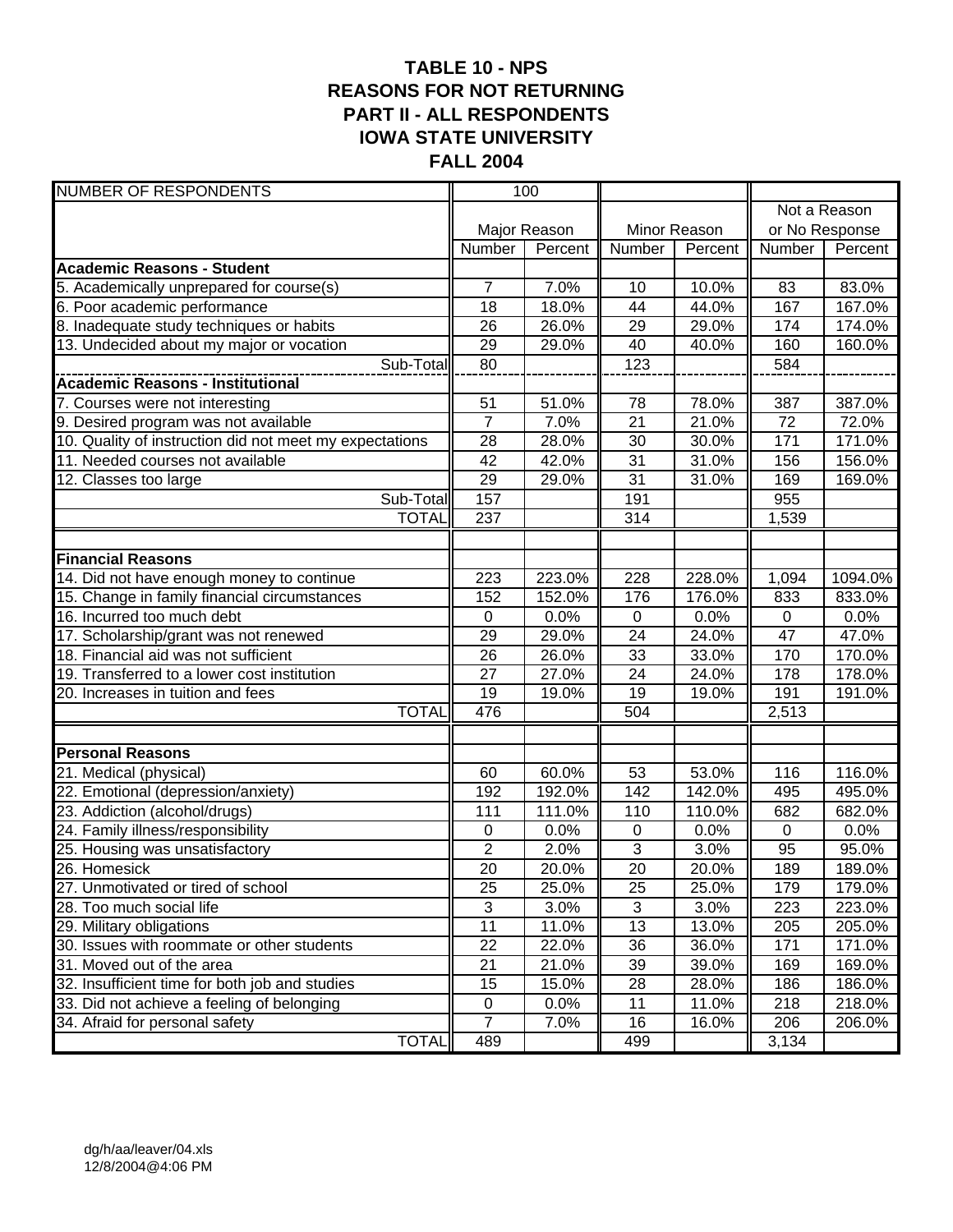### **TABLE 10A - NPS REASONS FOR NOT RETURNING PART II - RESIDENTS NOT ON PROBATION IOWA STATE UNIVERSITY FALL 2004**

| <b>NUMBER OF RESPONDENTS</b>                            |                     | 129          |                  |              |                |              |
|---------------------------------------------------------|---------------------|--------------|------------------|--------------|----------------|--------------|
|                                                         |                     |              |                  |              |                | Not a Reason |
|                                                         |                     | Major Reason |                  | Minor Reason | or No Response |              |
|                                                         | Number              | Percent      | Number           | Percent      | Number         | Percent      |
| <b>Academic Reasons - Student</b>                       |                     |              |                  |              |                |              |
| 5. Academically unprepared for course(s)                | 4                   | 3.1%         | 24               | 18.6%        | 101            | 78.3%        |
| 6. Poor academic performance                            | 12                  | 9.3%         | 16               | 12.4%        | 101            | 78.3%        |
| 8. Inadequate study techniques or habits                | 10                  | 7.8%         | 24               | 18.6%        | 95             | 73.6%        |
| 13. Undecided about my major or vocation                | 25                  | 19.4%        | 14               | 10.9%        | 90             | 69.8%        |
| Sub-Total                                               | 51                  |              | $\overline{78}$  |              | 387            |              |
| <b>Academic Reasons - Institutional</b>                 |                     |              |                  |              |                |              |
| 7. Courses were not interesting                         | 8                   | 6.2%         | 21               | 16.3%        | 100            | 77.5%        |
| 9. Desired program was not available                    | $\overline{31}$     | 24.0%        | $\overline{12}$  | 9.3%         | 86             | 66.7%        |
| 10. Quality of instruction did not meet my expectations | 17                  | 13.2%        | 23               | 17.8%        | 89             | 69.0%        |
| 11. Needed courses not available                        | 22                  | 17.1%        | 11               | 8.5%         | 96             | 74.4%        |
| 12. Classes too large                                   | 23                  | 17.8%        | $\overline{31}$  | 24.0%        | 75             | 58.1%        |
| Sub-Total                                               | 101                 |              | 98               |              | 446            |              |
| <b>TOTAL</b>                                            | 152                 |              | 176              |              | 833            |              |
|                                                         |                     |              |                  |              |                |              |
| <b>Financial Reasons</b>                                |                     |              |                  |              |                |              |
| 14. Did not have enough money to continue               | 16                  | 12.4%        | 19               | 14.7%        | 94             | 72.9%        |
| 15. Change in family financial circumstances            | 10                  | 7.8%         | $\boldsymbol{9}$ | 7.0%         | 110            | 85.3%        |
| 16. Incurred too much debt                              | 9                   | 7.0%         | 12               | 9.3%         | 108            | 83.7%        |
| 17. Scholarship/grant was not renewed                   | 3                   | 2.3%         | 4                | 3.1%         | 122            | 94.6%        |
| 18. Financial aid was not sufficient                    | $\overline{12}$     | 9.3%         | $\overline{19}$  | 14.7%        | 98             | 76.0%        |
| 19. Transferred to a lower cost institution             | 30                  | 23.3%        | 25               | 19.4%        | 74             | 57.4%        |
| 20. Increases in tuition and fees                       | 31                  | 24.0%        | $\overline{22}$  | 17.1%        | 76             | 58.9%        |
| <b>TOTAL</b>                                            | 111                 |              | 110              |              | 682            |              |
|                                                         |                     |              |                  |              |                |              |
| <b>Personal Reasons</b><br>21. Medical (physical)       | 6                   | 4.7%         | 3                | 2.3%         | 120            | 93.0%        |
| 22. Emotional (depression/anxiety)                      | 25                  | 19.4%        | 20               | 15.5%        | 84             | 65.1%        |
| 23. Addiction (alcohol/drugs)                           | 1                   | 0.8%         | 1                | 0.8%         | 127            | 98.4%        |
| 24. Family illness/responsibility                       | 4                   | 3.1%         | 8                | 6.2%         | 117            | 90.7%        |
| 25. Housing was unsatisfactory                          | 17                  | 13.2%        | 19               | 14.7%        | 93             | 72.1%        |
| 26. Homesick                                            | 13                  | 10.1%        | 27               | 20.9%        | 89             | 69.0%        |
| 27. Unmotivated or tired of school                      | 12                  | 9.3%         | 19               | 14.7%        | 98             | 76.0%        |
| 28. Too much social life                                | $\mathbf 0$         | 0.0%         | 10               | 7.8%         | 119            | 92.2%        |
| 29. Military obligations                                | $\overline{3}$      | 2.3%         | 3                | 2.3%         | 123            | 95.3%        |
| 30. Issues with roommate or other students              | $\overline{\infty}$ | 6.2%         | 13               | 10.1%        | 108            | 83.7%        |
| 31. Moved out of the area                               | $\overline{12}$     | 9.3%         | $\sqrt{3}$       | 2.3%         | 114            | 88.4%        |
| 32. Insufficient time for both job and studies          | 10                  | 7.8%         | $\boldsymbol{9}$ | 7.0%         | 110            | 85.3%        |
| 33. Did not achieve a feeling of belonging              | 27                  | 20.9%        | 29               | 22.5%        | 73             | 56.6%        |
| 34. Afraid for personal safety                          | $\mathbf 0$         | 0.0%         | $\mathbf{3}$     | 2.3%         | 126            | 97.7%        |
| <b>TOTAL</b>                                            | 138                 |              | 167              |              | 1,501          |              |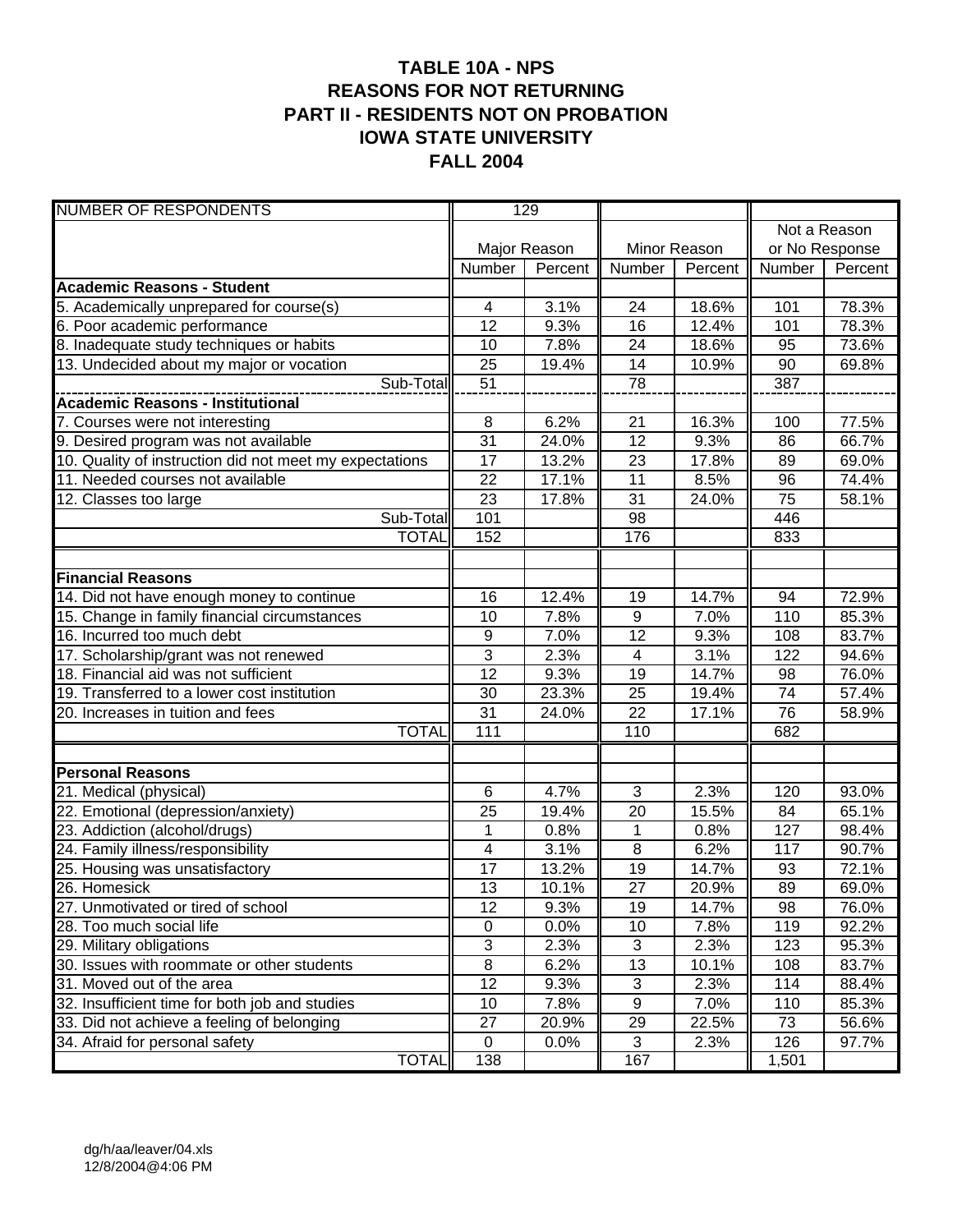# **TABLE 10B - NPS REASONS FOR NOT RETURNING PART II - RESIDENTS ON PROBATION IOWA STATE UNIVERSITY FALL 2004**

| <b>NUMBER OF RESPONDENTS</b>                            |                         | $\overline{21}$ |                         |              |                  |              |
|---------------------------------------------------------|-------------------------|-----------------|-------------------------|--------------|------------------|--------------|
|                                                         |                         |                 |                         |              |                  | Not a Reason |
|                                                         |                         | Major Reason    |                         | Minor Reason | or No Response   |              |
|                                                         | Number                  | Percent         | Number                  | Percent      | Number           | Percent      |
| <b>Academic Reasons - Student</b>                       |                         |                 |                         |              |                  |              |
| 5. Academically unprepared for course(s)                | 5                       | 23.8%           | 4                       | 19.0%        | 12               | 57.1%        |
| 6. Poor academic performance                            | $\overline{7}$          | 33.3%           | 8                       | 38.1%        | $6\phantom{1}$   | 28.6%        |
| 8. Inadequate study techniques or habits                | $\overline{7}$          | 33.3%           | 5                       | 23.8%        | 9                | 42.9%        |
| 13. Undecided about my major or vocation                | 9                       | 42.9%           | $\overline{3}$          | 14.3%        | $\boldsymbol{9}$ | 42.9%        |
| Sub-Total                                               | 28                      |                 | $\overline{20}$         |              | $\overline{36}$  |              |
| <b>Academic Reasons - Institutional</b>                 |                         |                 |                         |              |                  |              |
| 7. Courses were not interesting                         | 4                       | 19.0%           | $\boldsymbol{9}$        | 42.9%        | 8                | 38.1%        |
| 9. Desired program was not available                    | $\overline{\mathbf{4}}$ | 19.0%           | 4                       | 19.0%        | 13               | 61.9%        |
| 10. Quality of instruction did not meet my expectations | 5                       | 23.8%           | $\overline{7}$          | 33.3%        | 9                | 42.9%        |
| 11. Needed courses not available                        | $\overline{2}$          | 9.5%            | $\overline{2}$          | 9.5%         | $\overline{17}$  | 81.0%        |
| $\overline{12}$ . Classes too large                     | $\boldsymbol{9}$        | 42.9%           | $\mathbf 0$             | 0.0%         | 12               | 57.1%        |
| Sub-Total                                               | $\overline{24}$         |                 | $\overline{22}$         |              | 59               |              |
| <b>TOTAL</b>                                            | 52                      |                 | 42                      |              | 95               |              |
|                                                         |                         |                 |                         |              |                  |              |
| <b>Financial Reasons</b>                                |                         |                 |                         |              |                  |              |
| 14. Did not have enough money to continue               | 4                       | 19.0%           | $\overline{\mathbf{4}}$ | 19.0%        | $\overline{13}$  | 61.9%        |
| 15. Change in family financial circumstances            | 3                       | 14.3%           | 3                       | 14.3%        | 15               | 71.4%        |
| 16. Incurred too much debt                              | 1                       | 4.8%            | 4                       | 19.0%        | 16               | 76.2%        |
| 17. Scholarship/grant was not renewed                   | $\overline{2}$          | 9.5%            | $\overline{1}$          | 4.8%         | $\overline{18}$  | 85.7%        |
| 18. Financial aid was not sufficient                    | 3                       | 14.3%           | $\overline{c}$          | 9.5%         | 16               | 76.2%        |
| 19. Transferred to a lower cost institution             | 6                       | 28.6%           | $\overline{\mathbf{4}}$ | 19.0%        | 11               | 52.4%        |
| 20. Increases in tuition and fees                       | $\overline{3}$          | 14.3%           | $\overline{7}$          | 33.3%        | 11               | 52.4%        |
| <b>TOTAL</b>                                            | 22                      |                 | 25                      |              | 100              |              |
| <b>Personal Reasons</b>                                 |                         |                 |                         |              |                  |              |
| 21. Medical (physical)                                  | 1                       | 4.8%            | $\boldsymbol{2}$        | 9.5%         | 18               | 85.7%        |
| 22. Emotional (depression/anxiety)                      | 4                       | 19.0%           | 5                       | 23.8%        | 12               | 57.1%        |
| 23. Addiction (alcohol/drugs)                           | 0                       | 0.0%            | $\mathbf 0$             | 0.0%         | 21               | 100.0%       |
| 24. Family illness/responsibility                       | $\mathbf{1}$            | 4.8%            | $\mathbf 0$             | 0.0%         | 20               | 95.2%        |
| 25. Housing was unsatisfactory                          | 3                       | 14.3%           | 1                       | 4.8%         | 17               | 81.0%        |
| 26. Homesick                                            | $\overline{1}$          | 4.8%            | $\overline{3}$          | 14.3%        | $\overline{17}$  | 81.0%        |
| 27. Unmotivated or tired of school                      | 4                       | 19.0%           | $\sqrt{5}$              | 23.8%        | 12               | 57.1%        |
| 28. Too much social life                                | $\pmb{0}$               | 0.0%            | $\,6$                   | 28.6%        | 15               | 71.4%        |
| 29. Military obligations                                | $\pmb{0}$               | 0.0%            | $\pmb{0}$               | 0.0%         | 21               | 100.0%       |
| 30. Issues with roommate or other students              | $\overline{2}$          | 9.5%            | $\mathbf{2}$            | 9.5%         | 17               | 81.0%        |
| 31. Moved out of the area                               | 2                       | 9.5%            | $\overline{3}$          | 14.3%        | 16               | 76.2%        |
| 32. Insufficient time for both job and studies          | 3                       | 14.3%           | $\overline{3}$          | 14.3%        | 15               | 71.4%        |
| 33. Did not achieve a feeling of belonging              | $\overline{c}$          | 9.5%            | $\sqrt{5}$              | 23.8%        | 14               | 66.7%        |
| 34. Afraid for personal safety                          | 0                       | 0.0%            | $\mathbf 0$             | 0.0%         | 21               | 100.0%       |
| <b>TOTAL</b>                                            | 23                      |                 | 35                      |              | 236              |              |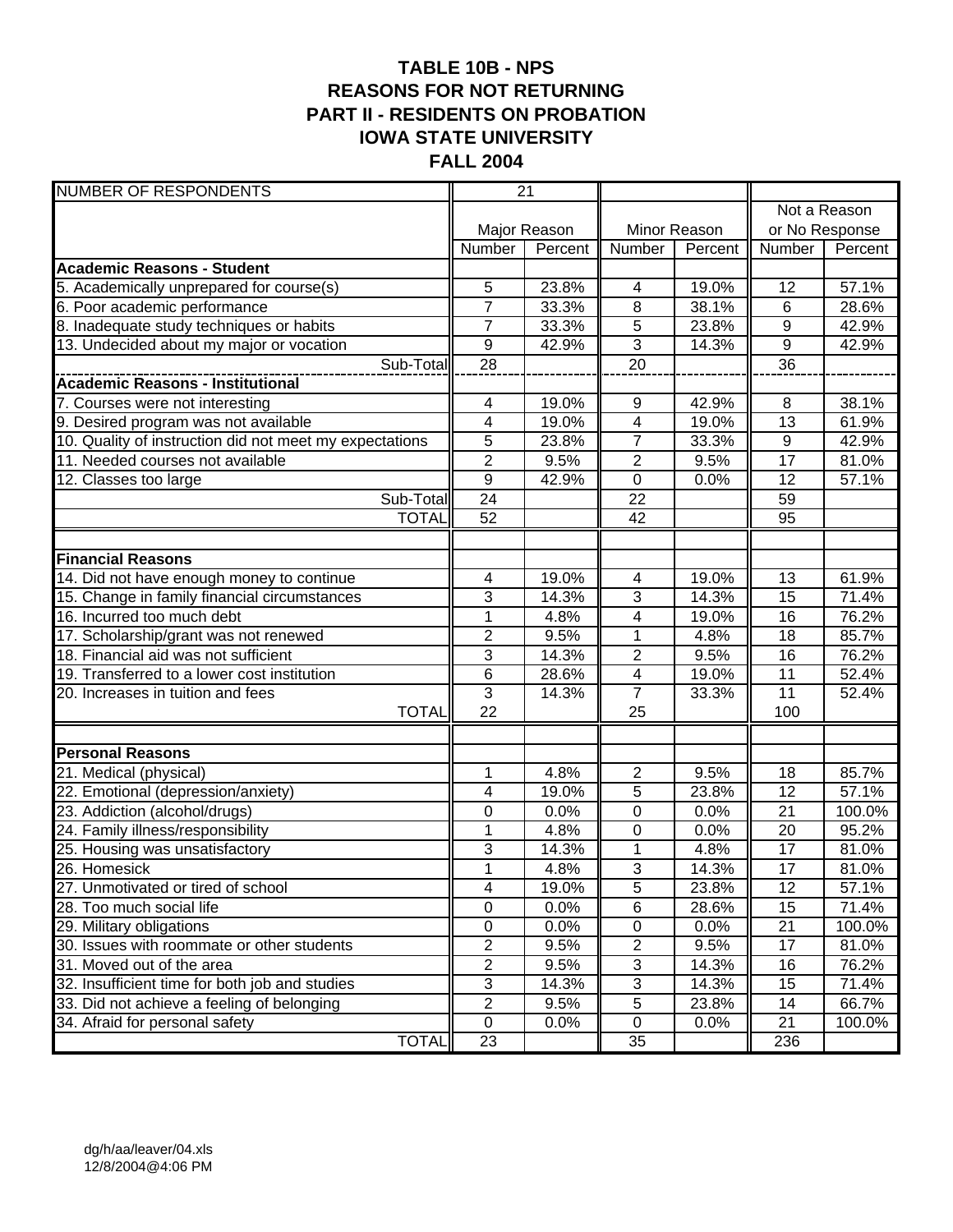# **TABLE 10C - NPS REASONS FOR NOT RETURNING PART II - NONRESIDENTS NOT ON PROBATION IOWA STATE UNIVERSITY FALL 2004**

| <b>NUMBER OF RESPONDENTS</b>                            |                  | $\overline{71}$ |                 |              |                |         |
|---------------------------------------------------------|------------------|-----------------|-----------------|--------------|----------------|---------|
|                                                         |                  |                 |                 |              | Not a Reason   |         |
|                                                         |                  | Major Reason    |                 | Minor Reason | or No Response |         |
|                                                         | Number           | Percent         | Number          | Percent      | Number         | Percent |
| <b>Academic Reasons - Student</b>                       |                  |                 |                 |              |                |         |
| 5. Academically unprepared for course(s)                | $\pmb{0}$        | 0.0%            | 5               | 7.0%         | 66             | 93.0%   |
| 6. Poor academic performance                            | $\overline{2}$   | 2.8%            | 10              | 14.1%        | 59             | 83.1%   |
| 8. Inadequate study techniques or habits                | 1                | 1.4%            | $\overline{7}$  | 9.9%         | 63             | 88.7%   |
| 13. Undecided about my major or vocation                | $\boldsymbol{9}$ | 12.7%           | $\overline{11}$ | 15.5%        | 51             | 71.8%   |
| Sub-Total                                               | 12               |                 | 33              |              | 239            |         |
|                                                         |                  |                 |                 |              |                |         |
| 7. Courses were not interesting                         | $\overline{2}$   | 2.8%            | 10              | 14.1%        | 59             | 83.1%   |
| 9. Desired program was not available                    | $\overline{16}$  | 22.5%           | $\overline{5}$  | 7.0%         | 50             | 70.4%   |
| 10. Quality of instruction did not meet my expectations | $\overline{5}$   | 7.0%            | $\overline{9}$  | 12.7%        | 57             | 80.3%   |
| 11. Needed courses not available                        | 10               | 14.1%           | 6               | 8.5%         | 55             | 77.5%   |
| 12. Classes too large                                   | $\boldsymbol{9}$ | 12.7%           | 11              | 15.5%        | 51             | 71.8%   |
| Sub-Total                                               | $\overline{42}$  |                 | 41              |              | 272            |         |
| <b>TOTAL</b>                                            | 54               |                 | $\overline{74}$ |              | 511            |         |
|                                                         |                  |                 |                 |              |                |         |
| <b>Financial Reasons</b>                                |                  |                 |                 |              |                |         |
| 14. Did not have enough money to continue               | 22               | 31.0%           | 19              | 26.8%        | 30             | 42.3%   |
| 15. Change in family financial circumstances            | 6                | 8.5%            | $\overline{9}$  | 12.7%        | 56             | 78.9%   |
| 16. Incurred too much debt                              | 15               | 21.1%           | 10              | 14.1%        | 46             | 64.8%   |
| 17. Scholarship/grant was not renewed                   | 6                | 8.5%            | $\,6$           | 8.5%         | 59             | 83.1%   |
| 18. Financial aid was not sufficient                    | 18               | 25.4%           | 14              | 19.7%        | 39             | 54.9%   |
| 19. Transferred to a lower cost institution             | 34               | 47.9%           | $\overline{9}$  | 12.7%        | 28             | 39.4%   |
| 20. Increases in tuition and fees                       | 25               | 35.2%           | $\overline{21}$ | 29.6%        | 25             | 35.2%   |
| <b>TOTAL</b>                                            | 126              |                 | $\overline{88}$ |              | 283            |         |
|                                                         |                  |                 |                 |              |                |         |
| <b>Personal Reasons</b>                                 |                  |                 |                 |              |                |         |
| 21. Medical (physical)                                  | 1                | 1.4%            | 1               | 1.4%         | 69             | 97.2%   |
| 22. Emotional (depression/anxiety)                      | 8                | 11.3%           | 11              | 15.5%        | 52             | 73.2%   |
| 23. Addiction (alcohol/drugs)                           | 0                | 0.0%            | 4               | 5.6%         | 67             | 94.4%   |
| 24. Family illness/responsibility                       | $\mathbf{1}$     | 1.4%            | $\overline{2}$  | 2.8%         | 68             | 95.8%   |
| 25. Housing was unsatisfactory                          | 4                | 5.6%            | $\overline{3}$  | 4.2%         | 64             | 90.1%   |
| 26. Homesick                                            | 3                | 4.2%            | $\overline{13}$ | 18.3%        | 55             | 77.5%   |
| 27. Unmotivated or tired of school                      | 3                | 4.2%            | 6               | 8.5%         | 62             | 87.3%   |
| 28. Too much social life                                | $\overline{0}$   | 0.0%            | 3               | 4.2%         | 68             | 95.8%   |
| 29. Military obligations                                | $\pmb{0}$        | 0.0%            | $\mathbf 1$     | 1.4%         | 70             | 98.6%   |
| 30. Issues with roommate or other students              | $\overline{2}$   | 2.8%            | 10              | 14.1%        | 59             | 83.1%   |
| 31. Moved out of the area                               | 7                | 9.9%            | $\overline{c}$  | 2.8%         | 62             | 87.3%   |
| 32. Insufficient time for both job and studies          | 1                | 1.4%            | $\pmb{0}$       | 0.0%         | 70             | 98.6%   |
| 33. Did not achieve a feeling of belonging              | 12               | 16.9%           | 11              | 15.5%        | 48             | 67.6%   |
| 34. Afraid for personal safety                          | 1                | 1.4%            | $\overline{2}$  | 2.8%         | 68             | 95.8%   |
| <b>TOTAL</b>                                            | 43               |                 | 69              |              | 882            |         |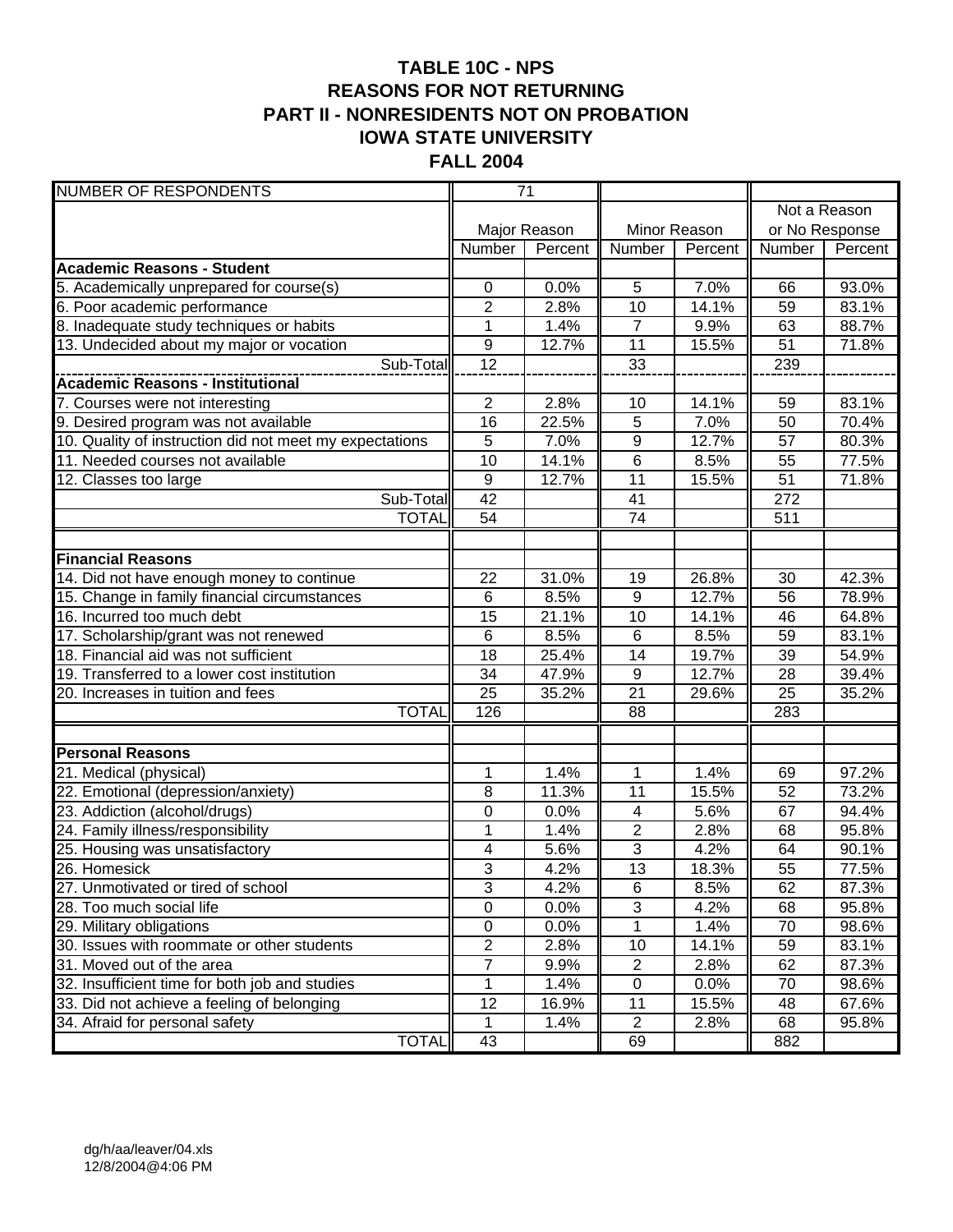# **TABLE 10D - NPS REASONS FOR NOT RETURNING PART II - NONRESIDENTS ON PROBATION IOWA STATE UNIVERSITY FALL 2004**

| <b>NUMBER OF RESPONDENTS</b>                            |                  | $\overline{8}$ |                |              |                 |              |  |
|---------------------------------------------------------|------------------|----------------|----------------|--------------|-----------------|--------------|--|
|                                                         |                  |                |                |              |                 | Not a Reason |  |
|                                                         |                  | Major Reason   |                | Minor Reason | or No Response  |              |  |
|                                                         | Number           | Percent        | Number         | Percent      | Number          | Percent      |  |
| <b>Academic Reasons - Student</b>                       |                  |                |                |              |                 |              |  |
| 5. Academically unprepared for course(s)                | $\overline{2}$   | 25.0%          | 1              | 12.5%        | 5               | 62.5%        |  |
| 6. Poor academic performance                            | 5                | 62.5%          | $\overline{2}$ | 25.0%        | 1               | 12.5%        |  |
| 8. Inadequate study techniques or habits                | 6                | 75.0%          | 1              | 12.5%        | 1               | 12.5%        |  |
| 13. Undecided about my major or vocation                | 1                | 12.5%          | $\overline{c}$ | 25.0%        | $\overline{5}$  | 62.5%        |  |
| Sub-Total                                               | 14               |                | 6              |              | $\overline{12}$ |              |  |
| <b>Academic Reasons - Institutional</b>                 |                  |                |                |              |                 |              |  |
| 7. Courses were not interesting                         | 1                | 12.5%          | $\overline{2}$ | 25.0%        | 5               | 62.5%        |  |
| 9. Desired program was not available                    | $\overline{0}$   | 0.0%           | $\overline{0}$ | 0.0%         | $\overline{8}$  | 100.0%       |  |
| 10. Quality of instruction did not meet my expectations | $\mathbf{1}$     | 12.5%          | 3              | 37.5%        | 4               | 50.0%        |  |
| 11. Needed courses not available                        | $\mathbf 0$      | 0.0%           | $\overline{0}$ | 0.0%         | 8               | 100.0%       |  |
| 12. Classes too large                                   | $\boldsymbol{0}$ | 0.0%           | 3              | 37.5%        | $\overline{5}$  | 62.5%        |  |
| Sub-Total                                               | $\overline{2}$   |                | $\overline{8}$ |              | 30              |              |  |
| <b>TOTAL</b>                                            | $\overline{16}$  |                | 14             |              | 42              |              |  |
|                                                         |                  |                |                |              |                 |              |  |
| <b>Financial Reasons</b>                                |                  |                |                |              |                 |              |  |
| 14. Did not have enough money to continue               | 3                | 37.5%          | 1              | 12.5%        | $\overline{4}$  | 50.0%        |  |
| 15. Change in family financial circumstances            | $\mathbf{1}$     | 12.5%          | $\overline{2}$ | 25.0%        | 5               | 62.5%        |  |
| 16. Incurred too much debt                              | $\mathbf{1}$     | 12.5%          | 1              | 12.5%        | 6               | 75.0%        |  |
| 17. Scholarship/grant was not renewed                   | $\overline{2}$   | 25.0%          | 0              | 0.0%         | 6               | 75.0%        |  |
| 18. Financial aid was not sufficient                    | $\overline{c}$   | 25.0%          | 1              | 12.5%        | 5               | 62.5%        |  |
| 19. Transferred to a lower cost institution             | $\overline{2}$   | 25.0%          | $\overline{2}$ | 25.0%        | $\overline{4}$  | 50.0%        |  |
| 20. Increases in tuition and fees                       | $\overline{2}$   | 25.0%          | $\pmb{0}$      | 0.0%         | $\,6$           | 75.0%        |  |
| <b>TOTAL</b>                                            | 13               |                | $\overline{7}$ |              | $\overline{36}$ |              |  |
|                                                         |                  |                |                |              |                 |              |  |
| <b>Personal Reasons</b>                                 |                  |                |                |              |                 |              |  |
| 21. Medical (physical)                                  | $\mathbf 0$      | 0.0%           | $\pmb{0}$      | 0.0%         | 8               | 100.0%       |  |
| 22. Emotional (depression/anxiety)                      | $\overline{2}$   | 25.0%          | 1              | 12.5%        | 5               | 62.5%        |  |
| 23. Addiction (alcohol/drugs)                           | 0                | 0.0%           | $\mathbf 1$    | 12.5%        | $\overline{7}$  | 87.5%        |  |
| 24. Family illness/responsibility                       | 0                | 0.0%           | $\mathbf 0$    | 0.0%         | 8               | 100.0%       |  |
| 25. Housing was unsatisfactory                          | 0                | 0.0%           | 1              | 12.5%        | $\overline{7}$  | 87.5%        |  |
| 26. Homesick                                            | $\mathbf{1}$     | 12.5%          | $\mathbf 1$    | 12.5%        | $6\phantom{1}6$ | 75.0%        |  |
| 27. Unmotivated or tired of school                      | 1                | 12.5%          | 1              | 12.5%        | $\,6$           | 75.0%        |  |
| 28. Too much social life                                | 3                | 37.5%          | $\overline{0}$ | 0.0%         | 5               | 62.5%        |  |
| 29. Military obligations                                | $\overline{0}$   | 0.0%           | $\overline{0}$ | 0.0%         | $\overline{8}$  | 100.0%       |  |
| 30. Issues with roommate or other students              | $\mathsf 0$      | 0.0%           | 1              | 12.5%        | $\overline{7}$  | 87.5%        |  |
| 31. Moved out of the area                               | $\pmb{0}$        | 0.0%           | $\pmb{0}$      | 0.0%         | 8               | 100.0%       |  |
| 32. Insufficient time for both job and studies          | $\pmb{0}$        | 0.0%           | $\pmb{0}$      | 0.0%         | 8               | 100.0%       |  |
| 33. Did not achieve a feeling of belonging              | $\pmb{0}$        | 0.0%           | $\overline{c}$ | 25.0%        | $\,6$           | 75.0%        |  |
| 34. Afraid for personal safety                          | 0                | 0.0%           | $\pmb{0}$      | 0.0%         | 8               | 100.0%       |  |
| <b>TOTAL</b>                                            | $\overline{7}$   |                | 8              |              | 97              |              |  |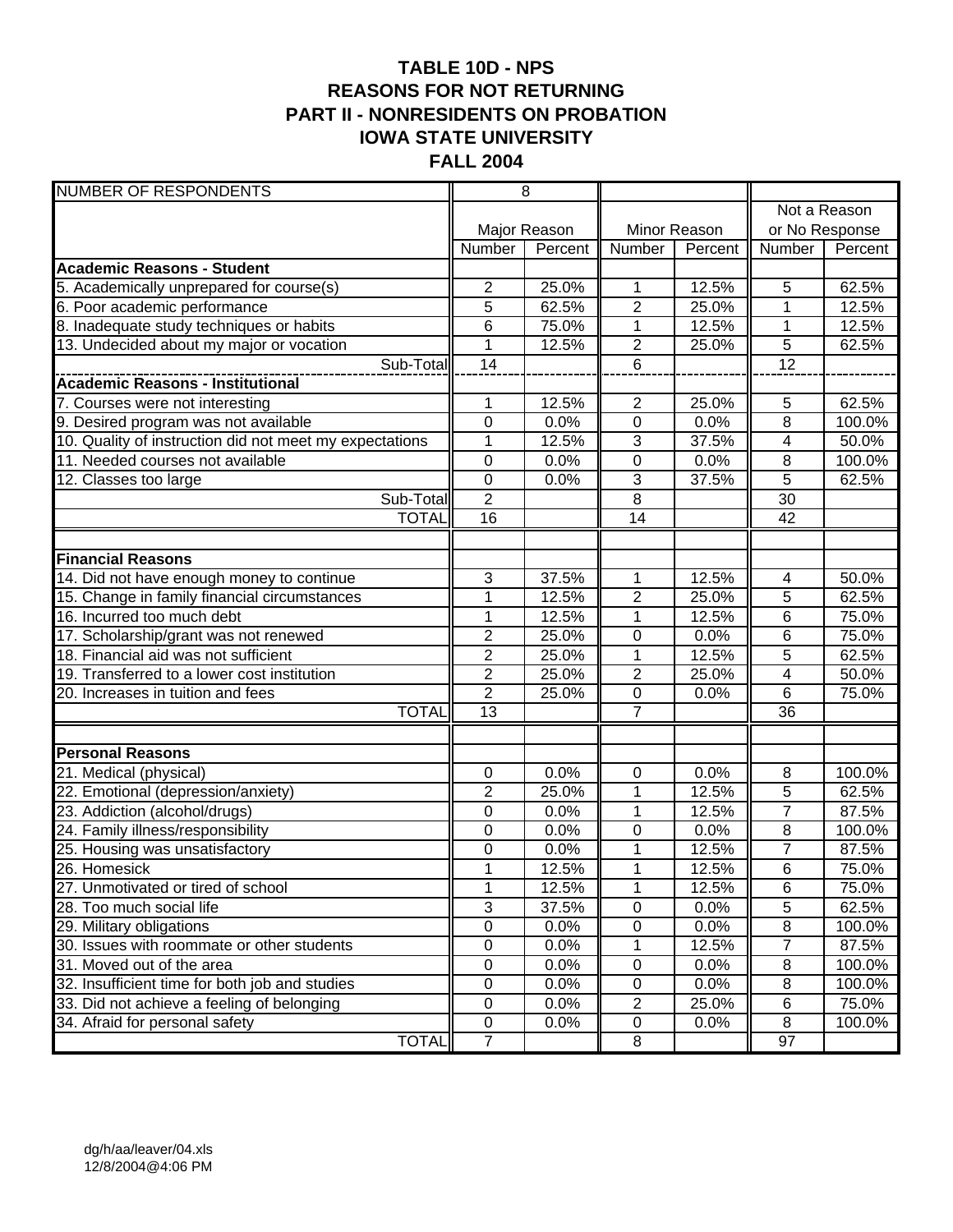# **TABLE 11 - NPS REASONS FOR NOT RETURNING PART II - ALL RESPONDENTS UNIVERSITY OF NORTHERN IOWA FALL 2004**

| <b>NUMBER OF RESPONDENTS</b>                            |                 | 112          |                 |              |                 |                |
|---------------------------------------------------------|-----------------|--------------|-----------------|--------------|-----------------|----------------|
|                                                         |                 |              |                 |              |                 | Not a Reason   |
|                                                         |                 | Major Reason |                 | Minor Reason |                 | or No Response |
|                                                         | Number          | Percent      | Number          | Percent      | Number          | Percent        |
| <b>Academic Reasons - Student</b>                       |                 |              |                 |              |                 |                |
| 5. Academically unprepared for course(s)                | 2               | 1.8%         | 18              | 16.1%        | 92              | 82.1%          |
| 6. Poor academic performance                            | 8               | 7.1%         | $\overline{13}$ | 11.6%        | 91              | 81.3%          |
| 8. Inadequate study techniques or habits                | 8               | 7.1%         | 16              | 14.3%        | 88              | 78.6%          |
| 13. Undecided about my major or vocation                | 19              | 17.0%        | 22              | 19.6%        | 71              | 63.4%          |
| Sub-Total                                               | 37              |              | 69              |              | 342             |                |
| <b>Academic Reasons - Institutional</b>                 |                 |              |                 |              |                 |                |
| 7. Courses were not interesting                         | 4               | 3.6%         | 23              | 20.5%        | 85              | 75.9%          |
| 9. Desired program was not available                    | 15              | 13.4%        | $\overline{11}$ | 9.8%         | 86              | 76.8%          |
| 10. Quality of instruction did not meet my expectations | 10              | 8.9%         | 23              | 20.5%        | 79              | 70.5%          |
| 11. Needed courses not available                        | 14              | 12.5%        | 13              | 11.6%        | 85              | 75.9%          |
| $\overline{12}$ . Classes too large                     | 12              | 10.7%        | $6\phantom{1}$  | 5.4%         | 93              | 83.0%          |
| Sub-Total                                               | $\overline{55}$ |              | $\overline{76}$ |              | 428             |                |
| <b>TOTAL</b>                                            | 92              |              | 145             |              | 770             |                |
|                                                         |                 |              |                 |              |                 |                |
| <b>Financial Reasons</b>                                |                 |              |                 |              |                 |                |
| 14. Did not have enough money to continue               | 15              | 13.4%        | $\overline{20}$ | 17.9%        | 77              | 68.8%          |
| 15. Change in family financial circumstances            | 7               | 6.3%         | 10              | 8.9%         | 95              | 84.8%          |
| 16. Incurred too much debt                              | 8               | 7.1%         | 12              | 10.7%        | 92              | 82.1%          |
| 17. Scholarship/grant was not renewed                   | $\overline{2}$  | 1.8%         | $\overline{1}$  | 0.9%         | 109             | 97.3%          |
| 18. Financial aid was not sufficient                    | $\overline{8}$  | 7.1%         | $\overline{21}$ | 18.8%        | 84              | 75.0%          |
| 19. Transferred to a lower cost institution             | 36              | 32.1%        | 11              | 9.8%         | 65              | 58.0%          |
| 20. Increases in tuition and fees                       | 28              | 25.0%        | 20              | 17.9%        | 64              | 57.1%          |
| <b>TOTAL</b>                                            | 104             |              | 95              |              | 586             |                |
|                                                         |                 |              |                 |              |                 |                |
| <b>Personal Reasons</b><br>21. Medical (physical)       | 6               | 5.4%         | 5               | 4.5%         | 101             | 90.2%          |
| 22. Emotional (depression/anxiety)                      | 16              | 14.3%        | 26              | 23.2%        | 70              | 62.5%          |
| 23. Addiction (alcohol/drugs)                           | $\mathbf 0$     | 0.0%         | 5               | 4.5%         | 107             | 95.5%          |
| 24. Family illness/responsibility                       | 3               | 2.7%         | $\overline{7}$  | 6.3%         | 102             | 91.1%          |
| 25. Housing was unsatisfactory                          | 8               | 7.1%         | 18              | 16.1%        | 86              | 76.8%          |
| 26. Homesick                                            | $\overline{7}$  | 6.3%         | 15              | 13.4%        | $\overline{90}$ | 80.4%          |
| 27. Unmotivated or tired of school                      | 6               | 5.4%         | 21              | 18.8%        | 85              | 75.9%          |
| 28. Too much social life                                | 1               | 0.9%         | 6               | 5.4%         | 105             | 93.8%          |
| 29. Military obligations                                | 1               | 0.9%         | 1               | 0.9%         | 105             | 93.8%          |
| 30. Issues with roommate or other students              | $\overline{9}$  | 8.0%         | 9               | 8.0%         | 94              | 83.9%          |
| 31. Moved out of the area                               | $\overline{5}$  | 4.5%         | 4               | 3.6%         | 103             | 92.0%          |
| 32. Insufficient time for both job and studies          | $\mathbf{1}$    | 0.9%         | 8               | 7.1%         | 103             | 92.0%          |
| 33. Did not achieve a feeling of belonging              | 18              | 16.1%        | 14              | 12.5%        | 80              | 71.4%          |
| 34. Afraid for personal safety                          | 1               | 0.9%         | 0               | 0.0%         | 111             | 99.1%          |
| <b>TOTAL</b>                                            | 82              |              | 139             |              | 1,342           |                |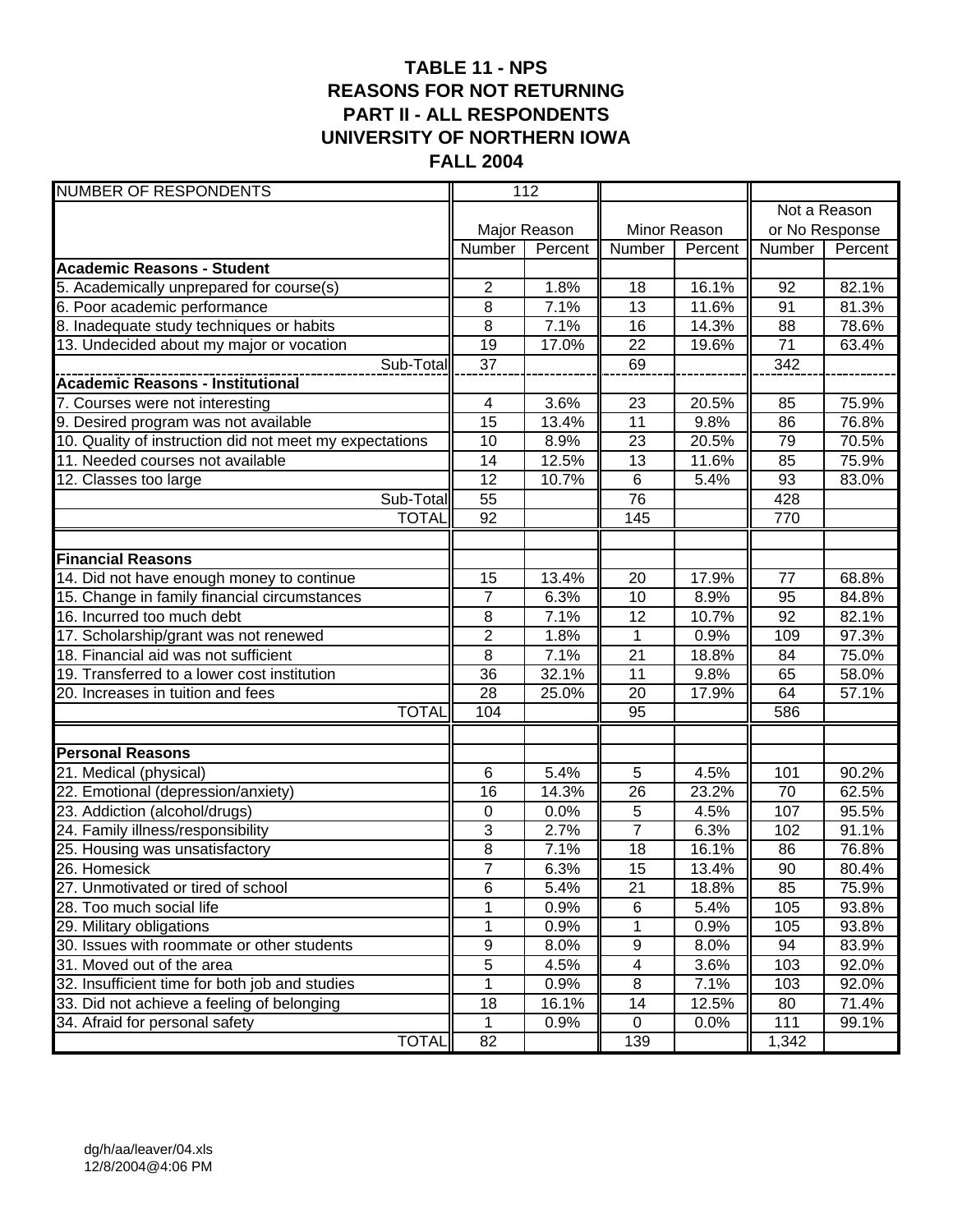# **TABLE 11A - NPS REASONS FOR NOT RETURNING PART II - RESIDENTS NOT ON PROBATION UNIVERSITY OF NORTHERN IOWA FALL 2004**

| <b>NUMBER OF RESPONDENTS</b>                            |                     | $\overline{90}$ |                 |                |                       |                |
|---------------------------------------------------------|---------------------|-----------------|-----------------|----------------|-----------------------|----------------|
|                                                         |                     |                 |                 |                |                       | Not a Reason   |
|                                                         |                     | Major Reason    |                 | Minor Reason   | or No Response        |                |
|                                                         | Number              | Percent         | Number          | Percent        | Number                | Percent        |
| <b>Academic Reasons - Student</b>                       |                     |                 |                 |                |                       |                |
| 5. Academically unprepared for course(s)                | 1                   | 1.1%            | 12              | 13.3%          | 77                    | 85.6%          |
| 6. Poor academic performance                            | 3                   | 3.3%            | 10              | 11.1%          | $\overline{77}$       | 85.6%          |
| 8. Inadequate study techniques or habits                | 4                   | 4.4%            | 15              | 16.7%          | 71                    | 78.9%          |
| 13. Undecided about my major or vocation                | 16                  | 17.8%           | $\overline{17}$ | 18.9%          | $\overline{57}$       | 63.3%          |
| Sub-Total                                               | 24                  |                 | 54              |                | 282                   |                |
| <b>Academic Reasons - Institutional</b>                 |                     |                 |                 |                |                       |                |
| 7. Courses were not interesting                         | 1                   | 1.1%            | 19              | 21.1%          | 70                    | 77.8%          |
| 9. Desired program was not available                    | 13                  | 14.4%           | 8               | 8.9%           | 69                    | 76.7%          |
| 10. Quality of instruction did not meet my expectations | $\overline{7}$      | 7.8%            | 21              | 23.3%          | 62                    | 68.9%          |
| 11. Needed courses not available                        | 11                  | 12.2%           | 8               | 8.9%           | 71                    | 78.9%          |
| 12. Classes too large                                   | 10                  | 11.1%           | 3               | 3.3%           | 77                    | 85.6%          |
| Sub-Total                                               | 42                  |                 | 59              |                | 349                   |                |
| <b>TOTAL</b>                                            | 66                  |                 | 113             |                | 631                   |                |
|                                                         |                     |                 |                 |                |                       |                |
| <b>Financial Reasons</b>                                |                     |                 |                 |                |                       |                |
| 14. Did not have enough money to continue               | 10                  | 11.1%           | 14              | 15.6%          | 66                    | 73.3%          |
| 15. Change in family financial circumstances            | 3                   | 3.3%            | $6\phantom{1}$  | 6.7%           | 81                    | 90.0%          |
| 16. Incurred too much debt                              | 5                   | 5.6%            | 8               | 8.9%           | 77                    | 85.6%          |
| 17. Scholarship/grant was not renewed                   | $\overline{1}$      | 1.1%            | $\overline{1}$  | 1.1%           | 88                    | 97.8%          |
| 18. Financial aid was not sufficient                    | 6                   | 6.7%            | 18              | 20.0%          | 67                    | 74.4%          |
| 19. Transferred to a lower cost institution             | 25                  | 27.8%           | 9               | 10.0%          | 56                    | 62.2%          |
| 20. Increases in tuition and fees                       | 19                  | 21.1%           | 15              | 16.7%          | 56                    | 62.2%          |
| <b>TOTAL</b>                                            | 69                  |                 | $\overline{71}$ |                | 491                   |                |
|                                                         |                     |                 |                 |                |                       |                |
| <b>Personal Reasons</b>                                 |                     |                 |                 |                |                       |                |
| 21. Medical (physical)                                  | 3                   | 3.3%            | 4               | 4.4%           | 83                    | 92.2%          |
| 22. Emotional (depression/anxiety)                      | 13                  | 14.4%           | 22              | 24.4%          | 55                    | 61.1%          |
| 23. Addiction (alcohol/drugs)                           | 0                   | 0.0%            | 3<br>5          | 3.3%           | 87                    | 96.7%          |
| 24. Family illness/responsibility                       | 0                   | 0.0%            |                 | 5.6%           | 85                    | 94.4%          |
| 25. Housing was unsatisfactory<br>26. Homesick          | 7<br>$\overline{7}$ | 7.8%<br>7.8%    | 15<br>12        | 16.7%<br>13.3% | 68<br>$\overline{71}$ | 75.6%          |
| 27. Unmotivated or tired of school                      |                     |                 |                 |                | 71                    | 78.9%          |
|                                                         | 3                   | 3.3%            | 16<br>5         | 17.8%          |                       | 78.9%          |
| 28. Too much social life<br>29. Military obligations    | 1<br>1              | 1.1%<br>1.1%    | $\overline{0}$  | 5.6%<br>0.0%   | 84<br>84              | 93.3%<br>93.3% |
| 30. Issues with roommate or other students              | 8                   | 8.9%            | 9               | 10.0%          | 73                    | 81.1%          |
| 31. Moved out of the area                               | 4                   | 4.4%            | 4               | 4.4%           | 82                    | 91.1%          |
| 32. Insufficient time for both job and studies          | $\pmb{0}$           | 0.0%            | $\overline{5}$  | 5.6%           | 85                    | 94.4%          |
| 33. Did not achieve a feeling of belonging              | 14                  | 15.6%           | 12              | 13.3%          | 64                    | 71.1%          |
| 34. Afraid for personal safety                          | 1                   | 1.1%            | $\mathbf 0$     | 0.0%           | 89                    | 98.9%          |
| <b>TOTAL</b>                                            | 62                  |                 | 112             |                | 1,081                 |                |
|                                                         |                     |                 |                 |                |                       |                |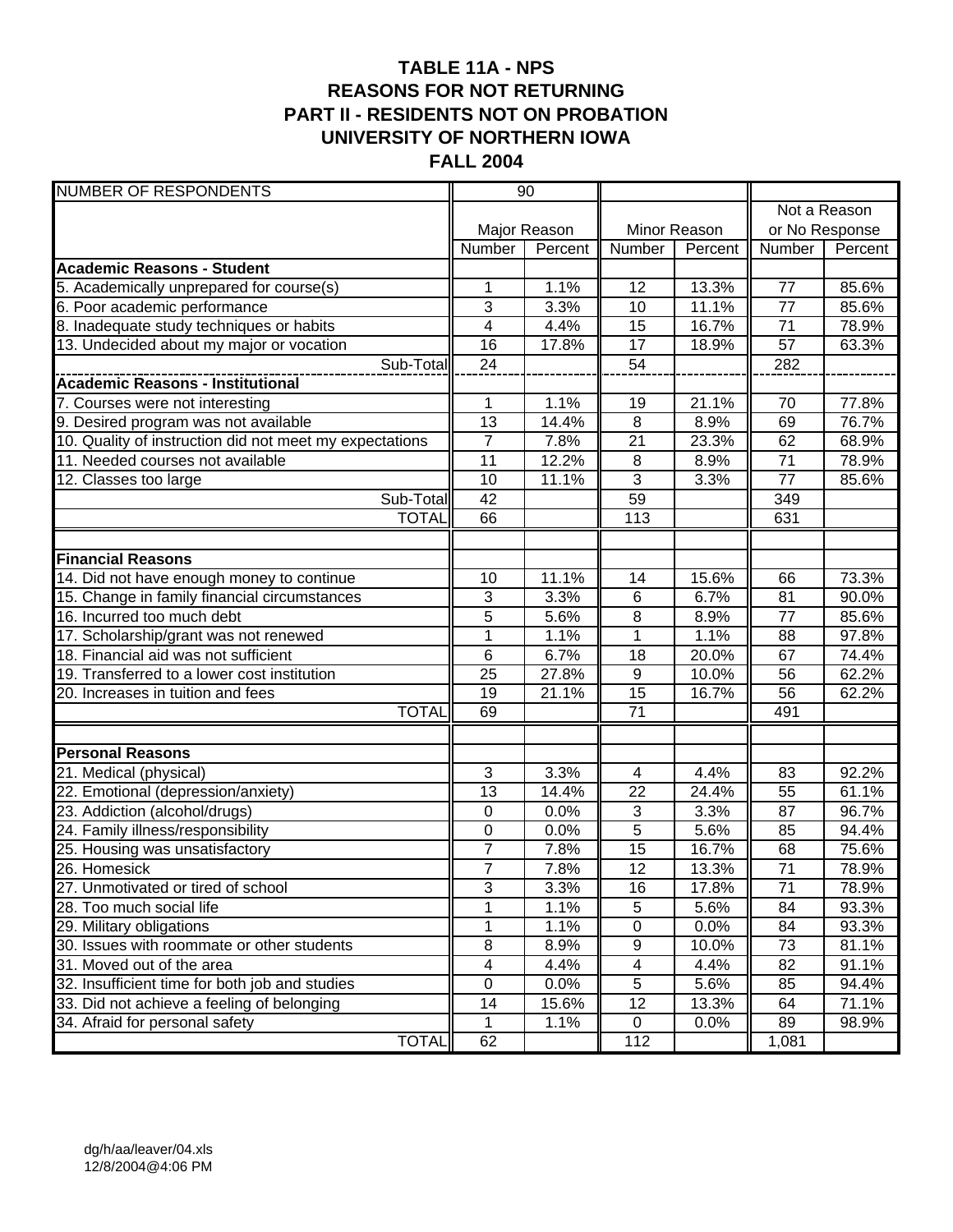# **TABLE 11B - NPS REASONS FOR NOT RETURNING PART II - RESIDENTS ON PROBATION UNIVERSITY OF NORTHERN IOWA FALL 2004**

| <b>NUMBER OF RESPONDENTS</b>                            |                  | 14           |                          |              |                 |              |
|---------------------------------------------------------|------------------|--------------|--------------------------|--------------|-----------------|--------------|
|                                                         |                  |              |                          |              |                 | Not a Reason |
|                                                         |                  | Major Reason |                          | Minor Reason | or No Response  |              |
|                                                         | Number           | Percent      | Number                   | Percent      | Number          | Percent      |
| <b>Academic Reasons - Student</b>                       |                  |              |                          |              |                 |              |
| 5. Academically unprepared for course(s)                | 1                | 7.1%         | 5                        | 35.7%        | 8               | 57.1%        |
| 6. Poor academic performance                            | 5                | 35.7%        | $\overline{2}$           | 14.3%        | $\overline{7}$  | 50.0%        |
| 8. Inadequate study techniques or habits                | 4                | 28.6%        | $\mathbf{1}$             | 7.1%         | 9               | 64.3%        |
| 13. Undecided about my major or vocation                | $\overline{2}$   | 14.3%        | $\overline{\mathcal{A}}$ | 28.6%        | 8               | 57.1%        |
| Sub-Total                                               | $\overline{12}$  |              | $\overline{12}$          |              | $\overline{32}$ |              |
| <b>Academic Reasons - Institutional</b>                 |                  |              |                          |              |                 |              |
| 7. Courses were not interesting                         | 3                | 21.4%        | $\mathbf{3}$             | 21.4%        | 8               | 57.1%        |
| 9. Desired program was not available                    | $\overline{2}$   | 14.3%        | 3                        | 21.4%        | $9\,$           | 64.3%        |
| 10. Quality of instruction did not meet my expectations | 3                | 21.4%        | $\mathbf{1}$             | 7.1%         | 10              | 71.4%        |
| 11. Needed courses not available                        | 3                | 21.4%        | 4                        | 28.6%        | $\overline{7}$  | 50.0%        |
| $\overline{12}$ . Classes too large                     | 1                | 7.1%         | $\overline{2}$           | 14.3%        | 10              | 71.4%        |
| Sub-Total                                               | 12               |              | 13                       |              | 44              |              |
| <b>TOTAL</b>                                            | $\overline{24}$  |              | $\overline{25}$          |              | 76              |              |
|                                                         |                  |              |                          |              |                 |              |
| <b>Financial Reasons</b>                                |                  |              |                          |              |                 |              |
| 14. Did not have enough money to continue               | $\overline{2}$   | 14.3%        | $\overline{4}$           | 28.6%        | 8               | 57.1%        |
| 15. Change in family financial circumstances            | 2                | 14.3%        | $\overline{c}$           | 14.3%        | 10              | 71.4%        |
| 16. Incurred too much debt                              | $\overline{1}$   | 7.1%         | $\overline{2}$           | 14.3%        | 11              | 78.6%        |
| 17. Scholarship/grant was not renewed                   | 1                | 7.1%         | 0                        | 0.0%         | 13              | 92.9%        |
| 18. Financial aid was not sufficient                    | $\mathbf 1$      | 7.1%         | $\overline{2}$           | 14.3%        | 11              | 78.6%        |
| 19. Transferred to a lower cost institution             | 5                | 35.7%        | $\overline{2}$           | 14.3%        | $\overline{7}$  | 50.0%        |
| 20. Increases in tuition and fees                       | 4                | 28.6%        | $\overline{3}$           | 21.4%        | $\overline{7}$  | 50.0%        |
| <b>TOTAL</b>                                            | 16               |              | $\overline{15}$          |              | 67              |              |
|                                                         |                  |              |                          |              |                 |              |
| <b>Personal Reasons</b><br>21. Medical (physical)       | 3                | 21.4%        | $\mathbf 0$              | 0.0%         | 11              | 78.6%        |
| 22. Emotional (depression/anxiety)                      | 3                | 21.4%        | 3                        | 21.4%        | 8               | 57.1%        |
| 23. Addiction (alcohol/drugs)                           | 0                | 0.0%         | 1                        | 7.1%         | 13              | 92.9%        |
| 24. Family illness/responsibility                       | 3                | 21.4%        | 1                        | 7.1%         | 10              | 71.4%        |
| 25. Housing was unsatisfactory                          | $\mathbf 0$      | 0.0%         | $\overline{2}$           | 14.3%        | $\overline{12}$ | 85.7%        |
| 26. Homesick                                            | $\overline{0}$   | 0.0%         | 1                        | 7.1%         | $\overline{13}$ | 92.9%        |
| 27. Unmotivated or tired of school                      | 3                | 21.4%        | 4                        | 28.6%        | $\overline{7}$  | 50.0%        |
| 28. Too much social life                                | $\pmb{0}$        | 0.0%         | 1                        | 7.1%         | 13              | 92.9%        |
| 29. Military obligations                                | $\boldsymbol{0}$ | 0.0%         | 1                        | 7.1%         | $\overline{13}$ | 92.9%        |
| 30. Issues with roommate or other students              | 0                | 0.0%         | $\pmb{0}$                | 0.0%         | 14              | 100.0%       |
| 31. Moved out of the area                               | 1                | 7.1%         | $\pmb{0}$                | 0.0%         | 13              | 92.9%        |
| 32. Insufficient time for both job and studies          | 1                | 7.1%         | $\sqrt{3}$               | 21.4%        | 10              | 71.4%        |
| 33. Did not achieve a feeling of belonging              | 3                | 21.4%        | 1                        | 7.1%         | 10              | 71.4%        |
| 34. Afraid for personal safety                          | $\pmb{0}$        | 0.0%         | $\mathsf 0$              | 0.0%         | 14              | 100.0%       |
| <b>TOTAL</b>                                            | 17               |              | 18                       |              | 161             |              |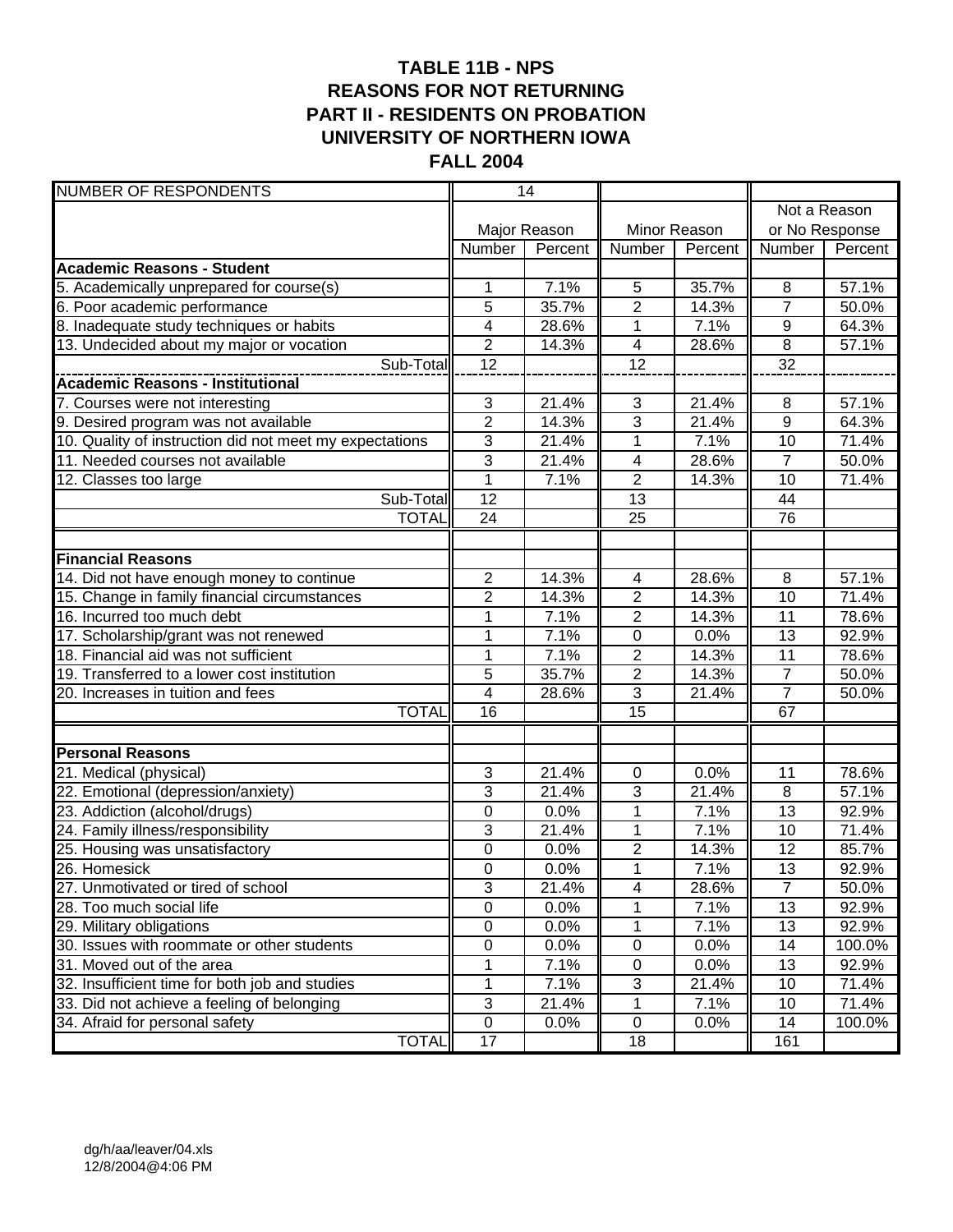#### **TABLE 11B - NPS REASONS FOR NOT RETURNING PART II - RESIDENTS ON PROBATION UNIVERSITY OF NORTHERN IOWA FALL 2004**

#### Institutional Observation

1. While the same reasons given by resident students not on probation dominate the group on probation, we see a marked increase in more person centered reasons for not returning. Significant percentages were recorded in the reasons "academically unprepared" (23.1%), "poor academic performance" (23.1%), and "inadequate study habits" (38.5%). These students also listed financial reasons such as "increases in tuition and fees" (30.8%) and "transferred to a lower cost institution" (23.1%), and personal reasons such as "unmotivated or tired of school" (30.8%) and "too much social life (30.8%) as primary reasons they did not return.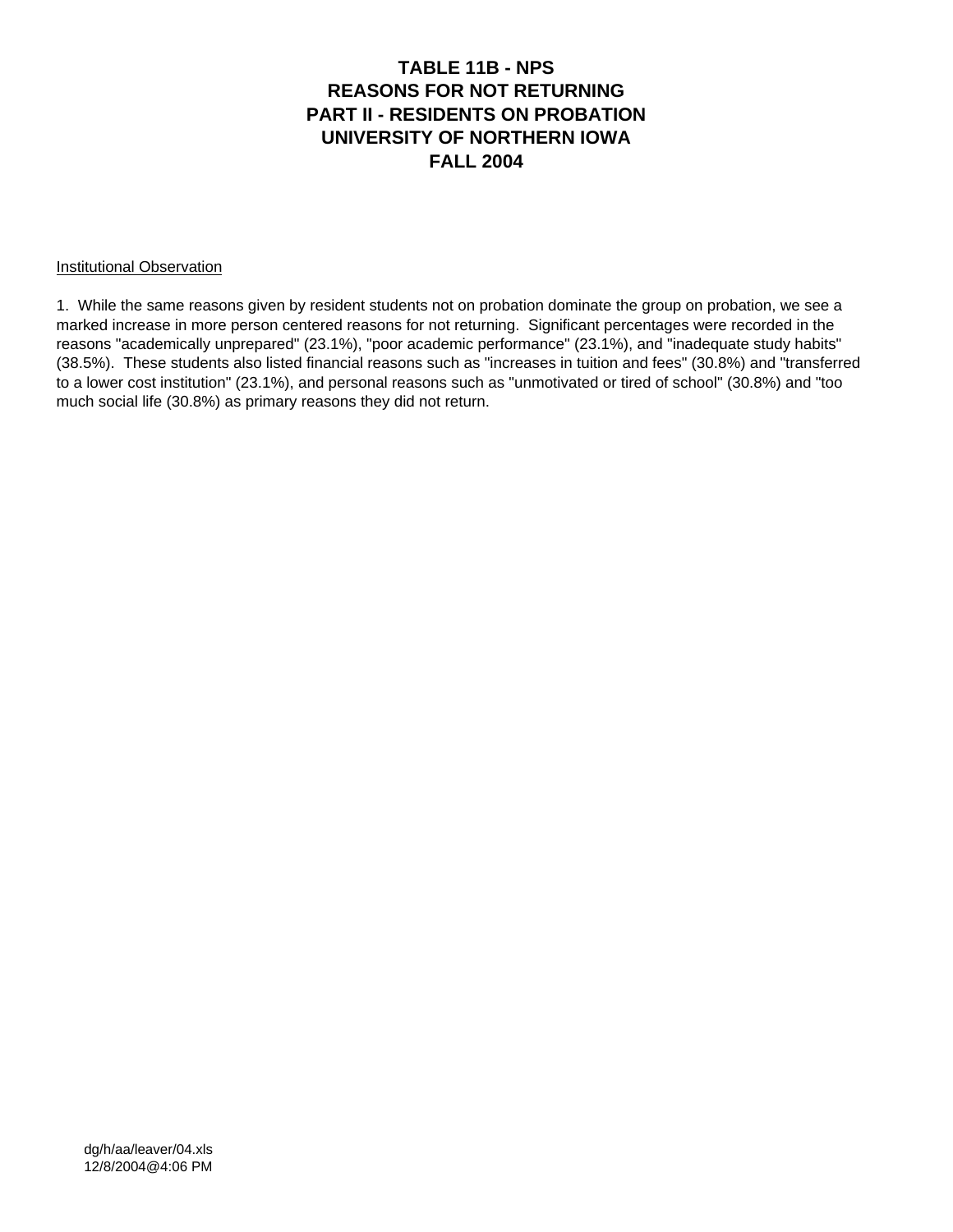# **TABLE 11C - NPS REASONS FOR NOT RETURNING PART II - NONRESIDENTS NOT ON PROBATION UNIVERSITY OF NORTHERN IOWA FALL 2004**

| <b>NUMBER OF RESPONDENTS</b>                            |                 | $\overline{8}$ |                  |              |                 |              |
|---------------------------------------------------------|-----------------|----------------|------------------|--------------|-----------------|--------------|
|                                                         |                 |                |                  |              |                 | Not a Reason |
|                                                         |                 | Major Reason   |                  | Minor Reason | or No Response  |              |
|                                                         | Number          | Percent        | Number           | Percent      | Number          | Percent      |
| <b>Academic Reasons - Student</b>                       |                 |                |                  |              |                 |              |
| 5. Academically unprepared for course(s)                | 0               | 0.0%           | 1                | 12.5%        | $\overline{7}$  | 87.5%        |
| 6. Poor academic performance                            | 0               | 0.0%           | 1                | 12.5%        | $\overline{7}$  | 87.5%        |
| 8. Inadequate study techniques or habits                | 0               | 0.0%           | 0                | 0.0%         | 8               | 100.0%       |
| 13. Undecided about my major or vocation                | 1               | 12.5%          | 1                | 12.5%        | 6               | 75.0%        |
| Sub-Total                                               | $\mathbf{1}$    |                | 3                |              | 28              |              |
|                                                         |                 |                |                  |              |                 |              |
| 7. Courses were not interesting                         | $\mathbf 0$     | 0.0%           | 1                | 12.5%        | 7               | 87.5%        |
| 9. Desired program was not available                    | $\mathbf 0$     | 0.0%           | $\mathbf 0$      | 0.0%         | $\overline{8}$  | 100.0%       |
| 10. Quality of instruction did not meet my expectations | 0               | 0.0%           | 1                | 12.5%        | $\overline{7}$  | 87.5%        |
| 11. Needed courses not available                        | 0               | 0.0%           | 1                | 12.5%        | $\overline{7}$  | 87.5%        |
| 12. Classes too large                                   | $\mathbf 1$     | 12.5%          | 1                | 12.5%        | $6\phantom{1}6$ | 75.0%        |
| Sub-Total                                               | 1               |                | $\overline{4}$   |              | $\overline{35}$ |              |
| <b>TOTAL</b>                                            | $\overline{2}$  |                | $\overline{7}$   |              | 63              |              |
|                                                         |                 |                |                  |              |                 |              |
| <b>Financial Reasons</b>                                |                 |                |                  |              |                 |              |
| 14. Did not have enough money to continue               | 3               | 37.5%          | $\overline{2}$   | 25.0%        | 3               | 37.5%        |
| 15. Change in family financial circumstances            | $\overline{2}$  | 25.0%          | $\overline{2}$   | 25.0%        | 4               | 50.0%        |
| 16. Incurred too much debt                              | $\overline{2}$  | 25.0%          | $\overline{2}$   | 25.0%        | 4               | 50.0%        |
| 17. Scholarship/grant was not renewed                   | 0               | 0.0%           | 0                | 0.0%         | 8               | 100.0%       |
| 18. Financial aid was not sufficient                    | $\overline{1}$  | 12.5%          | $\overline{1}$   | 12.5%        | 6               | 75.0%        |
| 19. Transferred to a lower cost institution             | 6               | 75.0%          | $\pmb{0}$        | 0.0%         | $\overline{2}$  | 25.0%        |
| 20. Increases in tuition and fees                       | $\overline{5}$  | 62.5%          | $\overline{2}$   | 25.0%        | 1               | 12.5%        |
| <b>TOTAL</b>                                            | $\overline{19}$ |                | $\overline{9}$   |              | 28              |              |
|                                                         |                 |                |                  |              |                 |              |
| <b>Personal Reasons</b><br>21. Medical (physical)       | 0               | 0.0%           | 1                | 12.5%        | $\overline{7}$  | 87.5%        |
| 22. Emotional (depression/anxiety)                      | 0               | 0.0%           | 1                | 12.5%        | $\overline{7}$  | 87.5%        |
| 23. Addiction (alcohol/drugs)                           | 0               | 0.0%           | 1                | 12.5%        | $\overline{7}$  | 87.5%        |
| 24. Family illness/responsibility                       | 0               | 0.0%           | 1                | 12.5%        | $\overline{7}$  | 87.5%        |
| 25. Housing was unsatisfactory                          | 1               | 12.5%          | $\mathbf{1}$     | 12.5%        | 6               | 75.0%        |
| 26. Homesick                                            | 0               | 0.0%           | $\overline{2}$   | 25.0%        | 6               | 75.0%        |
| 27. Unmotivated or tired of school                      | $\mathbf 0$     | 0.0%           | $\mathbf 1$      | 12.5%        | $\overline{7}$  | 87.5%        |
| 28. Too much social life                                | $\pmb{0}$       | 0.0%           | $\pmb{0}$        | 0.0%         | $\, 8$          | 100.0%       |
| 29. Military obligations                                | $\overline{0}$  | 0.0%           | $\pmb{0}$        | 0.0%         | $\overline{8}$  | 100.0%       |
| 30. Issues with roommate or other students              | 1               | 12.5%          | $\pmb{0}$        | 0.0%         | 7               | 87.5%        |
| 31. Moved out of the area                               | $\overline{0}$  | 0.0%           | $\pmb{0}$        | 0.0%         | 8               | 100.0%       |
| 32. Insufficient time for both job and studies          | 0               | 0.0%           | 0                | 0.0%         | 8               | 100.0%       |
| 33. Did not achieve a feeling of belonging              | 1               | 12.5%          | 1                | 12.5%        | 6               | 75.0%        |
| 34. Afraid for personal safety                          | $\pmb{0}$       | 0.0%           | $\pmb{0}$        | 0.0%         | 8               | 100.0%       |
| <b>TOTAL</b>                                            | 3               |                | $\boldsymbol{9}$ |              | 100             |              |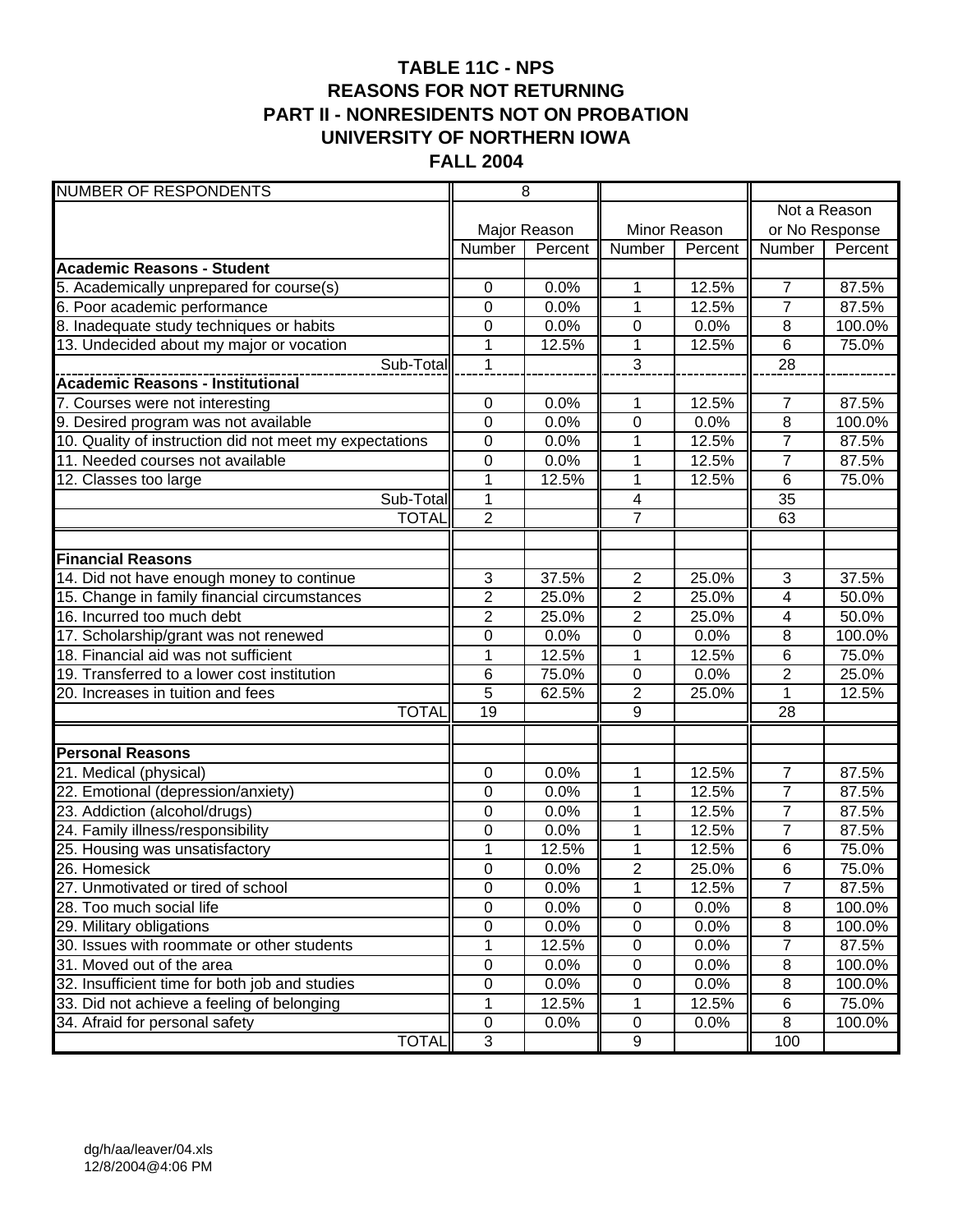# **TABLE 11D - NPS REASONS FOR NOT RETURNING PART II - NONRESIDENTS ON PROBATION UNIVERSITY OF NORTHERN IOWA FALL 2004**

| <b>NUMBER OF RESPONDENTS</b>                            | $\overline{0}$   |         |                |         |                  |         |
|---------------------------------------------------------|------------------|---------|----------------|---------|------------------|---------|
|                                                         |                  |         |                |         | Not a Reason     |         |
|                                                         | Major Reason     |         | Minor Reason   |         | or No Response   |         |
|                                                         | Number           | Percent | Number         | Percent | Number           | Percent |
| <b>Academic Reasons - Student</b>                       |                  |         |                |         |                  |         |
| 5. Academically unprepared for course(s)                | 0                | #DIV/0! | 0              | #DIV/0! | $\pmb{0}$        | #DIV/0! |
| 6. Poor academic performance                            | 0                | #DIV/0! | $\mathbf 0$    | #DIV/0! | 0                | #DIV/0! |
| 8. Inadequate study techniques or habits                | 0                | #DIV/0! | 0              | #DIV/0! | 0                | #DIV/0! |
| 13. Undecided about my major or vocation                | 0                | #DIV/0! | $\mathbf 0$    | #DIV/0! | $\boldsymbol{0}$ | #DIV/0! |
| Sub-Total                                               | $\overline{0}$   |         | $\overline{0}$ |         | $\overline{0}$   |         |
|                                                         |                  |         |                |         |                  |         |
| 7. Courses were not interesting                         | 0                | #DIV/0! | 0              | #DIV/0! | 0                | #DIV/0! |
| 9. Desired program was not available                    | $\mathbf 0$      | #DIV/0! | $\overline{0}$ | #DIV/0! | $\mathbf 0$      | #DIV/0! |
| 10. Quality of instruction did not meet my expectations | $\mathbf 0$      | #DIV/0! | 0              | #DIV/0! | $\mathbf 0$      | #DIV/0! |
| 11. Needed courses not available                        | $\boldsymbol{0}$ | #DIV/0! | 0              | #DIV/0! | $\mathbf 0$      | #DIV/0! |
| 12. Classes too large                                   | $\boldsymbol{0}$ | #DIV/0! | 0              | #DIV/0! | 0                | #DIV/0! |
| Sub-Total                                               | $\mathbf 0$      |         | 0              |         | $\boldsymbol{0}$ |         |
| <b>TOTAL</b>                                            | $\overline{0}$   |         | $\overline{0}$ |         | $\mathbf 0$      |         |
|                                                         |                  |         |                |         |                  |         |
| <b>Financial Reasons</b>                                |                  |         |                |         |                  |         |
| 14. Did not have enough money to continue               | $\mathbf 0$      | #DIV/0! | 0              | #DIV/0! | $\mathbf 0$      | #DIV/0! |
| 15. Change in family financial circumstances            | 0                | #DIV/0! | $\overline{0}$ | #DIV/0! | $\mathbf 0$      | #DIV/0! |
| 16. Incurred too much debt                              | 0                | #DIV/0! | $\mathbf 0$    | #DIV/0! | $\mathbf 0$      | #DIV/0! |
| 17. Scholarship/grant was not renewed                   | 0                | #DIV/0! | $\overline{0}$ | #DIV/0! | 0                | #DIV/0! |
| 18. Financial aid was not sufficient                    | 0                | #DIV/0! | 0              | #DIV/0! | 0                | #DIV/0! |
| 19. Transferred to a lower cost institution             | $\mathbf 0$      | #DIV/0! | $\mathbf 0$    | #DIV/0! | $\mathbf 0$      | #DIV/0! |
| 20. Increases in tuition and fees                       | $\mathbf 0$      | #DIV/0! | 0              | #DIV/0! | $\pmb{0}$        | #DIV/0! |
| Sub-Total                                               | $\overline{0}$   |         | $\overline{0}$ |         | $\overline{0}$   |         |
|                                                         |                  |         |                |         |                  |         |
| <b>Personal Reasons</b>                                 |                  |         |                |         |                  |         |
| 21. Medical (physical)                                  | $\mathbf 0$      | #DIV/0! | 0              | #DIV/0! | $\mathbf 0$      | #DIV/0! |
| 22. Emotional (depression/anxiety)                      | 0                | #DIV/0! | 0              | #DIV/0! | $\mathbf 0$      | #DIV/0! |
| 23. Addiction (alcohol/drugs)                           | 0                | #DIV/0! | 0              | #DIV/0! | 0                | #DIV/0! |
| 24. Family illness/responsibility                       | 0                | #DIV/0! | $\overline{0}$ | #DIV/0! | 0                | #DIV/0! |
| 25. Housing was unsatisfactory                          | 0                | #DIV/0! | 0              | #DIV/0! | 0                | #DIV/0! |
| 26. Homesick                                            | $\mathbf 0$      | #DIV/0! | $\overline{0}$ | #DIV/0! | 0                | #DIV/0! |
| 27. Unmotivated or tired of school                      | $\pmb{0}$        | #DIV/0! | $\mathbf 0$    | #DIV/0! | $\mathbf 0$      | #DIV/0! |
| 28. Too much social life                                | $\overline{0}$   | #DIV/0! | $\overline{0}$ | #DIV/0! | $\mathbf 0$      | #DIV/0! |
| 29. Military obligations                                | $\overline{0}$   | #DIV/0! | $\pmb{0}$      | #DIV/0! | $\mathbf 0$      | #DIV/0! |
| 30. Issues with roommate or other students              | $\mathsf 0$      | #DIV/0! | $\pmb{0}$      | #DIV/0! | $\mathbf 0$      | #DIV/0! |
| 31. Moved out of the area                               | $\pmb{0}$        | #DIV/0! | $\pmb{0}$      | #DIV/0! | 0                | #DIV/0! |
| 32. Insufficient time for both job and studies          | $\pmb{0}$        | #DIV/0! | $\pmb{0}$      | #DIV/0! | $\mathbf 0$      | #DIV/0! |
| 33. Did not achieve a feeling of belonging              | $\pmb{0}$        | #DIV/0! | $\pmb{0}$      | #DIV/0! | 0                | #DIV/0! |
| 34. Afraid for personal safety                          | $\pmb{0}$        | #DIV/0! | $\pmb{0}$      | #DIV/0! | 0                | #DIV/0! |
| <b>TOTAL</b>                                            | $\mathsf 0$      |         | $\pmb{0}$      |         | $\mathbf 0$      |         |